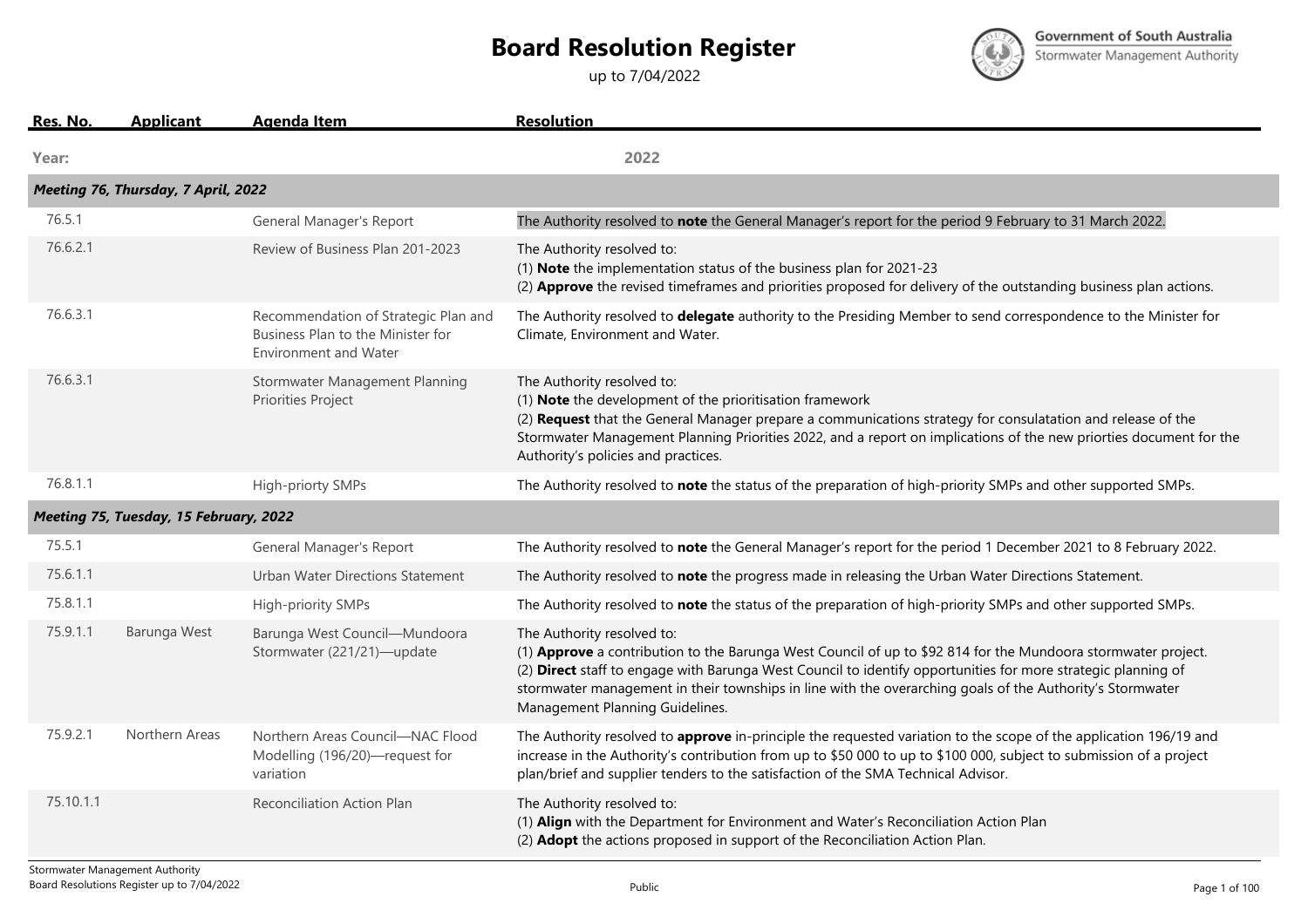| Res. No.              | Applicant | Aaenda Item                                                                        | <b>Resolution</b>                                                                                                                                                                      |
|-----------------------|-----------|------------------------------------------------------------------------------------|----------------------------------------------------------------------------------------------------------------------------------------------------------------------------------------|
| <b>Out-of-Session</b> |           |                                                                                    |                                                                                                                                                                                        |
| 2022/1                |           | Staff attendance at 2022 Floodplain<br>Management Australia national<br>conference | The Authority resolved to approve expenditure of \$6400 for the General Manager and Technical Adviser to attend the<br>2022 Floodplain Management Australia (FMA) national conference. |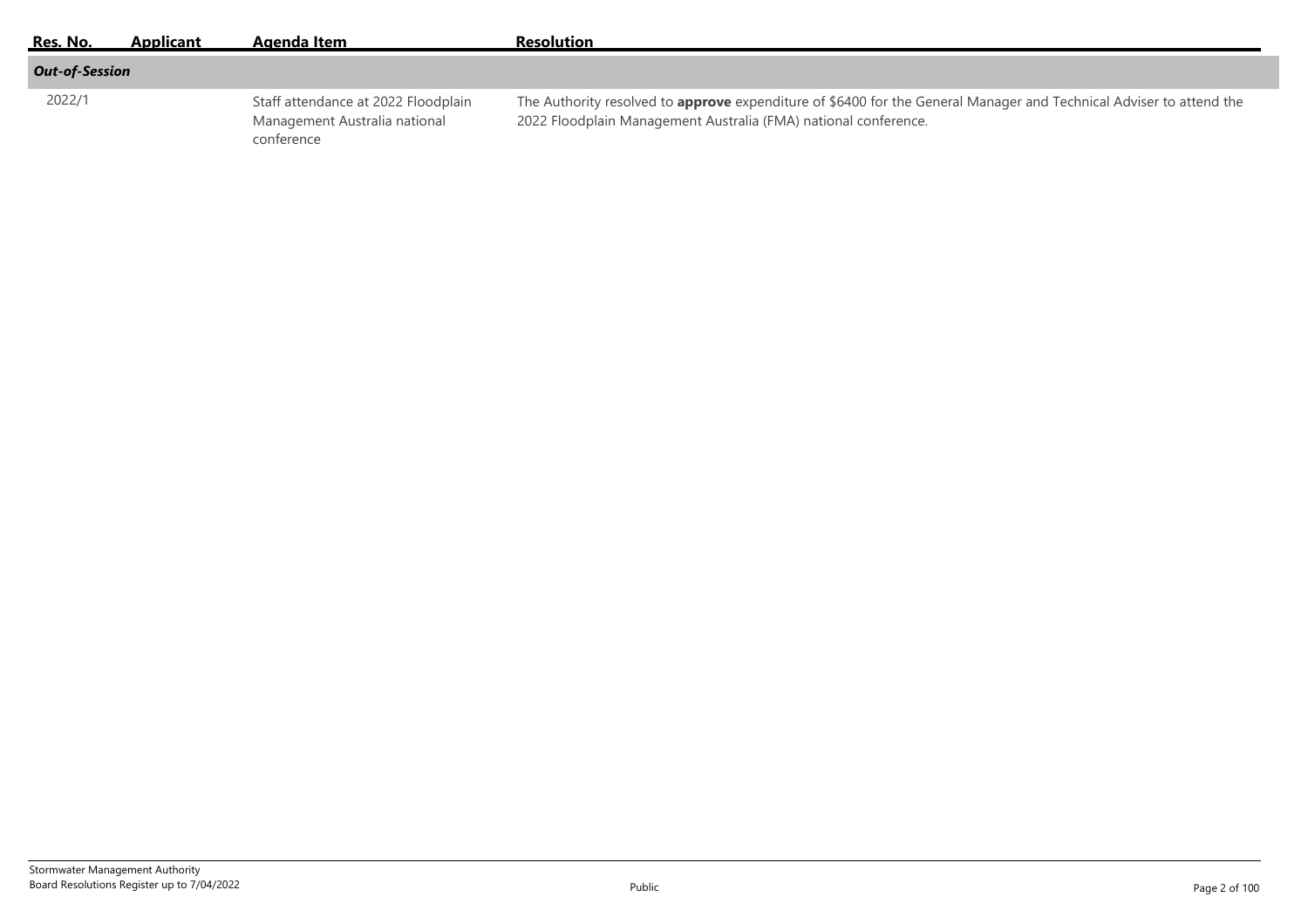| Res. No. | <b>Applicant</b>                      | Agenda Item                                                                 | <b>Resolution</b>                                                                                                                                                                                                                                                                                                                                                                                                                                                                                                                                                                                                                                                                                         |
|----------|---------------------------------------|-----------------------------------------------------------------------------|-----------------------------------------------------------------------------------------------------------------------------------------------------------------------------------------------------------------------------------------------------------------------------------------------------------------------------------------------------------------------------------------------------------------------------------------------------------------------------------------------------------------------------------------------------------------------------------------------------------------------------------------------------------------------------------------------------------|
| Year:    |                                       |                                                                             | 2021                                                                                                                                                                                                                                                                                                                                                                                                                                                                                                                                                                                                                                                                                                      |
|          | Meeting 74, Tuesday, 7 December, 2021 |                                                                             |                                                                                                                                                                                                                                                                                                                                                                                                                                                                                                                                                                                                                                                                                                           |
| 74.5.1   |                                       | General Manager's Report                                                    | The Authority resolved to note the General Manager's report for the period 6 October 2021 to 30 November 2021.                                                                                                                                                                                                                                                                                                                                                                                                                                                                                                                                                                                            |
| 74.7.1.1 |                                       | Brown Hill Keswick Creek Stormwater<br>Project                              | The Authority resolved to:<br>(1) Note that the Brown Hill Keswick Creek Stormwater Project (BHKCSP) has established lines of communication with<br>the North-South Corridor project to co-ordinate works<br>(2) Note that the works proposed by the BHKCSP have been sized to contain a 1% AEP event to the main channel<br>assuming limited increase in infill development and historic climate conditions<br>(3) Note that it is the intention of the BHKCSP to undertake new modelling of the performance of the proposed works<br>(4) Request that the General Manager obtain advice from the BHKCSP on the implications of the new modelling for the<br>project when this information is available. |
| 74.7.2.1 |                                       | Gawler River Flood Management<br>Program                                    | The Authority resolved to note the alignment between development of the Gawler River Stormwater Management Plan<br>and the business case for investment in the Gawler River catchment (that is being prepared in accordance with ISA's<br>Assurance Framework).                                                                                                                                                                                                                                                                                                                                                                                                                                           |
| 74.7.2.5 | <b>DEW</b>                            | Call for Category C applications (closed<br>13 September 2021)-for approval | The Authority resolved to decline a contribution to the Department for Environment and Water for remedial works in<br>the Highbury Aqueduct Reserve.                                                                                                                                                                                                                                                                                                                                                                                                                                                                                                                                                      |
| 74.8.1.1 |                                       | High-priority SMPs                                                          | The Authority resolved to note the status of the preparation of high-priority SMPs and other supported SMPs.                                                                                                                                                                                                                                                                                                                                                                                                                                                                                                                                                                                              |
| 74.9.1.1 | Whyalla                               | Call for Category C applications (closed<br>13 September 2021)-for approval | The Authority resolved to approve a contribution to the City of Whyalla of up to \$142 500 for land acquisition to<br>support the Valley 1 Stormwater Project.                                                                                                                                                                                                                                                                                                                                                                                                                                                                                                                                            |
| 74.9.1.2 | <b>Burnside</b>                       | Call for Category C applications (closed<br>13 September 2021)-for approval | The Authority resolved to decline a contribution to the City of Burnside for high risk culvert remediation works.                                                                                                                                                                                                                                                                                                                                                                                                                                                                                                                                                                                         |
| 74.9.1.3 | Victor Harbor                         | Call for Category C applications (closed<br>13 September 2021)-for approval | The Authority resolved to approve a contribution to the City of Victor Harbor of up to \$90 000 for the Yandra Terrace<br>outlet upgrade, subject to:<br>(a) Submission to and approval by the Authority of the Victor Harbor Stormwater Management Plan.                                                                                                                                                                                                                                                                                                                                                                                                                                                 |
| 74.9.1.4 | Holdfast Bay                          | Call for Category C applications (closed<br>13 September 2021)-for approval | The Authority resolved to approve a contribution to the City of Holdfast Bay of up to \$200 000 for the design and<br>construction of a gross pollutant trap at Harrow Road, Somerton Park.                                                                                                                                                                                                                                                                                                                                                                                                                                                                                                               |
| 74.9.1.6 | Wakefield                             | Call for Category C applications (closed<br>13 September 2021)-for approval | The Authority resolved to decline a contribution to the Wakefield Regional Council for internal drainage works in the<br>Townsvale Estate.                                                                                                                                                                                                                                                                                                                                                                                                                                                                                                                                                                |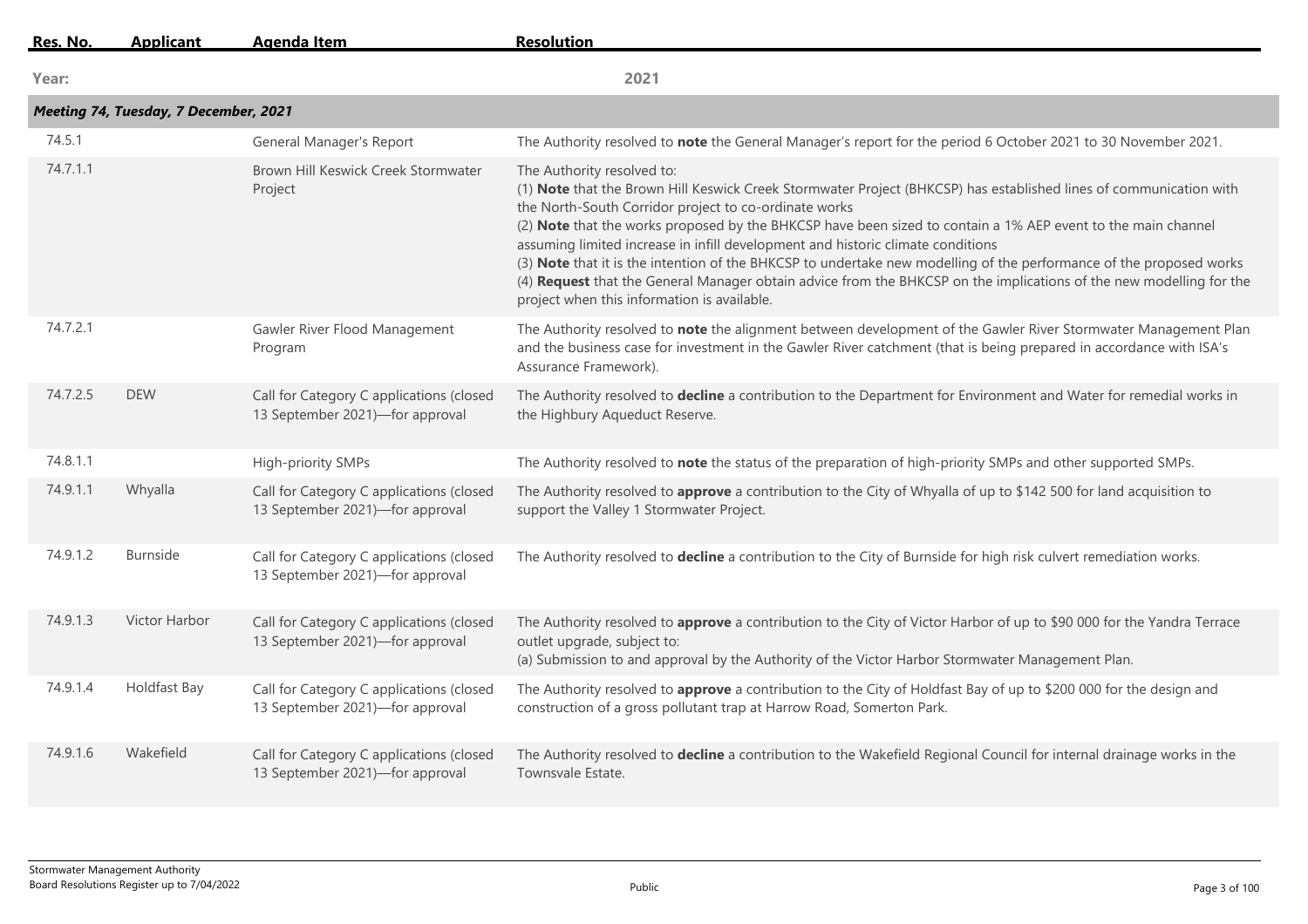| Res. No.  | <b>Applicant</b>                      | <b>Agenda Item</b>                                                          | <b>Resolution</b>                                                                                                                                                                                                                                                                                                                                                                                                                                                                 |
|-----------|---------------------------------------|-----------------------------------------------------------------------------|-----------------------------------------------------------------------------------------------------------------------------------------------------------------------------------------------------------------------------------------------------------------------------------------------------------------------------------------------------------------------------------------------------------------------------------------------------------------------------------|
| 74.9.1.7  | Mid Murray                            | Call for Category C applications (closed<br>13 September 2021)-for approval | The Authority resolved to decline a contribution to the Mid-Murray Council for stormwater work in the town of<br>Mannum.                                                                                                                                                                                                                                                                                                                                                          |
| 74.9.1.8  | Norwood,<br>Payneham & St<br>Peters   | Call for Category C applications (closed<br>13 September 2021)-for approval | The Authority resolved to decline a contribution to the City of Norwood, Payneham and St Peters for Seventh Avenue<br>flood mitigation.                                                                                                                                                                                                                                                                                                                                           |
| 74.9.1.9  | Barunga West                          | Call for Category C applications (closed<br>13 September 2021)-for approval | The Authority resolved to defer consideration of application 221/21 submitted by the Barunga West Council for<br>Mundoora stormwater                                                                                                                                                                                                                                                                                                                                              |
| 74.9.1.10 | Copper Coast                          | Call for Category C applications (closed<br>13 September 2021)-for approval | The Authority resolved to approve a contribution to the Copper Coast Council of up to \$333 600 for Moonta Road<br>flood mitigation.                                                                                                                                                                                                                                                                                                                                              |
| 74.9.1.11 | Copper Coast                          | Call for Category C applications (closed<br>13 September 2021)-for approval | The Authority resolved to approve a contribution to the Copper Coast Council of up to \$180 000 for George Street<br>flood mitigation.                                                                                                                                                                                                                                                                                                                                            |
| 74.9.1.12 | Tea Tree Gully                        | Call for Category C applications (closed<br>13 September 2021)-for approval | The Authority resolved to decline a contribution to the City of Tea Tree Gully for the Meadowvale Reserve works.                                                                                                                                                                                                                                                                                                                                                                  |
| 74.10.2.1 |                                       | <b>Statutory Authorities Review</b><br>Committee inquiry into the Authority | The Authority resolved to note the correspondence received from the Presiding Member of the Statutory Authority<br>Review Committee and the final report of the Committee's inquiry into the Authority.                                                                                                                                                                                                                                                                           |
|           | Meeting 73, Tuesday, 12 October, 2021 |                                                                             |                                                                                                                                                                                                                                                                                                                                                                                                                                                                                   |
| 73.2.1    |                                       | <b>Confirmation of Minutes</b>                                              | The Authority resolved that minutes of Authority meetings shall be publicly available via the Authority's page on the<br>LGA website.                                                                                                                                                                                                                                                                                                                                             |
| 73.5.1    |                                       | <b>General Manager's Report</b>                                             | The Authority resolved to note the General Manager's report for the period 11 August 2021 to 5 October 2021.                                                                                                                                                                                                                                                                                                                                                                      |
| 73.8.1.1  |                                       | High-priority SMPs                                                          | The Authority resolved to note the status of the preparation of high-priority SMPs and other supported SMPs.                                                                                                                                                                                                                                                                                                                                                                      |
| 73.8.2.1  | Playford                              | City of Playford-various<br>SMPs-update                                     | The Authority resolved to:<br>(1) Note the summary and outcomes of the meeting between the Chief Executive of the City of Playford and the<br>Presiding Member.<br>(2) Endorse the (in-principle) position that the Authority will consider for approval a stormwater management plan (or<br>plans) submitted by the City of Playford where community consultation is reasonably limited to an 'early works' subset<br>of the total works and measures identified in the plan(s). |
| 73.9.1.1  | Charles Sturt                         | City of Charles Sturt-Meakin Tce<br>flood mitigation investigation (212/21) | The Authority resolved to defer a decision on the application pending further discussions with the City of Charles Sturt.                                                                                                                                                                                                                                                                                                                                                         |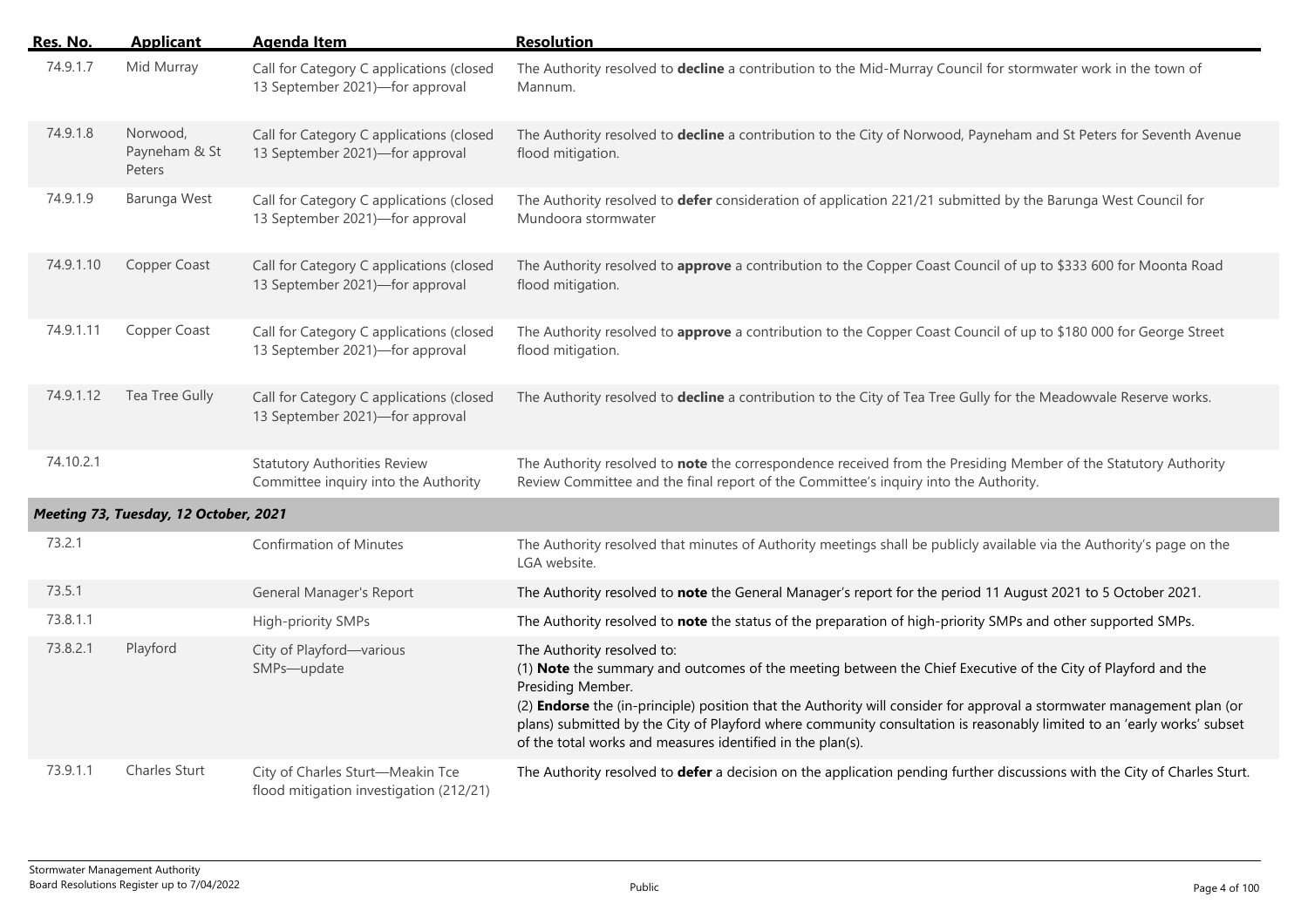| Res. No.  | <b>Applicant</b>                     | <b>Agenda Item</b>                                                   | <b>Resolution</b>                                                                                                                                                                                                                                                                                                                                                                                                                                                                                                                                                                                                                                                                                                                                                                                                                                                                                                                                                                                                                                                                                                                                                                                                                                                                                |
|-----------|--------------------------------------|----------------------------------------------------------------------|--------------------------------------------------------------------------------------------------------------------------------------------------------------------------------------------------------------------------------------------------------------------------------------------------------------------------------------------------------------------------------------------------------------------------------------------------------------------------------------------------------------------------------------------------------------------------------------------------------------------------------------------------------------------------------------------------------------------------------------------------------------------------------------------------------------------------------------------------------------------------------------------------------------------------------------------------------------------------------------------------------------------------------------------------------------------------------------------------------------------------------------------------------------------------------------------------------------------------------------------------------------------------------------------------|
| 73.9.2.1  | Prospect                             | City of Prospect-Churchill Road Drain<br>(stage 1) (design) (220/21) | The Authority resolved to:<br>(1) Approve a contribution to the City of Prospect of up to \$100 000 for detailed design of the Churchill Road Drain<br>(stat)<br>(2) Note that the actual contribution for detailed design will reduce the Authority's contribution to construction of the<br>Churchill Road Drain (under application 209/21) by an equivalent amount.                                                                                                                                                                                                                                                                                                                                                                                                                                                                                                                                                                                                                                                                                                                                                                                                                                                                                                                           |
| 73.10.3.1 |                                      | Communication Plan                                                   | The Authority resolved to:<br>(1) Approve the revised Communication Plan<br>(2) Delegate authority to the Presiding Member to endorse the Communication Plan<br>(3) Approve the format of the board newsletter.                                                                                                                                                                                                                                                                                                                                                                                                                                                                                                                                                                                                                                                                                                                                                                                                                                                                                                                                                                                                                                                                                  |
| 73.10.3.1 |                                      | Audit of the Stormwater Management<br>Authority for 2020-21          | The Authority resolved to note the Independent Auditor's Report for the financial year ended 30 June 2021.                                                                                                                                                                                                                                                                                                                                                                                                                                                                                                                                                                                                                                                                                                                                                                                                                                                                                                                                                                                                                                                                                                                                                                                       |
| 73.11.1.1 |                                      | Policies and procedures review                                       | The Authority resolved to:<br>(1) Note that the Code of Ethics has been reviewed without material amendment<br>(2) Note that the Conflict of Interest Policy and Stormwater Management Planning Powers Policy have been reviewed<br>without material amendment<br>(3) Approve and delegate authority to the Presiding Member to endorse the revised:<br>(a) Financial Management Policy and Risk Management Policy<br>(b) Risk Management Procedure and SMF Applications and Claims Procedure.                                                                                                                                                                                                                                                                                                                                                                                                                                                                                                                                                                                                                                                                                                                                                                                                   |
|           | Meeting 72, Tuesday, 17 August, 2021 |                                                                      |                                                                                                                                                                                                                                                                                                                                                                                                                                                                                                                                                                                                                                                                                                                                                                                                                                                                                                                                                                                                                                                                                                                                                                                                                                                                                                  |
| 72.5.1    |                                      | General Manager's Report                                             | The Authority resolved to note the General Manager's report for the period 9 June 2021 to 10 August 2021.                                                                                                                                                                                                                                                                                                                                                                                                                                                                                                                                                                                                                                                                                                                                                                                                                                                                                                                                                                                                                                                                                                                                                                                        |
| 72.7.1.1  |                                      | <b>BHKC Stormwater Project</b>                                       | The Authority resolved to:<br>(1) Note the funding model proposed by the Brown Hill Keswick Creek Stormwater Project in its correspondence dated<br>27 July 2021.<br>(2) Agree to inform the Brown Hill Keswick Creek Stormwater Project that, with respect to works proposed for the upper<br>Brown Hill Creek upgrades and Keswick Creek flow diversions, it agrees in principle with the funding model proposed,<br>subject to the Project securing additional funding from the State and Commonwealth governments.<br>(3) Agree to inform the Brown Hill Keswick Creek Stormwater Project that, with respect to works proposed for the upper<br>Brown Hill Creek and Glen Osmond Creek upgrades, the Authority is unable to provide accelerated funding to meet a<br>target completion year of 2032.<br>(4) Agree to inform the Brown Hill Keswick Creek Stormwater Project that, subject to (2) and (3) above, the Authority<br>confirms its overall contribution to the Project is up to \$70 million, matched at least dollar-for-dollar by the Brown Hill<br>Keswick Creek Stormwater Board, and subject to submission of funding applications by the Brown Hill and Keswick<br>Creeks Stormwater Board in accordance with the arrangement previously agreed under resolution 66.11.2.1. |
| 72.8.1    |                                      | High-priority SMPs                                                   | The Authority resolved to note the status of the preparation of high-priority SMPs and other supported SMPs.                                                                                                                                                                                                                                                                                                                                                                                                                                                                                                                                                                                                                                                                                                                                                                                                                                                                                                                                                                                                                                                                                                                                                                                     |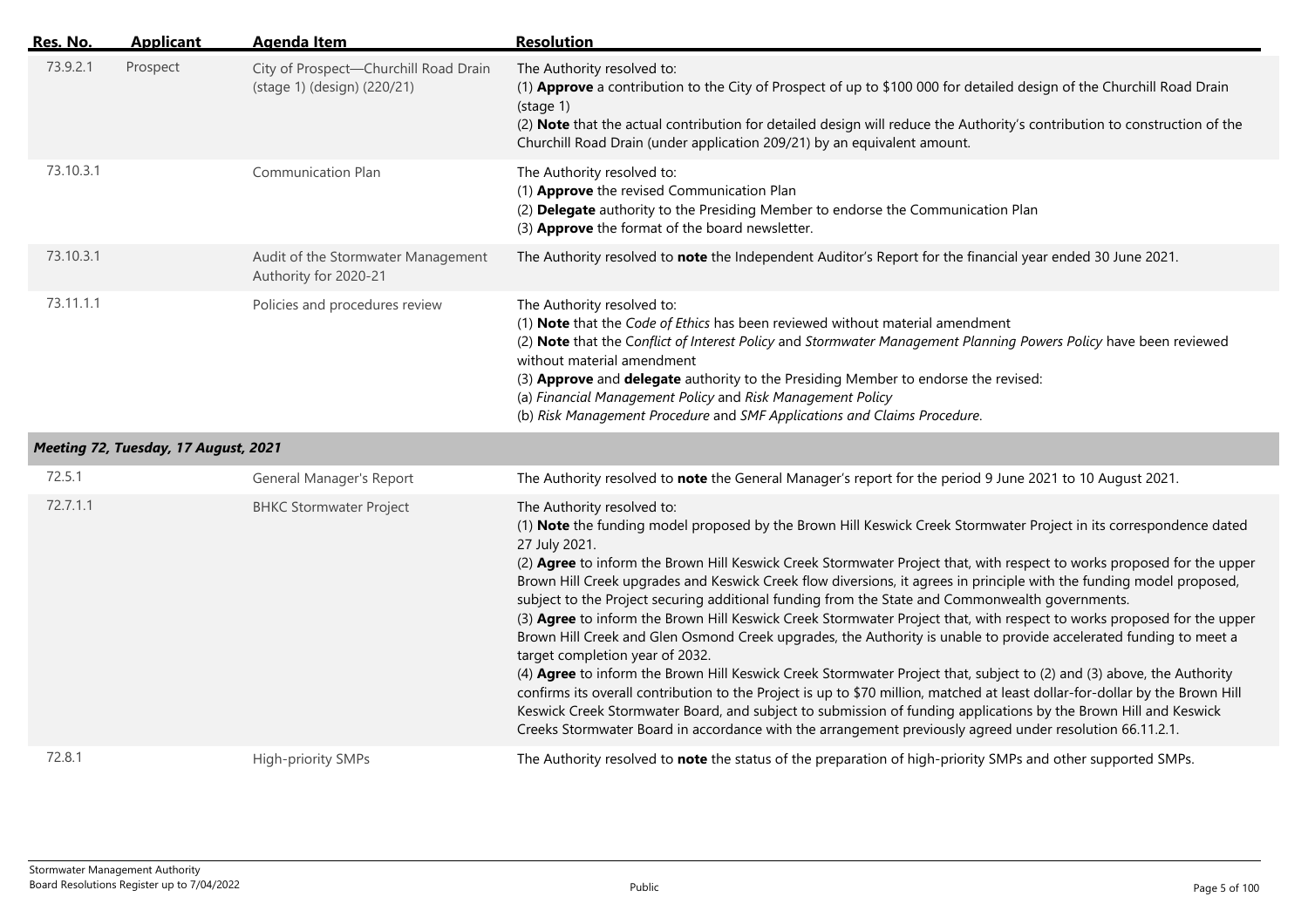| Res. No.  | <b>Applicant</b>                   | <b>Agenda Item</b>                                                                                                                       | <b>Resolution</b>                                                                                                                                                                                                                                                                                                                                                                                                                                                                                                                               |
|-----------|------------------------------------|------------------------------------------------------------------------------------------------------------------------------------------|-------------------------------------------------------------------------------------------------------------------------------------------------------------------------------------------------------------------------------------------------------------------------------------------------------------------------------------------------------------------------------------------------------------------------------------------------------------------------------------------------------------------------------------------------|
| 72.8.2.1  | Northern Areas                     | Jamestown SMP-for approval                                                                                                               | The Authority resolved to:<br>(1) Approve the Jamestown Stormwater Management Plan.<br>(2) Agree to inform the Northern Areas Council that the approval of the Jamestown Stormwater Management Plan in<br>accordance with the Local Government (Stormwater Management Agreement) Amendment Act 2016 does not represent<br>a commitment or approval by the Authority of any funding contribution towards the implementation of the Plan.<br>(3) Delegate authority to the Presiding Member to sign the gazettal notice.                          |
| 72.9.1.1  | Coorong                            | Coorong District Council-Stormwater<br>Investigations for Coonalpyn,<br>Meningie, Tailem Bend, Tintinara and<br>Wellington East (210/21) | The Authority resolved to approve a contribution to the Coorong District Council of up to \$25,000 for stormwater<br>investigations in Coonalpyn, Meningie, Tailem Bend, Tintinara and Wellington East.                                                                                                                                                                                                                                                                                                                                         |
| 72.9.2.1  | Playford                           | City of Playford-Various SMPs<br>(174/18, 175/18, 176/18)-update                                                                         | The Authority resolved to note the correspondence received from Mr Sam Green, Chief Executive Officer, City of<br>Playford.                                                                                                                                                                                                                                                                                                                                                                                                                     |
| 72.11.1.1 |                                    | Annual report and financial statements<br>for 2020-21                                                                                    | The Authority resolved to:<br>(1) Approve the draft annual report for the Stormwater Management Authority for the financial year ended 30 June<br>2021.<br>(2) Delegate authority to the Presiding Member to sign the annual report.<br>(3) Delegate authority to the General Manager to transmit the annual report to the Minister for Environment and Water<br>and the President of the LGA.                                                                                                                                                  |
|           | Meeting 71, Tuesday, 22 June, 2021 |                                                                                                                                          |                                                                                                                                                                                                                                                                                                                                                                                                                                                                                                                                                 |
| 71.5.1    |                                    | General Manager's Report                                                                                                                 | The Authority resolved to note the General Manager's report for the period 14 April 2021 to 8 June 2021.                                                                                                                                                                                                                                                                                                                                                                                                                                        |
| 71.7.2.1  |                                    | Gawler River Special Funding                                                                                                             | The Authority resolved to:<br>(1) Note that the first tranche of Gawler River special funding (\$2.8 million) is expected to be transferred to the<br>Stormwater Management Fund prior to 30 June 2021<br>(2) Approve payments of up to \$1.9 million to the Department for Environment and Water, as set out in the<br>Memorandum of Administrative Agreement<br>(3) Delegate authority to the Presiding Member to execute the Memorandum of Administrative Agreement with the<br>Chief Executive of the Department for Environment and Water. |
| 71.8.1.1  |                                    | High-priority SMPs                                                                                                                       | The Authority resolved to note the status of the preparation of high-priority SMPs and other supported SMPs.                                                                                                                                                                                                                                                                                                                                                                                                                                    |
| 71.8.2.1  | Goyder                             | Burra SMP - for approval                                                                                                                 | The Authority resolved to:<br>(1) Approve the Burra Stormwater Management Plan<br>(2) Agree to inform the Regional Council of Goyder that the approval of the Burra Stormwater Management Plan in<br>accordance with the Local Government (Stormwater Management Agreement) Amendment Act 2016 does not<br>represent a commitment or approval by the Authority of any funding contribution towards the implementation of the<br>Plan<br>(3) Delegate authority to the Presiding Member to sign the gazettal notice.                             |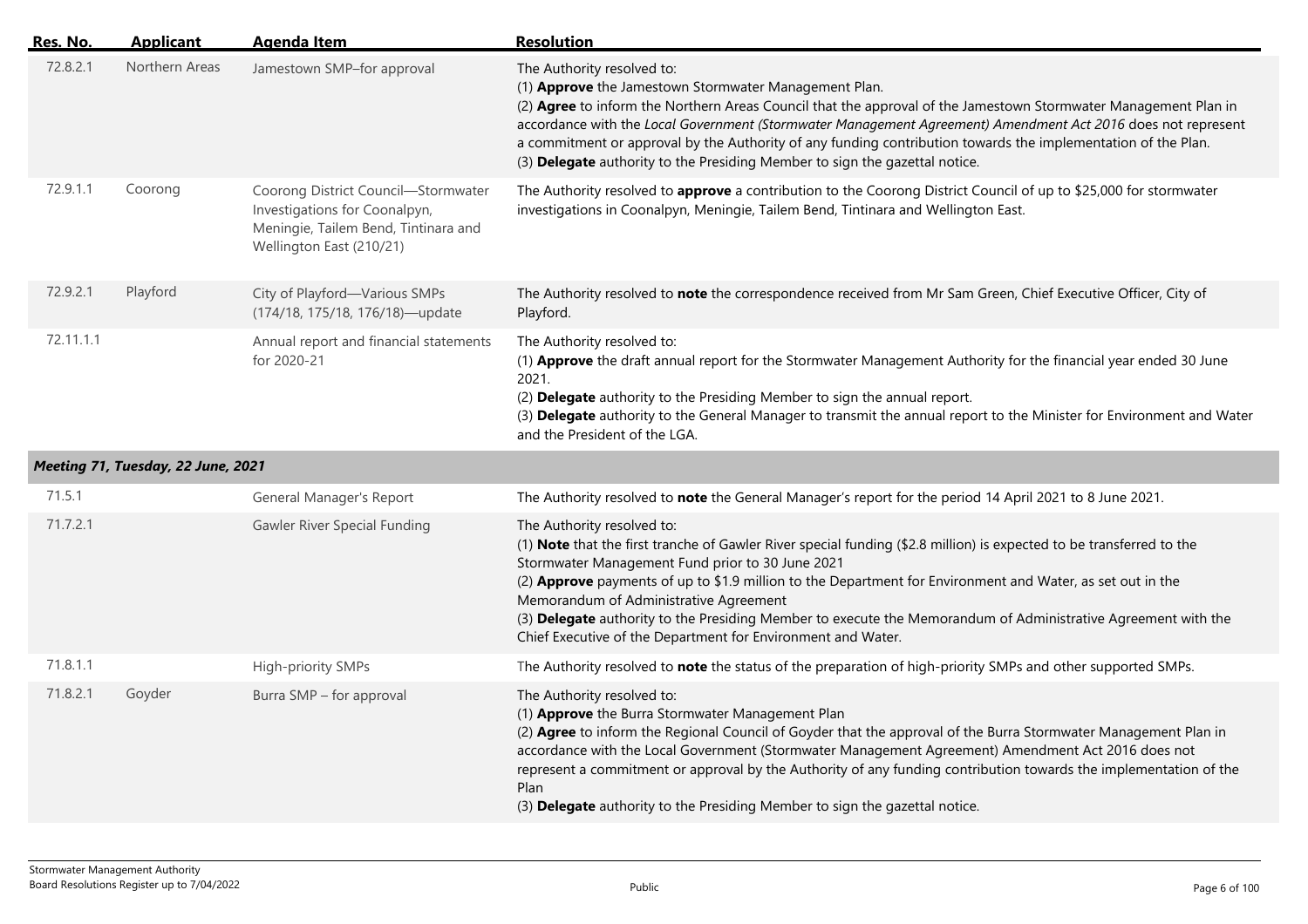| Res. No.  | <b>Applicant</b> | <b>Agenda Item</b>                                                                                                           | <b>Resolution</b>                                                                                                                                                                                                                                                                                                                                                                                                                                                                                                                                                                                                                                                                                                                                                                                                          |
|-----------|------------------|------------------------------------------------------------------------------------------------------------------------------|----------------------------------------------------------------------------------------------------------------------------------------------------------------------------------------------------------------------------------------------------------------------------------------------------------------------------------------------------------------------------------------------------------------------------------------------------------------------------------------------------------------------------------------------------------------------------------------------------------------------------------------------------------------------------------------------------------------------------------------------------------------------------------------------------------------------------|
| 71.9.1.1  | <b>BHKCSB</b>    | Brown Hill and Keswick Creeks<br>Stormwater Board- Brown Hill Keswick<br>Creek Stormwater Project Works 2021-<br>22 (206/21) | The Authority resolved to:<br>(1) Approve the intended work program for the Brown Hill Keswick Creek Stormwater Project in 2021-22<br>(2) Approve a contribution of up to \$5.0 million to the Brown Hill and Keswick Creeks Stormwater Board for works to be<br>undertaken in financial year 2021-22 as part of the Brown Hill Keswick Creek Stormwater Project<br>(3) Agree to grant the contribution to the Brown Hill and Keswick Creeks Stormwater Board in advance following<br>execution of a grant agreement.                                                                                                                                                                                                                                                                                                      |
| 71.9.2.1  | Onkaparinga      | City of Onkaparinga-Silver Sands<br>Stormwater Management Plan<br>(120/13)-withdrawal of funding                             | The Authority resolved to withdraw the offer of funding made to the City of Onkaparinga under application 120/13.                                                                                                                                                                                                                                                                                                                                                                                                                                                                                                                                                                                                                                                                                                          |
| 71.9.3.1  | Gawler           | Town of Gawler-Hillier fire ground<br>channel rehabilitation works (207/21)                                                  | The Authority resolved to:<br>(1) Approve a contribution of up to \$440,000 to the Town of Gawler for the Hillier fire ground rehabilitation works<br>subject to agreement by Treasury to release Gawler River special funding to the Stormwater Management Fund<br>(2) Note that additional funding for the Hillier fire ground rehabilitation works will be provided to the Department for<br>Environment and Water as part of a separate Memorandum of Administrative Agreement for the overall Gawler River<br>flood management program, and subject to agreement by Treasury to release Gawler River special funding to the<br>Stormwater Management Fund<br>(3) Note that all contributions towards this project will be accommodated from the Gawler River special funding<br>included in the 2021-22 State Budget. |
| 71.9.4.1  | Prospect         | City of Prospect-Churchill Road drain<br>(209/21)                                                                            | The Authority resolved to:<br>(1) Agree in-principle to support the Churchill Road drain upgrade subject to:<br>a. the submission to and approval by the Authority of the Barker Inlet Stormwater Management Plan; and,<br>b. the submission to and acceptance by the Authority of a detailed design for the works<br>(2) Request that the City of Prospect submits an application for funding support for the preparation of a detailed<br>design for the work<br>(3) Advise the City of Prospect that any funding support for detailed design will comprise a part of the Authority's<br>overall contribution to the project.                                                                                                                                                                                            |
| 71.10.1.1 |                  | Review of the Water Industry Act and<br>draft water security statement for<br>South Australia                                | The Authority resolved to:<br>(1) Note correspondence received from the Minister for Environment and Water dated 24 May 2021<br>(2) Note that the report "Review of the Water Industry Act 2012" has been completed<br>(3) Note the draft water security statement for South Australia has been released for targeted consultation.                                                                                                                                                                                                                                                                                                                                                                                                                                                                                        |
| 71.10.2.1 |                  | <b>Urban Water Directions Statement</b>                                                                                      | The Authority resolved to note the progress in the development of an Urban Water Directions Statement by the<br>Department for Environment and Water.                                                                                                                                                                                                                                                                                                                                                                                                                                                                                                                                                                                                                                                                      |
| 71.10.3.1 |                  | Integrating stormwater management,<br>asset management and financial<br>management planning                                  | The Authority resolved to:<br>(1) Note that a grant application to the Local Government Association Research and Development Scheme for research<br>into how prioritised projects identified in stormwater management plans can be embedded in asset management plans<br>and long-term financial plans is unlikely to be supported<br>(2) Agree to engage with the Local Government Association when it is consulting on its planned whole-of-local-<br>government template for strategic management planning and guidance for integrating management plans.                                                                                                                                                                                                                                                               |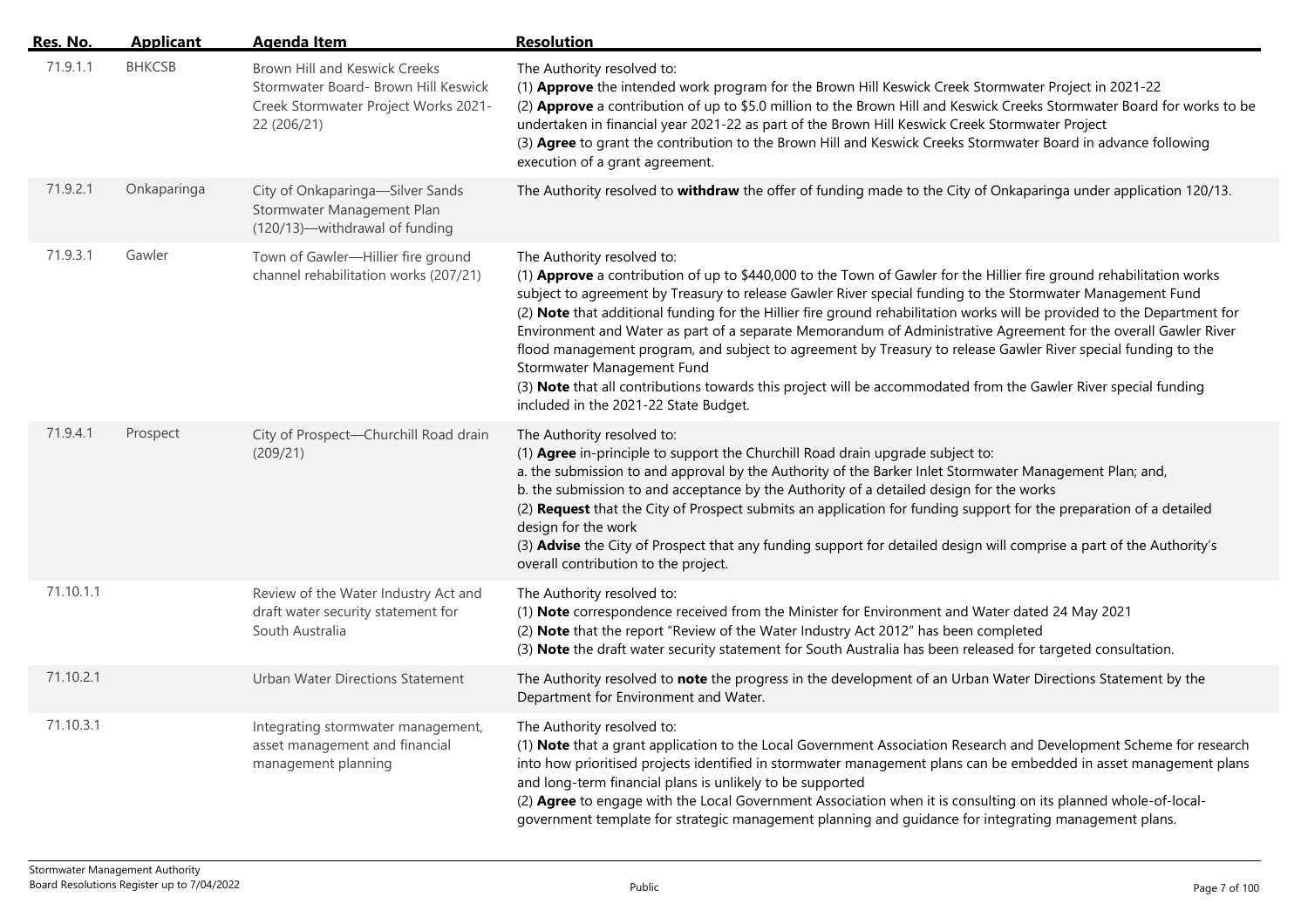| Res. No.  | <b>Applicant</b>                        | <b>Agenda Item</b>                                               | <b>Resolution</b>                                                                                                                                                                                                                                                                                                                                                                                                                                                                                                                                                                                                                                                                                                                                                                                                        |  |  |  |
|-----------|-----------------------------------------|------------------------------------------------------------------|--------------------------------------------------------------------------------------------------------------------------------------------------------------------------------------------------------------------------------------------------------------------------------------------------------------------------------------------------------------------------------------------------------------------------------------------------------------------------------------------------------------------------------------------------------------------------------------------------------------------------------------------------------------------------------------------------------------------------------------------------------------------------------------------------------------------------|--|--|--|
|           | Meeting 70, Tuesday, 20 April, 2021     |                                                                  |                                                                                                                                                                                                                                                                                                                                                                                                                                                                                                                                                                                                                                                                                                                                                                                                                          |  |  |  |
| 70.5.1    |                                         | General Manager's Report                                         | The Authority resolved to note the General Manager's report for the period 12 February 2021 to 13 April 2021.                                                                                                                                                                                                                                                                                                                                                                                                                                                                                                                                                                                                                                                                                                            |  |  |  |
| 70.6.1.1  |                                         | Strategic Plan and Business Plan                                 | The Authority resolved to:<br>1. Approve the SMA Strategic Plan 2021-2030 and the Business Plan 2021-2023<br>2. Delegate authority to the Presiding Member to send correspondence to the Minister for Environment and Water<br>3. Delegate authority to the Presiding Member to send correspondence to the President of the Local Government<br>Association.                                                                                                                                                                                                                                                                                                                                                                                                                                                             |  |  |  |
| 70.7.2.1  |                                         | Gawler River Special Funding                                     | The Authority resolved to:<br>1. Note the proposed funding framework for the Gawler River special funding<br>2. Agree in principle to the Authority's roles and responsibilities with respect to the framework, specifically:<br>a) To ensure compliance with the Local Government Act 1999, and to implement the recommendation/s of the Gawler<br>River Flood Management Steering Committee<br>b) To enter into grant agreements with the relevant project lead/s for Gawler River flood management projects<br>c) To hold funds in the Stormwater Management Fund until required to make payments per agreed grant milestones.<br>3. Request that the Chair of the Gawler River Flood Management Steering Committee provides the Authority with the<br>guiding principles for recommending projects to the Authority. |  |  |  |
| 70.8.1.1  |                                         | <b>High Priority SMPs</b>                                        | The Authority resolved to note the status of the preparation of high-priority SMPs and other supported SMPs.                                                                                                                                                                                                                                                                                                                                                                                                                                                                                                                                                                                                                                                                                                             |  |  |  |
| 70.8.2.1  |                                         | Progress towards SMP's for First to<br><b>Fifth Creeks</b>       | The Authority resolved to:<br>1. Note that it remains the (in-principle) intention of the Campbelltown City Council to progress a SMP for the Fourth to<br>Fifth Creek catchments<br>2. Note the effort of the City of Norwood, Payneham and St Peters to progress a SMP for the Third Creek catchment.                                                                                                                                                                                                                                                                                                                                                                                                                                                                                                                  |  |  |  |
| 70.9.1.1  | Playford                                | City of Playford-Park Road drainage<br>system stage 1 (205/21)   | The Authority resolved to approve a contribution of up to \$2.632 m to the City of Playford for the Park Road drainage<br>system (stage 1) project, subject to:<br>a) Agreement by Treasury to release Gawler River special funding to the Stormwater Management Fund.<br>b) Review of the detailed design for the project by the Authority prior to the commencement of construction.                                                                                                                                                                                                                                                                                                                                                                                                                                   |  |  |  |
| 70.10.1.1 |                                         | Implementation status of approved<br>stormwater management plans | The Authority resolved to:<br>1. Note the report Stormwater Management Plan Status Review dated February 2021<br>2. Note that the report (and ongoing work) furthers business plan objective 4 to 'understand the current status of SMP<br>implementation' and action 4.2 to 'commence regular data collection on the progress of SMP implementation and<br>lessons learned'.                                                                                                                                                                                                                                                                                                                                                                                                                                            |  |  |  |
|           | Meeting 69, Thursday, 18 February, 2021 |                                                                  |                                                                                                                                                                                                                                                                                                                                                                                                                                                                                                                                                                                                                                                                                                                                                                                                                          |  |  |  |
| 69.5.1    |                                         | General Manager's Report                                         | The Authority resolved to note the General Manager's report for the period 11 November 2020 to 11 February 2021.                                                                                                                                                                                                                                                                                                                                                                                                                                                                                                                                                                                                                                                                                                         |  |  |  |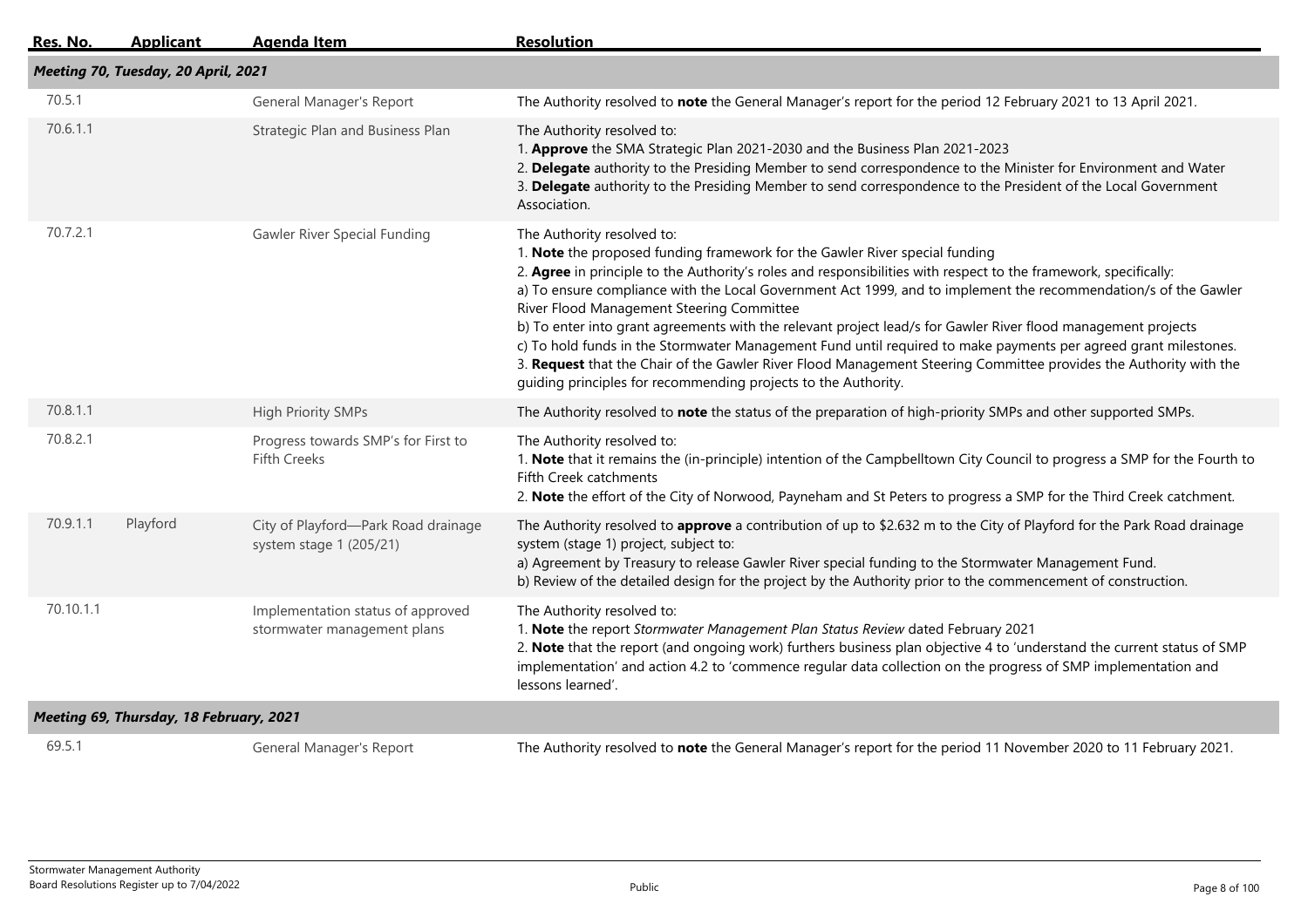| Res. No.              | <b>Applicant</b> | <b>Agenda Item</b>                                                            | <b>Resolution</b>                                                                                                                                                                                                                                                                                                                                                                                                                                                                                                                                                                                                                                                                                                                                                                                                                                                                                                                    |
|-----------------------|------------------|-------------------------------------------------------------------------------|--------------------------------------------------------------------------------------------------------------------------------------------------------------------------------------------------------------------------------------------------------------------------------------------------------------------------------------------------------------------------------------------------------------------------------------------------------------------------------------------------------------------------------------------------------------------------------------------------------------------------------------------------------------------------------------------------------------------------------------------------------------------------------------------------------------------------------------------------------------------------------------------------------------------------------------|
| 69.7.2.1              |                  | Gawler River Special Funding                                                  | The Authority resolved to:<br>(1) Note that the Gawler River special funding has been made available in the State Budget 2020-21<br>(2) Note the proposed arrangements for administering the Gawler River special funding and for managing delivery of<br>four projects identified for funding<br>(3) Delegate authority to the General Manager to send correspondence to the Town of Gawler and City of Playford<br>respectively inviting them to submit applications for funding.                                                                                                                                                                                                                                                                                                                                                                                                                                                  |
| 69.8.1.1              |                  | <b>High Priority SMPs</b>                                                     | The Authority resolved to note the status of the preparation of high-priority SMPs and other supported SMPs                                                                                                                                                                                                                                                                                                                                                                                                                                                                                                                                                                                                                                                                                                                                                                                                                          |
| 69.8.2.1              | Whyalla          | Whyalla SMP-satisfaction of<br>conditions of approval                         | The Authority resolved to note the conditions set out in Schedule A to the notice of approval of the Whyalla<br>Stormwater Management Plan, published in the South Australian Government Gazette on 27 June 2019, have been<br>satisfied.                                                                                                                                                                                                                                                                                                                                                                                                                                                                                                                                                                                                                                                                                            |
| 69.9.1.1              | Victor Harbor    | City of Victor Harbor - Victor Harbor<br>SMP (199/20) - Request for variation | The Authority resolved to approve a variation to application 199/20 for the City of Victor Harbor, to increase the<br>approved funding from up to \$100,000 to up to \$111,258.                                                                                                                                                                                                                                                                                                                                                                                                                                                                                                                                                                                                                                                                                                                                                      |
| 69.10.1.1             |                  | Torrens to Darlington project - access<br>to hydraulic models                 | The Authority resolved to delegate authority to the Presiding Member to sign and send the correspondence to the<br>Project Director, Brown Hill Keswick Creek Stormwater Project, and the Chief Executive Officers of the Cities of Marion,<br>Mitcham, Unley and West Torrens respectively.                                                                                                                                                                                                                                                                                                                                                                                                                                                                                                                                                                                                                                         |
| <b>Out-of-Session</b> |                  |                                                                               |                                                                                                                                                                                                                                                                                                                                                                                                                                                                                                                                                                                                                                                                                                                                                                                                                                                                                                                                      |
| 2021/1                | <b>GRFMA</b>     | Gawler River SMP                                                              | The Authority resolved to approve a contribution of up to \$100 000 to the Gawler River Floodplain Management<br>Authority for the Gawler River Stormwater Management Plan.                                                                                                                                                                                                                                                                                                                                                                                                                                                                                                                                                                                                                                                                                                                                                          |
| 2021/2                | Charles Sturt    | Meakin Terrace Investigations                                                 | The Authority resolved to:<br>(1) Approve a contribution of up to \$37 000 to the City of Charles Sturt to undertake an investigation into flood<br>mitigation options for Meakin Terrace.<br>(2) Request that the City of Charles Sturt include the following considerations in the investigation (Nb: These<br>considerations will be documented as part of the grant agreement):<br>(a) Examination of options for and potential impacts of surface detention storage and combination surface/sub-surface<br>detention storage, including how these may change over time due to development, climate change, and/or the staged<br>roll out of detention.<br>(b) Quantitative review of the influence of all external catchment contributions to the Meakin Terrace sub-catchment.<br>(c) Any opportunities for water quality improvement and biodiversity outcomes in conjunction with the stormwater<br>detention functionality. |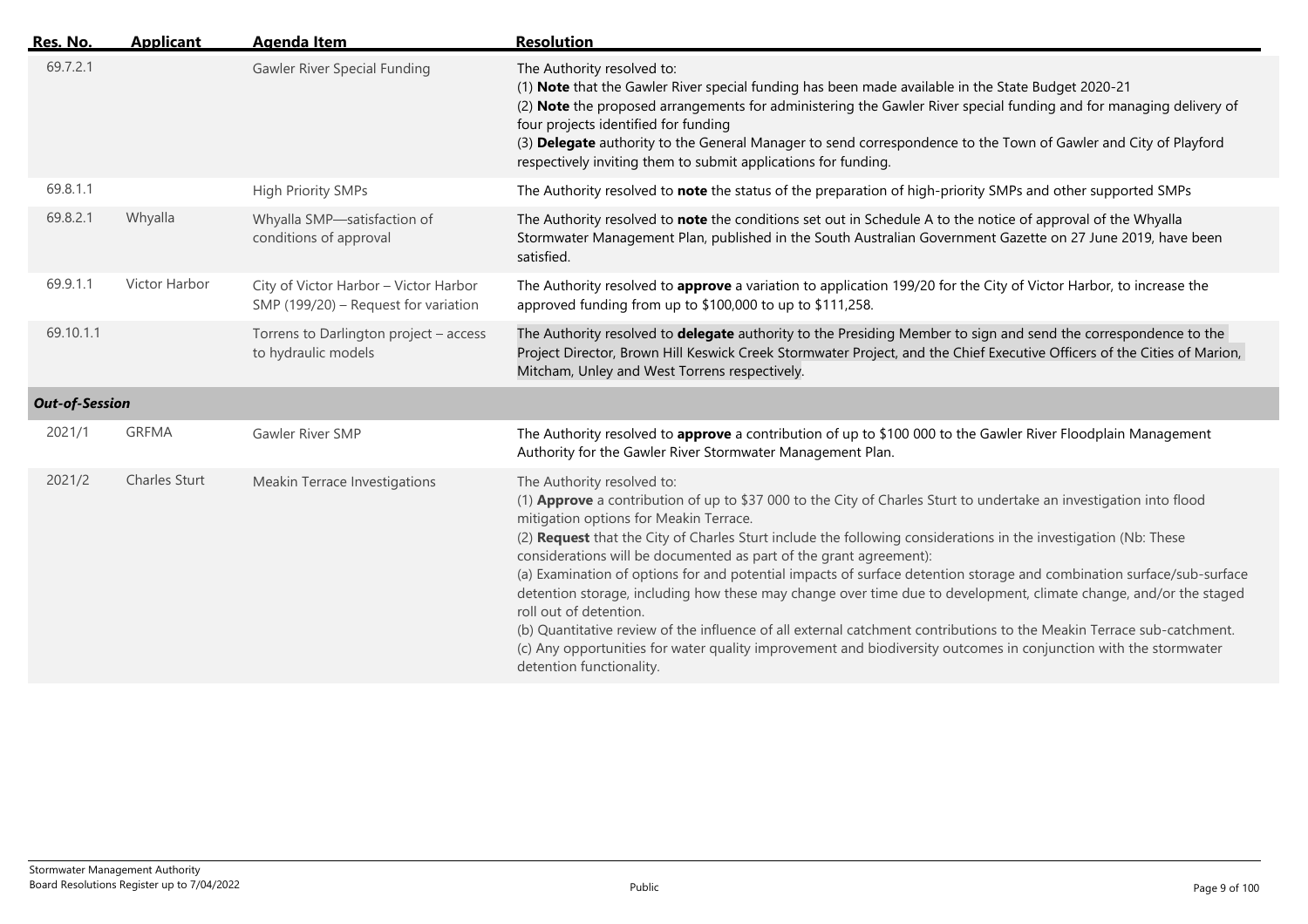| Res. No.  | <b>Applicant</b>                         | <b>Agenda Item</b>                                                                                         | <b>Resolution</b>                                                                                                                                                                                                                                                                                                                                                                                                                                                                                                                                                                                                                                                                         |
|-----------|------------------------------------------|------------------------------------------------------------------------------------------------------------|-------------------------------------------------------------------------------------------------------------------------------------------------------------------------------------------------------------------------------------------------------------------------------------------------------------------------------------------------------------------------------------------------------------------------------------------------------------------------------------------------------------------------------------------------------------------------------------------------------------------------------------------------------------------------------------------|
| Year:     |                                          |                                                                                                            | 2020                                                                                                                                                                                                                                                                                                                                                                                                                                                                                                                                                                                                                                                                                      |
|           | Meeting 68, Wednesday, 18 November, 2020 |                                                                                                            |                                                                                                                                                                                                                                                                                                                                                                                                                                                                                                                                                                                                                                                                                           |
| 68.5.1    |                                          | General Manager's Report                                                                                   | The Authority resolved to note the General Manager's report for the period 16 September 2020 to 10 November 2020.                                                                                                                                                                                                                                                                                                                                                                                                                                                                                                                                                                         |
| 68.6.2.1  |                                          | Mount Bold Dam upgrade-update                                                                              | The Authority resolved to:<br>(1) Note the receipt of correspondence from the Minister for Environment and Water<br>(2) Note that the Presiding Member will meet with the Chief Executive Officer of the Onkaparinga Council, Chief<br>Executive of SA Water and executives from the Department for Environment and Water in relation to the Mount Bold<br>Dam upgrade project.                                                                                                                                                                                                                                                                                                           |
| 68.6.3.1  |                                          | Stormwater Management Fund Guide<br>for Applicants-update                                                  | The Authority resolved to:<br>(1) Approve changes to the Stormwater Management Fund Guide for Applicants subject to minor changes circulated<br>out-of-session<br>(2) Delegate authority to the Presiding Member to sign and send the attached correspondence to the Minister for<br>Environment and Water seeking approval of the Stormwater Management Fund Guide for Applicants<br>(3) Delegate authority to the Presiding Member to sign and send the attached correspondence to the President of the<br>Local Government Association seeking approval of the Stormwater Management Fund Guide for Applicants.                                                                        |
| 68.6.4.1  |                                          | Stormwater management planning<br>priorities-update                                                        | The Authority resolved to:<br>(1) Note the feedback received on the discussion paper Priorities for Stormwater Management Planning in South<br>Australia<br>(2) Agree in principle to the draft principles to be applied to prioritising stormwater management planning<br>(3) Note that that an acquisition plan, specification and request for quote are being developed to obtain Department<br>for Environment and Water procurement approvals and to engage a service provider<br>(4) Agree to nominate a committee comprising the General Manager, Technical Adviser and up to two board members<br>to fill the role of the evaluation panel for procurement of a service provider. |
| 68.6.5.1  |                                          | Phase 3 Planning and Design<br>Code-consultation                                                           | The Authority resolved to:<br>(1) Note the changes proposed to the Planning and Design Code (Phase 3)<br>(2) Note the issues with the Planning and Design Code (Phase 3) as proposed<br>(3) Request that the General Manager provides a submission on behalf of the Authority to the State Planning<br>Commission to highlight the issues identified.                                                                                                                                                                                                                                                                                                                                     |
| 68.8.1.1  |                                          | High-priority SMPs                                                                                         | The Authority resolved to:<br>(1) Note the status of the preparation of high-priority SMPs<br>(2) Note the status of the preparation of other supported SMPs.                                                                                                                                                                                                                                                                                                                                                                                                                                                                                                                             |
| 68.10.2.1 |                                          | LGA Discussion Paper: Improving<br>stormwater management in South<br>Australia-opportunities for alignment | The Authority resolved to note the relevant opportunities to align activities with the recommendations of the LGA<br>Discussion Paper: Improving stormwater management in South Australia.                                                                                                                                                                                                                                                                                                                                                                                                                                                                                                |
|           | Meeting 67, Tuesday, 22 September, 2020  |                                                                                                            |                                                                                                                                                                                                                                                                                                                                                                                                                                                                                                                                                                                                                                                                                           |
| 67.5.1    |                                          | General Manager's Report                                                                                   | The Authority resolved to note the General Manager's report for the period 16 July 2020 to 15 September 2020.                                                                                                                                                                                                                                                                                                                                                                                                                                                                                                                                                                             |
|           |                                          |                                                                                                            |                                                                                                                                                                                                                                                                                                                                                                                                                                                                                                                                                                                                                                                                                           |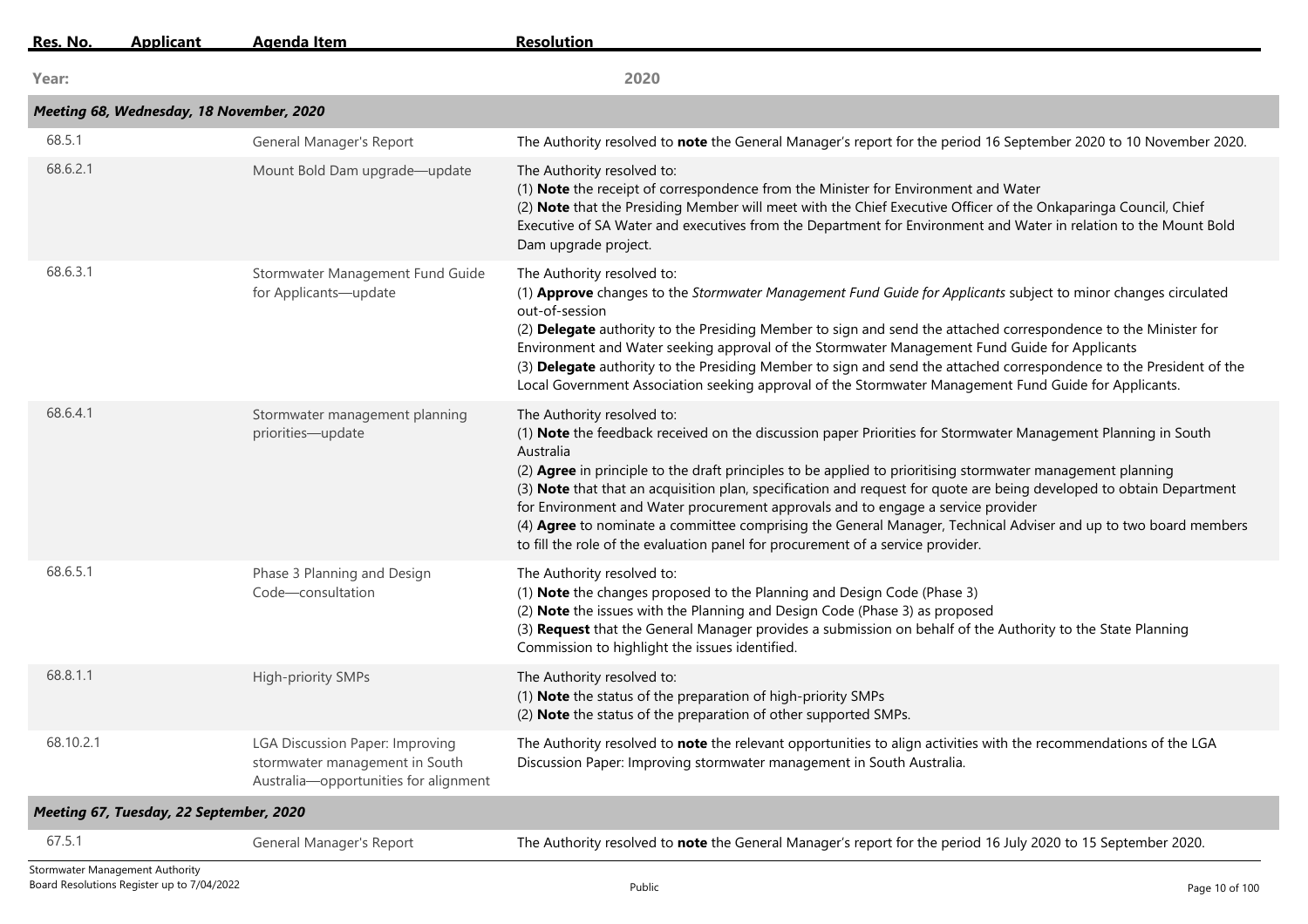| <u>Res. No.</u> | <b>Applicant</b>           | <b>Agenda Item</b>                                                                 | <b>Resolution</b>                                                                                                                                                                                                                                                                                                                                                                                                                                                                                                                                 |
|-----------------|----------------------------|------------------------------------------------------------------------------------|---------------------------------------------------------------------------------------------------------------------------------------------------------------------------------------------------------------------------------------------------------------------------------------------------------------------------------------------------------------------------------------------------------------------------------------------------------------------------------------------------------------------------------------------------|
| 67.6.1.1        |                            | Gawler River-update                                                                | The Authority resolved to:<br>(1) Notereceipt of correspondence from Mr James Miller, Chief Executive Officer, Adelaide Plains Council<br>(2) Note the update in relation to the activities of the GRFMA.                                                                                                                                                                                                                                                                                                                                         |
| 67.6.2.1        |                            | Mount Bold Dam upgrade-update                                                      | The Authority resolved to note the update in relation to the Mount Bold Dam upgrade project.                                                                                                                                                                                                                                                                                                                                                                                                                                                      |
| 67.6.3.1        |                            | Stormwater Management Fund<br>operating arrangements (and Guide for<br>Applicants) | The Authority resolved to:<br>(1) Approve transitioning the operating mode of the Stormwater Management Fund from being 'on demand' to being<br>subject to an annual (or as otherwise required) 'call for applications', for capital works projects only<br>(2) Request that the General Manager propose further changes to the Stormwater Management Fund Guide for<br>Applicants.                                                                                                                                                               |
| 67.7.1.1        |                            | <b>BHKC Stormwater Project-update</b>                                              | The Authority resolved to note the update in relation to the Brown Hill Keswick Creek Stormwater Project.                                                                                                                                                                                                                                                                                                                                                                                                                                         |
| 67.8.1.1        |                            | Status of stormwater management<br>plans                                           | The Authority resolved to:<br>(1) Note the status of the preparation of high-priority SMPs<br>(2) Note the status of the preparation of other supported SMPs.                                                                                                                                                                                                                                                                                                                                                                                     |
| 67.8.2.1        | Clare & Gilbert<br>Valleys | Auburn Stormwater Management Plan                                                  | Resolution 67.8.2.1: The Authority resolved to:<br>(1) Approve the Auburn Stormwater Management Plan<br>(2) Agree to inform the Clare and Gilbert Valleys Council that the approval of the Auburn Stormwater Management Plan<br>in accordance with the Local Government (Stormwater Management Agreement) Amendment Act 2016 does not<br>represent a commitment or approval by the Authority of any funding contribution towards the implementation of the<br>Plan<br>(3) Delegate authority to the Presiding Member to sign the gazettal notice. |
| 67.8.3.1        | Clare & Gilbert<br>Valleys | Clare Stormwater Management Plan                                                   | The Authority resolved to:<br>(1) Approve the Clare Stormwater Management Plan<br>(2) Agree to inform the Clare and Gilbert Valleys Council that the approval of the Clare Stormwater Management Plan in<br>accordance with the Local Government (Stormwater Management Agreement) Amendment Act 2016 does not represent<br>a commitment or approval by the Authority of any funding contribution towards the implementation of the Plan<br>(3) Delegate authority to the Presiding Member to sign the gazettal notice.                           |
| 67.8.4.1        | Clare & Gilbert<br>Valleys | Manoora Stormwater Management<br>Plan                                              | The Authority resolved to:<br>(1) Approve the Manoora Stormwater Management Plan<br>(2) Agree to inform the Clare and Gilbert Valleys Council that the approval of the Manoora Stormwater Management<br>Plan in accordance with the Local Government (Stormwater Management Agreement) Amendment Act 2016 does not<br>represent a commitment or approval by the Authority of any funding contribution towards the implementation of the<br>Plan<br>(3) Delegate authority to the Presiding Member to sign the gazettal notice.                    |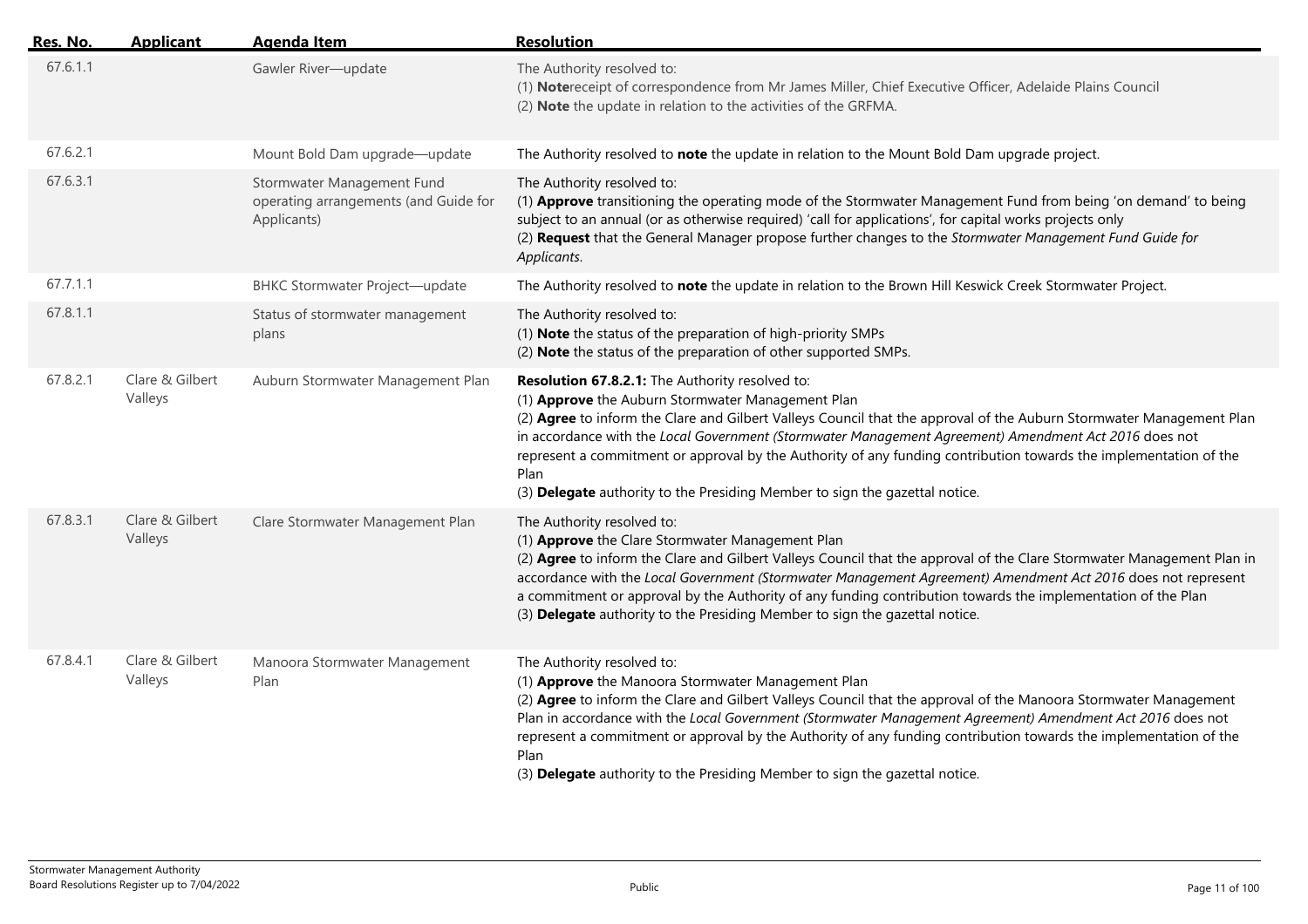| <u>Res. No.</u> | <b>Applicant</b>           | <b>Agenda Item</b>                        | <b>Resolution</b>                                                                                                                                                                                                                                                                                                                                                                                                                                                                                                                      |
|-----------------|----------------------------|-------------------------------------------|----------------------------------------------------------------------------------------------------------------------------------------------------------------------------------------------------------------------------------------------------------------------------------------------------------------------------------------------------------------------------------------------------------------------------------------------------------------------------------------------------------------------------------------|
| 67.8.5.1        | Clare & Gilbert<br>Valleys | Mintaro Stormwater Management Plan        | The Authority resolved to:<br>(1) Approve the Mintaro Stormwater Management Plan<br>(2) Agree to inform the Clare and Gilbert Valleys Council that the approval of the Mintaro Stormwater Management<br>Plan in accordance with the Local Government (Stormwater Management Agreement) Amendment Act 2016 does not<br>represent a commitment or approval by the Authority of any funding contribution towards the implementation of the<br>Plan<br>(3) Delegate authority to the Presiding Member to sign the gazettal notice.         |
| 67.8.6.1        | Clare & Gilbert<br>Valleys | Rhynie Stormwater Management Plan         | The Authority resolved to:<br>(1) Approve the Rhynie Stormwater Management Plan<br>(2) Agree to inform the Clare and Gilbert Valleys Council that the approval of the Rhynie Stormwater Management Plan<br>in accordance with the Local Government (Stormwater Management Agreement) Amendment Act 2016 does not<br>represent a commitment or approval by the Authority of any funding contribution towards the implementation of the<br>Plan<br>(3) Delegate authority to the Presiding Member to sign the gazettal notice.           |
| 67.8.7.1        | Clare & Gilbert<br>Valleys | Riverton Stormwater Management Plan       | The Authority resolved to:<br>(1) Approve the Riverton Stormwater Management Plan<br>(2) Agree to inform the Clare and Gilbert Valleys Council that the approval of the Riverton Stormwater Management<br>Plan in accordance with the Local Government (Stormwater Management Agreement) Amendment Act 2016 does not<br>represent a commitment or approval by the Authority of any funding contribution towards the implementation of the<br>Plan<br>(3) Delegate authority to the Presiding Member to sign the gazettal notice.       |
| 67.8.8.1        | Clare & Gilbert<br>Valleys | Saddleworth Stormwater Management<br>Plan | The Authority resolved to:<br>(1) Approve the Saddleworth Stormwater Management Plan<br>(2) Agree to inform the Clare and Gilbert Valleys Council that the approval of the Saddleworth Stormwater<br>Management Plan in accordance with the Local Government (Stormwater Management Agreement) Amendment Act<br>2016 does not represent a commitment or approval by the Authority of any funding contribution towards the<br>implementation of the Plan<br>(3) Delegate authority to the Presiding Member to sign the gazettal notice. |
| 67.8.9.1        | Clare & Gilbert<br>Valleys | Stockport Stormwater Management<br>Plan   | The Authority resolved to:<br>(1) Approve the Stockport Stormwater Management Plan<br>(2) Agree to inform the Clare and Gilbert Valleys Council that the approval of the Stockport Stormwater Management<br>Plan in accordance with the Local Government (Stormwater Management Agreement) Amendment Act 2016 does not<br>represent a commitment or approval by the Authority of any funding contribution towards the implementation of the<br>Plan<br>(3) Delegate authority to the Presiding Member to sign the gazettal notice.     |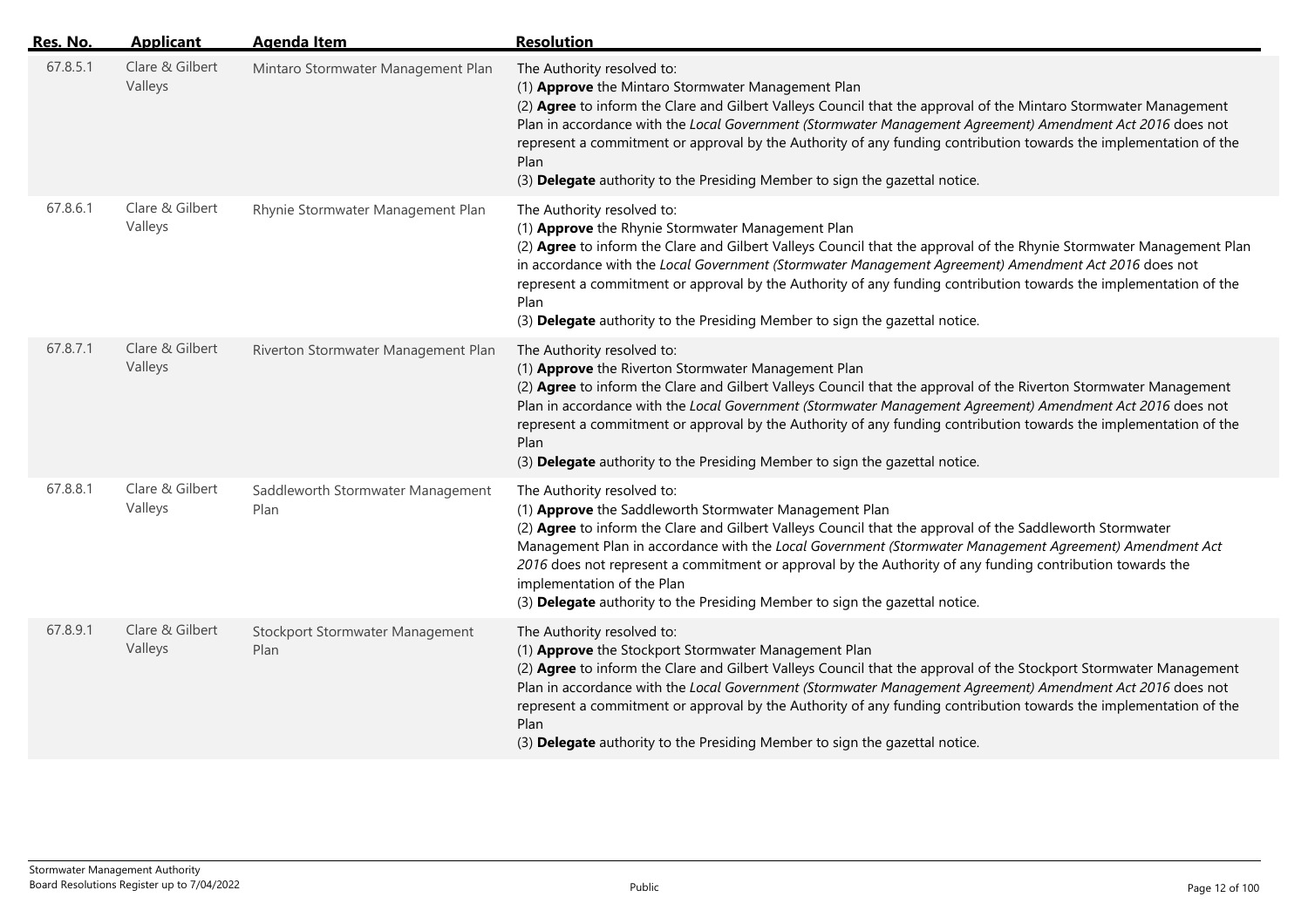| Res. No.  | <b>Applicant</b>           | <b>Agenda Item</b>                                                                                                                 | <b>Resolution</b>                                                                                                                                                                                                                                                                                                                                                                                                                                                                                                                                                                                                    |
|-----------|----------------------------|------------------------------------------------------------------------------------------------------------------------------------|----------------------------------------------------------------------------------------------------------------------------------------------------------------------------------------------------------------------------------------------------------------------------------------------------------------------------------------------------------------------------------------------------------------------------------------------------------------------------------------------------------------------------------------------------------------------------------------------------------------------|
| 67.8.10.1 | Clare & Gilbert<br>Valleys | Tarlee Stormwater Management Plan                                                                                                  | The Authority resolved to:<br>(1) Approve the Tarlee Stormwater Management Plan<br>(2) Agree to inform the Clare and Gilbert Valleys Council that the approval of the Tarlee Stormwater Management Plan<br>in accordance with the Local Government (Stormwater Management Agreement) Amendment Act 2016 does not<br>represent a commitment or approval by the Authority of any funding contribution towards the implementation of the<br>Plan<br>(3) Delegate authority to the Presiding Member to sign the gazettal notice.                                                                                         |
| 67.9.1.1  | <b>BHKCSB</b>              | <b>Brown Hill and Keswick Creeks</b><br>Stormwater Board-Brown Hill Keswick<br>Creek Stormwater Project works 2019-<br>20 (192/19) | The Authority resolved to approve a contribution of \$1 521 232.77 to the Brown Hill Keswick Creek Stormwater Board<br>as the final contribution for works undertaken as part of the Brown Hill Keswick Creek Stormwater Project in the<br>2019-20 financial year.                                                                                                                                                                                                                                                                                                                                                   |
| 67.9.2.1  | Whyalla                    | Whyalla City Council-Valley 1<br>stormwater (stage 1) (202/20)                                                                     | The Authority resolved to:<br>(1) Approve a contribution of up to \$70 000 to the Whyalla City Council for the design of stormwater works in 'Valley 1'<br>(2) Agree to inform the Whyalla City Council that the contribution of funds to design work does not imply approval of<br>the works or a funding commitment to the works<br>(3) Defer a decision on a contribution of up to \$630 000 towards construction of the Cartledge Avenue basin, pending a<br>further assessment of the capacity of the Stormwater Management Fund, outcomes of the design process, and potential<br>for developer contributions. |
| 67.9.3.1  | Clare & Gilbert<br>Valleys | Clare and Gilbert Valleys-Clare<br>stormwater (stage 1) (203/20)                                                                   | The Authority resolved to:<br>(1) Approve a contribution of up to \$165 000 to the Clare and Gilbert Valley Council for the design of Clare stormwater<br>works (stage 1)<br>(2) Agree to inform the Clare and Gilbert Valleys Council that the contribution of funds to design work does not imply<br>approval of the works or a funding commitment to the works.                                                                                                                                                                                                                                                   |
| 67.10.1   |                            | Establishment of the Stormwater<br><b>Advisory Committee</b>                                                                       | The Authority resolved to:<br>(1) Note the requirements for establishing the Stormwater Advisory Committee<br>(2) Agree to take no further action at this time with respect to establishing the Stormwater Advisory Committee.                                                                                                                                                                                                                                                                                                                                                                                       |
| 67.10.2.1 |                            | AWSEM Project-update                                                                                                               | The Authority resolved to note the findings of the Alternative Water Supply Efficiency Measures (AWESEM) project.                                                                                                                                                                                                                                                                                                                                                                                                                                                                                                    |
| 67.11.1   |                            | Annual report (and financial<br>statements) 2020                                                                                   | The Authority resolved to:<br>(1) Approve the annual report for the Stormwater Management Authority for the financial year ended 30 June 2020<br>subject to the amendment discussed<br>(2) Delegate authority to the Presiding Member to sign the annual report<br>(3) Delegate authority to the General Manager to transmit the annual report to the Minister for Environment and Water<br>and the President of the LGA.                                                                                                                                                                                            |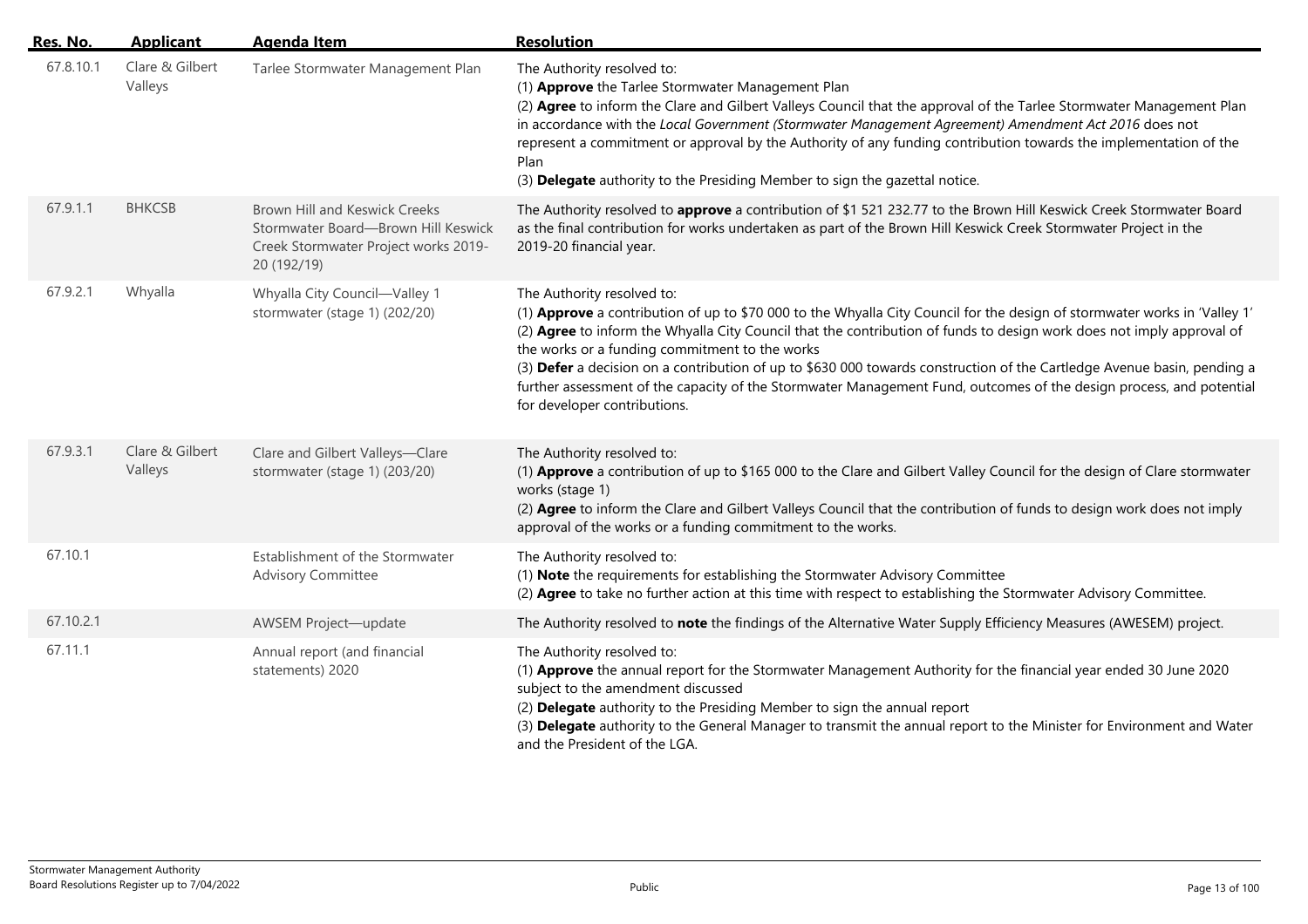| Res. No. | <b>Applicant</b>                     | <b>Agenda Item</b>                           | <b>Resolution</b>                                                                                                                                                                                                                                                                                                                                                                                                                                                                                                                                 |
|----------|--------------------------------------|----------------------------------------------|---------------------------------------------------------------------------------------------------------------------------------------------------------------------------------------------------------------------------------------------------------------------------------------------------------------------------------------------------------------------------------------------------------------------------------------------------------------------------------------------------------------------------------------------------|
| 67.11.2  |                                      | SMA policies and procedures                  | The Authority resolved to:<br>(1) Note that the Code of Ethics has been reviewed without amendment<br>(2) Note that the Conflict of Interest Policy has been reviewed without amendment<br>(3) Approve and delegate authority to the Presiding Member to endorse the revised:<br>(a) Financial Management Policy, Risk Management Policy and Stormwater Management Planning Powers Policy<br>(b) Board Meeting Procedure, Risk Management Procedure, SMF Account Operating Procedure and SMP Approval<br>Procedure.                               |
| 67.11.3  |                                      | SLA and resourcing requirements              | The Authority resolved to:<br>(1) Note the further definition provided relating to proposed resource and service level models for the Authority<br>(2) <b>Endorse</b> 'Model 4' as the basis for the Authority's resource and service level requirements<br>(3) Approve the draft service level agreement between the Department for Environment and Water and the Authority<br>(4) Delegate authority to the Presiding Member to execute the service level agreement with the Chief Executive of the<br>Department for Environment and Water.    |
|          | Meeting 66, Wednesday, 22 July, 2020 |                                              |                                                                                                                                                                                                                                                                                                                                                                                                                                                                                                                                                   |
| 66.5.1   |                                      | General Manager's Report                     | The Authority resolved to note the General Manager's report for the period 29 April 2020 to 15 July 2020.                                                                                                                                                                                                                                                                                                                                                                                                                                         |
| 66.6.1.1 |                                      | Gawler River-update                          | The Authority resolved to note the update provided in relation to the preparation of a stormwater management plan<br>for Gawler River.                                                                                                                                                                                                                                                                                                                                                                                                            |
| 66.6.2.1 |                                      | Mount Bold Dam upgrade-update                | The Authority resolved to:<br>(1) Note the update in relation to the SA Water Mt Bold dam upgrade project<br>(2) Note that the General Manager would provide a further update out-of-session following a planned meeting<br>between SA Water, consultants acting on their behalf, and the City of Onkaparinga.                                                                                                                                                                                                                                    |
| 66.7.1.1 |                                      | <b>BHKC Stormwater Project-update</b>        | The Authority resolved to note the update provided in relation to the BHKC Stormwater Project.                                                                                                                                                                                                                                                                                                                                                                                                                                                    |
| 66.8.1.1 |                                      | Status of SMPs                               | The Authority resolved to:<br>(1) Note the status of the preparation of high-priority SMPs<br>(2) Note the status of the preparation of other supported SMPs.                                                                                                                                                                                                                                                                                                                                                                                     |
| 66.8.2.1 | Port Adelaide<br>Enfield             | Port River East Stormwater<br>Managemen Plan | The Authority resolved to:<br>(1) Approve the Port River East Stormwater Management Plan<br>(2) Agree to inform the City of Port Adelaide Enfield that the approval of the Port River East Stormwater Management<br>Plan in accordance with the Local Government (Stormwater Management Agreement) Amendment Act 2016 does not<br>represent a commitment or approval by the Authority of any funding contribution towards the implementation of the<br>Plan<br>(3) Delegate authority to the Deputy Presiding Member to sign the gazettal notice. |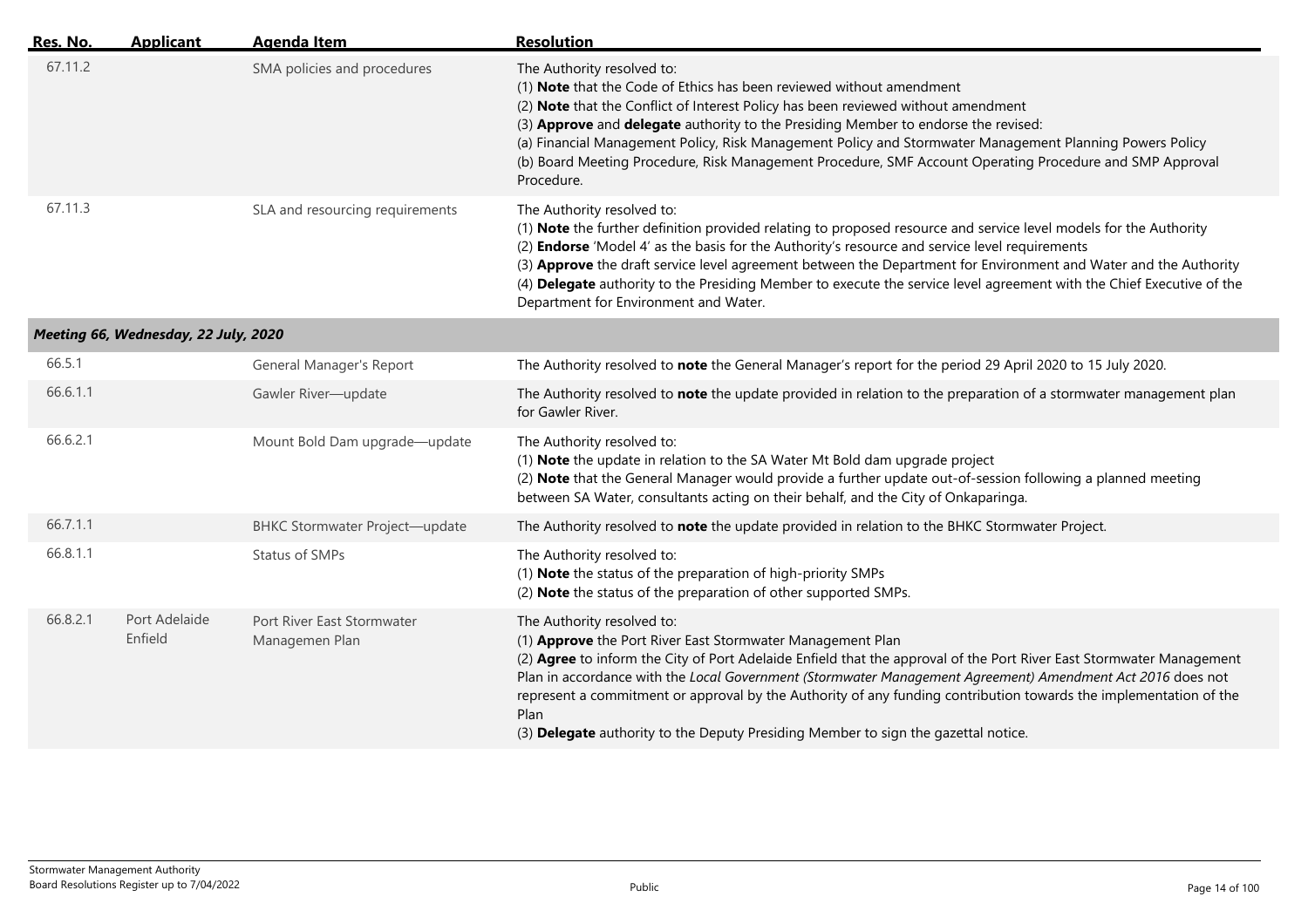| Res. No.  | <b>Applicant</b>    | <b>Agenda Item</b>                                                                          | <b>Resolution</b>                                                                                                                                                                                                                                                                                                                                                                                                                                                                                                                                                                                                                                                                                                                                      |
|-----------|---------------------|---------------------------------------------------------------------------------------------|--------------------------------------------------------------------------------------------------------------------------------------------------------------------------------------------------------------------------------------------------------------------------------------------------------------------------------------------------------------------------------------------------------------------------------------------------------------------------------------------------------------------------------------------------------------------------------------------------------------------------------------------------------------------------------------------------------------------------------------------------------|
| 66.8.3.1  | Whyalla             | Whyalla Stormwater Management<br>Plan-update                                                | The Authority resolved to:<br>(1) Agree to extend the timeframe for the satisfaction of condition number one of Schedule A set out in the notice of<br>approval of the Whyalla Stormwater Management Plan, published in the South Australian Government Gazette on 27<br>June 2019, by six-months to coincide with the timeframe for the satisfaction of condition number two<br>(2) Note that the City of Whyalla has commenced work on the stormwater harvesting and reuse strategy for the<br>satisfaction of condition number two.                                                                                                                                                                                                                 |
| 66.8.4.1  | Yankalilla          | Yankalilla, Normanville and<br>Carrickalinga Stormwater Management<br>Plan                  | The Authority resolved to:<br>(1) Approve the Yankalilla, Normanville and Carrickalinga Stormwater Management Plan<br>(2) Agree to inform the District Council of Yankalilla that the approval of the Yankalilla, Normanville and Carrickalinga<br>Stormwater Management Plan in accordance with the Local Government (Stormwater Management Agreement)<br>Amendment Act 2016 does not represent a commitment or approval by the Authority of any funding contribution<br>towards the implementation of the Plan.<br>(3) Delegate authority to the Deputy Presiding Member to sign the gazettal notice.                                                                                                                                                |
| 66.9.1.1  | Northern Areas      | Northern Areas Council-Gladstone,<br>Laura and Spalding flood mapping<br>(196/20)-update    | The Authority resolved to:<br>(1) Approve a reduced contribution of \$50 000 to the Northern Areas Council for flood mapping of the Gladstone,<br>Laura and Spalding townships<br>(2) Delegate authority to the General Manager to, if necessary, negotiate a reduction in scope with the Northern Areas<br>Council such that flood mapping is satisfactorily completed for any two of the above-named townships.                                                                                                                                                                                                                                                                                                                                      |
| 66.9.2.1  | <b>Holdfast Bay</b> | City of Holdfast Bay-Wattle Street<br>gross pollutant trap (197/20)-update                  | The Authority resolved to approve a contribution to the City of Holdfast Bay of up to \$100 000 for the design and<br>construction of a gross pollutant trap at Wattle Street, Hove.                                                                                                                                                                                                                                                                                                                                                                                                                                                                                                                                                                   |
| 66.9.3.1  | UniA                | University of Adelaide-Smart<br>detention tanks (198/20)-update                             | The Authority resolved to support in-principle, research into smart detention tanks subject to:<br>(a) Further discussions with the University of Adelaide and other stakeholders on the scope of the project<br>(b) Consideration of broadening the range local government authorities involved in the project<br>(c) Consideration of the possibility of retaining a field trial as part of the project<br>(d) Formal commitment of the contribution(s) of funding partners                                                                                                                                                                                                                                                                          |
| 66.9.4.1  | <b>BHKCSB</b>       | <b>Brown Hill and Keswick Creeks</b><br>Stormwater Board-BHKC SMP works<br>2020-21 (201/20) | The Authority resolved to:<br>(1) Approve a contribution of up to \$5.3 million to the Brown Hill Keswick Creek Stormwater Board for works to be<br>undertaken in financial year 2020-21 as part of the Brown Hill Keswick Creek Stormwater Project<br>(2) Agree to grant the contribution to the Brown Hill Keswick Creek Stormwater Board in advance, subject to a signed<br>grant agreement<br>(3) Note that the Authority's contribution towards the works in Victoria Park (Park 16)/Pakapakanthi will exceed \$4<br>million (but not exceed \$15 million) and that the project will need to be referred to and approved by the Public Works<br>Committee of Parliament prior to making payment to the Brown Hill Keswick Creek Stormwater Board. |
| 66.10.1.1 |                     | Flash flood warning infrastructure<br>management                                            | The Authority resolved to note the update on arrangements for the flash flood warning network and the<br>commencement of the water resource monitoring optimisation project for metropolitan Adelaide.                                                                                                                                                                                                                                                                                                                                                                                                                                                                                                                                                 |
| 66.10.2.1 |                     | Updating stormwater spatial data for<br>metropolitan Adelaide                               | The Authority resolved to approve the engagement of a contractor to complete the update of the metropolitan<br>Adelaide spatial stormwater data sets, to an upper limit of \$25 000.                                                                                                                                                                                                                                                                                                                                                                                                                                                                                                                                                                   |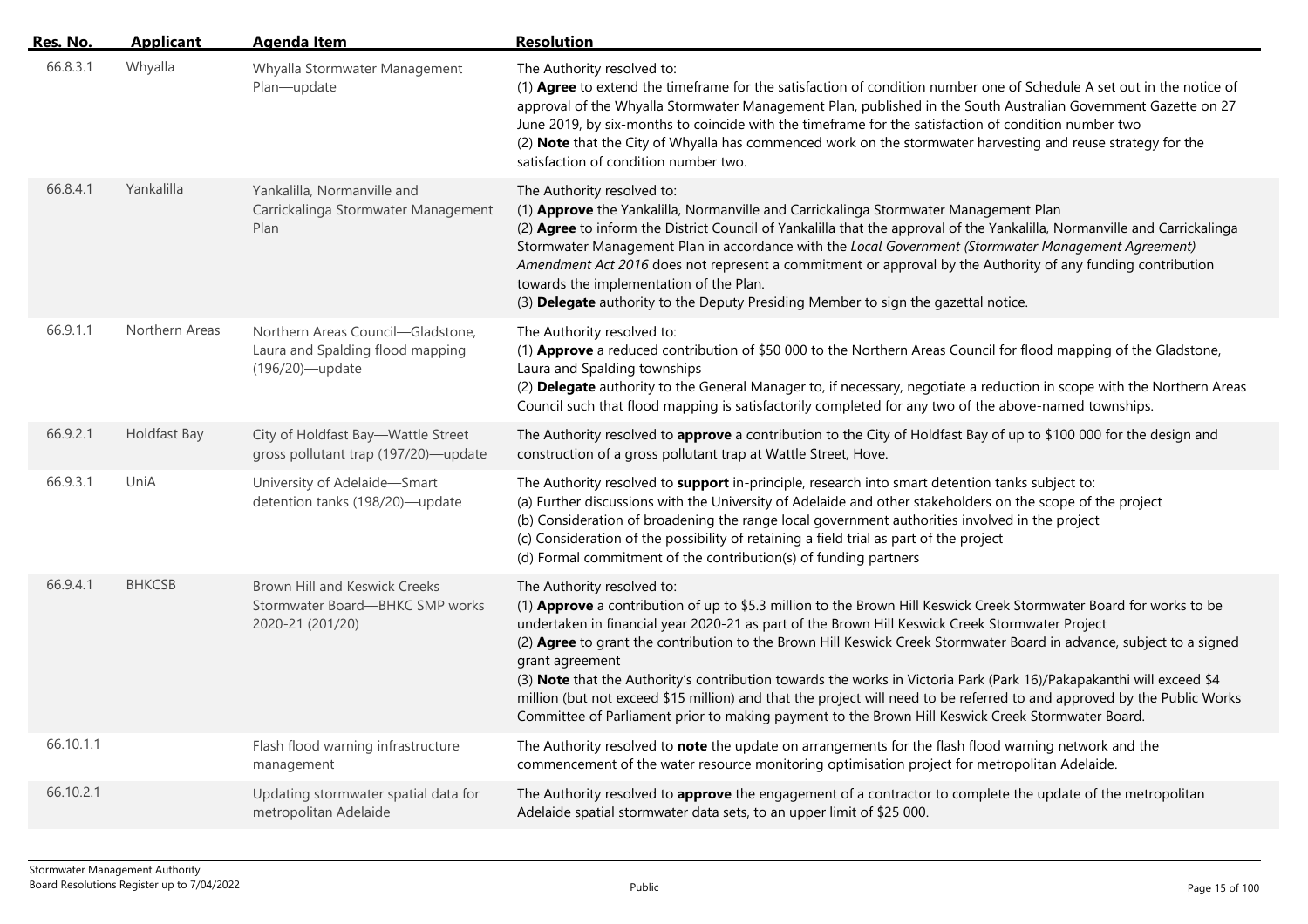| Res. No.  | <b>Applicant</b>                 | <b>Agenda Item</b>                                                                         | <b>Resolution</b>                                                                                                                                                                                                                                                                                                                                                                                                                                                                                                                                                                                                                                                                                                                                                                                                                        |
|-----------|----------------------------------|--------------------------------------------------------------------------------------------|------------------------------------------------------------------------------------------------------------------------------------------------------------------------------------------------------------------------------------------------------------------------------------------------------------------------------------------------------------------------------------------------------------------------------------------------------------------------------------------------------------------------------------------------------------------------------------------------------------------------------------------------------------------------------------------------------------------------------------------------------------------------------------------------------------------------------------------|
| 66.10.4.1 |                                  | LGA discussion paper: Improving<br>stormwater management in South<br>Australia             | The Authority resolved to:<br>(1) Note that the Discussion Paper is provided on a confidential basis and should remain confidential until it has been<br>considered by the LGA Board and released for consultation<br>(2) Agree to commit to working in partnership with state government, local government, and other stakeholders on<br>meaningful improvements to governance, legislation and funding arrangements to support stormwater management in<br>South Australia.                                                                                                                                                                                                                                                                                                                                                            |
| 66.11.1.1 |                                  | Grant funding arrangements                                                                 | The Authority resolved to:<br>(1) Note that it has the option of providing grant recipients with up-front payment if a suitable grant agreement is used<br>(2) Agree to develop standard grant agreements (adapted from whole-of-government templates)<br>(3) Agree that unless otherwise excepted by the Authority, any future applications for funding that are approved will<br>require that a grant agreement is entered into with the recipient using one of the standard grant agreements.                                                                                                                                                                                                                                                                                                                                         |
| 66.11.2.1 |                                  | <b>Brown Hill and Keswick Creeks</b><br>Stormwater Project alternate claims<br>arrangement | The Authority resolved to:<br>(1) Exempt projects administered by the BHKC Stormwater Board, and being for works identified in the approved BHKC<br>Stormwater Management Plan, from the requirements of the Stormwater Management Fund Applications and Claims<br>Procedure<br>(2) Approve the alternate process outlined for managing claims made by the BHKC Stormwater Board for the BHKC<br>Stormwater Project.                                                                                                                                                                                                                                                                                                                                                                                                                     |
| 66.11.3.1 |                                  | End of financial year position                                                             | The Authority resolved to note the 2019-20 end of financial year position for the Stormwater Management Fund                                                                                                                                                                                                                                                                                                                                                                                                                                                                                                                                                                                                                                                                                                                             |
| 66.11.4.1 |                                  | Service level agreement and resource<br>requirements                                       | The Authority resolved to:<br>(1) Note the scope of services currently provided by the Department for Environment and Water under the service level<br>agreement for 2018-19 and 2019-20<br>(2) Note the development of a number of alternate models for staff and outsourcing to meet the predicted resource<br>requirements of the Authority<br>(3) Endorse the functions inherent in the models for staff and outsourcing for the purpose of the General Manager<br>advancing negotiations with the Department for Environment and Water for a new service level agreement for the<br>2020-21 and 2021-22 financial years<br>(4) Request that the General Manager provide further definition of the nature of resourcing applicable to models 3, 4<br>and 5 and how work proposed for stormwater management planning can be achieved. |
|           | Meeting 65, Tuesday, 5 May, 2020 |                                                                                            |                                                                                                                                                                                                                                                                                                                                                                                                                                                                                                                                                                                                                                                                                                                                                                                                                                          |
| 65.5.1    |                                  | General Manager's Report                                                                   | The Authority resolved to note the General Manager's report for the period from 6 February 2020 to 28 April 2020.                                                                                                                                                                                                                                                                                                                                                                                                                                                                                                                                                                                                                                                                                                                        |
| 65.5.2    |                                  | General Manager's Report                                                                   | The Authority resolved to note that the General Manager would provide a report on the Authority's resourcing<br>requirements at the next meeting.                                                                                                                                                                                                                                                                                                                                                                                                                                                                                                                                                                                                                                                                                        |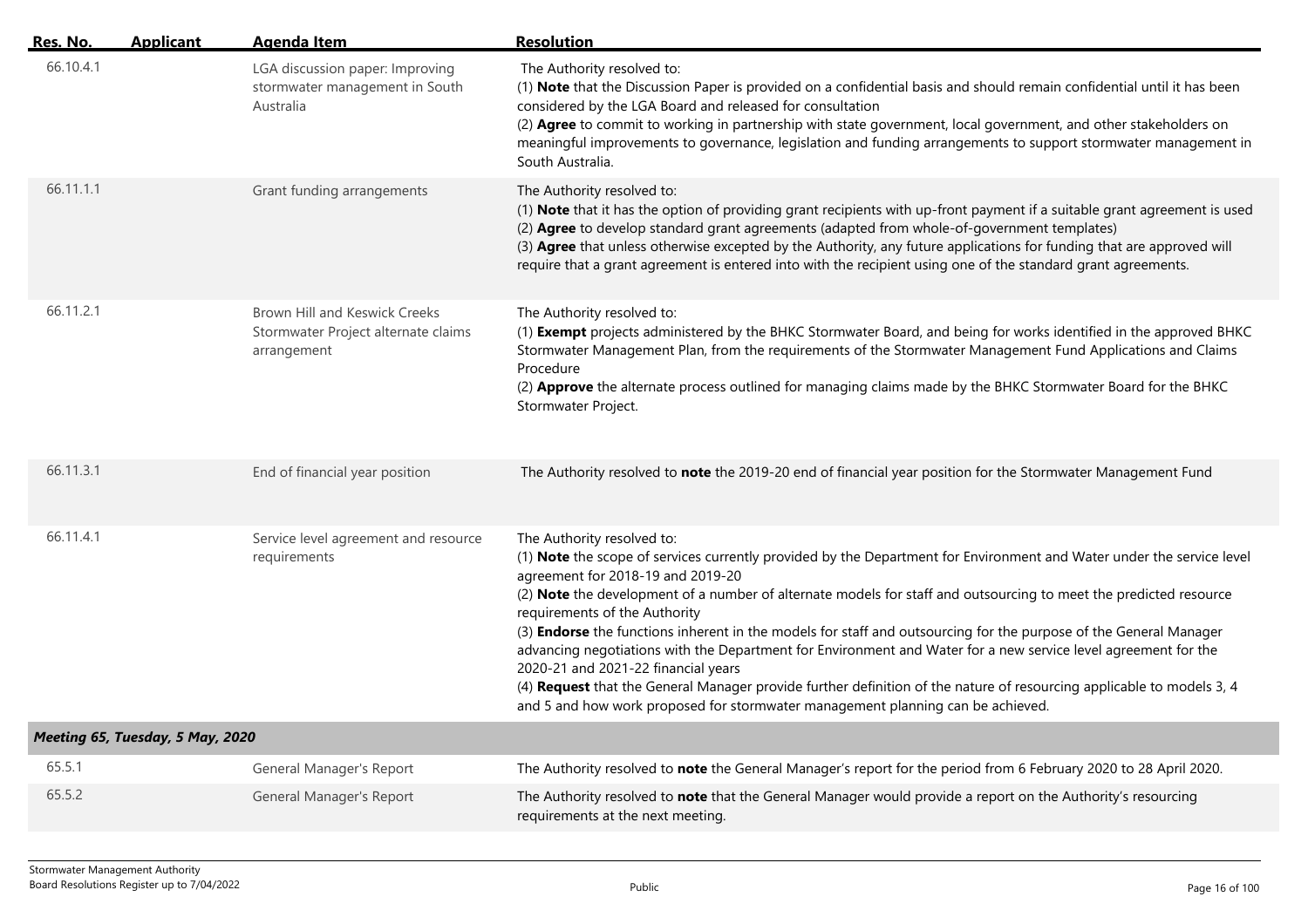| Res. No.  | <b>Applicant</b> | <b>Agenda Item</b>                                                                                                                          | <b>Resolution</b>                                                                                                                                                                                                                                                                                                                                                                                                                                                                                                                                                                                                                                                                                                      |
|-----------|------------------|---------------------------------------------------------------------------------------------------------------------------------------------|------------------------------------------------------------------------------------------------------------------------------------------------------------------------------------------------------------------------------------------------------------------------------------------------------------------------------------------------------------------------------------------------------------------------------------------------------------------------------------------------------------------------------------------------------------------------------------------------------------------------------------------------------------------------------------------------------------------------|
| 65.7.2.1  |                  | <b>GRFMA</b> update and Gawler River<br>Stormwater Management Plan                                                                          | The Authority resolved to:<br>(1) Reiterate to the Gawler River Floodplain Management Authority (GRFMA) the benefits of preparing a stormwater<br>management plan for the Gawler River (or section of the river)<br>(2) Suggest that the GRFMA submit an application to the Authority for funding support for the preparation of a<br>stormwater management plan for Gawler River, and advise the GRFMA that such an application would be considered<br>expediently<br>(3) Advise the GRFMA that—as part of its application for funding for a stormwater management plan—it should<br>identify aspects of work (including survey and design) that might need early funding, for the consideration of the<br>Authority. |
| 65.7.2.2  |                  | <b>GRFMA</b> update and Gawler River<br>Stormwater Management Plan                                                                          | The Authority resolved to request that the General Manager draft correspondence for the Presiding Member to convey<br>to GRFMA the Authority's resolution on a stormwater management plan for Gawler River, and to make an offer to<br>attend a meeting of the GRFMA to discuss ways in which the Authority can support the GRFMA.                                                                                                                                                                                                                                                                                                                                                                                     |
| 65.8.1.1  |                  | <b>Status of Stormwater Management</b><br>Plans                                                                                             | The Authority resolved to:<br>(1) Note the status of the preparation of high-priority SMPs<br>(2) Note the status of the preparation of other supported SMPs.                                                                                                                                                                                                                                                                                                                                                                                                                                                                                                                                                          |
| 65.9.1.1  | Holdfast Bay     | City of Holdfast Bay-Wattle Avenue<br>gross pollutant trap (197/20)                                                                         | The Authority resolved to:<br>(1) Agree in-principle to provide funding support for the design of a GPT for the Wattle Street catchment<br>(2) Request that the General Manager work with the City of Holdfast Bay to cost the design component of the project<br>and bring a revised contribution for consideration and approval by the Authority at a subsequent meeting<br>(3) Agree to inform the City of Holdfast bay that funding support for the construction of the GPT at Wattle Street is not<br>guaranteed and is contingent on approval of the design for the GPT in the Wattle Street Catchment.                                                                                                          |
| 65.9.2.1  | Mitcham          | City of Mitcham-Smart detention<br>storage tanks (198/20)                                                                                   | The Authority resolved to defer consideration of application 179/20 and instigate discussion with the City of Mitcham<br>on the scope of the project.                                                                                                                                                                                                                                                                                                                                                                                                                                                                                                                                                                  |
| 65.9.3.1  | Victor Harbor    | City of Victor Harbor-Victor Harbor<br>Stormwater Management Plan (199/20)                                                                  | The Authority resolved to approve a contribution of up to \$100 000 to the City of Victor Harbor for the Victor Harbor<br>Stormwater Management Plan.                                                                                                                                                                                                                                                                                                                                                                                                                                                                                                                                                                  |
| 65.9.4.1  |                  | Bureau of Meteorology-Rain and river<br>monitoring (2018-19 to 2019-20) to<br>assist local government in flash flood<br>management (200/20) | The Authority resolved to:<br>(1) Approve a total contribution of up to \$187 420 towards rain and river monitoring to assist local government flash<br>flood management (2018/19 and 2019/20)<br>(2) Exempt the Bureau of Meteorology from the requirement of the Stormwater Management Fund Guide for<br>Applicants to provide a quarterly progress report, and accept an annual progress report.                                                                                                                                                                                                                                                                                                                    |
| 65.11.1.1 |                  | Preparation of financial statements                                                                                                         | The Authority resolved to delegate authority to the General Manager to enter into an agreement with Bentley's for the<br>preparation of the Authority's financial statement as per their proposal provided and the rules of the South Australian<br>Government panel contract for audit and financial advisory services.                                                                                                                                                                                                                                                                                                                                                                                               |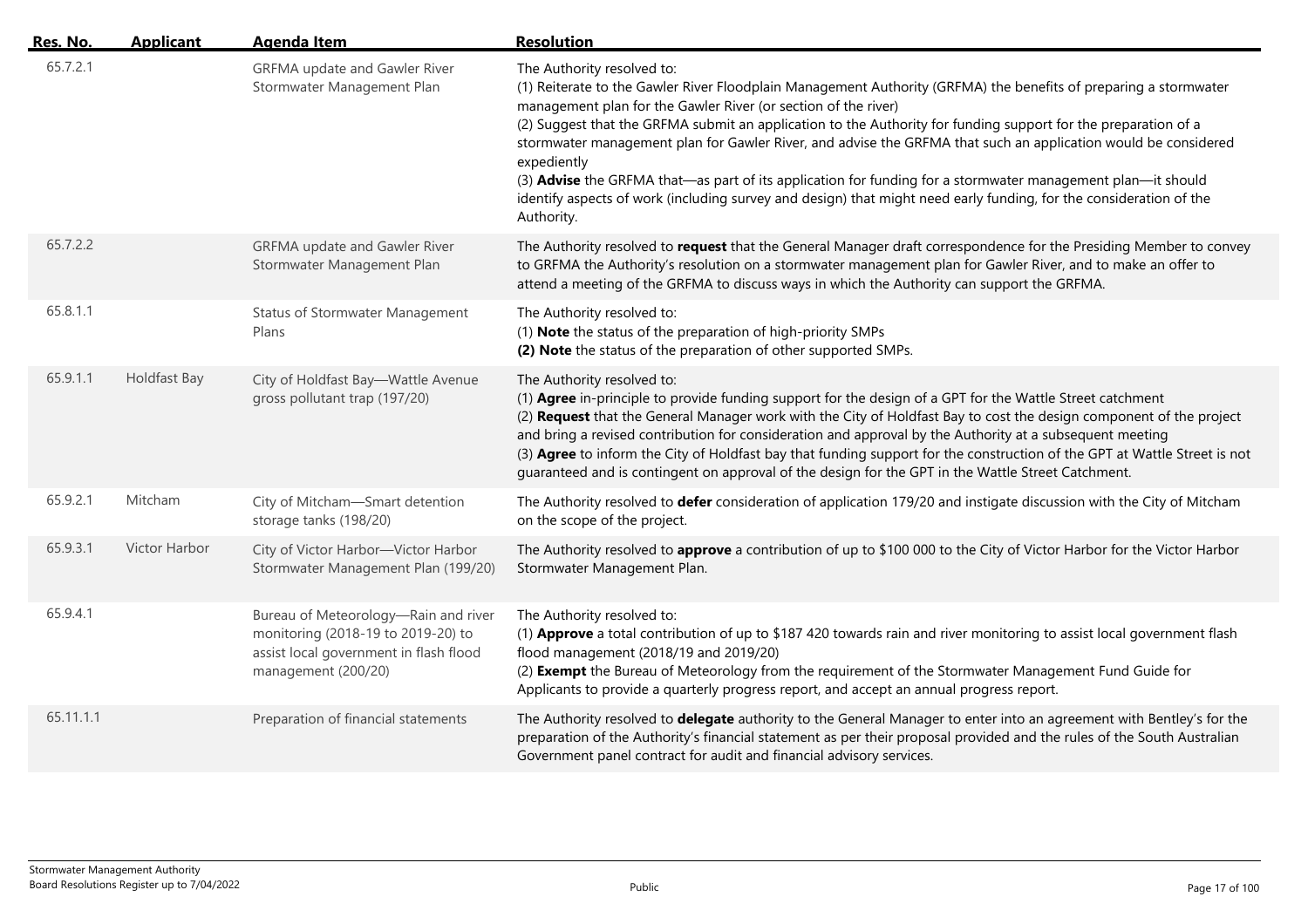| Res. No.  | Applicant | Agenda Item                                                                              | <b>Resolution</b>                                                                                                                                                                                                                                                                                                                                                                                                                                                                                                                                     |
|-----------|-----------|------------------------------------------------------------------------------------------|-------------------------------------------------------------------------------------------------------------------------------------------------------------------------------------------------------------------------------------------------------------------------------------------------------------------------------------------------------------------------------------------------------------------------------------------------------------------------------------------------------------------------------------------------------|
| 65.11.2.1 |           | Extension of service level agreement<br>with the Department for Environment<br>and Water | The Authority resolved to:<br>(1) Agree to an interim extension of the service level agreement with the Department for Environment and Water for a<br>period of up to six-months while a new agreement is negotiated.<br>(2) Delegate authority to the Presiding Member to sign and send the attached correspondence to the Chief Executive<br>of the Department for Environment and Water.<br>(3) Request that the General Manager prepare a briefing on the potential staffing requirements of the Authority for<br>discussion at the next meeting. |

## *Meeting 64, Thursday, 13 February, 2020*

| 64.5.1                |                         | General Manager's Report                                                                   | The Authority resolved to note the General Manager's report for the period from 13 June 2019 to 27 September 2019.                                                                                                                                                                                                               |
|-----------------------|-------------------------|--------------------------------------------------------------------------------------------|----------------------------------------------------------------------------------------------------------------------------------------------------------------------------------------------------------------------------------------------------------------------------------------------------------------------------------|
| 64.6.1.1              |                         | Alternative Water Supply Efficiency<br><b>Measures</b>                                     | The Authority resolved to note the progress update of the Alternative Water Supply Efficiency measures project.                                                                                                                                                                                                                  |
| 64.7.1.1              | <b>BHKCSB</b>           | Brown Hill Keswick Creek Stormwater<br>Project-Update                                      | The Authority resolved to:<br>(1) Defer a decision on the updated alternate process for managing claims by the Brown Hill and Keswick Creek<br>Stormwater Project.<br>(2) Note the indicative 20-year Works Schedule and project funding summary for the Brown Hill and Keswick Creek<br>Stormwater Project at 31 December 2019. |
| 64.8.1.1              |                         | <b>Status of Stormwater Management</b><br>Plans                                            | The Authority resolved to note the status of the preparation of High-Priority SMPs.                                                                                                                                                                                                                                              |
| 64.9.1.1              | Lower Eyre<br>Peninsula | District Council Lower Eyre<br>Peninsula-Coffin Bay Stormwater<br>Management Plan (194/20) | The Authority resolved to approve the application for funding from the District Council of Lower Eyre Peninsula for a<br>reduced amount of \$30 000 and recommend that Council seeks the involvement of and funding from the local NRM<br>Board.                                                                                 |
| 64.9.2.1              | Elliston                | District Council of Elliston - Elliston<br>Stormwater Improvement (195/20)                 | The Authority resolved to refuse the application for funding from the District Council of Elliston and recommend that<br>the Council consider completing a Stormwater Management Plan for the area.                                                                                                                              |
| 64.9.3.1              | Northern Areas          | Northern Areas Council-Flood<br>Modelling and Mapping (196/20)                             | The Authority resolved to defer the application for funding for the Northern Areas Council Flood Modelling and<br>Mapping Project.                                                                                                                                                                                               |
| <b>Out-of-Session</b> |                         |                                                                                            |                                                                                                                                                                                                                                                                                                                                  |
| 2020/1                | <b>BHKCSB</b>           | Brown Hill Keswick Creek Stormwater<br>Project works 2019-20                               | The Authority resolved to approve a contribution of \$93 347.01 to the Brown Hill Keswick Creek Stormwater Board for<br>works undertaken as part of the Brown Hill Keswick Creek Stormwater Project in the 2019-20 financial year.                                                                                               |
| 2020/2                |                         | Mount Bold Dam upgrade--update                                                             | The Authority resolved to:<br>(1) Note the update in relation to the SA Water Mt Bold Dam upgrade project<br>(2) Delegate authority to the Presiding Member to sign and send the attached correspondence to the Minister for<br><b>Environment and Water</b>                                                                     |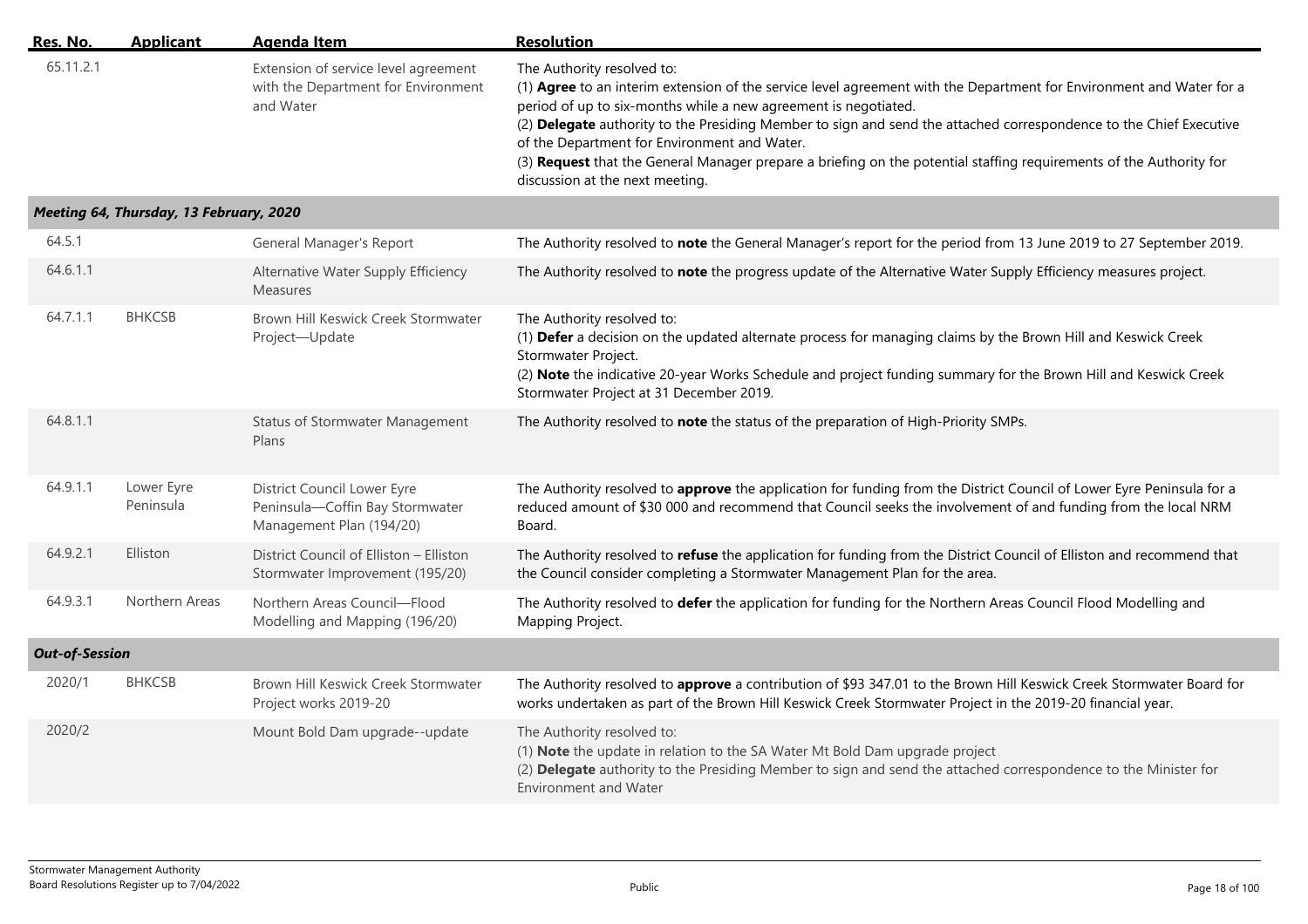| Res. No. | <b>Applicant</b> | Agenda Item                 | <b>Resolution</b>                                                                                                                                                                                                                                                                                                                                                                                                                                                                                                                                                                                                                                                                         |
|----------|------------------|-----------------------------|-------------------------------------------------------------------------------------------------------------------------------------------------------------------------------------------------------------------------------------------------------------------------------------------------------------------------------------------------------------------------------------------------------------------------------------------------------------------------------------------------------------------------------------------------------------------------------------------------------------------------------------------------------------------------------------------|
| 2020/3   |                  | Board observer arrangements | The Authority resolved to:<br>(1) Agree to discontinue the practice of regular bord observers and restrict attendance by observers to an invitational<br>basis when issues being considered warrant their attendance<br>(2) Agree to develop a regular communique to be issued as soon as practicable after each meeting of the Authority<br>(3) Requests that the General Manager provide a report on the steps required to constitute the Stormwater Advisory<br>Committee under Schedule 1A of the Local Government Act 1999.<br>(4) Agree to inform SA Water and the Local Government Association of these changes and than them for their<br>respective commitment to the Authority. |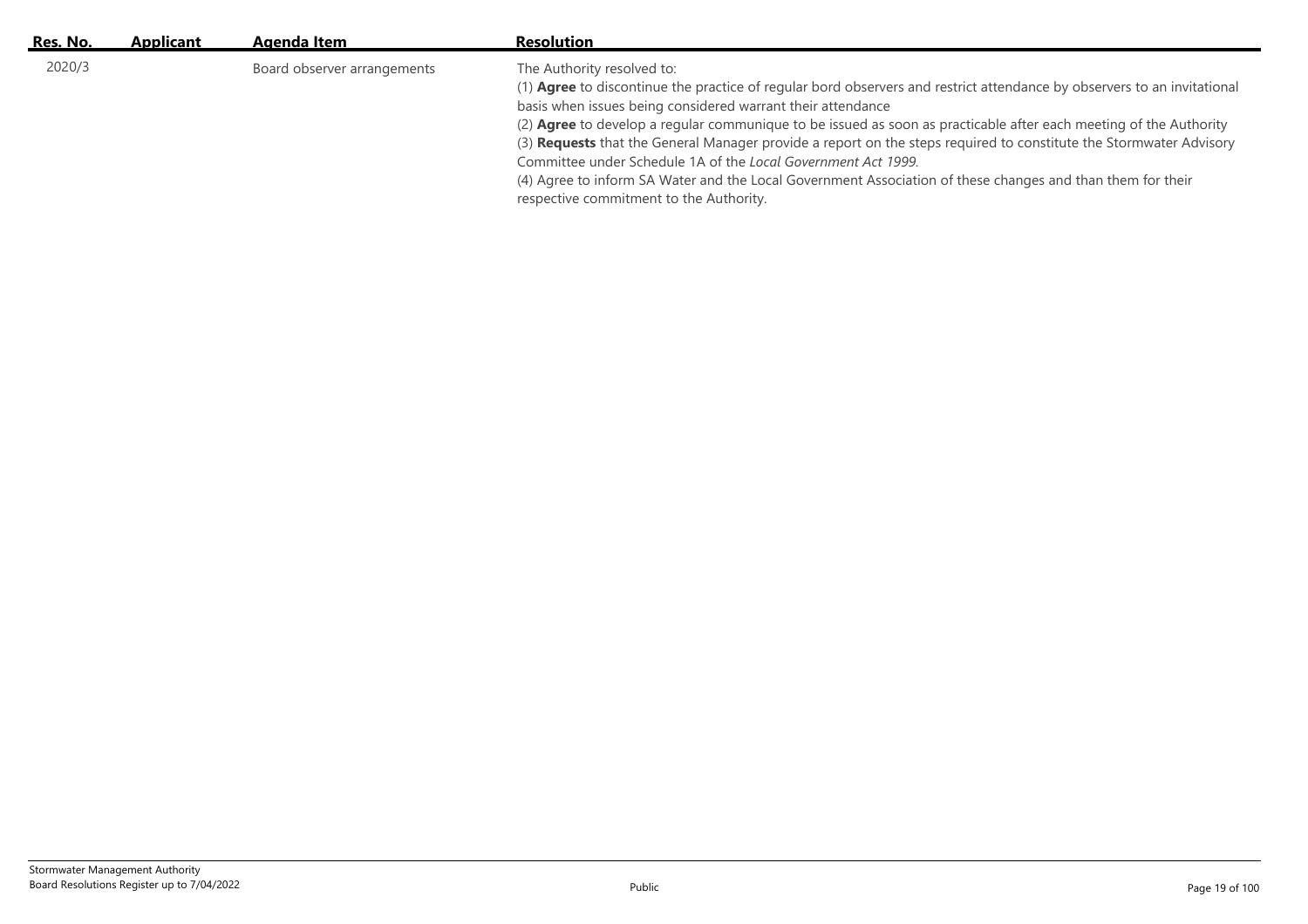| Res. No. | <b>Applicant</b>                       | <b>Agenda Item</b>                                                         | <b>Resolution</b>                                                                                                                                                                                                                                                                                                                                                                                                                                                                                                                                                                                                                                                                                                                                    |
|----------|----------------------------------------|----------------------------------------------------------------------------|------------------------------------------------------------------------------------------------------------------------------------------------------------------------------------------------------------------------------------------------------------------------------------------------------------------------------------------------------------------------------------------------------------------------------------------------------------------------------------------------------------------------------------------------------------------------------------------------------------------------------------------------------------------------------------------------------------------------------------------------------|
| Year:    |                                        |                                                                            | 2019                                                                                                                                                                                                                                                                                                                                                                                                                                                                                                                                                                                                                                                                                                                                                 |
|          | Meeting 63, Thursday, 7 November, 2019 |                                                                            |                                                                                                                                                                                                                                                                                                                                                                                                                                                                                                                                                                                                                                                                                                                                                      |
| 63.5.1   |                                        | General Manager's Report                                                   | The Authority resolved to note the General Manager's report for the period from 13 June 2019 to 27 September 2019.                                                                                                                                                                                                                                                                                                                                                                                                                                                                                                                                                                                                                                   |
| 63.6.1.1 |                                        | Review of Business Plan for 2018-2020                                      | The Authority resolved to:<br>(1) Note the status of the implementation of the business plan for 2018-2020.<br>(2) Approve the revised timeframes and priorities for delivery of the business plan actions.                                                                                                                                                                                                                                                                                                                                                                                                                                                                                                                                          |
| 63.6.2.1 |                                        | Stormwater Management Planning<br>Guidelines-Update                        | The Authority resolved to:<br>(1) Note the status of the revision of the Guidelines for Stormwater Management Planning.<br>(2) Delegate authority to the Acting General Manager to initiate formal consultation with the Local Government<br>Association on the Guidelines for Stormwater Management Planning and associated subsidiary guidance documents.                                                                                                                                                                                                                                                                                                                                                                                          |
| 63.6.3.1 |                                        | <b>Work Prioritisations</b><br>Framework-Update                            | The Authority resolved to endorse the draft Works Prioritisation Framework subject to it referring to and including the<br>Stormwater Management Planning Guidelines.                                                                                                                                                                                                                                                                                                                                                                                                                                                                                                                                                                                |
| 63.6.4.1 |                                        | End of Financial Year Position 2018-<br>2019                               | The Authority noted the 2018-19 end of financial year position of the Stormwater Management Fund.                                                                                                                                                                                                                                                                                                                                                                                                                                                                                                                                                                                                                                                    |
| 63.7.1.1 | <b>BHKCSB</b>                          | Brown Hill Keswick Creek Stormwater<br>Project-Payment for 2018-2019       | The Authority resolved to:<br>(1) Approve the payment of \$1,603,419.27 to the Brownhill and Keswick Creek Stormwater Board for costs incurred in<br>the delivery of works identified in the Brownhill and Keswick Creeks Stormwater Management Plan for 2018-19 financial<br>year.<br>(2) Defer the exemption of the Brownhill and Keswick Creek Stormwater Project from the requirements of the<br>Stormwater Management Fund Applications and Claims Procedure for subsidies paid in relation to the implementation<br>of the approved Brownhill and Keswick Creeks Stormwater Management Plan, pending the provision of a detailed works<br>program which describes the works that will be funded by the Authority for 2019/20 and future works. |
| 63.8.1.1 |                                        | <b>Status of Stormwater Management</b><br>Plans                            | The Authority resolved to note the status of the preparation of High-Priority SMPs.                                                                                                                                                                                                                                                                                                                                                                                                                                                                                                                                                                                                                                                                  |
| 63.8.2.1 |                                        | First to Fifth Creek's Stormwater<br>Management Plan-Update                | The Authority resolved to note the report and recommendations by Southfront in the report entitled, Eastern Suburbs<br>Catchments Future Directions for Stormwater Management Planning.                                                                                                                                                                                                                                                                                                                                                                                                                                                                                                                                                              |
| 63.8.3.1 | Yankalilla                             | Yankalilla, Normanville and<br>Carrickalinga Stormwater Management<br>Plan | The Authority resolved to defer approval of the Yankalilla, Normanville and Carrickalinga Stormwater Management<br>Plan, subject to clarification regarding the hydrological analysis and the inclusion of priorities for action within the plan.                                                                                                                                                                                                                                                                                                                                                                                                                                                                                                    |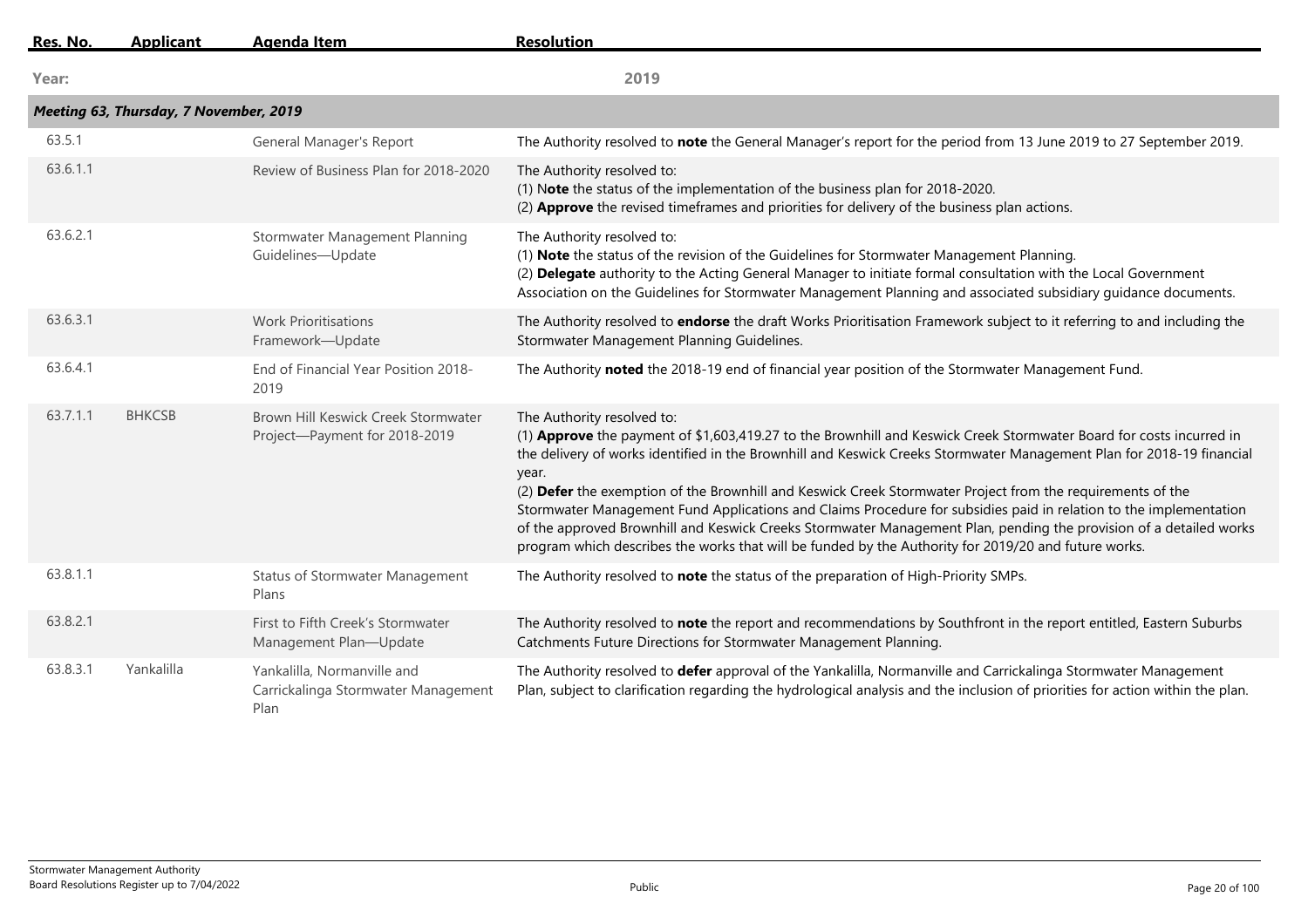| Res. No. | <b>Applicant</b>                     | <b>Agenda Item</b>                                                                                            | <b>Resolution</b>                                                                                                                                                                                                                                                                                                                                                                                                                                                                                                             |
|----------|--------------------------------------|---------------------------------------------------------------------------------------------------------------|-------------------------------------------------------------------------------------------------------------------------------------------------------------------------------------------------------------------------------------------------------------------------------------------------------------------------------------------------------------------------------------------------------------------------------------------------------------------------------------------------------------------------------|
| 63.8.4.1 | Copper Coast                         | Kadina Stormwater Management Plan                                                                             | The Authority resolved to:<br>(1) Approve the Kadina Stormwater Management Plan.<br>(2) Agree to inform the District Council of the Copper Coast that the approval of Kadina Stormwater Management Plan<br>in accordance with the Local Government (Stormwater Management Agreement) Amendment Act 2016 does not<br>represent a commitment or approval by the Authority of any funding contribution towards the implementation of the<br>Plan.<br>(3) Delegate authority to the Presiding Member to sign the gazettal notice. |
| 63.9.1.1 | Norwood,<br>Payneham & St<br>Peters  | City of Norwood, Payneham and St<br>Peters-Third Creek from Bridge Street<br>to Payneham Road (190/19-Update) | The Authority resolved to refuse the application for funding from the City of Norwood, Payneham and St Peters.                                                                                                                                                                                                                                                                                                                                                                                                                |
| 63.9.2.1 | <b>West Torrens</b>                  | City of West Torrens - West Torrens<br>Stormwater Management Plan (193/19)                                    | The Authority resolved to:<br>(1) Approve the application for funding of \$71,840 (excl. GST) as a contribution to the preparation of a Stormwater<br>Management Plan for the West Torrens Catchment.<br>(2) Note the Plan will be prepared in accordance with the Stormwater Management Planning Guidelines.                                                                                                                                                                                                                 |
|          | Meeting 62, Wednesday, 19 June, 2019 |                                                                                                               |                                                                                                                                                                                                                                                                                                                                                                                                                                                                                                                               |
| 62.3.1   |                                      | Minutes of previous meeting                                                                                   | The Authority resolved to attach minutes of Meeting 61 (which was inquorate) to the minutes of Meeting 62.                                                                                                                                                                                                                                                                                                                                                                                                                    |
| 62.5.1   |                                      | General Manager's report                                                                                      | The Authority resolved to note the General Manager's report for the period from 10 April 2019 to 12 June 2019.                                                                                                                                                                                                                                                                                                                                                                                                                |
| 62.6.1.1 |                                      | Stormwater management planning<br>priorities-update                                                           | The Authority resolved to note the status of revising the stormwater management planning priorities.                                                                                                                                                                                                                                                                                                                                                                                                                          |
| 62.6.2.1 |                                      | Works prioritisation framework                                                                                | The Authority resolved to:<br>(1) Note the draft Works Prioritisation Framework provided<br>(2) Request that the General Manager provide a worked example of how the Works Prioritisation Framework might be<br>applied<br>(3) Request that the General Manager provide a report of options for resourcing and governance of the Works<br>Prioritisation Framework.                                                                                                                                                           |
| 62.7.1.1 |                                      | <b>BHKC Stormwater Project-update</b>                                                                         | The Authority resolved to note the update in the status of implementation of the Brown Hill and Keswick Creeks<br>Stormwater Project.                                                                                                                                                                                                                                                                                                                                                                                         |
| 62.8.1.1 |                                      | Status of SMPs                                                                                                | The Authority resolved to:<br>(1) Note the status of the preparation of high-priority SMPs<br>(2) Note the status of the preparation of other supported SMPs.                                                                                                                                                                                                                                                                                                                                                                 |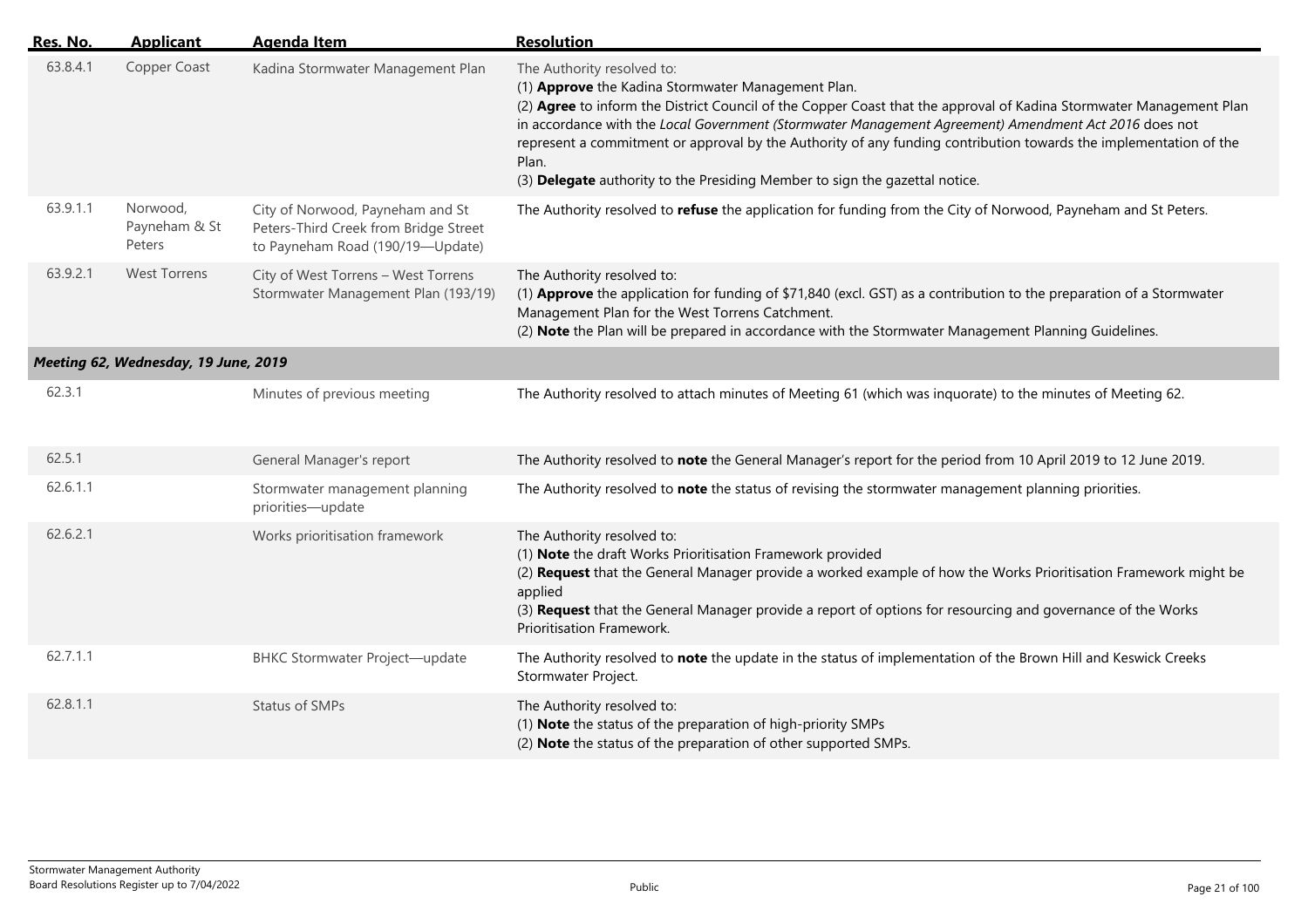| Res. No.  | <b>Applicant</b>                         | <b>Agenda Item</b>                                                                                        | <b>Resolution</b>                                                                                                                                                                                                                                                                                                                                                                                                                                                                                                                                                                                                                                                                                                                                                                                                                                                                                                                                                                                                                                                                                                        |
|-----------|------------------------------------------|-----------------------------------------------------------------------------------------------------------|--------------------------------------------------------------------------------------------------------------------------------------------------------------------------------------------------------------------------------------------------------------------------------------------------------------------------------------------------------------------------------------------------------------------------------------------------------------------------------------------------------------------------------------------------------------------------------------------------------------------------------------------------------------------------------------------------------------------------------------------------------------------------------------------------------------------------------------------------------------------------------------------------------------------------------------------------------------------------------------------------------------------------------------------------------------------------------------------------------------------------|
| 62.8.2.1  |                                          | Whyalla Stormwater Management Plan                                                                        | The Authority resolved to:<br>(1) Approve the Whyalla Stormwater Management Plan subject to the following condition:<br>a. That the Whyalla City Council completes the Stormwater Harvesting and Reuse Strategy recommended in the SMP<br>and provides the strategy to the Authority for approval within 18-months of the date of publication of the approval of<br>the SMP in the SA Government Gazette.<br>(2) Agree to inform the Whyalla City Council that in accordance with section 19 of the Local Government (Stormwater<br>Management Agreement) Amendment Act 2016, that if the above condition (a) is not satisfied, then the approval will be<br>taken to have lapsed.<br>(3) Agree to inform the Whyalla City Council that the approval of the Whyalla Stormwater Management Plan in<br>accordance with the Local Government (Stormwater Management Agreement) Amendment Act 2016 does not represent<br>a commitment or approval by the Authority of any funding contribution towards the implementation of the Plan.<br>(4) Delegate authority to the Deputy Presiding Member to sign the gazettal notice. |
| 62.9.1.1  | Norwood,<br>Payneham & St<br>Peters      | City of Norwood, Payneham and St<br>Peters-Third Creek upgrade (Bridge<br>Road to Payneham Road) (190/19) | The Authority resolved to defer a decision on application 190/19 pending, in the first instance, the tabling of the<br>Southfront report on a recommended approach to stormwater management planning in the First to Fifth Creeks.                                                                                                                                                                                                                                                                                                                                                                                                                                                                                                                                                                                                                                                                                                                                                                                                                                                                                       |
| 62.10.1.1 |                                          | Twenty-year infrastructure strategy                                                                       | The Authority resolved to:<br>(1) Note the correspondence received from the Chief Executive, Department for Environment and Water (DEW),<br>regarding the twenty-year infrastructure strategy<br>(2) Note that the General Manager provided input to the DEW portfolio-based infrastructure strategy.                                                                                                                                                                                                                                                                                                                                                                                                                                                                                                                                                                                                                                                                                                                                                                                                                    |
| 62.10.2.1 |                                          | Planning and Design Code: flood<br>hazard requirements                                                    | The Authority resolved to:<br>(1) Note the issued raised regarding flood hazard and stormwater management requirements in the Planning and<br>Design Code<br>(2) Request that the General Manager hold further discussions with DEW and provide an updated proposal out-of-<br>session.                                                                                                                                                                                                                                                                                                                                                                                                                                                                                                                                                                                                                                                                                                                                                                                                                                  |
| 62.11.1.1 |                                          | Payment model for BHKC Stormwater<br>Project                                                              | The Authority resolved to:<br>(1) Exempt projects administered by the Brown Hill and Keswick Creeks Stormwater Board (BHKCSB), and being for<br>works identified in the approved Brown Hill and Keswick Creeks Stormwater Management Plan, from the requirements<br>of the Stormwater Management Fund Applications and Claims Procedure.<br>(2) Approve in-principle the alternate process outlined for managing claims made by the BHKCSB.                                                                                                                                                                                                                                                                                                                                                                                                                                                                                                                                                                                                                                                                              |
|           | Meeting 60, Wednesday, 20 February, 2019 |                                                                                                           |                                                                                                                                                                                                                                                                                                                                                                                                                                                                                                                                                                                                                                                                                                                                                                                                                                                                                                                                                                                                                                                                                                                          |
| 60.5.1    |                                          | General Manager's Report                                                                                  | The Authority resolved to note the General Manager's report for the period from 10 November 2018 to 13 February<br>2019.                                                                                                                                                                                                                                                                                                                                                                                                                                                                                                                                                                                                                                                                                                                                                                                                                                                                                                                                                                                                 |
| 60.6.1.1  |                                          | SMF cash flows and borrowing                                                                              | The Authority resolved to note the varying impact on the capacity of the SMF arising from the alternate scenarios<br>presented for funding the Port Road drainage project stage 3 works and other pending, deferred and anticipated<br>funding applications.                                                                                                                                                                                                                                                                                                                                                                                                                                                                                                                                                                                                                                                                                                                                                                                                                                                             |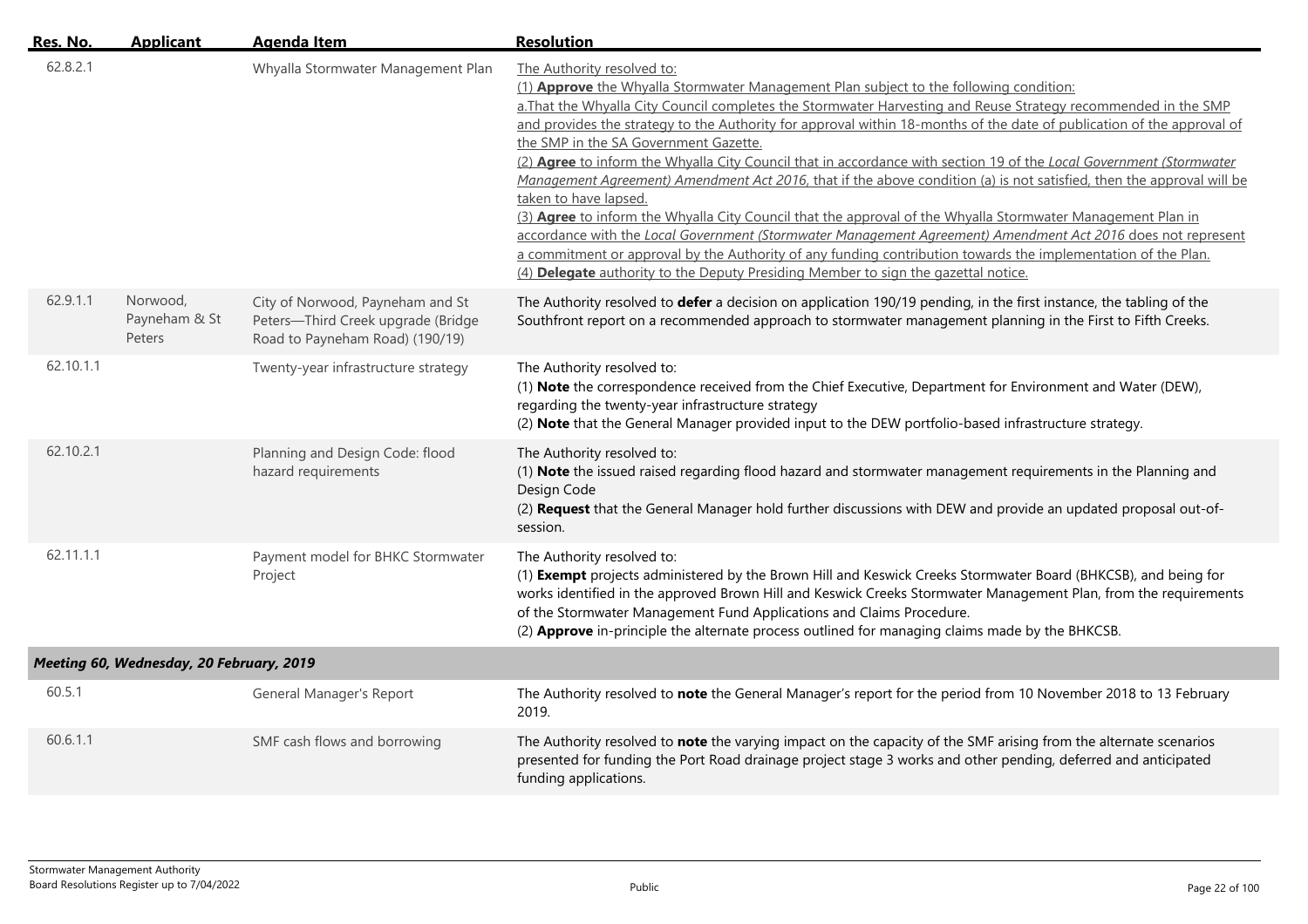| Res. No. | <b>Applicant</b> | <b>Agenda Item</b>                                                                   | <b>Resolution</b>                                                                                                                                                                                                                                                                                                                                                                                                                                                                                                                                                                                                                                                                                                                                                               |
|----------|------------------|--------------------------------------------------------------------------------------|---------------------------------------------------------------------------------------------------------------------------------------------------------------------------------------------------------------------------------------------------------------------------------------------------------------------------------------------------------------------------------------------------------------------------------------------------------------------------------------------------------------------------------------------------------------------------------------------------------------------------------------------------------------------------------------------------------------------------------------------------------------------------------|
| 60.6.1.2 |                  | SMF cash flows and borrowing                                                         | The Authority resolved to request that the General Manager draft a Minute to the Treasurer from the Minister for<br>Environment and Water requesting approval for the Authority to borrow money in accordance with Schedule 1A of the<br>Local Government Act 1999 and, in that Minute, recommend that:<br>1) The total borrowings not exceed \$5 million (without further approval from the Treasurer)<br>2) The approval stands for the life of the SMF.                                                                                                                                                                                                                                                                                                                      |
| 60.6.2.1 |                  | Application of SMF subsidies to asset<br>renewal projects                            | The Authority resolved to note the discussion paper on the subject of applying SMF subsidies for stormwater asset<br>renewal.                                                                                                                                                                                                                                                                                                                                                                                                                                                                                                                                                                                                                                                   |
| 60.6.2.2 |                  | Application of SMF subsidies to asset<br>renewal projects                            | The Authority resolved to request that the General Manager provide a report on criteria for funding capital works<br>projects which can form a basis for consultation with the Local Government Association.                                                                                                                                                                                                                                                                                                                                                                                                                                                                                                                                                                    |
| 60.6.3.1 |                  | Stormwater Management Planning<br>Guidelines-Update                                  | The Authority resolved to note the status of revision of the Stormwater Management Planning Guidelines.                                                                                                                                                                                                                                                                                                                                                                                                                                                                                                                                                                                                                                                                         |
| 60.8.1.1 |                  | High-priority SMPs                                                                   | The Authority resolved to note the status of the preparation of high-priority SMPs.                                                                                                                                                                                                                                                                                                                                                                                                                                                                                                                                                                                                                                                                                             |
| 60.8.2.1 |                  | First to Fifth Creeks SMP-Update                                                     | The Authority resolved to request that the General Manager proceed with commissioning a scoping study of the First<br>to Fifth Creeks catchments per the fee estimate provided of \$18 720 (excluding GST).                                                                                                                                                                                                                                                                                                                                                                                                                                                                                                                                                                     |
| 60.9.1.1 | Holdfast Bay     | City of Holdfast Bay-Edwards Street<br>drainage upgrade (design)<br>(183/18)-Update  | The Authority resolved to decline a contribution of \$13 610 towards investigation of drainage options for Edwards<br>Street, South Brighton.                                                                                                                                                                                                                                                                                                                                                                                                                                                                                                                                                                                                                                   |
| 60.9.2.1 | Charles Sturt    | City of Charles Sturt-Port Road<br>Drainage Project stage 3 works<br>(184/18)-Update | The Authority resolved to note that the information requested on the renewal cost component and upgrade cost<br>component of the Port Road Drainage Project stage 3 works has been provided by the City of Charles Sturt.                                                                                                                                                                                                                                                                                                                                                                                                                                                                                                                                                       |
| 60.9.2.2 | Charles Sturt    | City of Charles Sturt-Port Road<br>Drainage Project stage 3 works<br>(184/18)-Update | The Authority resolved to:<br>(1) Approve in principle a contribution towards the Port Road Drainage Project stage 3 works of 40% of the cost of the<br>works.<br>(2) Agree to approve a final contribution of not more than \$8.2 million following the completion of a successful tender<br>process by the City of Charles Sturt.<br>(3) Subject to the above, delegate authority to the General Manager to negotiate a schedule of payments with the City<br>of Charles Sturt that can be accommodated within the capacity of the Stormwater Management Fund.<br>(4) Note that payment of any subsidies to the City of Charles Sturt will be contingent on an approval by the<br>Parliamentary Public Works Committee and agree to advise the City of Charles Sturt of such. |
| 60.9.3.1 | Mount Barker     | District Council of Mt<br>Barker-Hahndorf Stormwater<br>Management Plan (184/18)     | The Authority resolved to agree in-principle to support the development of a Stormwater Management Plan for<br>Hahndorf subject to:<br>(1) The identification of a program for, and demonstrated commitment by, the District Council of Mount Barker to<br>collect the necessary prerequisite stormwater asset data for the town.<br>(2) Further advice from the District Council of Mount Barker on how it might complement an SMP for Hahndorf with<br>actions to reduce the impacts of riverine flooding from Hahndorf Creek and the Onkaparinga River with due regard<br>given to building community resilience.                                                                                                                                                            |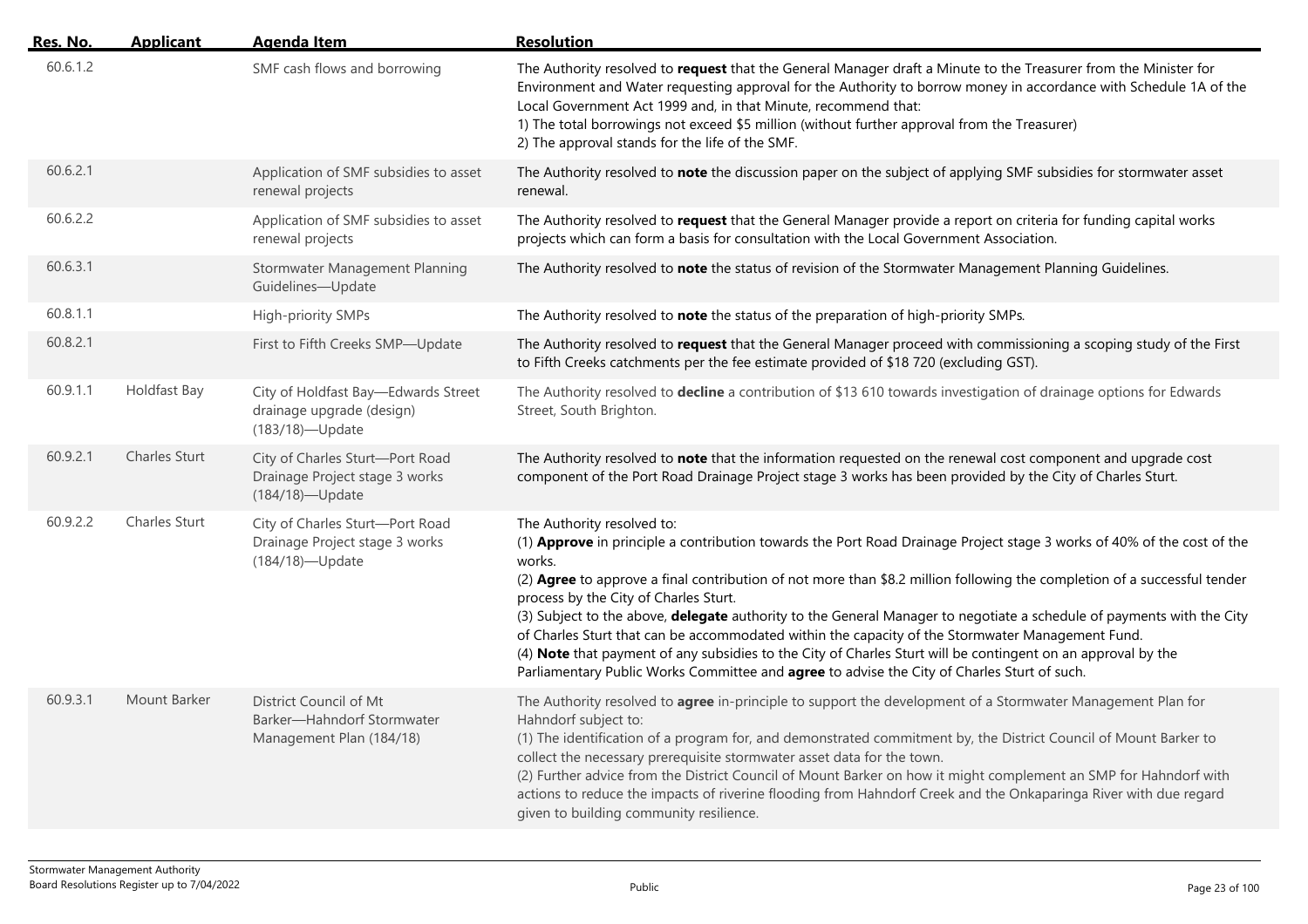| Res. No.              | <b>Applicant</b> | <b>Agenda Item</b>                                                         | <b>Resolution</b>                                                                                                                                                                                                                                                                                                                                                                                                                                                                                                                                                                                                                                                                                                                                                                                                                                                                                                                                                                                                                                                                                                                                                                                                                                                                                                                                                                                                                                                                                                                                                                                                                                                                                                                                                                                    |
|-----------------------|------------------|----------------------------------------------------------------------------|------------------------------------------------------------------------------------------------------------------------------------------------------------------------------------------------------------------------------------------------------------------------------------------------------------------------------------------------------------------------------------------------------------------------------------------------------------------------------------------------------------------------------------------------------------------------------------------------------------------------------------------------------------------------------------------------------------------------------------------------------------------------------------------------------------------------------------------------------------------------------------------------------------------------------------------------------------------------------------------------------------------------------------------------------------------------------------------------------------------------------------------------------------------------------------------------------------------------------------------------------------------------------------------------------------------------------------------------------------------------------------------------------------------------------------------------------------------------------------------------------------------------------------------------------------------------------------------------------------------------------------------------------------------------------------------------------------------------------------------------------------------------------------------------------|
| 60.9.4.1              | Tumby Bay        | District Council of Tumby Bay-Tumby<br>Bay flood mitigation works (186/19) | The Authority resolved to:<br>(1) Approve a contribution of up to \$975 882 to the Tumby Bay flood mitigation works project.<br>(2) Delegate authority to the General Manager to negotiate a payment schedule with the District Council of Tumby Bay.                                                                                                                                                                                                                                                                                                                                                                                                                                                                                                                                                                                                                                                                                                                                                                                                                                                                                                                                                                                                                                                                                                                                                                                                                                                                                                                                                                                                                                                                                                                                                |
| 60.10.1.1             |                  | Requirements of AASB 124 Related<br>Party Disclosures                      | The Authority resolved to note the information and guidance provided on the requiements of AASB 124 Related Party<br>Disclosures.                                                                                                                                                                                                                                                                                                                                                                                                                                                                                                                                                                                                                                                                                                                                                                                                                                                                                                                                                                                                                                                                                                                                                                                                                                                                                                                                                                                                                                                                                                                                                                                                                                                                    |
| 60.10.2.1             |                  | Collation of actions from SMPs                                             | The Authority resolved to:<br>(1) Note that the collation of actions and recommendations from approved SMPs has been completed.<br>(2) Note that the collated data provides the basis for a discussion with councils on the currency, relevance and status of<br>implementation of SMPs and related stormwater management initiatives.                                                                                                                                                                                                                                                                                                                                                                                                                                                                                                                                                                                                                                                                                                                                                                                                                                                                                                                                                                                                                                                                                                                                                                                                                                                                                                                                                                                                                                                               |
| <b>Out-of-Session</b> |                  |                                                                            |                                                                                                                                                                                                                                                                                                                                                                                                                                                                                                                                                                                                                                                                                                                                                                                                                                                                                                                                                                                                                                                                                                                                                                                                                                                                                                                                                                                                                                                                                                                                                                                                                                                                                                                                                                                                      |
| 2019/1                |                  | Resolution of business of meeting 61                                       | 1. The Authority resolved to note the activity report for the period from 14 February 2019 to 10 April 2019.<br>2. The Authority resolved to:<br>(1) <b>Endorse</b> the recommended approach to reviewing the Priorities for Stormwater Management Planning in South<br>Australia 2016-2020<br>(2) Approve the draft discussion paper attached to be issued for consultation<br>3. The Authority resolved to note the status of the preparation of high-priority SMPs.<br>4. The Authority resolved to:<br>(1) Approve a contribution of up to \$135 000 to the City of Port Adelaide Enfield for the Barker Inlet Stormwater<br>Management Plan<br>(2) Request that the General Manager work with the City of Port Adelaide Enfield on the project specification<br>prepared by the City of Port Adelaide Enfield.<br>5. The Authority resolved to:<br>(1) Approve a contribution of up to \$30 000 to the Adelaide Plain Council for planning and design of a levee<br>around the town of Two Wells<br>(2) Agree to advise the Adelaide Plains Council that construction of the levee should be funded by those who will<br>benefit from it, and that the Authority does not expect to make a contribution towards the construction of the<br>levee.<br>6. The Authority resolved to delegate authority to the Presiding Member to approve the draft communication plan for<br>internal use.<br>7. The Authority resolved to:<br>(1) Note the status of recruitment of a Technical Adviser<br>(2) Approve in-principle the alternative approach of accessing technical resources through a panel contract or<br>contracts with multiple suppliers<br>(3) Request that the General Manager prepare an Acquisition Plan for engaging service providers in accordance<br>with DEW procurement policy. |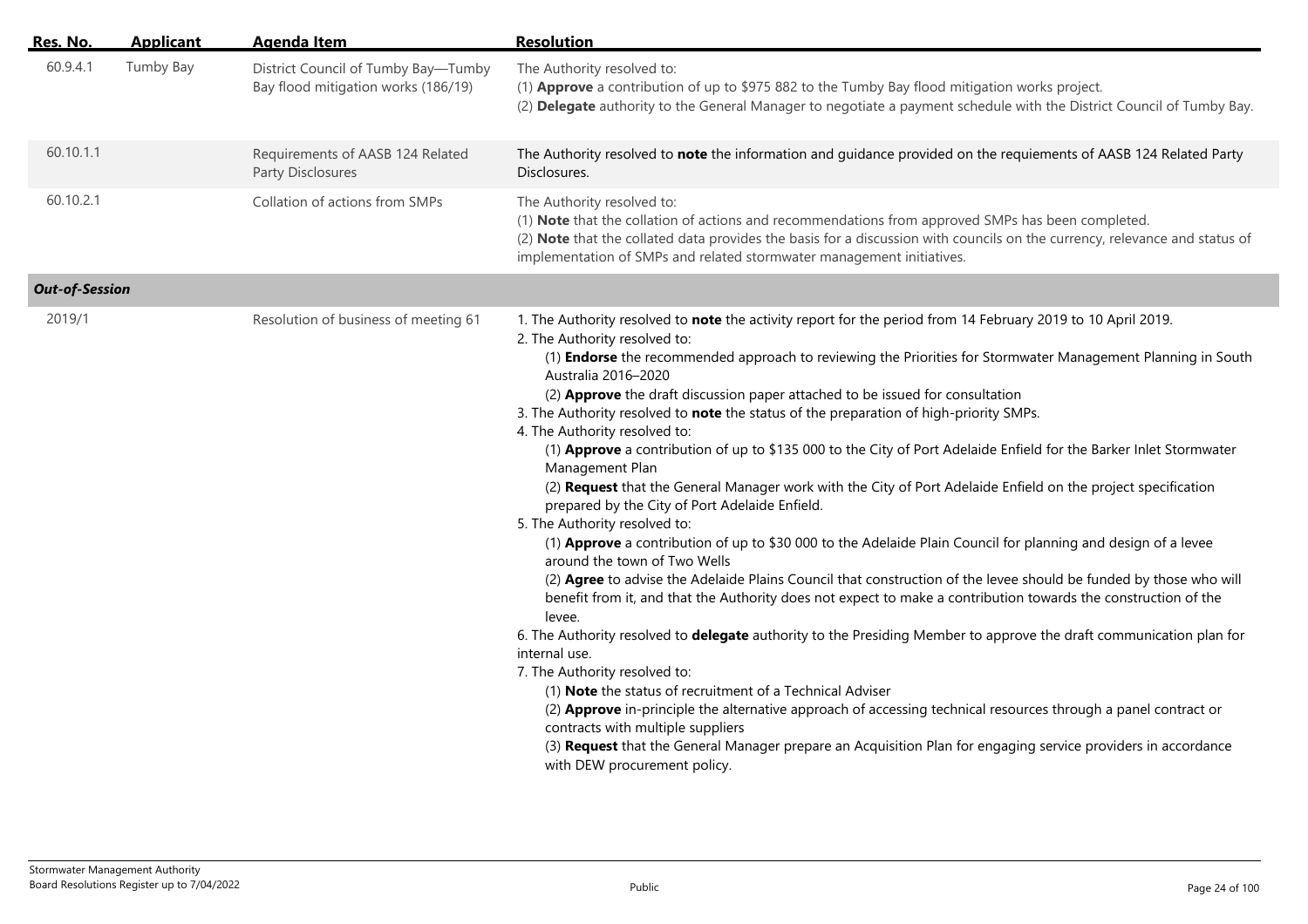| Res. No.          | <b>Resolution</b><br><b>Applicant</b><br>Agenda Item                                                                                                                                                                                                                                                                                                                                                                                                                                                                                                                                                                                                                                                                                                                                                                                                                                                                                                                                                                                                                                                                                                                                                                                                                                                                                                                                                                                                                                                                                                                                                                                                                                                                                                                                                              |  |
|-------------------|-------------------------------------------------------------------------------------------------------------------------------------------------------------------------------------------------------------------------------------------------------------------------------------------------------------------------------------------------------------------------------------------------------------------------------------------------------------------------------------------------------------------------------------------------------------------------------------------------------------------------------------------------------------------------------------------------------------------------------------------------------------------------------------------------------------------------------------------------------------------------------------------------------------------------------------------------------------------------------------------------------------------------------------------------------------------------------------------------------------------------------------------------------------------------------------------------------------------------------------------------------------------------------------------------------------------------------------------------------------------------------------------------------------------------------------------------------------------------------------------------------------------------------------------------------------------------------------------------------------------------------------------------------------------------------------------------------------------------------------------------------------------------------------------------------------------|--|
| 2019/2            | Adelaide Hills<br>Aldgate-Bridgewater-Crafers<br>The Authority resolved to:<br>stormwater management plan (189/19)<br>(1) Approve a contribution of up to \$100 000 to the Adelaide Hills Council for the Aldgate, Bridgewater and Crafers<br>stormwater management plan.<br>(2) Request that the General Manager work with the Adelaide Hills Council on the project specification prepared by<br>the Adelaide Hills Council.                                                                                                                                                                                                                                                                                                                                                                                                                                                                                                                                                                                                                                                                                                                                                                                                                                                                                                                                                                                                                                                                                                                                                                                                                                                                                                                                                                                    |  |
| Whyalla<br>2019/3 | Whyalla stormwater management plan<br>1. The Authority resolved to rescind resolution 62.8.2.1 made at meeting 62 on 19 June 2019.<br>2. The Authority resolved to:<br>(1) Approve the Whyalla Stormwater Management Plan (SMP) subject to the following conditions:<br>(a) That the Whyalla City Council consults with the Department of Planning, Transport and Infrastructure (DPTI)<br>as necessary to prepare a preliminary design for roadworks that reduce the flood risk to the Lincoln Highway<br>to a level that is acceptable to DPTI, and presents the preliminary design to the Authority for approval within<br>12-months of the date of publication of the approval of the SMP in the SA Government Gazette.<br>(b) That the Whyalla City Council completes the Stormwater Harvesting and Reuse Strategy recommended in<br>the SMP and provides the strategy to the Authority for approval within 18-months of the date of publication of<br>the approval of the SMP in the SA Government Gazette.<br>(2) Agree to inform the Whyalla City Council that in accordance with section 9 of the Local Government<br>(Stormwater Management Agreement) Amendment Act 2016, that if any one of the above conditions (a) or (b),<br>without variation by the Authority, are not satisfied, then the approval of the Whyalla SMP will be taken to have<br>lapsed.<br>(3) Agree to inform the Whyalla City Council that the approval of the Whyalla Stormwater Management Plan in<br>accordance with the Local Government (Stormwater Management Agreement) Amendment Act 2016 does not<br>represent a commitment or approval by the Authority of any funding contribution towards the implementation of<br>the Plan.<br>(4) Delegate authority to the Deputy Presiding Member to sign the gazettal notice. |  |
|                   |                                                                                                                                                                                                                                                                                                                                                                                                                                                                                                                                                                                                                                                                                                                                                                                                                                                                                                                                                                                                                                                                                                                                                                                                                                                                                                                                                                                                                                                                                                                                                                                                                                                                                                                                                                                                                   |  |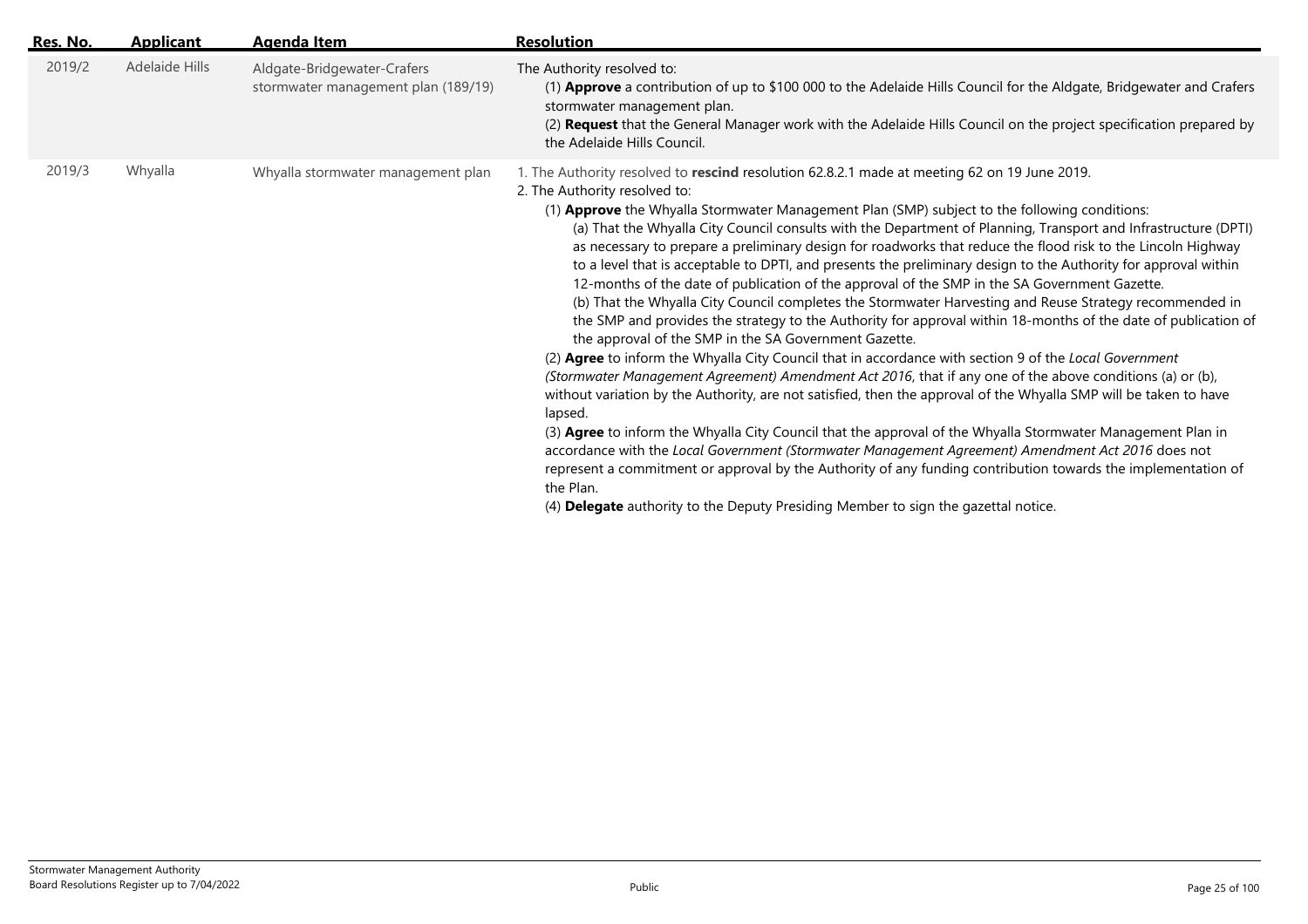| Res. No. | <b>Applicant</b>                       | <b>Agenda Item</b>                                                                                         | <b>Resolution</b>                                                                                                                                                                                                                                                                                                                                                                                                                                                                                                                                                                                                                                                             |
|----------|----------------------------------------|------------------------------------------------------------------------------------------------------------|-------------------------------------------------------------------------------------------------------------------------------------------------------------------------------------------------------------------------------------------------------------------------------------------------------------------------------------------------------------------------------------------------------------------------------------------------------------------------------------------------------------------------------------------------------------------------------------------------------------------------------------------------------------------------------|
| Year:    |                                        |                                                                                                            | 2018                                                                                                                                                                                                                                                                                                                                                                                                                                                                                                                                                                                                                                                                          |
|          | Meeting 59, Tuesday, 20 November, 2018 |                                                                                                            |                                                                                                                                                                                                                                                                                                                                                                                                                                                                                                                                                                                                                                                                               |
| 59.5.1   |                                        | General Manager's report                                                                                   | The Authority resolved to note the General Manager's report for the period from 20 September 2018 to 9 November<br>2018.                                                                                                                                                                                                                                                                                                                                                                                                                                                                                                                                                      |
| 59.5.2   |                                        | General Manager's Report                                                                                   | The Authority resolved to request that the General Manager negotiate a schedule of anticipated payments with the<br>Brown Hill and Keswick Creek Stormwater Board and provide a report to the Board.                                                                                                                                                                                                                                                                                                                                                                                                                                                                          |
| 59.8.1   |                                        | Stormwater Management Plans                                                                                | The Authority resolved to note the status of the preparation of high-priority SMPs.                                                                                                                                                                                                                                                                                                                                                                                                                                                                                                                                                                                           |
| 59.8.2   |                                        | Stormwater Management Plans                                                                                | The Authority resolved to request that the General Manager provide a report on bringing forward a review of the<br>Priorities for Stormwater Management Planning in South Australia 2016-2020.                                                                                                                                                                                                                                                                                                                                                                                                                                                                                |
| 59.9.1.1 | <b>Charles Sturt</b>                   | City of Charles Sturt-Port Road<br>Drainage Project (157/16)-Variation                                     | The Authority resolved to decline to fund the shortfall in DPTI payments to the City of Charles Sturt for the replacement<br>of DPTI-owned assets.                                                                                                                                                                                                                                                                                                                                                                                                                                                                                                                            |
| 59.9.2.1 | <b>BHKCSP</b>                          | Brown Hill Keswick Creek Stormwater<br>Project-Brown Hill Keswick Creek<br>SMP (Part B) (130/13)-Variation | The Authority resolved to:<br>(1) Note its earlier resolution 39.1.1 in relation to any further applications for community consultation relevant to the<br>Brown Hill and Keswick Creek SMP (part B process) and the advice conveyed to the Brown Hill and Keswick Creek<br>Stormwater Project.<br>(2) Decline to approve the variation request for application 130/13 to increase the approved subsidy from \$380 000 by<br>\$241 471 to \$621 471.<br>(3) Inform the Brown Hill and Keswick Creeks Stormwater Board of the need for future claims related to the<br>implementation of the Brown Hill and Keswick Creek SMP to be documented and managed in a timely manner. |
| 59.9.3.1 | Playford                               | City of Playford-Various SMPs<br>(174/18 to 176/18)-Extension of<br>timeline                               | The Authority resolved to:<br>(1) Agree to extend the timeline for delivery of the Smith Creek Stormwater Management Plan (application 174/18) to<br>June 2020.<br>(2) Agree to extend the timeline for delivery of the Adams Creek and Helps Road Drain Stormwater Management Plan<br>(application 175/18) to June 2020.<br>(3) Agree to extend the timeline for delivery of the Greater Edinburgh Parks and St Kilda Stormwater Management Plan<br>(application 176/18) to June 2020.                                                                                                                                                                                       |
| 59.9.4.1 | Holdfast Bay                           | City of Holdfast Bay-Edwards Street<br>Drainage Upgrade (design) (183/18)                                  | The Authority resolved to defer a decision on application 183/18 pending further advice on the nature and extent of<br>the flooding problem around Edwards Street, South Brighton.                                                                                                                                                                                                                                                                                                                                                                                                                                                                                            |
| 59.9.5.1 | <b>Charles Sturt</b>                   | City of Charles Sturt-Port Road<br>Drainage Project stage 3 works<br>(184/18)                              | The Authority resolved to:<br>(1) Seek information from the City of Charles Sturt on the respective asset replacement costs versus asset upgrade costs<br>related to the stage 3 works.<br>(2) Defer a decision on application 184/18 pending the outcome of (1) above and a report to the Board on Stormwater<br>Management Fund capacity pursuant to resolution 59.5.2.                                                                                                                                                                                                                                                                                                     |
| 59.9.6.1 | Port Lincoln                           | City of Port Lincoln-Port Lincoln SMP<br>update (177/18)-Update                                            | The Authority resolved to decline to contribute to the update of the Port Lincoln Stormwater Management Plan.                                                                                                                                                                                                                                                                                                                                                                                                                                                                                                                                                                 |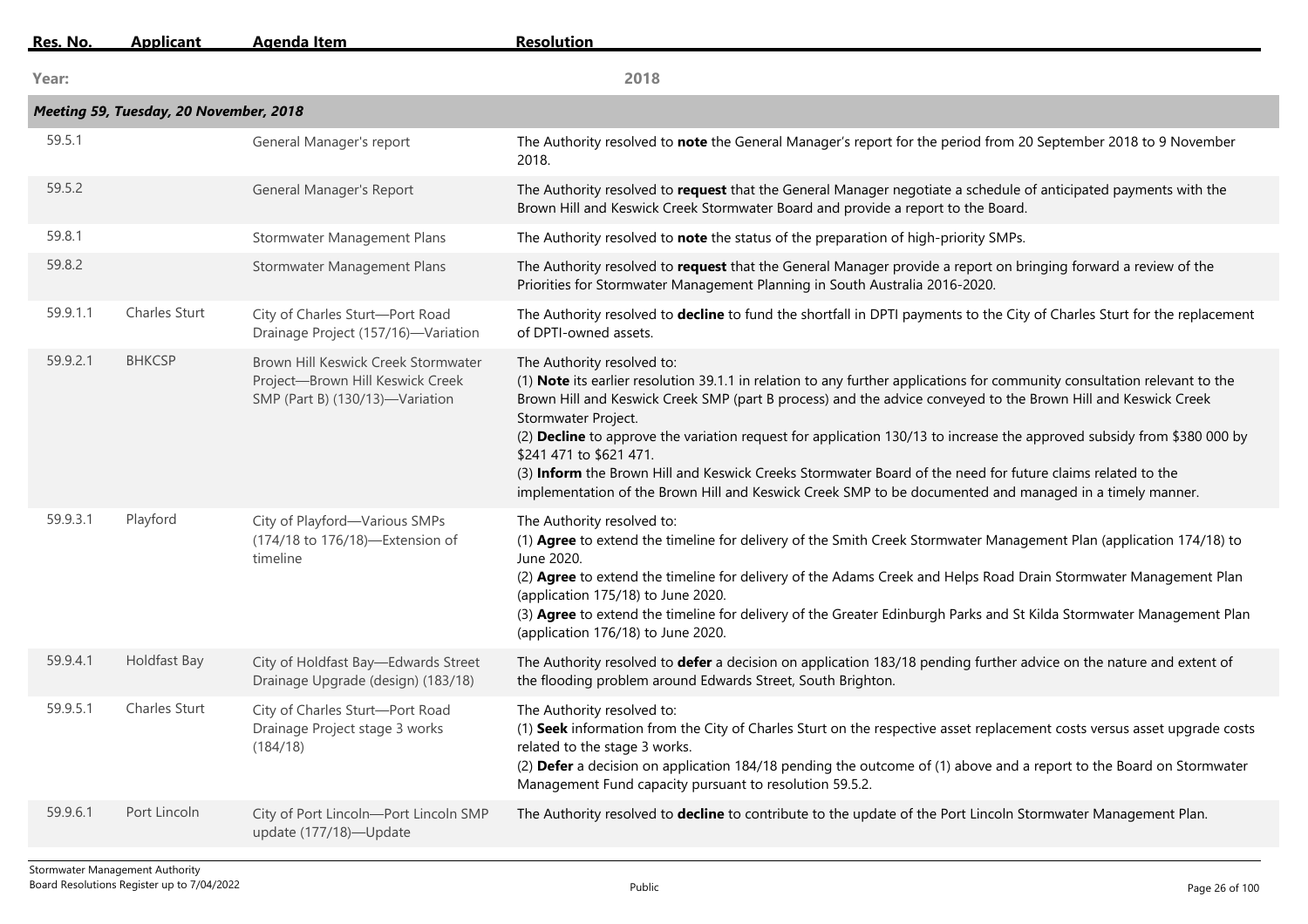| Res. No.  | <b>Applicant</b>                          | <b>Agenda Item</b>                                                                             | <b>Resolution</b>                                                                                                                                                                                                                                                                                                                                                                                                                                                                                                                                                                                                                                                                                                                                                                                                                                                                                                                                                                                                                                                                                                                                                                                                                                                                        |
|-----------|-------------------------------------------|------------------------------------------------------------------------------------------------|------------------------------------------------------------------------------------------------------------------------------------------------------------------------------------------------------------------------------------------------------------------------------------------------------------------------------------------------------------------------------------------------------------------------------------------------------------------------------------------------------------------------------------------------------------------------------------------------------------------------------------------------------------------------------------------------------------------------------------------------------------------------------------------------------------------------------------------------------------------------------------------------------------------------------------------------------------------------------------------------------------------------------------------------------------------------------------------------------------------------------------------------------------------------------------------------------------------------------------------------------------------------------------------|
| 59.9.7.1  | Alexandrina                               | Alexandrina Council-Port Elliot<br>Stormwater Management plan<br>(97/11)-Withdrawal of Funding | The Authority resolved to withdraw the offer of funding made under application 97/11 to Alexandrina Council.                                                                                                                                                                                                                                                                                                                                                                                                                                                                                                                                                                                                                                                                                                                                                                                                                                                                                                                                                                                                                                                                                                                                                                             |
| 59.10.1.1 |                                           | Audit of the Stormwater Management<br>Authority for 2017-18                                    | The Authority resolved to:<br>(1) Note the outcomes of the audit of the Stormwater Management Authority by the Auditor-General's Department for<br>the financial year ended 30 June 2018.<br>(2) Endorse the management response provided to the Auditor-General.                                                                                                                                                                                                                                                                                                                                                                                                                                                                                                                                                                                                                                                                                                                                                                                                                                                                                                                                                                                                                        |
| 59.10.3.1 |                                           | Extensions for approved SMF subsidies                                                          | The Authority resolved to approve minor amendments to the Stormwater Management Fund Applications and Claims<br>Procedure regarding the extension of previously approved applications.                                                                                                                                                                                                                                                                                                                                                                                                                                                                                                                                                                                                                                                                                                                                                                                                                                                                                                                                                                                                                                                                                                   |
| 59.11.1.1 |                                           | Service Level Agreement with the<br>Department for Environment and Water                       | The Authority resolved to:<br>(1) Agree to the variations proposed to the service level agreement between the Authority and DEW for the 2018-19<br>and 2019-20 financial years.<br>(2) Delegate authority to the Presiding Member to send attached correspondence to the Chief Executive of DEW.                                                                                                                                                                                                                                                                                                                                                                                                                                                                                                                                                                                                                                                                                                                                                                                                                                                                                                                                                                                         |
|           | Meeting 58, Wednesday, 26 September, 2018 |                                                                                                |                                                                                                                                                                                                                                                                                                                                                                                                                                                                                                                                                                                                                                                                                                                                                                                                                                                                                                                                                                                                                                                                                                                                                                                                                                                                                          |
| 58.5.1    |                                           | General Manager's Report                                                                       | The Authority resolved to note the General Manager's report for the period from 19 July 2018 to 19 September 2018.                                                                                                                                                                                                                                                                                                                                                                                                                                                                                                                                                                                                                                                                                                                                                                                                                                                                                                                                                                                                                                                                                                                                                                       |
| 58.5.1.1  |                                           | SMF deficit management                                                                         | The Authority resolved to:<br>(1) Endorse in-principle a thirty-six-month suspension of new Stormwater Management Fund (SMF) subsidies with the<br>exception of:<br>(a) Those applications being considered at the current meeting.<br>(b) Any application received for the express purpose of preparing a Stormwater Management Plan for the Hindmarsh-<br>Enfield-Prospect catchment.<br>(c) Any application received for the express purpose of preparing a Stormwater Management Plan for the town of<br>Renmark.<br>(d) Any application received for a Stormwater Management Plan considered to be of a high-priority.<br>(e) Any application received for construction of the Port Road Drainage Project stages 3 and 4.<br>(2) Agree to review the suspension after six-months and then every six-months after that.<br>(3) Defer pursuing Stormwater Management Plans for the Brown Hill Keswick 'urban creeks' and for the town of Virginia<br>at this time.<br>(4) Note the continuing need to pursue a long-term and sustainable stormwater management funding strategy.<br>(5) Request that the Presiding Member and General Manager provide advice to the Minister for Environment and Water<br>on the Authority's intended response to the potential shortfall in the SMF. |
| 58.5.2.1  |                                           | SMA risk management                                                                            | The Authority resolved to:<br>(1) Note the risks captured in the draft risk register<br>(2) Note that the risk register, as updated, will be included in future General Manager's Reports to the Board.                                                                                                                                                                                                                                                                                                                                                                                                                                                                                                                                                                                                                                                                                                                                                                                                                                                                                                                                                                                                                                                                                  |
| 58.6.1.1  |                                           | Landscape SA reform                                                                            | The Authority resolved to:<br>(1) Approve the Authority's submission to the Landscape SA reform (subject to amendments noted).<br>(2) Delegate authority to the Presiding Member to sign the attached correspondence to The Independent Facilitator,<br>Landscape Reform (subject to the amendments noted).                                                                                                                                                                                                                                                                                                                                                                                                                                                                                                                                                                                                                                                                                                                                                                                                                                                                                                                                                                              |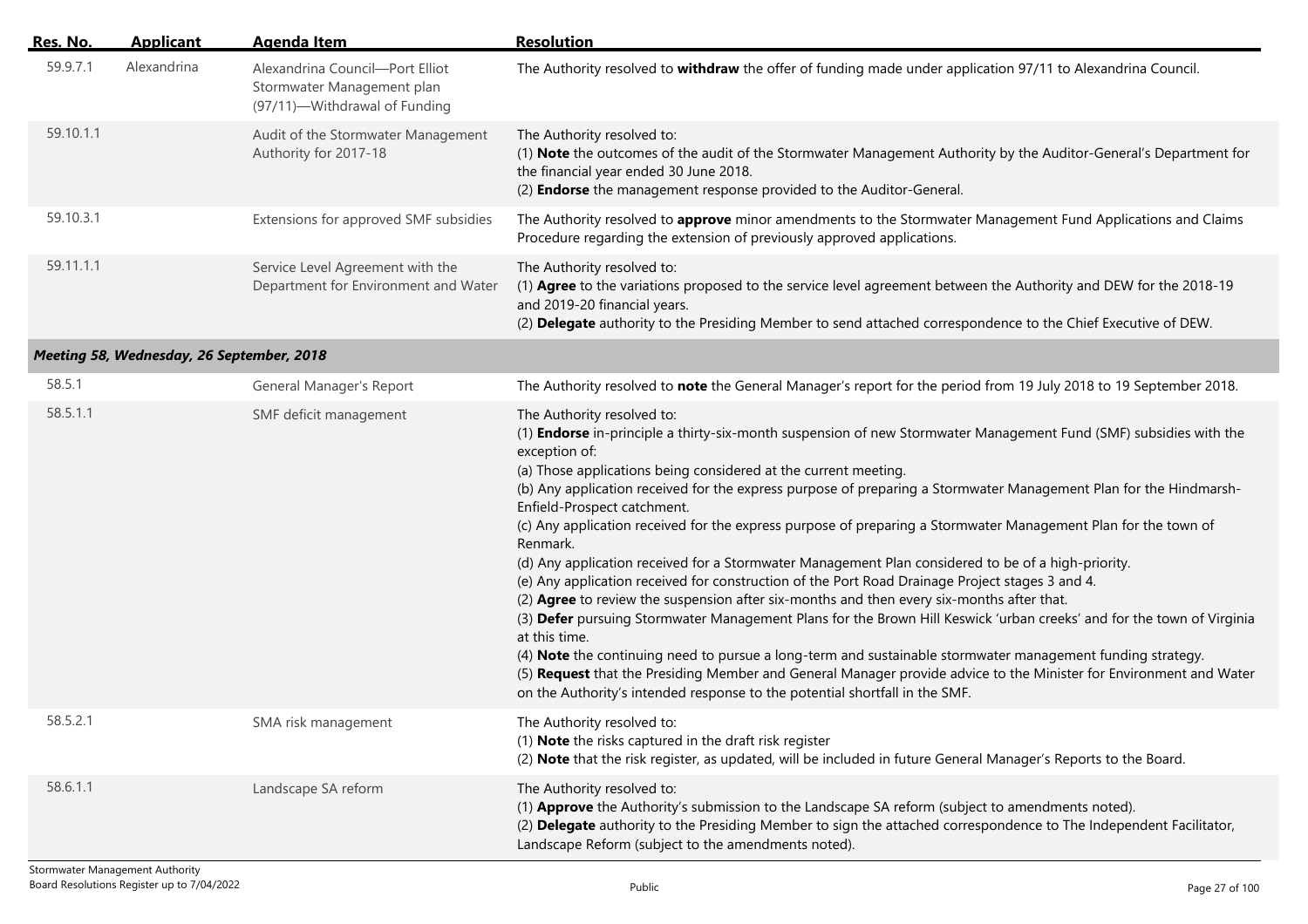| Res. No.  | <b>Applicant</b>           | <b>Agenda Item</b>                                             | <b>Resolution</b>                                                                                                                                                                                                                                                                                                                                                                                                                                                                                                                                                                                                                                                                                                            |
|-----------|----------------------------|----------------------------------------------------------------|------------------------------------------------------------------------------------------------------------------------------------------------------------------------------------------------------------------------------------------------------------------------------------------------------------------------------------------------------------------------------------------------------------------------------------------------------------------------------------------------------------------------------------------------------------------------------------------------------------------------------------------------------------------------------------------------------------------------------|
| 58.7.1.1  |                            | High-priority SMPs                                             | The Authority resolved to note the status of the preparation of high-priority SMPs.                                                                                                                                                                                                                                                                                                                                                                                                                                                                                                                                                                                                                                          |
| 58.7.2.1  | Campbelltown               | Eastern Suburbs SMP                                            | The Authority resolved to:<br>(1) Decline to reimburse Campbelltown City Council \$58 000 for application 103/11.<br>(2) Agree to withdraw the offer of funding made to the Campbelltown City Council under application 103/11 for the<br>Eastern Suburbs SMP.<br>(3) Agree in-principle to fund a scoping study to plan for the development of up to five separate Stormwater<br>Management Plans for First Creek to Fifth Creek respectively.                                                                                                                                                                                                                                                                              |
| 58.10.1.1 | Charles Sturt              | City of Charles Sturt-West Lakes SMP<br>(180/18)               | The Authority resolved to:<br>(1) Approve a total contribution of up to \$250 000 towards the West Lakes Stormwater Management Plan.<br>(2) Agree to consider a variation to this contribution subject to the satisfactory completion of a tender process.<br>(3) Request that the City of Charles Sturt approach Green Adelaide for a funding co-contribution if and at a time that<br>such an option becomes available.<br>(4) Agree to reduce the Authority's contribution proportionately in the event that a funding contribution from Green<br>Adelaide becomes available.                                                                                                                                             |
| 58.10.2.1 | Clare & Gilbert<br>Valleys | Clare and Gilbert Valleys<br>Council-Clare SMP (181/18)        | The Authority resolved to approve a total contribution of up to \$72 500 towards the Clare Stormwater Management<br>Plan.                                                                                                                                                                                                                                                                                                                                                                                                                                                                                                                                                                                                    |
| 58.10.3.1 | Port Lincoln               | City of Port Lincoln-Liverpool Street<br>Pump Station (182/18) | The Authority resolved to:<br>(1) Approve a total contribution of up to \$2 225 000 towards replacement of the Liverpool Street Pump Station.<br>(2) Request that the City of Port Lincoln furnish the Authority with information on:<br>(a) What provision(s) it has made in its Asset Management Plan(s)/Long Term Financial Plan for the replacement of the<br>existing Pump Station.<br>(b)What provision(s) it has made its Asset Management Plan(s)/Long Term Financial Plan for the future replacement of<br>the proposed Pump Station.<br>(c) What planning controls it has established or proposes to establish for future development and/or redevelopment<br>within the Port Lincoln CBD to address flood hazard. |
| 58.11.1.1 |                            | Amendments to SMA Policies and<br>Procedures                   | The Authority resolved to approve minor amendments to the Authority's policies and procedures to:<br>(1) Replace reference to the "Minister for Environment and Conservation" with reference to the "Minister for<br>Environment and Water"<br>(2) Replace reference to the "Department of Environment, Water and Natural Resources" (or "DEWNR") with reference<br>to the "Department for Environment and Water" (or "DEW")<br>(3) Replace reference to the "DEWNR Service Level Agreement" with reference to the "DEW Service Level Agreement"<br>(4) Remove reference to the Service Level Agreement with the Department for Planning, Transport and Infrastructure.                                                      |
| 58.11.2.1 |                            | Risk Management Policy and Procedure                           | The Authority resolved to:<br>(1) Approve the Risk Management Policy and Risk Management Procedure<br>(2) Delegate authority to the Presiding Member to endorse the Risk Management Policy and Risk Management<br>Procedure.                                                                                                                                                                                                                                                                                                                                                                                                                                                                                                 |

 $\overline{a}$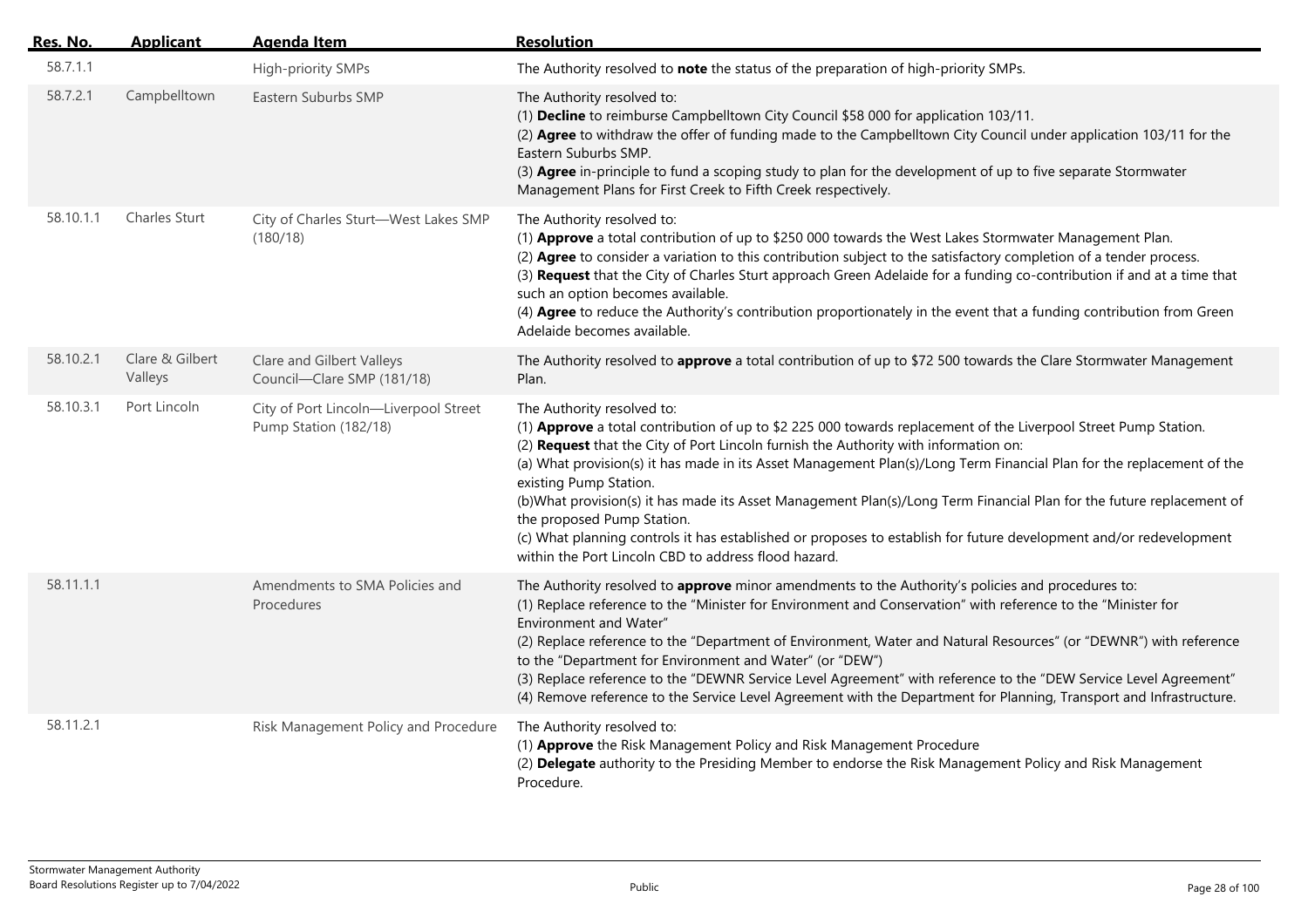| Res. No.  | <b>Applicant</b>                     | <b>Agenda Item</b>                                                                                                                                        | <b>Resolution</b>                                                                                                                                                                                                                                                                                                                                                                                                                                                                                                                                                                                          |
|-----------|--------------------------------------|-----------------------------------------------------------------------------------------------------------------------------------------------------------|------------------------------------------------------------------------------------------------------------------------------------------------------------------------------------------------------------------------------------------------------------------------------------------------------------------------------------------------------------------------------------------------------------------------------------------------------------------------------------------------------------------------------------------------------------------------------------------------------------|
| 58.11.3.1 |                                      | SMA Business Plan 2018-2020                                                                                                                               | The Authority resolved to:<br>(1) <b>Endorse</b> the revised Business Plan for the period 2018-2020 (subject to the amendments noted).<br>(2) Delegate authority to the Presiding Member to sign the Business Plan.<br>(3) Delegate authority to the Presiding Member to sign the attached correspondence to the Minister for Environment<br>and Water seeking approval of the Authority's Business Plan.<br>(4) Delegate authority to the Presiding Member to sign the attached correspondence to the President of the Local<br>Government Association seeking approval of the Authority's Business Plan. |
| 58.11.4.1 |                                      | SMA Annual Report 2018                                                                                                                                    | The Authority resolved to:<br>(1) Approve the Annual Report for the Stormwater Management Authority for the financial year ended 30 June 2018.<br>(2) Delegate authority to the Presiding Member to sign the Annual Report.<br>(3) Delegate authority to the General Manager to transmit the Annual Report to the Minister for Environment and<br>Water and the President of the LGA.                                                                                                                                                                                                                      |
|           | Meeting 57, Wednesday, 25 July, 2018 |                                                                                                                                                           |                                                                                                                                                                                                                                                                                                                                                                                                                                                                                                                                                                                                            |
| 57.5.1    |                                      | General Manager's Report                                                                                                                                  | The Authority resolved to note the General Manager's report for the period from 26 May 2018 to 18 July 2018.                                                                                                                                                                                                                                                                                                                                                                                                                                                                                               |
| 57.5.1.1  |                                      | End of 2017-18 financial year                                                                                                                             | The Authority resolved to note the 2017-18 end of financial year position for the Stormwater Management Fund.                                                                                                                                                                                                                                                                                                                                                                                                                                                                                              |
| 57.5.2.1  |                                      | Attendance at Floodplain Management<br>Australia National Conference                                                                                      | The Authority resolved to note the report of the General Manager's attendance at the 2018 FMA National Conference.                                                                                                                                                                                                                                                                                                                                                                                                                                                                                         |
| 57.6.1.1  |                                      | Governance of the flood warning<br>network in South Australia-Update                                                                                      | The Authority resolved to:<br>(1) Note the reply correspondence received from the Chair of the State Government Flood Working Group in relation to<br>governance of the flood warning network in South Australia.<br>(2) Note that the Chair of the Flood Working Group has agreed to keep the Authority advised of both progress towards<br>resolution of governance issues and preparation of a state Flood Warning Infrastructure Plan.                                                                                                                                                                 |
| 57.6.2.1  |                                      | Quantifying the future stormwater<br>infrastructure requirements of<br>metropolitan Adelaide-Update                                                       | The Authority resolved to note the report entitled Adelaide Metropolitan Area Stormwater Infrastructure Valuation<br>Review.                                                                                                                                                                                                                                                                                                                                                                                                                                                                               |
| 57.6.3.1  |                                      | Adelaide and Mt Lofty Ranges Natural<br>Resources Management<br>Board-Stormwater Management Plan<br>grant agreements with local<br>government authorities | The Authority resolved to:<br>(1) Note the correspondence received from the Regional Director Adelaide and Mt Lofty Ranges, Department for<br>Environment and Water, regarding Stormwater Management Plan grant agreements with local government.<br>(2) Delegate authority to the General Manager to sign and send reply correspondence.                                                                                                                                                                                                                                                                  |
| 57.7.1    |                                      | Stormwater Management Plans                                                                                                                               | The Authority resolved to note the status of preparation of high-priority SMPs.                                                                                                                                                                                                                                                                                                                                                                                                                                                                                                                            |
| 57.12.1.1 |                                      | Board portal for SMA                                                                                                                                      | The Authority resolved to:<br>(1) Support the implementation of a Board Portal for the Authority<br>(2) Delegate authority to the General Manager to procure a Board Portal to a value of \$13 000 (excluding GST) (subject<br>to a procurement process that satisfies Department for Environment and Water procurement requirements).                                                                                                                                                                                                                                                                     |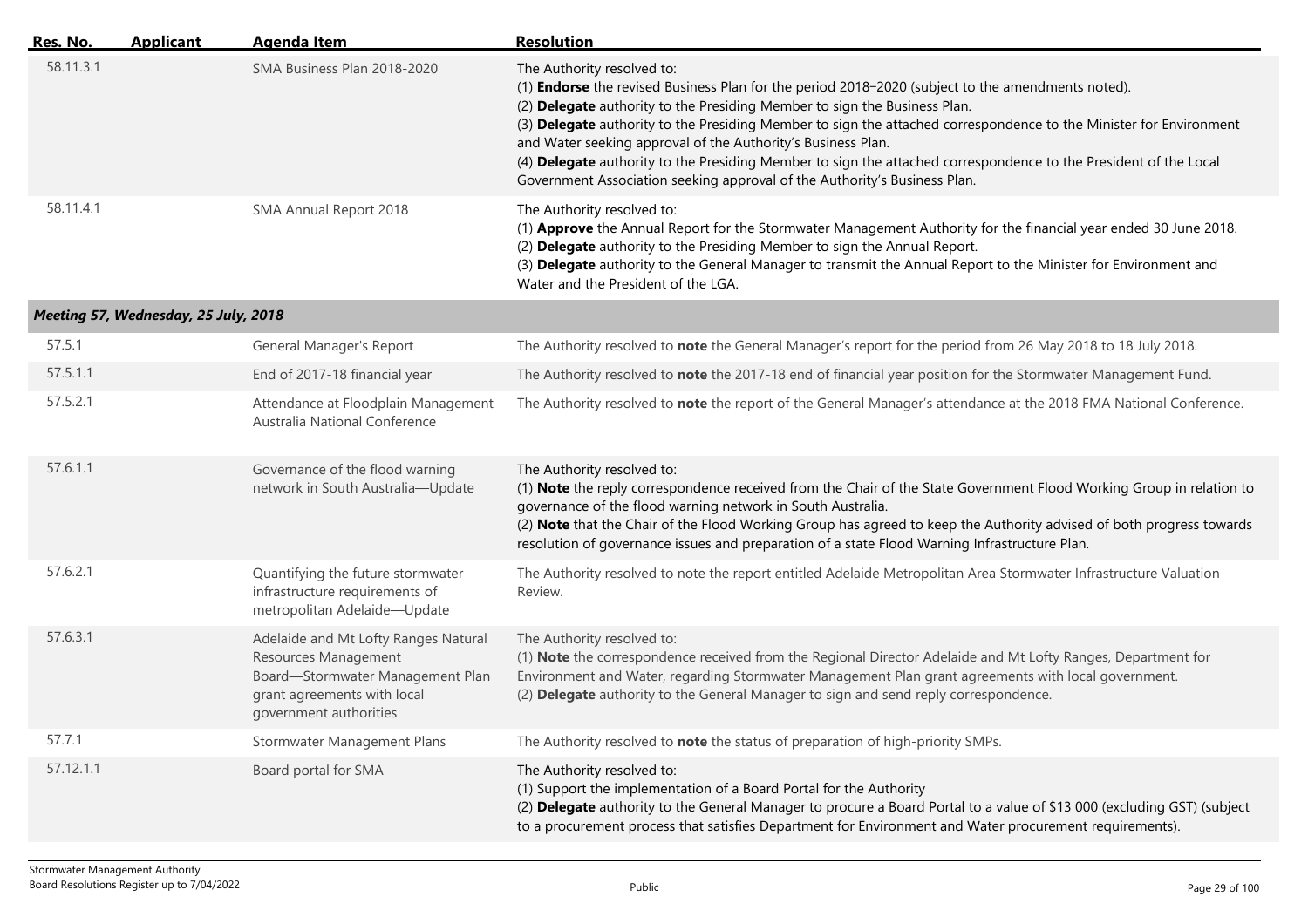| <u>Res. No.</u>                     | <b>Applicant</b>         | <b>Agenda Item</b>                                                | <b>Resolution</b>                                                                                                                                                                                                                                                                                                                                                                                                                                                                                                                                |  |  |
|-------------------------------------|--------------------------|-------------------------------------------------------------------|--------------------------------------------------------------------------------------------------------------------------------------------------------------------------------------------------------------------------------------------------------------------------------------------------------------------------------------------------------------------------------------------------------------------------------------------------------------------------------------------------------------------------------------------------|--|--|
| Meeting 56, Wednesday, 6 June, 2018 |                          |                                                                   |                                                                                                                                                                                                                                                                                                                                                                                                                                                                                                                                                  |  |  |
| 56.4.1.1                            |                          | Request to meet with Minister for<br><b>Environment and Water</b> | The Authority resolved to note the correspondence sent to the Minister for Environment and Water by the Presiding<br>Member.                                                                                                                                                                                                                                                                                                                                                                                                                     |  |  |
| 56.5.1                              |                          | General Manager's Report                                          | The Authority resolved to note the General Manager's report for the period from 15 March 2018 to 25 May 2018.                                                                                                                                                                                                                                                                                                                                                                                                                                    |  |  |
| 56.6.2.1                            |                          | Stormwater Management Planning<br>Guidelines-Update               | The Authority resolved to:<br>(1) Delegate authority to the General Manager to consult with the Local Government Association on the draft<br>Stormwater Management Planning Guidelines.<br>(2) Note that following consultation with the Local Government Association the draft Stormwater Management Planning<br>Guidelines, amended as necessary, will be tabled at a Board Meeting for endorsement before formally seeking the<br>approval of the Minster for Environment and Water.                                                          |  |  |
| 56.7.1.1                            |                          | High-priority SMPs                                                | The Authority resolved to note the status of the preparation of high priority SMPs.                                                                                                                                                                                                                                                                                                                                                                                                                                                              |  |  |
| 56.7.2.1                            | Light                    | Freeling Stormwater Management Plan                               | The Authority resolved to:<br>(1) Approve the Freeling Stormwater Management Plan.<br>(2) Agree to inform the Light Regional Council that the approval of the Freeling Stormwater Management Plan in<br>accordance with the Local Government (Stormwater Management Agreement) Amendment Act 2016 does not represent<br>a commitment or approval by the Authority of any funding contribution towards the implementation of the Plan.<br>(3) Delegate authority to the Presiding Member to sign the gazettal notice.                             |  |  |
| 56.7.3.1                            | Light                    | Greenock Stormwater Management<br>Plan                            | The Authority resolved to:<br>(1) Approve the Greenock Stormwater Management Plan.<br>(2) Agree to inform the Light Regional Council that the approval of the Greenock Stormwater Management Plan in<br>accordance with the Local Government (Stormwater Management Agreement) Amendment Act 2016 does not represent<br>a commitment or approval by the Authority of any funding contribution towards the implementation of the Plan.<br>(3) Delegate authority to the Presiding Member to sign the gazettal notice.                             |  |  |
| 56.7.4.1                            | Light                    | Kapunda Stormwater Management Plan                                | The Authority resolved to:<br>(1) Approve the Kapunda Stormwater Management Plan.<br>(2) Agree to inform the Light Regional Council that the approval of the Kapunda Stormwater Management Plan in<br>accordance with the Local Government (Stormwater Management Agreement) Amendment Act 2016 does not represent<br>a commitment or approval by the Authority of any funding contribution towards the implementation of the Plan.<br>(3) Delegate authority to the Presiding Member to sign the gazettal notice.                               |  |  |
| 56.7.5.1                            | Port Adelaide<br>Enfield | Lefevre Peninsula Stormwater<br>Management Plan                   | The Authority resolved to:<br>(1) Approve the Lefevre Peninsula Stormwater Management Plan.<br>(2) Agree to inform the City of Port Adelaide Enfield that the approval of the Lefevre Peninsula Stormwater<br>Management Plan in accordance with the Local Government (Stormwater Management Agreement) Amendment Act<br>2016 does not represent a commitment or approval by the Authority of any funding contribution towards the<br>implementation of the Plan.<br>(3) Delegate authority to the Presiding Member to sign the gazettal notice. |  |  |
|                                     |                          |                                                                   |                                                                                                                                                                                                                                                                                                                                                                                                                                                                                                                                                  |  |  |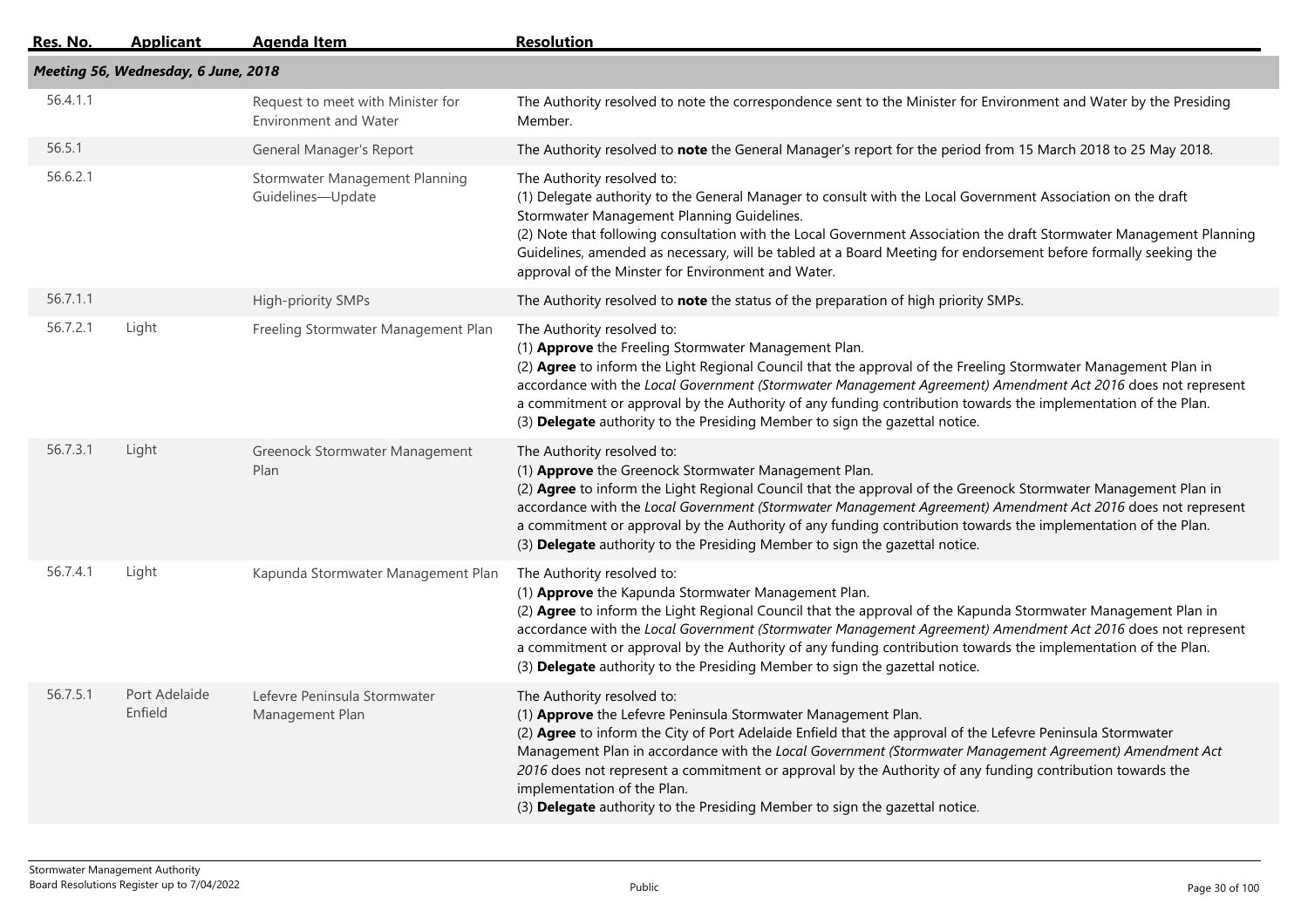| <u>Res. No.</u> | <b>Applicant</b>         | <b>Agenda Item</b>                                                                            | <b>Resolution</b>                                                                                                                                                                                                                                                                                                                                                                                                                                                                                                                                                                           |
|-----------------|--------------------------|-----------------------------------------------------------------------------------------------|---------------------------------------------------------------------------------------------------------------------------------------------------------------------------------------------------------------------------------------------------------------------------------------------------------------------------------------------------------------------------------------------------------------------------------------------------------------------------------------------------------------------------------------------------------------------------------------------|
| 56.9.1.1        |                          | Adelaide Plans Council Stormwater<br>Management Plans Consideration<br>Report                 | The Authority resolved to:<br>(1) Note the correspondence and report entitled Stormwater Management Plan Considerations: Gawler River Flood<br>Mitigation received from the Adelaide Plains Council.<br>(2) Note the reply correspondence sent to the Adelaide Plains Council.                                                                                                                                                                                                                                                                                                              |
| 56.10.1.1       | Port Adelaide<br>Enfield | City of Port Adelaide<br>Enfield-Marmion Avenue relief<br>drain-Update (165/17)               | The Authority resolved to:<br>(1) Approve a total contribution of \$1 500 000 towards the Marmion Avenue relief drain project.<br>(2) Agree to reimburse the City of Port Adelaide Enfield for one third of the actual expenditure incurred up to an upper-<br>limiting contribution of \$1 500 000.                                                                                                                                                                                                                                                                                        |
| 56.10.2.1       | Holdfast Bay             | City of Holdfast Bay-Bickford Terrace<br>drainage upgrade-Variation (165/17)                  | The Authority resolved to approve a variation to application 165/17 to increase the approved funding amount from \$1<br>009 311 to \$1 055 000.                                                                                                                                                                                                                                                                                                                                                                                                                                             |
| 56.10.3.1       | Mitcham                  | City of Mitcham-Catchment scale<br>'smart' detention tank study (178/18)                      | The Authority resolved to decline to contribute to the catchment scale 'smart' detention tank study.                                                                                                                                                                                                                                                                                                                                                                                                                                                                                        |
| 56.10.4.1       | AMLRNRMB                 | Adelaide and Mt Lofty Ranges NRM<br>Board-MUSIC Modelling Guidelines<br>(179/18)              | The Authority resolved to approve a total contribution of \$20 000 towards development of MUSIC modelling quidelines<br>for South Australia.                                                                                                                                                                                                                                                                                                                                                                                                                                                |
| 56.11.1.1       |                          | The impact of infill development and<br>WSUD measures on minor drainage<br>system performance | The Authority resolved to note the report entitled the impact of infill development and WSUD measures on minor<br>drainage system performance prepared by the University of South Australia.                                                                                                                                                                                                                                                                                                                                                                                                |
| 56.12.1.1       |                          | Protocol for Meeting Observers                                                                | The Authority resolved to approve revisions to the Board Meeting Procedure, subject to the inclusions discussed.                                                                                                                                                                                                                                                                                                                                                                                                                                                                            |
| 56.12.2.1       |                          | Code of Ethics                                                                                | The Authority resolved to:<br>(1) Note that the Code of Ethics has been approved by the Minister for Environment and Water and the Local<br>Government Association.<br>(2) Note the advice provided through the Office of Public Integrity in relation to administering the Code of Ethics.                                                                                                                                                                                                                                                                                                 |
| 56.12.3.1       |                          | Stormwater Management Fund Guide<br>for Applicants                                            | The Authority resolved to:<br>(1) Endorse the revised Stormwater Management Fund Guide for Applicants subject to amendments discussed.<br>(2) Delegate authority to the Presiding Member to sign and send the attached correspondence to the Minister for<br>Environment and Water seeking approval of the Stormwater Management Fund Guide for Applicants.<br>(3) Delegate authority to the Presiding Member to sign and send the attached correspondence to the President of the<br>Local Government Association seeking approval of the Stormwater Management Fund Guide for Applicants. |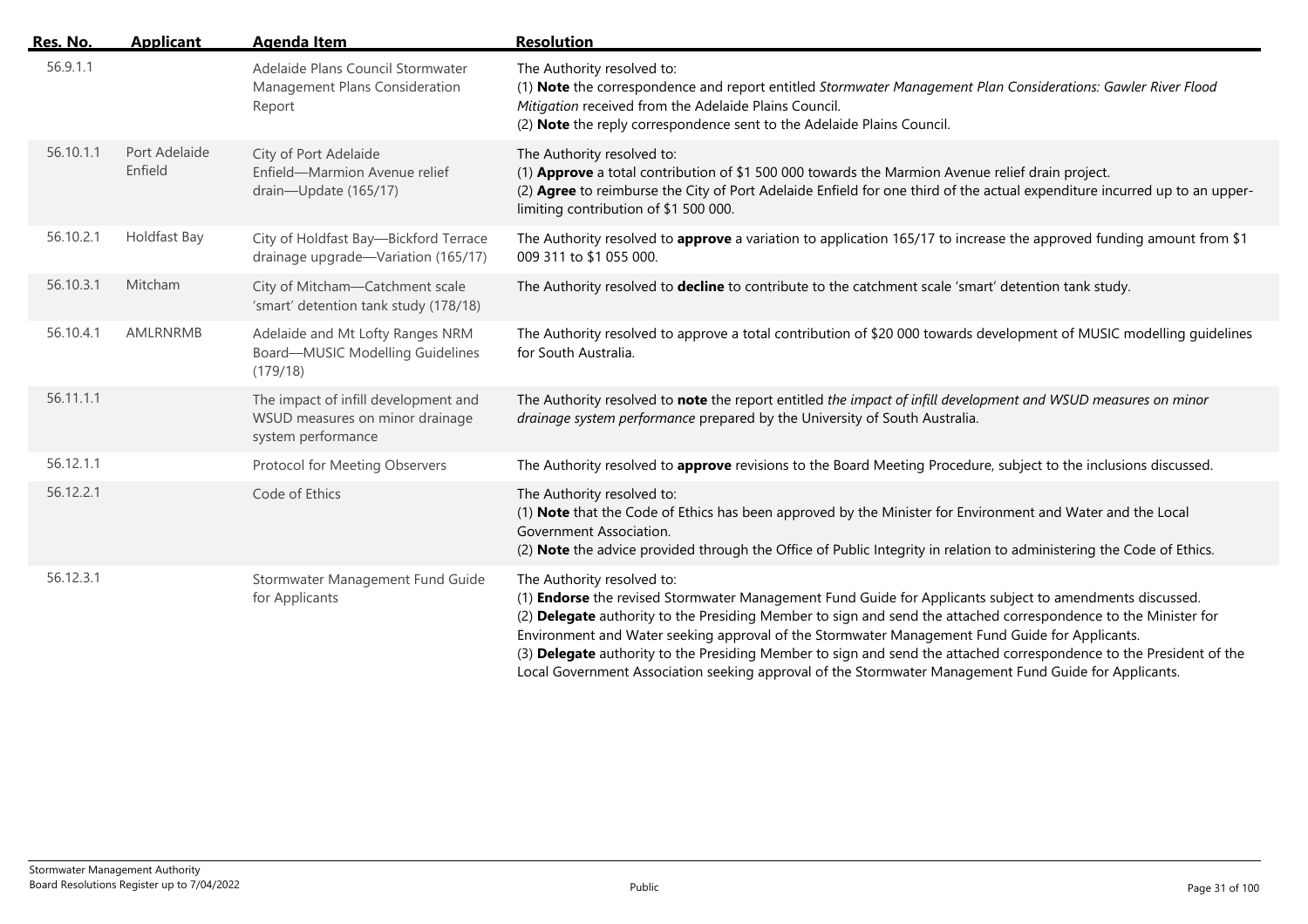| Res. No.  | <b>Applicant</b> | Agenda Item                                                     | <b>Resolution</b>                                                                                                                                                                                                                                                                                                                                                                                                                                                                                                                                                                                                                                                                                                                                                                                                                                                                                                                                                                                                                                                                                                                                                                                                                                                                                                                                                                                            |
|-----------|------------------|-----------------------------------------------------------------|--------------------------------------------------------------------------------------------------------------------------------------------------------------------------------------------------------------------------------------------------------------------------------------------------------------------------------------------------------------------------------------------------------------------------------------------------------------------------------------------------------------------------------------------------------------------------------------------------------------------------------------------------------------------------------------------------------------------------------------------------------------------------------------------------------------------------------------------------------------------------------------------------------------------------------------------------------------------------------------------------------------------------------------------------------------------------------------------------------------------------------------------------------------------------------------------------------------------------------------------------------------------------------------------------------------------------------------------------------------------------------------------------------------|
| 56.12.4.1 |                  | Arrangements for Administrative and<br><b>Technical Support</b> | The Authority resolved to:<br>(1) Agree to terminate the service level agreement with the Department of Planning, Transport and Infrastructure.<br>(2) Delegate authority to the Presiding Member to sign and send correspondence to Ms Julienne TePohe, Acting Chief<br>Executive, Department of Planning, Transport and Infrastructure to terminate the service level agreement with the<br>Department of Planning, Transport and Infrastructure.<br>(3) Agree to enter into a service level agreement with the Department for Environment and Water for a two-year period<br>from 2018-19 to 2019-20 for the provision of administrative and technical services.<br>(4) Delegate authority to the Presiding Member to sign and send correspondence to Mr John Schutz, Acting Chief<br>Executive, Department for Environment and Water seeking to enter into a service level agreement with the Department<br>for Environment and Water.<br>(5) Note the draft Service Level Agreement between the Authority and the Department for Environment and Water.<br>(6) Delegate authority to the General Manager to make any minor changes to the draft Service Level Agreement if and<br>as may be required to prepare the agreement for execution by both parties.<br>(7) Delegate authority to the Presiding Member to execute the Service level Agreement with the Department for<br>Environment and Water. |

## *Meeting 55, Wednesday, 21 March, 2018*

| 55.5.1    |              | General Manager's Report                                                                            | The Authority resolved to note the General Manager's report for the period from 7 February 2018 to 14 March 2018.                                                                                                                                                                                                                                                                                                                                                                                                                      |
|-----------|--------------|-----------------------------------------------------------------------------------------------------|----------------------------------------------------------------------------------------------------------------------------------------------------------------------------------------------------------------------------------------------------------------------------------------------------------------------------------------------------------------------------------------------------------------------------------------------------------------------------------------------------------------------------------------|
| 55.6.2.1  |              | Stormwater Management Planning<br>Guidelines                                                        | The Authority resolved to:<br>(1) Note that revised draft Stormwater Management Planning Guidelines have been prepared and are currently out for<br>consultation with the Stormwater Reference Group.<br>(2) Note that broader consultation will follow consultation with the Stormwater Reference Group and precede approval<br>of the Stormwater Management Planning Guidelines by the Minister.                                                                                                                                     |
| 55.6.3.1  |              | Strategies for managing Stormwater<br>Management Fund deficit                                       | The Authority resolved to note the options presented for managing the Stormwater Management Fund forecast deficit<br>in addition to the additional option identified to extend the life of the Fund.                                                                                                                                                                                                                                                                                                                                   |
| 55.6.4.1  |              | Governance of the flood warning<br>network in South Australia                                       | The Authority resolved to delegate authority to the Presiding Member to sign correspondence to the Chair of the Flood<br>Working Group.                                                                                                                                                                                                                                                                                                                                                                                                |
| 55.7.1.1  |              | High-priority SMPs                                                                                  | The Authority resolved to note the status of the preparation of high-priority Stormwater Management Plans.                                                                                                                                                                                                                                                                                                                                                                                                                             |
| 55.7.2.1  |              | Brown Hill and Keswick Creeks urban<br>catchments SMP                                               | The Authority resolved to delegate authority to the General Manager to:<br>(1) Advise the Brown Hill and Keswick Creeks Stormwater Project Steering Committee that development of the Brown<br>Hill and Keswick Creeks urban catchments Stormwater Management Plan remains a priority for the Authority.<br>(2) Seek assurances that further work and subsequent amendments to the approved Brown Hill and Keswick Creek<br>Stormwater Management Plan will be within the remit of the Brown Hill and Keswick Creeks Stormwater Board. |
| 55.8.1    |              | <b>BHKC Stormwater Project</b>                                                                      | The Authority resolved to note that in accordance with the approval for the Brown Hill and Keswick Creeks Stormwater<br>Management Plan, and the conditions placed thereon, the regional subsidiary is established.                                                                                                                                                                                                                                                                                                                    |
| 55.10.1.1 | Port Lincoln | City of Port Lincoln-Liverpool St<br>Pump Station upgrade (tender<br>documentation)—Update (169/17) | The Authority resolved to approve a total contribution of up to \$112 500 towards performance based tender<br>documentation for upgrading the Liverpool Street Pump Station.                                                                                                                                                                                                                                                                                                                                                           |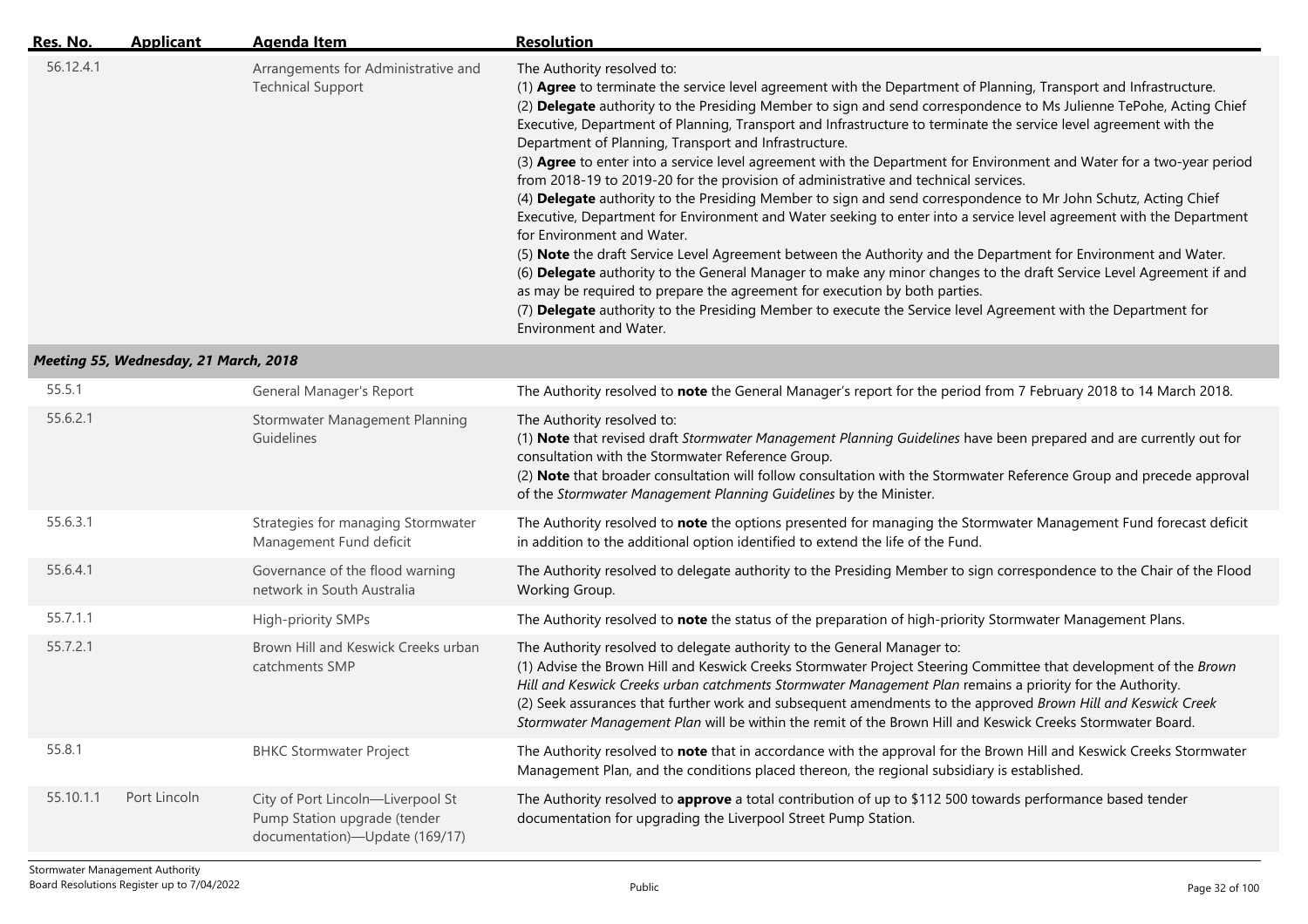| Res. No.  | <b>Applicant</b> | <b>Agenda Item</b>                                                         | <b>Resolution</b>                                                                                                                                                                                                                                                                                                                                                                                                                                                                                                                                                                                                                                                                                                                                                                                                                          |
|-----------|------------------|----------------------------------------------------------------------------|--------------------------------------------------------------------------------------------------------------------------------------------------------------------------------------------------------------------------------------------------------------------------------------------------------------------------------------------------------------------------------------------------------------------------------------------------------------------------------------------------------------------------------------------------------------------------------------------------------------------------------------------------------------------------------------------------------------------------------------------------------------------------------------------------------------------------------------------|
| 55.10.2.1 | Port Lincoln     | City of Port Lincoln-Port Lincoln SMP<br>Revision (177/18)                 | The Authority resolved to defer a decision on application 177/18 pending:<br>(1) The satisfactory completion of the Port Lincoln Floodplain Mapping Study (159/16) and Mortlock Terrace Drainage<br>Options Study (160/16)<br>(2) The completion of tender documentation for the Liverpool Street Pump Station upgrade (169/17)<br>(3) Release of new Stormwater Management Planning Guidelines.                                                                                                                                                                                                                                                                                                                                                                                                                                           |
| 55.10.3.1 | Goyder           | Regional Council of Goyder-Burra<br>SMP-Update (146/14)                    | The Authority resolved to approve a variation to application 146/14 to increase the approved funding amount from \$66<br>000 to \$75 000, with any further variations subject to approval within the General Manager's delegation on a dollar for<br>dollar basis with the Regional Council of Goyder.                                                                                                                                                                                                                                                                                                                                                                                                                                                                                                                                     |
| 55.12.1.1 |                  | <b>SMA Policies and Procedures</b>                                         | The Authority resolved to approve (subject to the amendments discussed) and delegate authority to the Presiding<br>Member to endorse the new and/or revised:<br>(1) Conflict of Interest Policy<br>(2) Board Meeting Procedure<br>(3) Financial Management Policy<br>(4) Stormwater Management Fund Account Operating Procedure<br>(5) Stormwater Management Fund Applications and Claims Procedure<br>(6) Stormwater Management Planning Powers Policy<br>(7) Stormwater Management Plan Approval Procedure.                                                                                                                                                                                                                                                                                                                              |
| 55.12.2.1 |                  | <b>Stormwater Management Authority</b><br>Business Plan and Code of Ethics | The Authority resolved to:<br>(1) Endorse the revised Code of Ethics for Board Members<br>(2) Delegate authority to the Presiding Member to sign correspondence to the Minister for Environment and Water<br>seeking approval of the Authority's Code of Ethics.<br>(3) Delegate authority to the Presiding Member to sign correspondence to the President of the Local Government<br>Association seeking approval of the Authority's Code of Ethics.                                                                                                                                                                                                                                                                                                                                                                                      |
| 55.12.2.2 |                  | <b>Stormwater Management Authority</b><br>Business Plan and Code of Ethics | The Authority resolved that the consideration of the draft Business Plan be deferred to a subsequent meeting to enable<br>the Business Plan to be amended in recognition of the change in State Government.                                                                                                                                                                                                                                                                                                                                                                                                                                                                                                                                                                                                                                |
| 55.12.3.1 |                  | Stormwater Management Fund Guide<br>for Applicants                         | The Authority resolved to:<br>(1) Note that a revised Stormwater Management Fund Guide for Applicants and Stormwater Management Fund<br>Application Form have been prepared and are currently out for consultation with the Stormwater Reference Group.<br>(2) Note the requirement to consult with the Minister and the LGA before endorsing the revised Stormwater<br>Management Fund Guide for Applicants.                                                                                                                                                                                                                                                                                                                                                                                                                              |
| 55.12.4.1 |                  | Arrangements for future technical<br>support                               | The Authority resolved to:<br>(1) Note the correspondence sent from Mr Michael Deegan to Ms Sandy Pitcher<br>(2) Advise the Department of Planning, Transport and Infrastructure (DPTI) that the Authority understands their desire<br>to end the Service Level Agreement in its current form and that accordingly, the Authority considers that a pro-rata<br>payment for services rendered up until the end of the third quarter for 2017/18 is appropriate.<br>(3) Request that DPTI staff assist the Authority in the recovery of its relevant intellectual property held in DPTI offices<br>(4) Advise DPTI that the Authority welcomes suggestions for opportunities to continue to partner with them and looks<br>forward to their continued support and advice.<br>(5) Endorse the draft Role Description for a Technical Adviser. |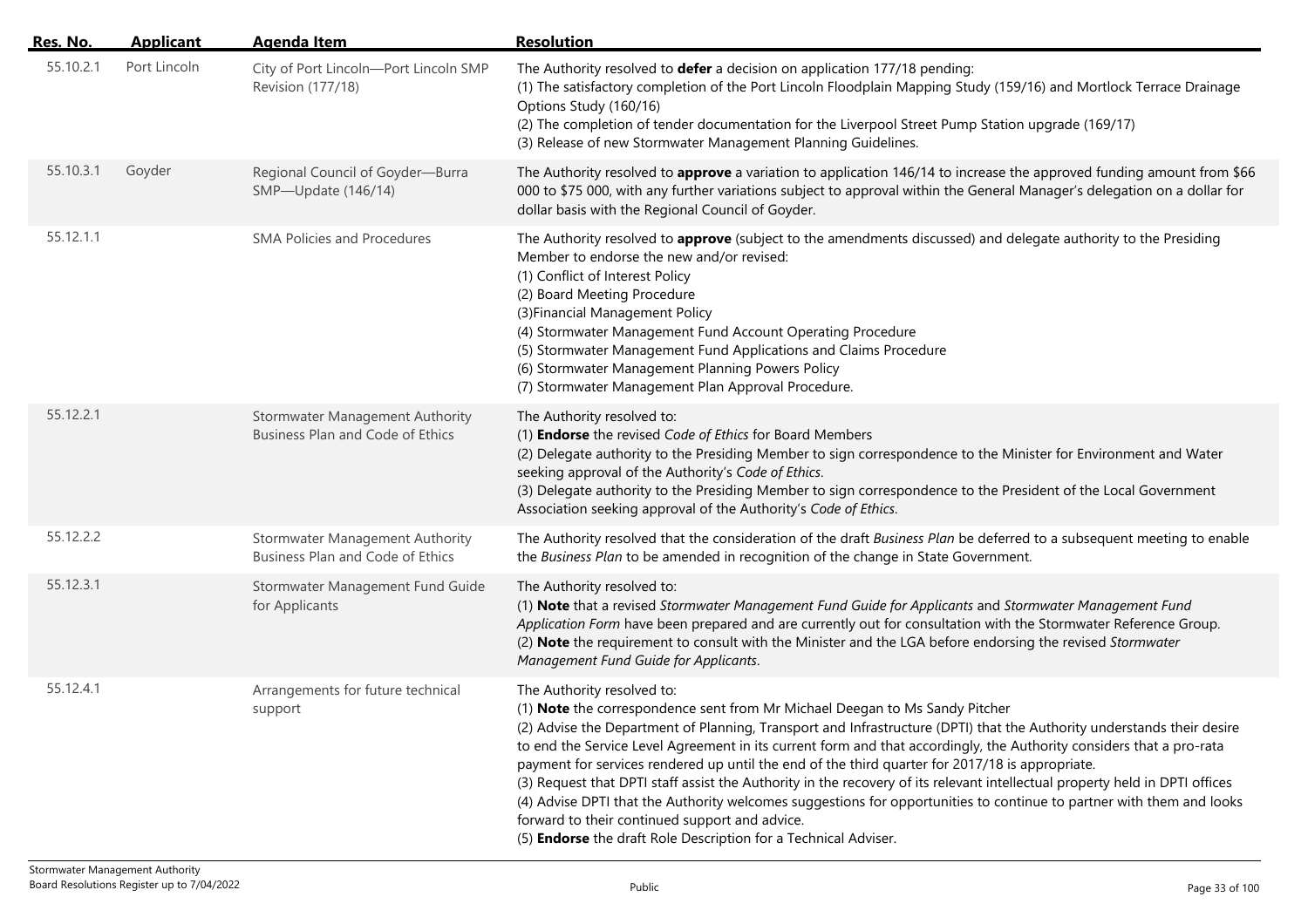| Res. No.              | <b>Applicant</b>                       | <b>Agenda Item</b>                                                                                                  | <b>Resolution</b>                                                                                                                                                                                                                                                                                                                                                             |  |  |  |
|-----------------------|----------------------------------------|---------------------------------------------------------------------------------------------------------------------|-------------------------------------------------------------------------------------------------------------------------------------------------------------------------------------------------------------------------------------------------------------------------------------------------------------------------------------------------------------------------------|--|--|--|
|                       | Meeting 54, Tuesday, 13 February, 2018 |                                                                                                                     |                                                                                                                                                                                                                                                                                                                                                                               |  |  |  |
| 54.5.1                |                                        | <b>Activity Report</b>                                                                                              | The Authority resolved to note the activity report for the period 12 December 2017 to 6 February 2018.                                                                                                                                                                                                                                                                        |  |  |  |
| 54.7.1.1              |                                        | High-priority SMPs                                                                                                  | The Authority resolved to note the status of the preparation of high-priority SMPs.                                                                                                                                                                                                                                                                                           |  |  |  |
| 54.10.2.1             |                                        | Bureau of Meteorology-Rain and river<br>monitoring to assist local government<br>in flash flood management (172/17) | The Authority resolved to:<br>(1) Approve a total contribution of up to \$170 383 towards rain and river monitoring to assist local government flash<br>flood management (2016/17 to 2017/18).<br>(2) Write to the state government's Flood Working Group to request that they take up the issue of future governance of<br>the local government flash flood warning network. |  |  |  |
| 54.10.3.1             | Port Adelaide<br>Enfield               | City of Port Adelaide<br>Enfield-Marmion Avenue relief drain<br>(173/18)                                            | The Authority resolved to:<br>(1) Approve in-principle a one-third contribution to the Marmion Avenue relief drain project.<br>(2) Agree for the Authority's financial contribution to be based on the final project cost to a maximum contribution of<br>\$1.5 million.                                                                                                      |  |  |  |
| 54.10.4.1             | Playford                               | City of Playford-Smith Creek SMP<br>(174/18)                                                                        | The Authority resolved to approve a total contribution of up to \$89 885 towards completion of the Smith Creek<br>Stormwater Management Plan by June 2019, subject also to the completion of the Adams Creek and Helps Road Drain<br>Stormwater Management Plan and completion of the Greater Edinburgh Parks and St Kilda Stormwater Management<br>Plan by June 2019.        |  |  |  |
| 54.10.5.1             | Port Adelaide<br>Enfield               | City of Playford-Adams Creek and<br>Helps Road Drain SMP (175/18)                                                   | The Authority resolved to approve a total contribution of up to \$101 722 towards completion of the Adams Creek and<br>Helps Road Drain Stormwater Management Plan by June 2019, subject also to the completion of the Smith Creek<br>Stormwater Management plan and completion of the Greater Edinburgh Parks and St Kilda Stormwater Management<br>Plan by June 2019.       |  |  |  |
| 54.10.6.1             | Port Adelaide<br>Enfield               | City of Playford-Greater Edinburgh<br>Parks and St Kilda SMP (176/18)                                               | The Authority resolved to approve a total contribution of up to \$72 868 towards completion of the Greater Edinburgh<br>Parks and St Kilda Stormwater Management Plan by June 2019, subject also to the completion of the Smith Creek<br>Stormwater Management Plan and completion of the Adams Creek and Helps Road Drain Stormwater Management<br>Plan by June 2019.        |  |  |  |
| 54.10.7.1             | Goyder                                 | Regional Council of Goyder-Burra<br>SMP-Variation (164/14)                                                          | The Authority resolved to defer a decision on a variation to application 146/14 to seek further advice on the scope of<br>the stormwater management issues in Burra.                                                                                                                                                                                                          |  |  |  |
| 54.11.2.1             |                                        | Burns Review-Recommendations for<br>flood management and interface with<br>stormwater management                    | The Authority resolved to:<br>(1) Note the work being undertaken by DEWNR, overseen by the Flood Working Group, to progress the Burns review<br>recommendations for flood management.<br>(2) Agree that it would like to be engaged in building a business case for a broader flood management strategy.                                                                      |  |  |  |
| <b>Out-of-Session</b> |                                        |                                                                                                                     |                                                                                                                                                                                                                                                                                                                                                                               |  |  |  |
| 2018/1                |                                        | General Manager's attendance at<br>2018 Floodplain Management Australia<br>national conference                      | The Authority resolved to approve expenditure of up to \$2900 for the General Manager to attend the 2018 Floodplain<br>Management Australia National Conference.                                                                                                                                                                                                              |  |  |  |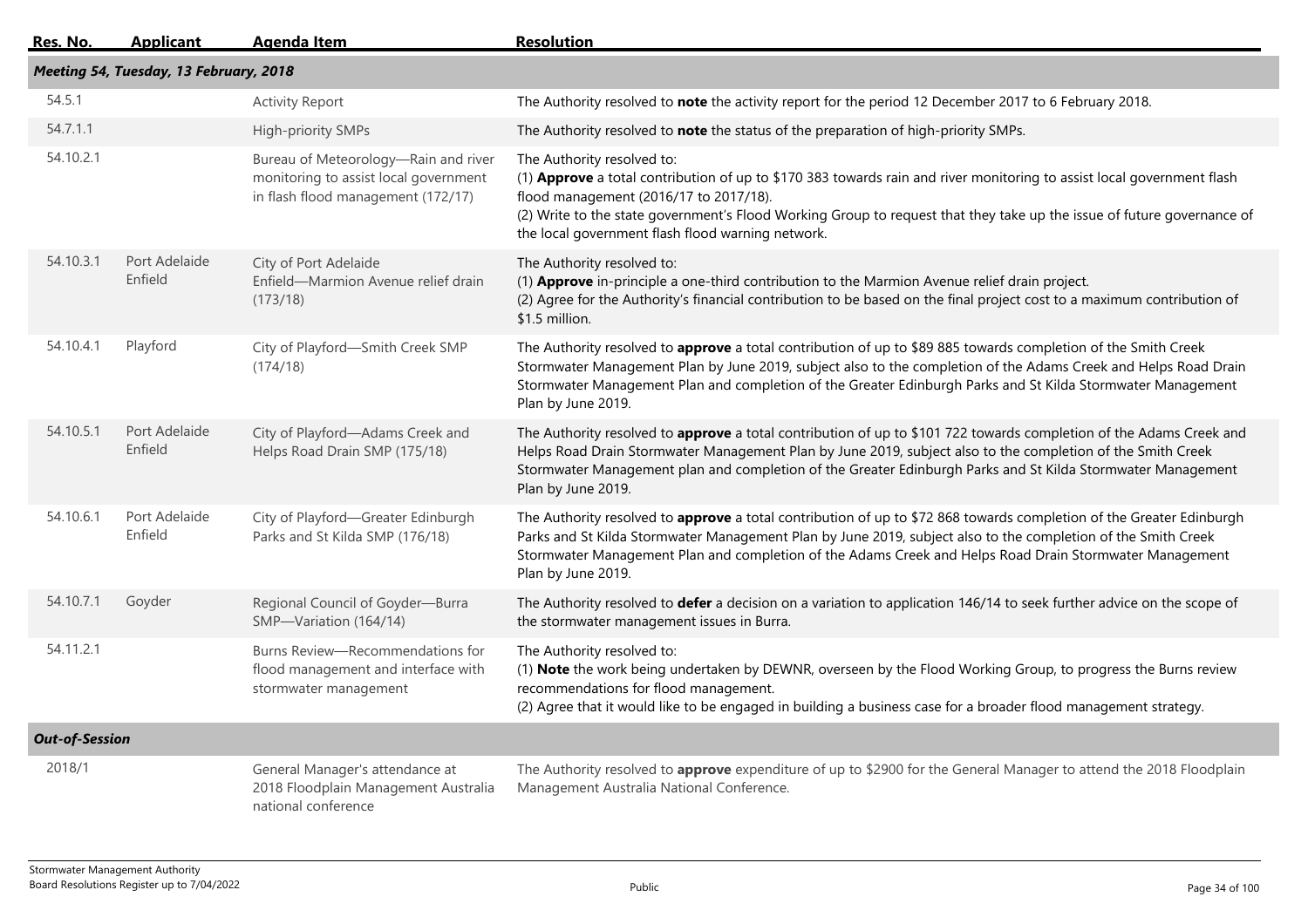| Res. No. | Applicant | Agenda Item                         | Resolution                                                                                                                                                                                     |
|----------|-----------|-------------------------------------|------------------------------------------------------------------------------------------------------------------------------------------------------------------------------------------------|
| 2018/2   |           | Attendance at Meetings by Observers | The Authority resolved to <b>approve</b> the presence of observers at Board Meetings—by invitation of the Presiding<br>Member—pending a further resolution on Protocols for Meeting Observers. |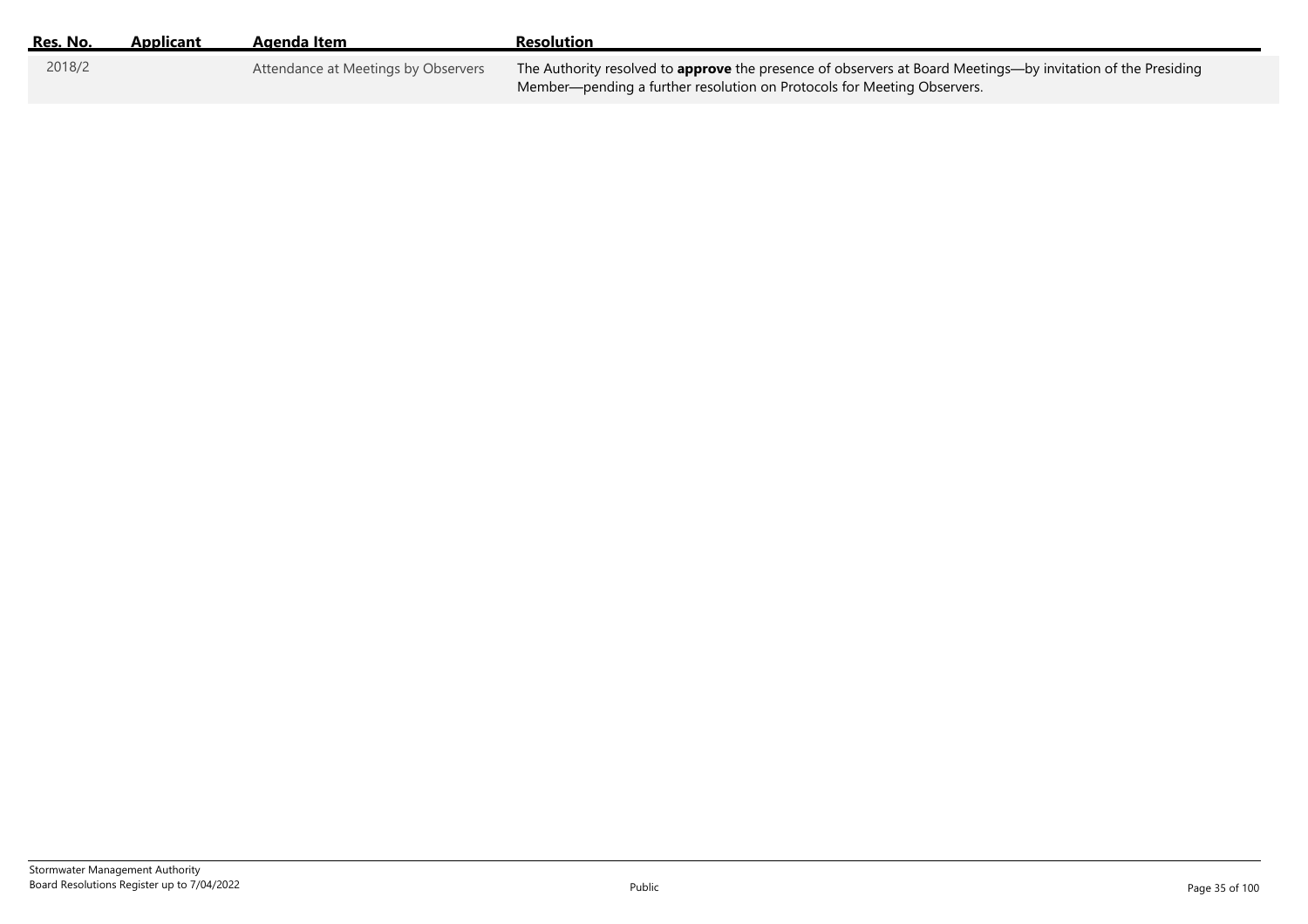| Res. No. | <b>Applicant</b>                      | <b>Agenda Item</b>                                                                               | <b>Resolution</b>                                                                                                                                                                                                                                                                                                                                               |  |  |
|----------|---------------------------------------|--------------------------------------------------------------------------------------------------|-----------------------------------------------------------------------------------------------------------------------------------------------------------------------------------------------------------------------------------------------------------------------------------------------------------------------------------------------------------------|--|--|
| Year:    |                                       |                                                                                                  | 2017                                                                                                                                                                                                                                                                                                                                                            |  |  |
|          | Meeting 53, Monday, 18 December, 2017 |                                                                                                  |                                                                                                                                                                                                                                                                                                                                                                 |  |  |
| 53.5.1   |                                       | <b>Activity Report</b>                                                                           | The Authority resolved to note the activity report for the period from 20 October 2017 to 11 December 2017.                                                                                                                                                                                                                                                     |  |  |
| 53.6.1.1 |                                       | Stormwater Management Governance<br>Review--Update                                               | The Authority resolved to:<br>(1) Note the report Options for funding and financing Stormwater Management in South Australia.<br>(2) Request that the General Manager and DEWNR develop terms of reference for further investigation into an<br>alternative funding model that could be undertaken should the Government agree to proceed further.              |  |  |
| 53.6.2.1 |                                       | Metropolitan Adelaide Stormwater<br>Future Study                                                 | The Authority resolved to:<br>(1) Note the progress in scoping the Metropolitan Adelaide Stormwater Future Study<br>(2) Note that a further update will be provided at the next Board meeting.                                                                                                                                                                  |  |  |
| 53.6.2.1 |                                       | Metropolitan Adelaide Stormwater<br>Future Study                                                 | The Authority resolved to:<br>(1) Note the progress in scoping the Metropolitan Adelaide Stormwater Future Study<br>(2) Note that a further update will be provided at the next Board meeting.                                                                                                                                                                  |  |  |
| 53.6.3.1 |                                       | SMA Business Plan (2018-2020)                                                                    | The Authority resolved to:<br>(1) Note the implementation status of the business plan ('operational plan') for the period 2015-2017.<br>(2) Delegate authority to the Presiding Member to endorse the business plan for the period 2018-2020 (subject to the<br>amendments noted).                                                                              |  |  |
| 53.6.4.1 |                                       | SMA Resourcing and Service Level<br>Agreements                                                   | The Authority resolved to:<br>(1) Note that Service Level Agreements with DEWNR and DPTI expire on 30 June 2018.<br>(2) Delegate authority to the General Manager to commence negotiations with DEWNR for a service level agreement<br>for a two-year period from 1 July 2018, and in those negotiations, to clarify the scope of strategic and policy support. |  |  |
| 53.7.1.1 |                                       | High-priority SMPs                                                                               | The Authority resolved to note the status of the preparation of high-priority SMPs.                                                                                                                                                                                                                                                                             |  |  |
| 53.7.2.1 | Campbelltown                          | Eastern Suburbs SMP (103/11)                                                                     | The Authority resolved to:<br>(1) Note the intention of the City of Campbelltown to write to the Authority proposing a way forward to conclude the<br>Eastern Suburbs SMP project.<br>(2) Note that the General Manager will provide a further update by the end of March 2018.                                                                                 |  |  |
| 53.8.1.1 | <b>BHKCSP</b>                         | Outcome of attendance at BHKCSP<br><b>Steering Committee</b>                                     | The Authority resolved to delegate authority to the Presiding Member to sign the response to the Project Director,<br>Brown Hill Keswick Stormwater Project.                                                                                                                                                                                                    |  |  |
| 53.9.1.1 | Onkaparinga                           | City of Onkaparinga-Lower<br>Onkaparinga River flood mitigation<br>options study (168/17)-Update | The Authority resolved to note that application 168/17 will resubmitted by the City of Onkaparinga at a future date.                                                                                                                                                                                                                                            |  |  |
| 53.9.2.1 | <b>Charles Sturt</b>                  | City of Charles Sturt-Port Road<br>Stages 3 & 4 (detailed design) (171/17)                       | The Authority resolved to approve a contribution of up to \$350 000 towards the detailed design, ancillary<br>investigations and cost estimates for the Port Road Drainage Project stages 3 and 4.                                                                                                                                                              |  |  |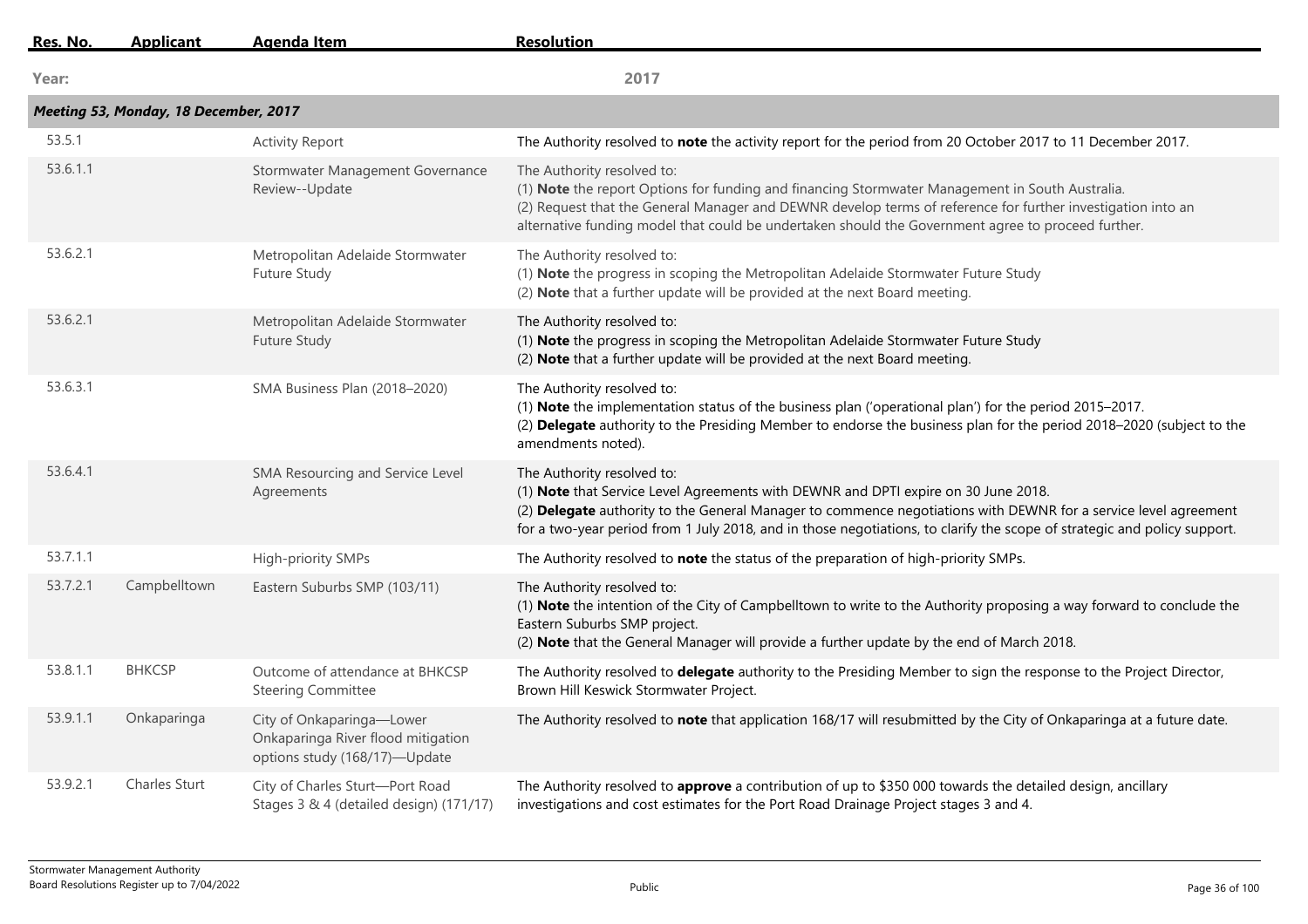| <u>Res. No.</u> | <b>Applicant</b>                       | <b>Agenda Item</b>                                                                                    | <b>Resolution</b>                                                                                                                                                                                                                                                                                                                                                                                                                                                                                                                                                                                                                       |
|-----------------|----------------------------------------|-------------------------------------------------------------------------------------------------------|-----------------------------------------------------------------------------------------------------------------------------------------------------------------------------------------------------------------------------------------------------------------------------------------------------------------------------------------------------------------------------------------------------------------------------------------------------------------------------------------------------------------------------------------------------------------------------------------------------------------------------------------|
| 53.10.1.1       |                                        | Instrument of delegation                                                                              | The Authority resolved to delegate authority to the Presiding Member to authorise the Instrument of Delegation.                                                                                                                                                                                                                                                                                                                                                                                                                                                                                                                         |
|                 | Meeting 52, Thursday, 2 November, 2017 |                                                                                                       |                                                                                                                                                                                                                                                                                                                                                                                                                                                                                                                                                                                                                                         |
| 52.5.1          |                                        | Activity and priorities report                                                                        | The Authority resolved to note the activity report for the period 1 July 2017 to 19 October 2017.                                                                                                                                                                                                                                                                                                                                                                                                                                                                                                                                       |
| 52.6.1.1        |                                        | Quantifying the future stormwater<br>infrastructure requirements of Greater<br>Adelaide               | The Authority resolved to:<br>(1) Approve in-principle support for a project to quantify the future stormwater infrastructure requirements of Greater<br>Adelaide.<br>(2) Agree for the General Manager to conduct limited engagement and further work to scope and cost the project.                                                                                                                                                                                                                                                                                                                                                   |
| 52.6.2.1        |                                        | <b>SMA Business Plan</b>                                                                              | The Authority resolved that the General Manager present a draft Business Plan for a two-year period for endorsement<br>at the next meeting.                                                                                                                                                                                                                                                                                                                                                                                                                                                                                             |
| 52.6.3.1        |                                        | Stormwater management governance<br>review-Update                                                     | The Authority resolved to note that a full report would be received at the next meeting.                                                                                                                                                                                                                                                                                                                                                                                                                                                                                                                                                |
| 52.6.4.1        |                                        | Stormwater management planning<br>guidelines-Outcomes of consultation<br>and options for finalisation | The Authority resolved to:<br>(1) Note the issues raised during the consultation process for the Stormwater Management Planning Guidelines.<br>(2) Approve the Stormwater Reference Group (as amended) to undertake further work on the Stormwater Management<br>Planning Guidelines.<br>(3) Delegate the General Manager to write to each of the respondents in the consultation process to advise them of the<br>further work being undertaken.                                                                                                                                                                                       |
| 52.6.5.1        |                                        | Correspondence from City of<br>Onkaparinga regarding SMA<br>enforcement of powers                     | The Authority resolved to:<br>(1) Note the issues raised by the City of Onkaparinga<br>(2) Delegate authority to the Presiding Member to send the draft response to the City of Onkaparinga.                                                                                                                                                                                                                                                                                                                                                                                                                                            |
| 52.7.1.1        |                                        | High-priority SMPs                                                                                    | The Authority resolved to note the status of the preparation of high-priority SMPs.                                                                                                                                                                                                                                                                                                                                                                                                                                                                                                                                                     |
| 52.7.2.1        |                                        | Two Wells SMP                                                                                         | The Authority resolved to:<br>(1) Approve the Two Wells Stormwater Management Plan.<br>(2) Agree to inform the Adelaide Plains Council that the approval of the Two Wells Stormwater Management Plan in<br>accordance with the Local Government (Stormwater Management) Amendment Act 2016 does not represent a<br>commitment or approval by the Authority of any funding contribution towards the implementation of the plan.<br>(3) Delegate authority to the Presiding Member to sign the gazettal notice.                                                                                                                           |
| 52.7.3.1        | Port Pirie                             | Port Pirie SMP (25/06)                                                                                | The Authority resolved to:<br>(1) Approve the Port Pirie Stormwater Management Plan.<br>(2) Agree to inform the Port Pirie Regional Council that the approval of the Two Wells Stormwater Management Plan in<br>accordance with the Local Government (Stormwater Management) Amendment Act 2016 does not represent a<br>commitment or approval by the Authority of any funding contribution towards the implementation of the plan.<br>(3) Delegate authority to the Presiding Member to sign the gazettal notice.<br>(4) Approve a variation to application 25/06 by increasing the approved funding amount from \$50 000 to \$70 739. |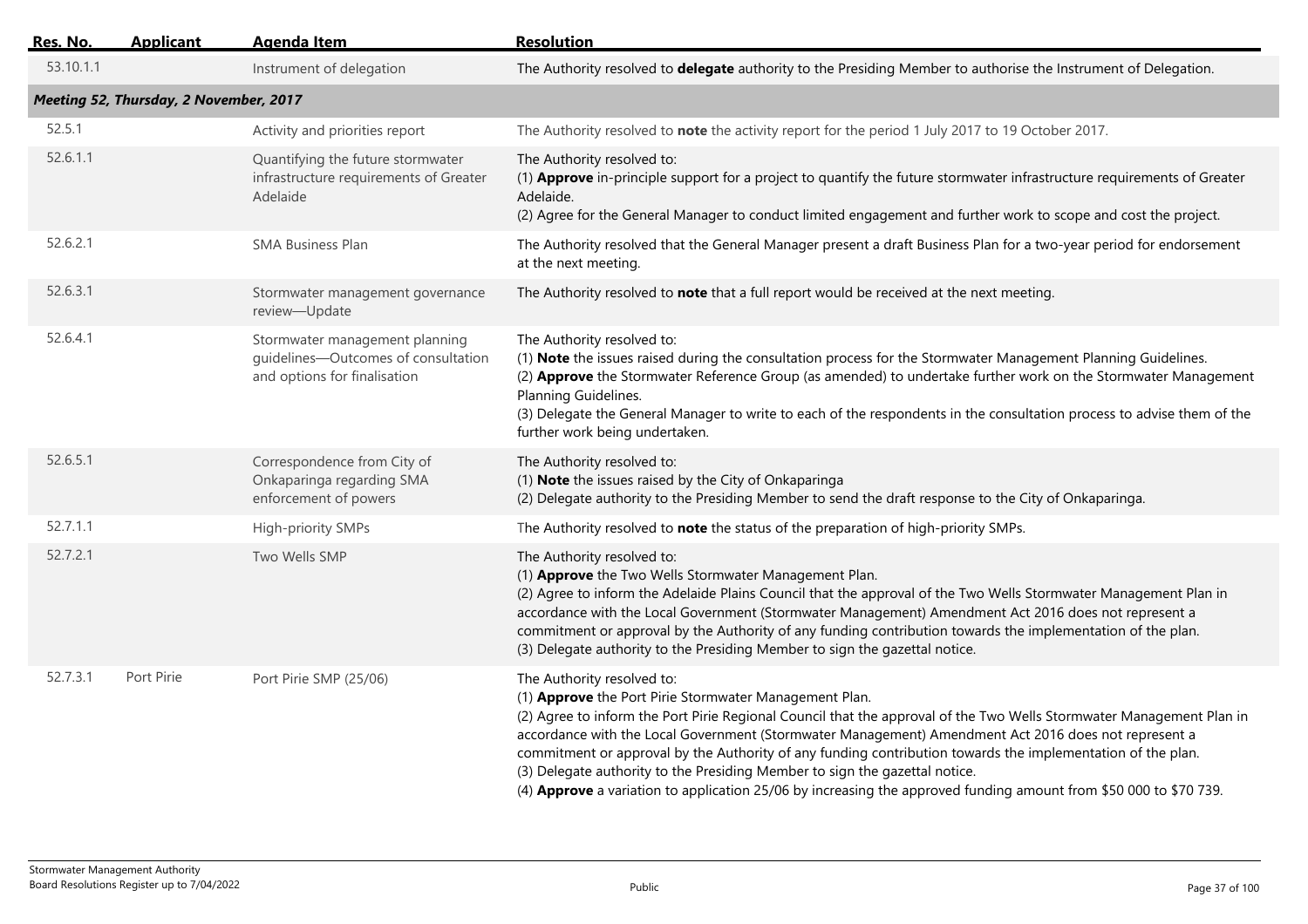| Res. No.  | <b>Applicant</b> | <b>Agenda Item</b>                                                                        | <b>Resolution</b>                                                                                                                                                                                                                                                                                                              |
|-----------|------------------|-------------------------------------------------------------------------------------------|--------------------------------------------------------------------------------------------------------------------------------------------------------------------------------------------------------------------------------------------------------------------------------------------------------------------------------|
| 52.8.1.1  |                  | Correspondence from BHKSP                                                                 | The Authority resolved to:<br>(1) Note the correspondence received from Mr Michael Salkeld.<br>(2) Note the legal advice received from the Crown Solicitor's Office.<br>(3) Defer a response to the correspondence pending a discussion with the Brown Hill Keswick Creek Stormwater Project<br>Steering Committee.            |
| 52.9.1.1  | Northern Areas   | Northern Areas Council-Jamestown<br>SMP (167/17)                                          | The Authority resolved to approve a contribution of up to \$70 000 towards the Jamestown SMP project.                                                                                                                                                                                                                          |
| 52.9.2.1  | Onkaparinga      | City of Onkaparinga-Lower<br>Onkaparinga River flood mitigation<br>options study (168/17) | The Authority resolved to defer a decision on application 168/17 pending a reassessment of the scope of the<br>application and organisations that should be directly involved.                                                                                                                                                 |
| 52.9.3.1  | Port Lincoln     | City of Port Lincoln-Liverpool Street<br>pump station upgrade (169/17)                    | The Authority resolved to defer consideration of application 169/17 pending further assessment by the Technical<br>Advisor and discussion with Council, with a revised assessment or an update to be provided at the next meeting.                                                                                             |
| 52.9.4.1  | Holdfast Bay     | City of Holdfast Bay-Bickford Terrace<br>drainage upgrade (165/17)                        | The Authority resolved to:<br>(1) Approve a total contribution of up to \$1 009 311 towards the Bickford Terrace drainage upgrade project.<br>(2) Agree to reimburse the City of Holdfast Bay for one half the cost of the Bickford Terrance drainage upgrade, based<br>on actual expenditure.                                 |
| 52.10.1.1 |                  | Instrument of delegation                                                                  | The Authority resolved to defer a decision on the Instrument of Delegation.                                                                                                                                                                                                                                                    |
| 52.10.2.1 |                  | Annual report for 2016-17                                                                 | The Authority resolved to:<br>(1) Note the annual report for the financial year ending 30 June 2017<br>(2) Note that the annual report was transmitted to the Minister for Water and the River Murray and the President of the<br>Local Government Authority on 29 September 2017.                                             |
| 52.10.3.1 |                  | Audit of the SMA for 2016-17                                                              | The Authority resolved to:<br>(1) Note the completion of the audit for the year ended 30 June 2017 and the Auditor-General's findings.<br>(2) Delegate authority to the Presiding Member to sign the draft response to the Auditor-General.                                                                                    |
| 52.10.4.1 |                  | SMA website                                                                               | The Authority resolved to defer a decision on the Authority's website.                                                                                                                                                                                                                                                         |
| 52.10.5.1 |                  | Stormwater Reference Group                                                                | The Authority resolved, subject to the amendments discussed, to:<br>(1) Endorse the draft Terms of Reference for the Stormwater Reference Group.<br>(2) Note the suggested composition of the Stormwater Reference Group.<br>(3) Note the suggested projects and activities for involvement of the Stormwater Reference Group. |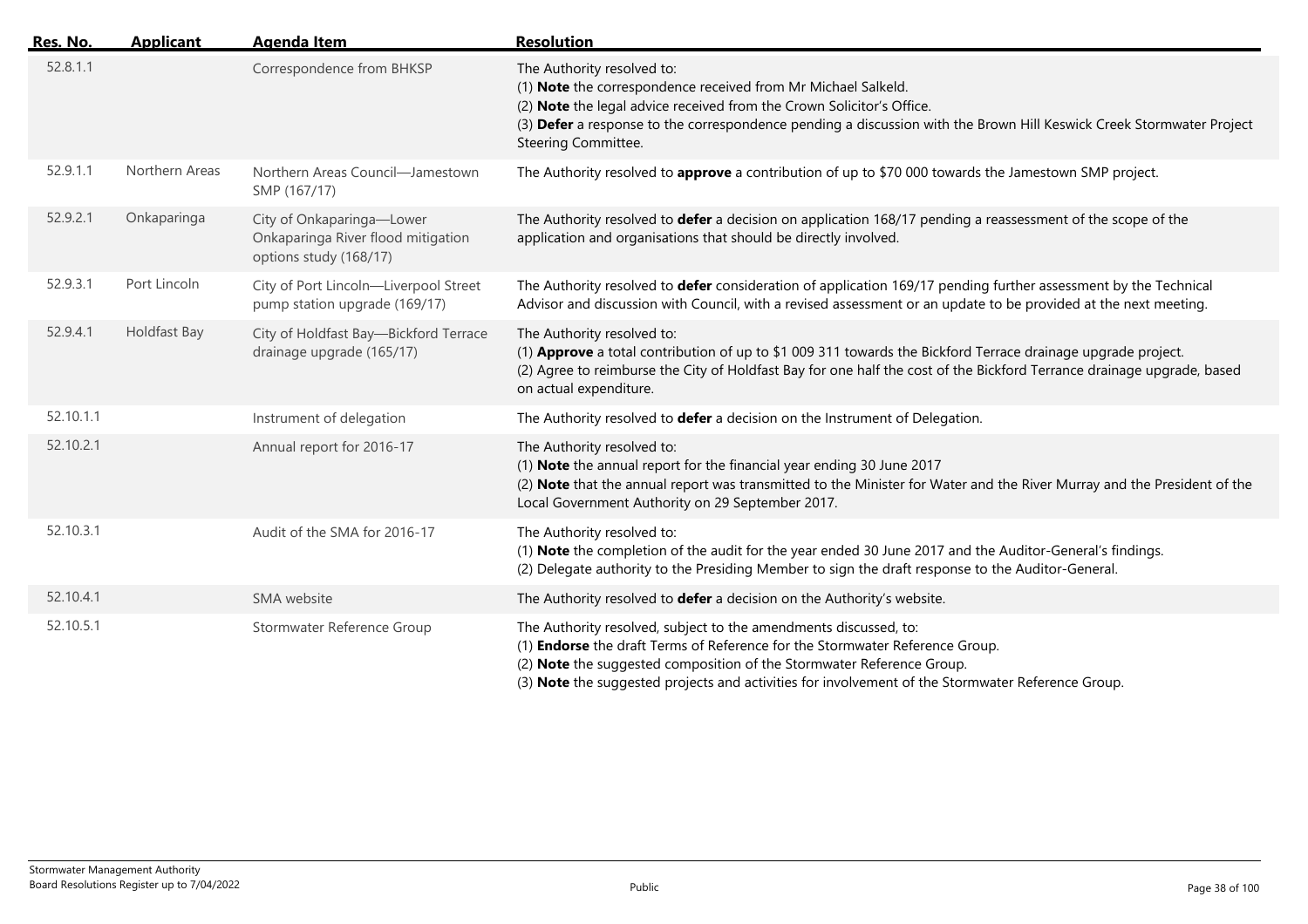| Res. No. | <b>Applicant</b>                   | <b>Agenda Item</b>                                                                                                                  | <b>Resolution</b>                                                                                                                                                                                                                                                                                                                                                                                                                                                                                                                                                                                                                                                                                                                                                                                                                                                                                                                                                                                                                                                                                 |
|----------|------------------------------------|-------------------------------------------------------------------------------------------------------------------------------------|---------------------------------------------------------------------------------------------------------------------------------------------------------------------------------------------------------------------------------------------------------------------------------------------------------------------------------------------------------------------------------------------------------------------------------------------------------------------------------------------------------------------------------------------------------------------------------------------------------------------------------------------------------------------------------------------------------------------------------------------------------------------------------------------------------------------------------------------------------------------------------------------------------------------------------------------------------------------------------------------------------------------------------------------------------------------------------------------------|
|          | Meeting 51, Wednesday, 3 May, 2017 |                                                                                                                                     |                                                                                                                                                                                                                                                                                                                                                                                                                                                                                                                                                                                                                                                                                                                                                                                                                                                                                                                                                                                                                                                                                                   |
| 51.6.1.1 | Mount Barker                       | Mt Barker, Totness and Littlehampton<br>Stormwater Management Plan - Mt<br><b>Barker District Council</b>                           | The Authority resolved to:<br>. Approve the Mt Barker, Totness and Littlehampton Stormwater Management Plan.<br>• Agree for the General Manager to inform the Mt Barker District Council that the approval of the Mt Barker, Totness,<br>and Littlehampton Stormwater Management Plan, in accordance with the Local Government (Stormwater Amendment)<br>Act 2016, does not represent a commitment or approval by the Authority of any funding contribution towards the<br>implementation of the plan.<br>. Request the Council to provide further information on the staging of the works, identify any potential contribution<br>from private developers, with this information to be provided as soon as possible.<br>. Any funding of any eligible projects works be subject to further consideration by the Authority at the time of<br>application, including assessment against other high priority projects being considered by the Authority, and the<br>funding availability to the Authority at the time.<br>. Delegate authority to the Presiding Member to sign the gazettal notice. |
| 51.7.1.1 | Mount Barker                       | Bollen Rd Regional Detention Basin -<br>Mt Barker District Council                                                                  | The Authority resolved to approve a total contribution of up to \$85,000 towards the Western Flat Creek Detention Basin<br>Design and Construction, being 50% of the cost of the project. This contribution is subject to a review of the approved<br>amount, once the design and assessed cost of protecting development from current flood flows in Western Flat Creek is<br>finalised and accepted by the Mt Barker District Council.                                                                                                                                                                                                                                                                                                                                                                                                                                                                                                                                                                                                                                                          |
| 51.9.2.1 |                                    | Stormwater Management Planning<br>Guidelines Review - Revised Draft<br>quidelines                                                   | The Authority resolved to approve the draft Stormwater Management Planning Guidelines for consultation pending<br>amendments. A two-month consultation period will be applied.                                                                                                                                                                                                                                                                                                                                                                                                                                                                                                                                                                                                                                                                                                                                                                                                                                                                                                                    |
|          | Meeting 50, Tuesday, 7 March, 2017 |                                                                                                                                     |                                                                                                                                                                                                                                                                                                                                                                                                                                                                                                                                                                                                                                                                                                                                                                                                                                                                                                                                                                                                                                                                                                   |
| 50.7.1   | Holdfast Bay                       | Tarlton Street Drainage Upgrade,<br>Stage 1                                                                                         | The Authority resolved to:<br>• Approve the project in principle as per the scope outline in the application and presented by the City of Holdfast Bay.<br>• Agree for the Authority's financial commitment to be based on a final estimated cost using the recommended<br>tenderers final price.<br>. Agree that the period for which the City of Holdfast Bay will reimbursed for 50% of the cost of the project will be<br>determined once the final estimated cost is known.                                                                                                                                                                                                                                                                                                                                                                                                                                                                                                                                                                                                                  |
| 50.7.2   | <b>GRFMA</b>                       | 163-17 Gawler River Flood Mitigation<br>Scheme Further Investigations (Part 2)<br>- Gawler River Floodplain<br>Management Authority | The Authority resolved to approve a contribution of up to \$86,438 for further investigations into Gawler River flood<br>mitigation options.                                                                                                                                                                                                                                                                                                                                                                                                                                                                                                                                                                                                                                                                                                                                                                                                                                                                                                                                                      |
| 50.7.3   | <b>GRFMA</b>                       | 164-17 Gawler River Levee Repair                                                                                                    | The Authority resolved to decline the application, as the provision of funds for maintenance works is not within the<br>Authority's remit.                                                                                                                                                                                                                                                                                                                                                                                                                                                                                                                                                                                                                                                                                                                                                                                                                                                                                                                                                        |
| 50.7.4   | <b>GRFMA</b>                       |                                                                                                                                     | The Authority resolved to continue to work with GRFMA on any future applications for a long-term flood mitigation<br>project for the Gawler River.                                                                                                                                                                                                                                                                                                                                                                                                                                                                                                                                                                                                                                                                                                                                                                                                                                                                                                                                                |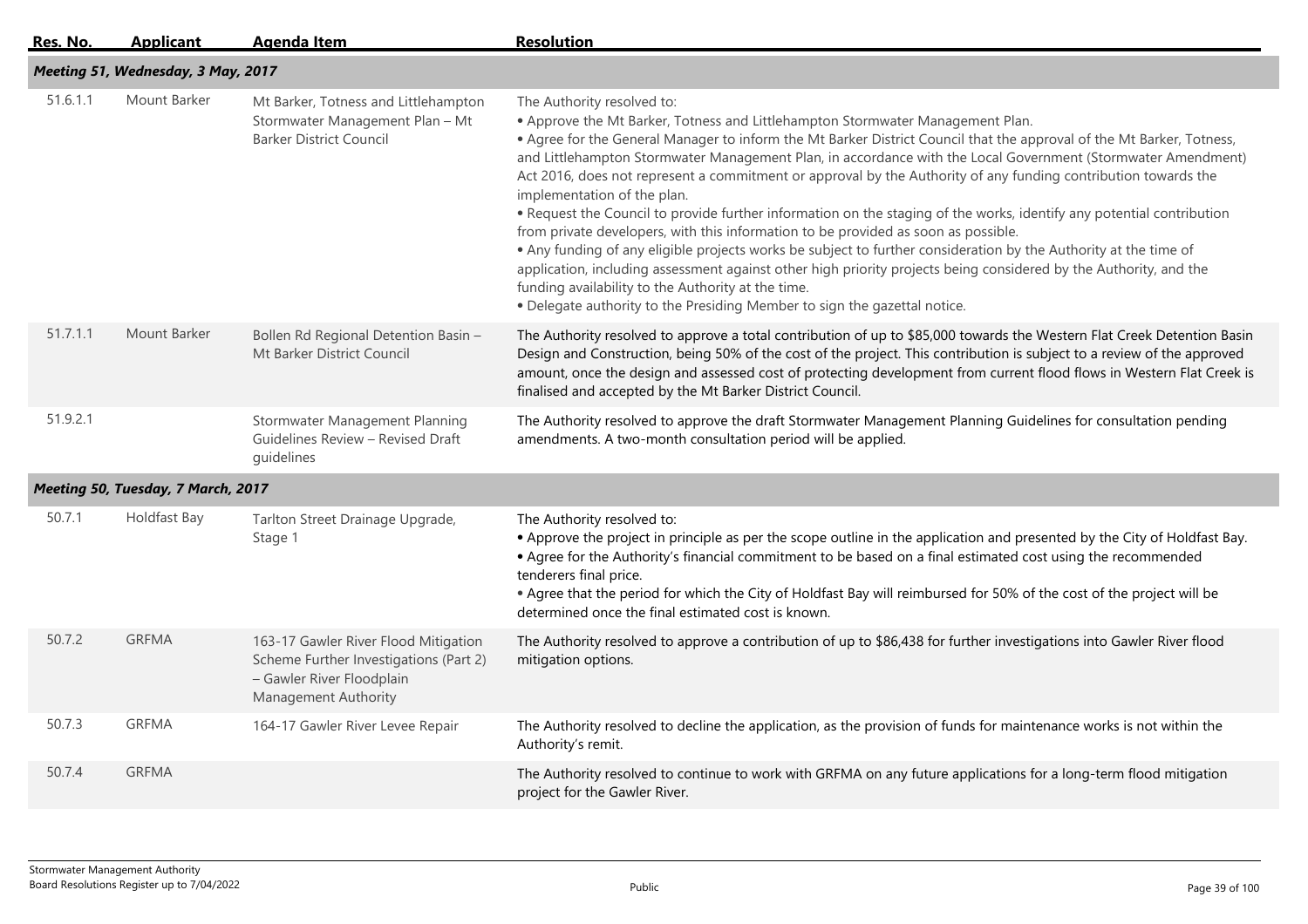| Res. No. | Applicant     | Agenda Item                                             | <b>Resolution</b>                                                                                                                                                                                                                  |
|----------|---------------|---------------------------------------------------------|------------------------------------------------------------------------------------------------------------------------------------------------------------------------------------------------------------------------------------|
| 50.7.5   | Charles Sturt | Port Road Drainage Stage 2                              | The Authority resolved to approve a total contribution of up to \$9,868,070 towards the Stage 2 project, being 50% of<br>the cost of the project based on expenditure incurred, over three financial years, commencing in 2016/17. |
|          |               |                                                         | Erroneously recorded in Minutes of Meeting 50 as resolution 50.7.4                                                                                                                                                                 |
| 50.10.1  |               | Update of SMA Policies and<br>Procedures - Final Drafts | The Authority resolved to approve the final version of the policies and procedures and forward them to the Minister and<br>LGA.                                                                                                    |
|          |               |                                                         | Erroneously recorded in Minutes of Meeting 50 as resolution 50.9.2                                                                                                                                                                 |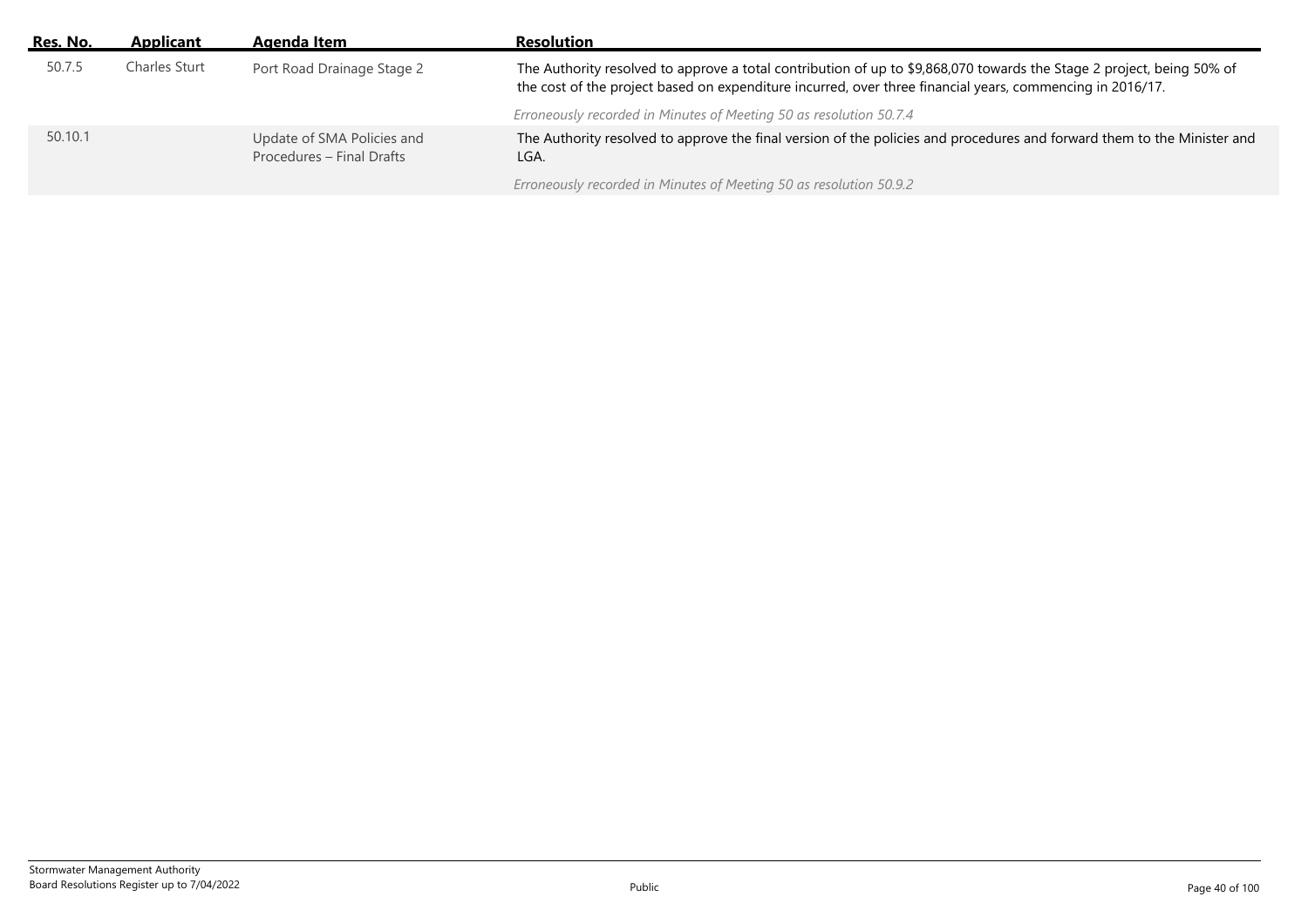| Res. No. | <b>Applicant</b>                        | <b>Agenda Item</b>                                                                                              | <b>Resolution</b>                                                                                                                                                                                                                                                                                                                                                                                                                                                                                                                                                                                                                                                                                                                                                                                                                                                                                                                                                                                                                                                                                                                   |
|----------|-----------------------------------------|-----------------------------------------------------------------------------------------------------------------|-------------------------------------------------------------------------------------------------------------------------------------------------------------------------------------------------------------------------------------------------------------------------------------------------------------------------------------------------------------------------------------------------------------------------------------------------------------------------------------------------------------------------------------------------------------------------------------------------------------------------------------------------------------------------------------------------------------------------------------------------------------------------------------------------------------------------------------------------------------------------------------------------------------------------------------------------------------------------------------------------------------------------------------------------------------------------------------------------------------------------------------|
| Year:    |                                         |                                                                                                                 | 2016                                                                                                                                                                                                                                                                                                                                                                                                                                                                                                                                                                                                                                                                                                                                                                                                                                                                                                                                                                                                                                                                                                                                |
|          | Meeting 49, Wednesday, 7 December, 2016 |                                                                                                                 |                                                                                                                                                                                                                                                                                                                                                                                                                                                                                                                                                                                                                                                                                                                                                                                                                                                                                                                                                                                                                                                                                                                                     |
| 49.6.1   |                                         | 58-08 North Arm East Stormwater<br>Management Plan, City of Port<br>Adelaide Enfield                            | The Authority resolved to:-<br>. Approve the North Arm East Catchment Stormwater Management Plan.<br>. Inform the Port Adelaide Enfield Council that the approval of the North Arm East Catchment Stormwater Management<br>Plan in accordance with the Local Government (Stormwater Management Agreement) Amendment Act 2016 does not<br>represent a commitment or approval by the Authority of any funding contribution towards the implementation of the<br>plan.<br>• Agree that funding of any eligible projects will be subject to further consideration by the Authority at the time of<br>application, including assessment against other high priority projects being considered by the Authority and the<br>funding availability to the Authority at the time.<br>• Request the council to undertake further cost benefit assessment on each of the works proposed in the plan as part of<br>detailed design and to provide this information when applying for funding for these works.<br>. Delegate authority to the Presiding Member to sign the gazettal notice on approval by the council to the above<br>conditions. |
| 49.10.1  |                                         | Update of SMA Policies and<br>Procedures - For Approval                                                         | The Authority resolved to:-<br>• Send the revised policies and procedures to the Auditor General for comment.<br>• Endorse the new policies and procedures subject to the amendments agreed at this meeting and after consultation<br>with the Auditor General.                                                                                                                                                                                                                                                                                                                                                                                                                                                                                                                                                                                                                                                                                                                                                                                                                                                                     |
|          | Meeting 48, Friday, 23 September, 2016  |                                                                                                                 |                                                                                                                                                                                                                                                                                                                                                                                                                                                                                                                                                                                                                                                                                                                                                                                                                                                                                                                                                                                                                                                                                                                                     |
| 48.7.1   | Port Adelaide<br>Enfield                | 161-16 Port River East Stormwater<br>Management Plan, City of Port<br>Adelaide Enfield                          | The Authority resolved to approve a contribution of up to \$65,000 for the development of the Port River East<br>stormwater management plan.                                                                                                                                                                                                                                                                                                                                                                                                                                                                                                                                                                                                                                                                                                                                                                                                                                                                                                                                                                                        |
| 48.8.8.1 |                                         | <b>BHKCP Stormwater Management Plan</b><br>- Current Status and Next Steps                                      | The Authority resolved to Gazette the adoption of the Brown Hill and Keswick Creek Stormwater Management Plan if<br>agreement is not reached on the funding proposal from Government by the end of October 2016.                                                                                                                                                                                                                                                                                                                                                                                                                                                                                                                                                                                                                                                                                                                                                                                                                                                                                                                    |
| 48.10.1  |                                         | Draft SMA Annual Report 2015-16                                                                                 | The SMA resolved to endorse the Annual Report for 2015-16 subject to amendments agreed at the meeting.<br>Erroneously recorded in Minutes of Meeting 48 as resolution 48.10.2.1                                                                                                                                                                                                                                                                                                                                                                                                                                                                                                                                                                                                                                                                                                                                                                                                                                                                                                                                                     |
|          | Meeting 47, Wednesday, 27 July, 2016    |                                                                                                                 |                                                                                                                                                                                                                                                                                                                                                                                                                                                                                                                                                                                                                                                                                                                                                                                                                                                                                                                                                                                                                                                                                                                                     |
| 47.9.1   | AMLRNRMB                                | Project 158-16, Water Sensitive SA -<br>Capacity Building for Water Sensitive<br>Urban Design                   | The Authority resolved to approve a contribution of up to \$110,000 to the Capacity Building for Water Sensitive Urban<br>Design project.                                                                                                                                                                                                                                                                                                                                                                                                                                                                                                                                                                                                                                                                                                                                                                                                                                                                                                                                                                                           |
| 47.9.2   | Holdfast Bay                            | Project 150-14, City of Holdfast Bay -<br>Design of Major Flow Path Outfall at<br>Tarlton Street, Somerton Park | The Authority resolved to approve a contribution of up to \$35,000 for the Design of Major Flow Path Outfall at Tarlton<br>Street project.                                                                                                                                                                                                                                                                                                                                                                                                                                                                                                                                                                                                                                                                                                                                                                                                                                                                                                                                                                                          |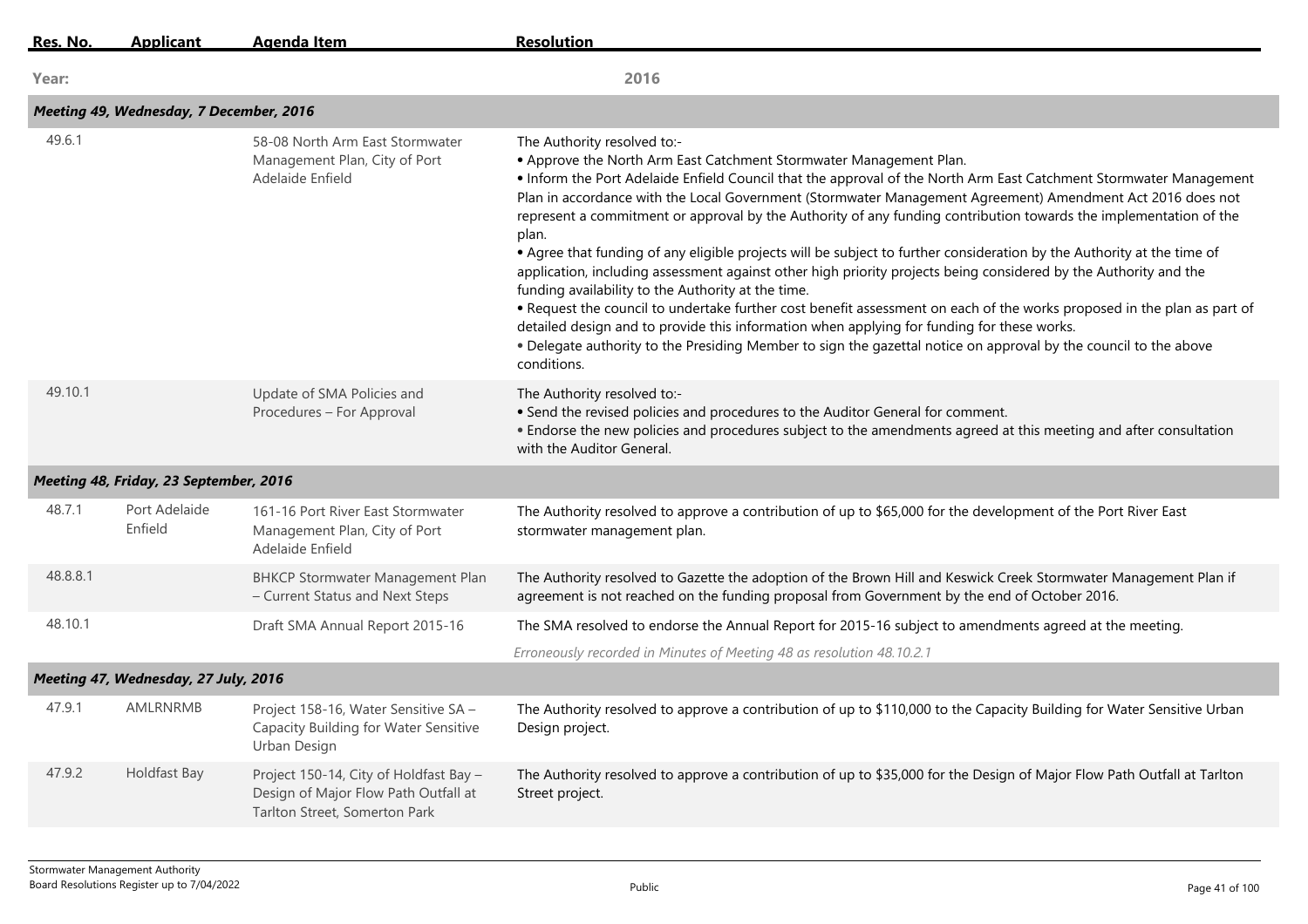| Res. No. | <b>Applicant</b> | <b>Agenda Item</b>                      | <b>Resolution</b>                                                                                                                                                                                                                                                                                                                                                                                                                                                                                                                                                                                                                                                                                                                                                                                                                                                                                                                                                                                                                                                                                                                                                                                                                                                                                                                                                                                                                                                                                                                                                                                                                                                                                                                                                                                                                                                                                                                                                                                                                                                                                                                                                                                                                                                                                                                                                                                                                                                                                                                                                                                                                                                                                                                                                                                                                                                                                                                                                                                                                                                                                                                                                                                                                                                                                                                                                                                                                                                                                                                                                                                                                                                                                                                                                                                                                                                                                                                      |
|----------|------------------|-----------------------------------------|----------------------------------------------------------------------------------------------------------------------------------------------------------------------------------------------------------------------------------------------------------------------------------------------------------------------------------------------------------------------------------------------------------------------------------------------------------------------------------------------------------------------------------------------------------------------------------------------------------------------------------------------------------------------------------------------------------------------------------------------------------------------------------------------------------------------------------------------------------------------------------------------------------------------------------------------------------------------------------------------------------------------------------------------------------------------------------------------------------------------------------------------------------------------------------------------------------------------------------------------------------------------------------------------------------------------------------------------------------------------------------------------------------------------------------------------------------------------------------------------------------------------------------------------------------------------------------------------------------------------------------------------------------------------------------------------------------------------------------------------------------------------------------------------------------------------------------------------------------------------------------------------------------------------------------------------------------------------------------------------------------------------------------------------------------------------------------------------------------------------------------------------------------------------------------------------------------------------------------------------------------------------------------------------------------------------------------------------------------------------------------------------------------------------------------------------------------------------------------------------------------------------------------------------------------------------------------------------------------------------------------------------------------------------------------------------------------------------------------------------------------------------------------------------------------------------------------------------------------------------------------------------------------------------------------------------------------------------------------------------------------------------------------------------------------------------------------------------------------------------------------------------------------------------------------------------------------------------------------------------------------------------------------------------------------------------------------------------------------------------------------------------------------------------------------------------------------------------------------------------------------------------------------------------------------------------------------------------------------------------------------------------------------------------------------------------------------------------------------------------------------------------------------------------------------------------------------------------------------------------------------------------------------------------------------------|
| 47.10.1  |                  | <b>BHKCP Stormwater Management Plan</b> | The Authority resolved to:-<br>• Approve the Brown Hill and Keswick Creek Stormwater Management Plan subject to agreement by SMA members on<br>the final wording of approval conditions relating to the regional subsidiary and the use of voluntary land-owner<br>agreements out of session.<br>• Approve for the following wording for the conditions to be considered by the Crown Solicitor before being formally<br>endorsed by SMA members out of session:<br>. The Councils establish a regional subsidiary pursuant to section 43 of the Local Government Act 1999 to carry out<br>the implementation and management of the Stormwater Management Plan, through the:<br>• preparation of a charter for the regional subsidiary and relevant legal and financial due diligence;<br>• formal endorsement of the charter by the Councils; and<br>• execution of the charter and formation of the regional subsidiary.<br>. The regional subsidiary is established by the latter of 30 June 2017 or, within twelve (12) calendar months of the<br>date of a formal announcement by the South Australian government of a financial allocation to the construction of<br>works specified in the Stormwater Management Plan. The timeframe for this condition can be renegotiated as<br>required.<br>• In order to meet the requirements of section 24(2) of Schedule 1A of the Local Government Act 1999, the regional<br>subsidiary or the relevant council shall acquire an easement or other appropriate interest over the relevant land or<br>in accordance with the Land Acquisition Act 1969 to enable the construction and ongoing maintenance, by the<br>regional subsidiary or the relevant council, of infrastructure specified in the Stormwater Management Plan, where a<br>private land-owner agreement is unable to be negotiated in a form that allows sufficient authority for the required<br>construction and ongoing maintenance and such authority accompanies any future transfer of the land to another<br>owner. The action required for this condition must be undertaken by 31 December 2050.<br>. Delegate responsibility for discussing the conditions, as formally approved by the SMA out of session, with the Brown<br>Hill and Keswick Creek catchment councils to the Presiding Member.<br>. Subject to discussions with the catchment councils on the conditions of approval, delegate responsibility for the<br>Gazettal of the SMA's approval of the plan to the Presiding Member and General Manager.<br>• Agree to ongoing monitoring of the need for additional rehabilitation works for other creeks across the catchment<br>through the detailed design phase and as individual works components return to the Authority for approval.<br>. Note DEWNR's review of the cost benefit assessment in the plan and agree to monitor the costs and benefits of each<br>of the major works as they return to the Authority for approval.<br>. Note the importance of the early commencement of the proposed stormwater management plan for the urban<br>catchments that flow into the Brown Hill and Keswick Creek system.<br>. Note advice from the Adelaide and Mount Lofty Ranges Natural Resources Management Board that water quality<br>outcomes can be addressed through the detailed design stage and agree to monitor water quality objectives through<br>the implementation of the SMP.<br>. Note that the previous work of the Authority on funding options has been used as the basis of advice to Cabinet on<br>an overall funding commitment for the Brown Hill and Keswick Creek Stormwater Management Plan.<br>. Note that each of the individual works projects in the Brown Hill and Keswick Creek Stormwater Management Plan will<br>return to the Authority in due course for consideration, approval and subsequent advice to the Minister for Water and<br>the River Murray. |
|          |                  |                                         |                                                                                                                                                                                                                                                                                                                                                                                                                                                                                                                                                                                                                                                                                                                                                                                                                                                                                                                                                                                                                                                                                                                                                                                                                                                                                                                                                                                                                                                                                                                                                                                                                                                                                                                                                                                                                                                                                                                                                                                                                                                                                                                                                                                                                                                                                                                                                                                                                                                                                                                                                                                                                                                                                                                                                                                                                                                                                                                                                                                                                                                                                                                                                                                                                                                                                                                                                                                                                                                                                                                                                                                                                                                                                                                                                                                                                                                                                                                                        |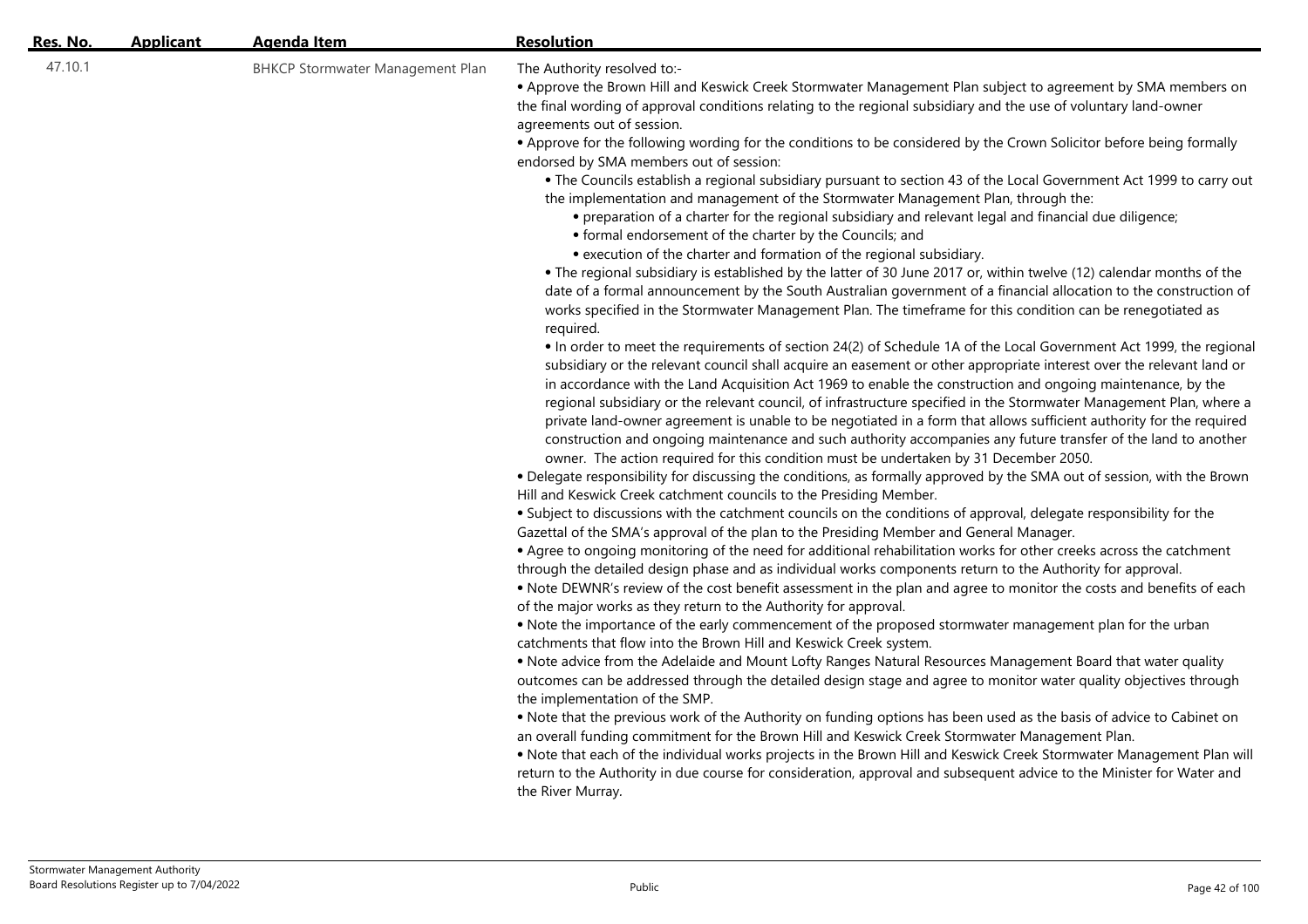| Res. No. | <b>Applicant</b>                      | <b>Agenda Item</b>                                                                            | <b>Resolution</b>                                                                                                                                                                                                                                                                                                                                                                                                                                    |
|----------|---------------------------------------|-----------------------------------------------------------------------------------------------|------------------------------------------------------------------------------------------------------------------------------------------------------------------------------------------------------------------------------------------------------------------------------------------------------------------------------------------------------------------------------------------------------------------------------------------------------|
| 47.10.2  |                                       | Auditor-General's Findings on BHKCP<br>Examination                                            | The Authority resolved to:-<br>. Note the draft of the Auditor General's Report into the Brown Hill and Keswick Creek project.<br>• Approve the draft formal response to the Auditor General's report, subject to a number of amendments.                                                                                                                                                                                                            |
| 47.11.1  |                                       | Stormwater Management Plan<br>Guidelines--Draft Consultation Paper                            | The Authority resolved to approve the consultation paper and its distribution to key stakeholders.                                                                                                                                                                                                                                                                                                                                                   |
| 47.11.2  |                                       | <b>Priority Stormwater Management</b><br>Plans--Progress                                      | The Authority resolved to note the status of the preparation of stormwater management plans for priority catchments<br>across South Australia.                                                                                                                                                                                                                                                                                                       |
| 47.12.1  |                                       | <b>Applications Summary</b>                                                                   | The Authority resolved to note the applications summary as at 30 June 2016.                                                                                                                                                                                                                                                                                                                                                                          |
| 47.13.1  |                                       | SMA Resourcing and Proposed Service<br>Level Agreements with DEWNR and<br><b>DPTI</b>         | The Authority resolved to endorse new Service Level Agreements between the SMA and DEWNR and DPTI.                                                                                                                                                                                                                                                                                                                                                   |
|          | Meeting 46, Wednesday, 20 April, 2016 |                                                                                               |                                                                                                                                                                                                                                                                                                                                                                                                                                                      |
| 46.6.1   |                                       | Presiding Member's Brief                                                                      | The Authority resolved to:-<br>. Note the discussions that have occurred around governance and the confidential paper prepared by SA Water on the<br>matter.<br>• Participate in any further discussions on potential governance models for stormwater as appropriate.<br>. Seek a written report for members on the key amendments made in the new Schedule 1A of the Local Government<br>Act 1999.                                                 |
| 46.7.1   |                                       | <b>Financial Report</b>                                                                       | The Authority resolved to:-<br>. Note the Financial Reports, including cash held by the Local Government Finance Authority.<br>. Note the 2015-2016 budget forecasts for approved projects.<br>• Request further information on the cash flow for projects under the Stormwater Management Fund for 2015-16.                                                                                                                                         |
| 46.9.1   | AMLRNRMB                              | Project 158-16, Water Sensitive SA -<br>Capacity Building for Water Sensitive<br>Urban Design | The Authority resolved to delay consideration of the application for Project 158-16 until its next meeting.                                                                                                                                                                                                                                                                                                                                          |
| 46.9.2   | Port Lincoln                          | Project 159-16, City of Port Lincoln - Pt<br>Lincoln Floodplain Mapping                       | The Authority resolved to approve a contribution of 50% of the final tender price, up to a total of \$75,000, towards the<br>floodplain mapping of Port Lincoln project.                                                                                                                                                                                                                                                                             |
| 46.9.3   | Port Lincoln                          | Project 160-16, City of Port Lincoln -<br>flood mitigation option, Mortlock<br>Terrace        | The Authority resolved to approve a contribution of 50% of the final tender price, up to a total of \$35,000, towards<br>Flood Mitigation Options, Mortlock Terrace.                                                                                                                                                                                                                                                                                 |
| 46.10.1  |                                       | <b>BHKCP SMP</b>                                                                              | The Authority resolved to:-<br>. Request the preparation of integrated advice on the draft Brown Hill and Keswick Creek SMP across DEWNR, DPTI and<br>the Adelaide and Mount Lofty Ranges NRM Board.<br>• Reconsider the draft SMP at its next meeting.<br>. Reschedule its next meeting to July to enable all Board members to participate in the deliberations on the Plan.<br>Erroneously recorded in Minutes of Meeting 46 as resolution 46.11.1 |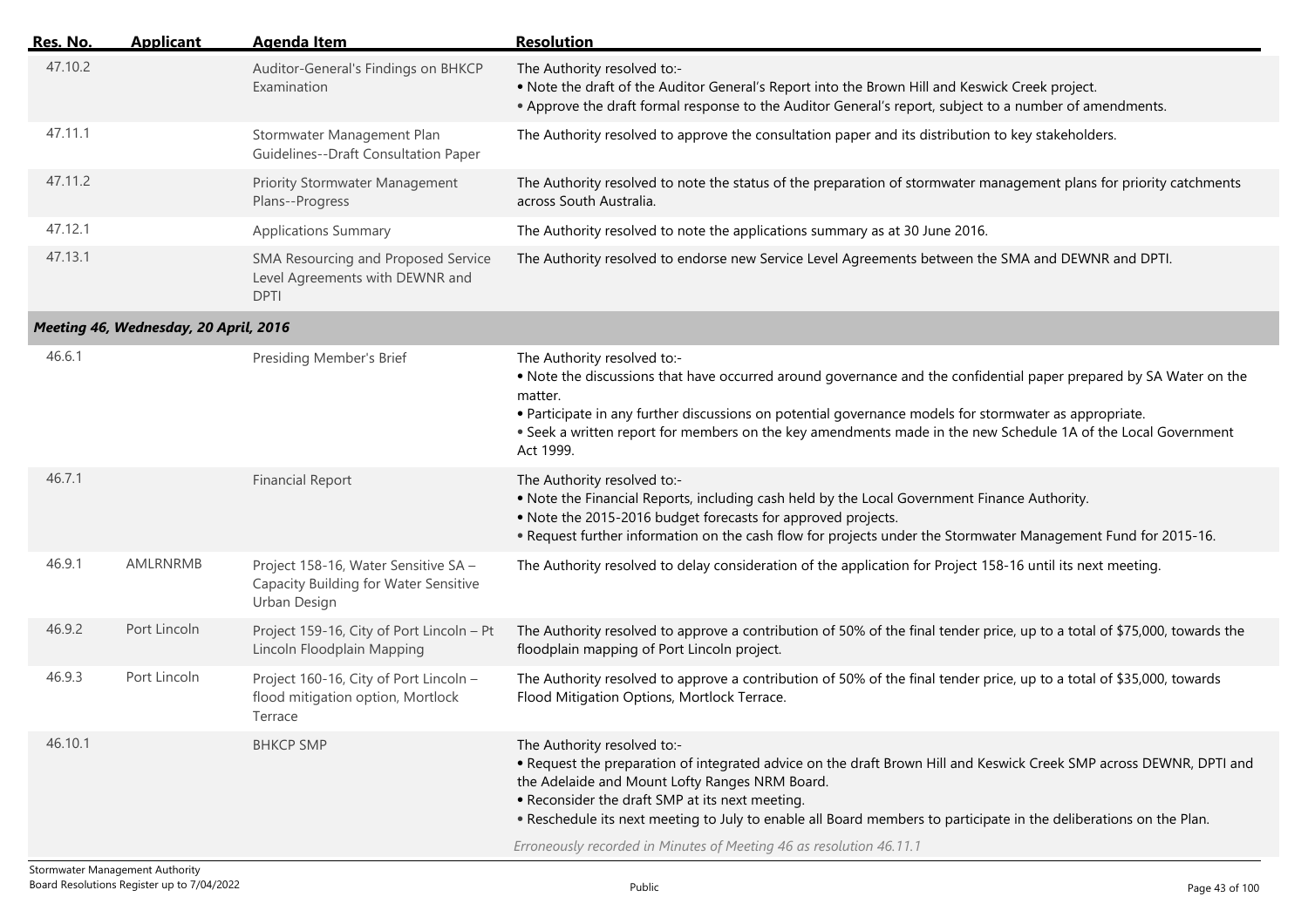| Res. No. | <b>Applicant</b>                         | Agenda Item                                                          | <b>Resolution</b>                                                                                                                                                                                                                                                                                                                                                                                                                                                            |
|----------|------------------------------------------|----------------------------------------------------------------------|------------------------------------------------------------------------------------------------------------------------------------------------------------------------------------------------------------------------------------------------------------------------------------------------------------------------------------------------------------------------------------------------------------------------------------------------------------------------------|
| 46.10.2  |                                          | Auditor-General's Findings on BHKCP<br>Examination                   | The Authority resolved to:-<br>. Note the draft of the Auditor General's Report into the Brown Hill and Keswick Creek project.<br>. Agree for Julia Grant to meet with the Auditor General's Office to provide updated information on aspects of the<br>report.<br>• Agree that Stephen Hains, Julia Grant and Wally lasiello would prepare an initial draft of a formal response once the<br>updated report was received, for approval by all Board members out of session. |
|          |                                          |                                                                      | Erroneously recorded in Minutes of Meeting 46 as resolution 46.11.2                                                                                                                                                                                                                                                                                                                                                                                                          |
| 46.11.1  |                                          | Stormwater Management Guidelines<br>Review                           | The Authority resolved to note the current status of the review of the Stormwater Management Planning Guidelines.                                                                                                                                                                                                                                                                                                                                                            |
| 46.11.2  |                                          | Process to Complete Stormwater<br>Management Plans                   | The Authority resolved to:-<br>• Agree for the Acting General Manager to write to relevant councils to seek a status report on SMPs under preparation.<br>• Reconsider its approach to these plans at its next meeting.                                                                                                                                                                                                                                                      |
| 46.12.1  |                                          | <b>Applications Summary</b>                                          | The Authority resolved to note the applications summary as at 31 March 2016.                                                                                                                                                                                                                                                                                                                                                                                                 |
|          |                                          |                                                                      | Erroneously recorded in Minutes of Meeting 46 as resolution 44.12.1                                                                                                                                                                                                                                                                                                                                                                                                          |
|          | Meeting 45, Wednesday, 17 February, 2016 |                                                                      |                                                                                                                                                                                                                                                                                                                                                                                                                                                                              |
| 45.7.1   |                                          | <b>Financial Report</b>                                              | The Authority resolved to:-<br>. Note and approve the Financial Reports, including cash held by the Local Government Finance Authority.<br>• Note and approve the 2015-16 budget forecasts for approved projects.<br>. Request a further update of financial information to provide more detail on a number of matters for future meetings.                                                                                                                                  |
| 45.9.1   | Marion                                   | Project 156-16, City of Marion -<br>Waterfall Creek (Glade Crescent) | The Authority resolved to decline to provide any funding to this project.                                                                                                                                                                                                                                                                                                                                                                                                    |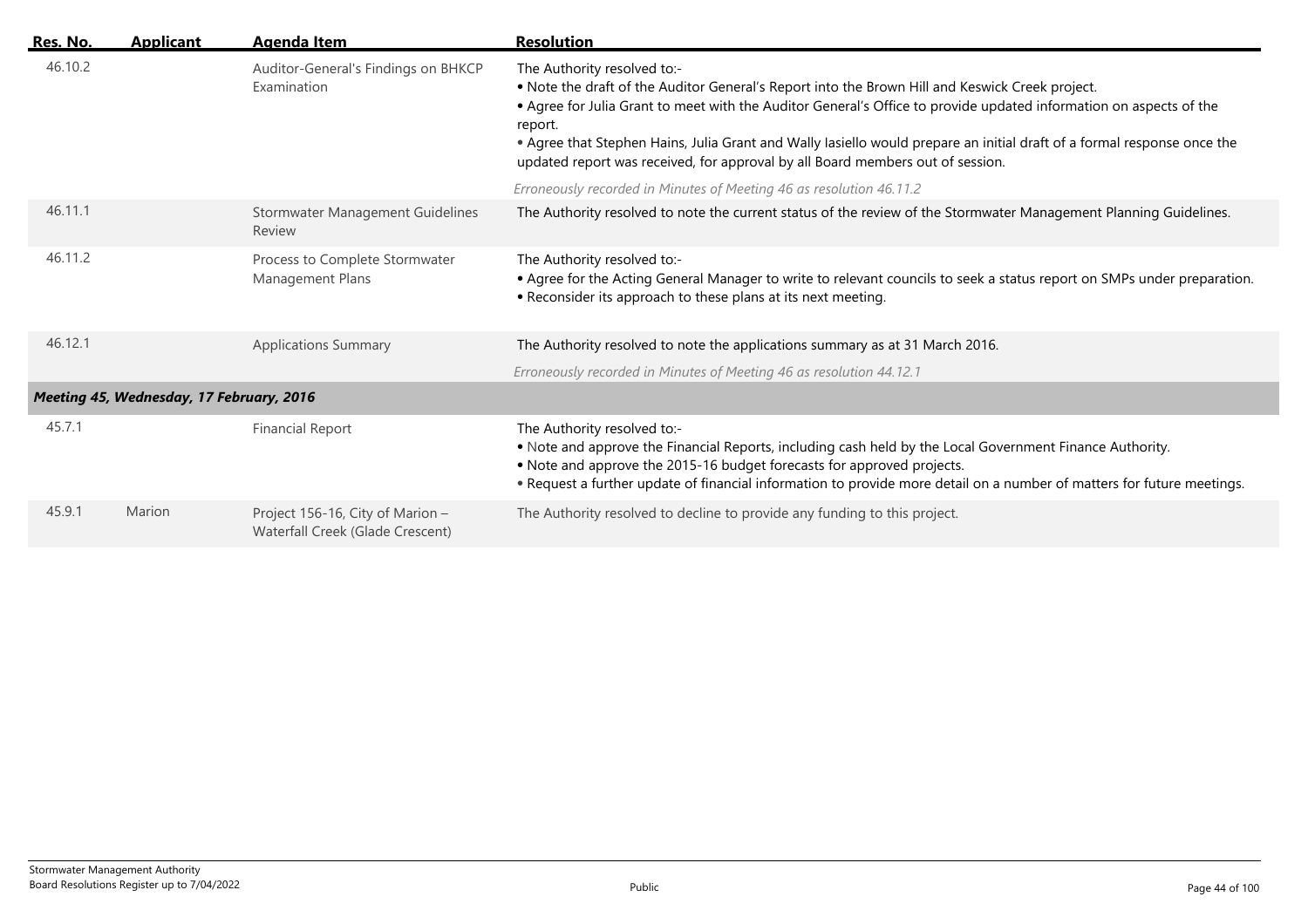| <u>Res. No.</u> | <b>Applicant</b> | Agenda Item                                                           | <b>Resolution</b>                                                                                                                                                                                                                                                                                                                                                                                                                                                                                                                                                                                                                                                                                                                                                                                                                                                                                                                                                                                                                                                                                                                                                                                                                                                                                                                                                                                     |
|-----------------|------------------|-----------------------------------------------------------------------|-------------------------------------------------------------------------------------------------------------------------------------------------------------------------------------------------------------------------------------------------------------------------------------------------------------------------------------------------------------------------------------------------------------------------------------------------------------------------------------------------------------------------------------------------------------------------------------------------------------------------------------------------------------------------------------------------------------------------------------------------------------------------------------------------------------------------------------------------------------------------------------------------------------------------------------------------------------------------------------------------------------------------------------------------------------------------------------------------------------------------------------------------------------------------------------------------------------------------------------------------------------------------------------------------------------------------------------------------------------------------------------------------------|
| 45.9.2          | Charles Sturt    | Project 157-16, City of Charles Sturt -<br>Port Road Drainage Project | The Authority resolved to:-<br>• Approve the project in principle as per the scope outlined in the application and presented by the City of Charles<br>Sturt.<br>• Approve for Wally Iasiello and Bill Lipp (as agents for the Authority) to work with the City of Charles Sturt to finalise<br>design, costings and tender documentation.<br>• Approve that tenders for construction of the project as per the scope outlined in the application be called by the City<br>of Charles Sturt based on a design, drawings and specification that have been approved by DPTI (as agent for the<br>Authority).<br>• Agree that the preferred tenderer be jointly agreed between Charles Sturt Council and DPTI (as agent for the<br>Authority).<br>• Agree that the Authority's financial commitment be based on a final estimated cost using the recommended<br>tenderer's final tendered price.<br>• Agree that the final estimated cost be determined based on the guidelines of the previous Catchment Management<br>Subsidy Scheme and to the satisfaction of the Authority.<br>• Agree that the period of time over which the City of Charles Sturt will be reimbursed for 50% of the cost of the project<br>will be determined once the final estimated cost is known.<br>. Note the potential for the project to require Cabinet approval, subject to the final costings revealed through tender. |
| 45.11.1         |                  | Protocols and Process for Approval of<br><b>SMPs</b>                  | The Authority resolved to:-<br>• Note the amendments required by the Public Finance Branch of the Department of Treasury and Finance to comply<br>with Treasurer's Instruction No.8. 2.2 - Financial Authorisation and the impacts on existing processes of the SMA.<br>. Note that Cabinet approval is required for projects where the SMA contribution exceeds \$11 million.<br>• Note that Public Works Committee referral is required for projects in excess of \$4 million of SMA funding.<br>• Endorse the proposed processes for the preparation and referral of projects to Cabinet and the PWC through the<br>Minister for Water and the River Murray.<br>• Agree to address the approval amendments for SMPs for TI8 compliance as requested by DTF as part of the current<br>review of the SMA's stormwater planning guidelines.<br>• Agree for the Presiding Member to advise the Minister of the process for the staged approval of works in compliance<br>with TI8'.                                                                                                                                                                                                                                                                                                                                                                                                                    |
| 45.11.2         |                  | Priority SMP Implementation                                           | The Authority resolved to:-<br>• Endorse the proposed process for supporting the development of high priority stormwater management plans across<br>South Australia over the next three years.<br>• Agree for Katharine Ward and Bill Lipp to review and simplify the Authority's application forms.                                                                                                                                                                                                                                                                                                                                                                                                                                                                                                                                                                                                                                                                                                                                                                                                                                                                                                                                                                                                                                                                                                  |
| 45.11.3         |                  | Future SMA Work Program and<br>Resourcing                             | The Authority resolved to:-<br>. Note the draft work program.<br>• Seek an update to progress against the work program at the next SMA Board meeting<br>• Agree for the Presiding Member and Julia Grant to develop a specific resourcing proposal for implementing the work<br>program for the next meeting of the Authority.<br>. Agree for SMA Board members to provide feedback on priority work within the program to Steve Morton.                                                                                                                                                                                                                                                                                                                                                                                                                                                                                                                                                                                                                                                                                                                                                                                                                                                                                                                                                              |
| 45.12.1         |                  | <b>Applications Summary</b>                                           | The Authority resolved to note the applications summary as at 30 January 2015.<br>Erroneously recorded in Minutes of Meeting 45 as resolution 44.12.1                                                                                                                                                                                                                                                                                                                                                                                                                                                                                                                                                                                                                                                                                                                                                                                                                                                                                                                                                                                                                                                                                                                                                                                                                                                 |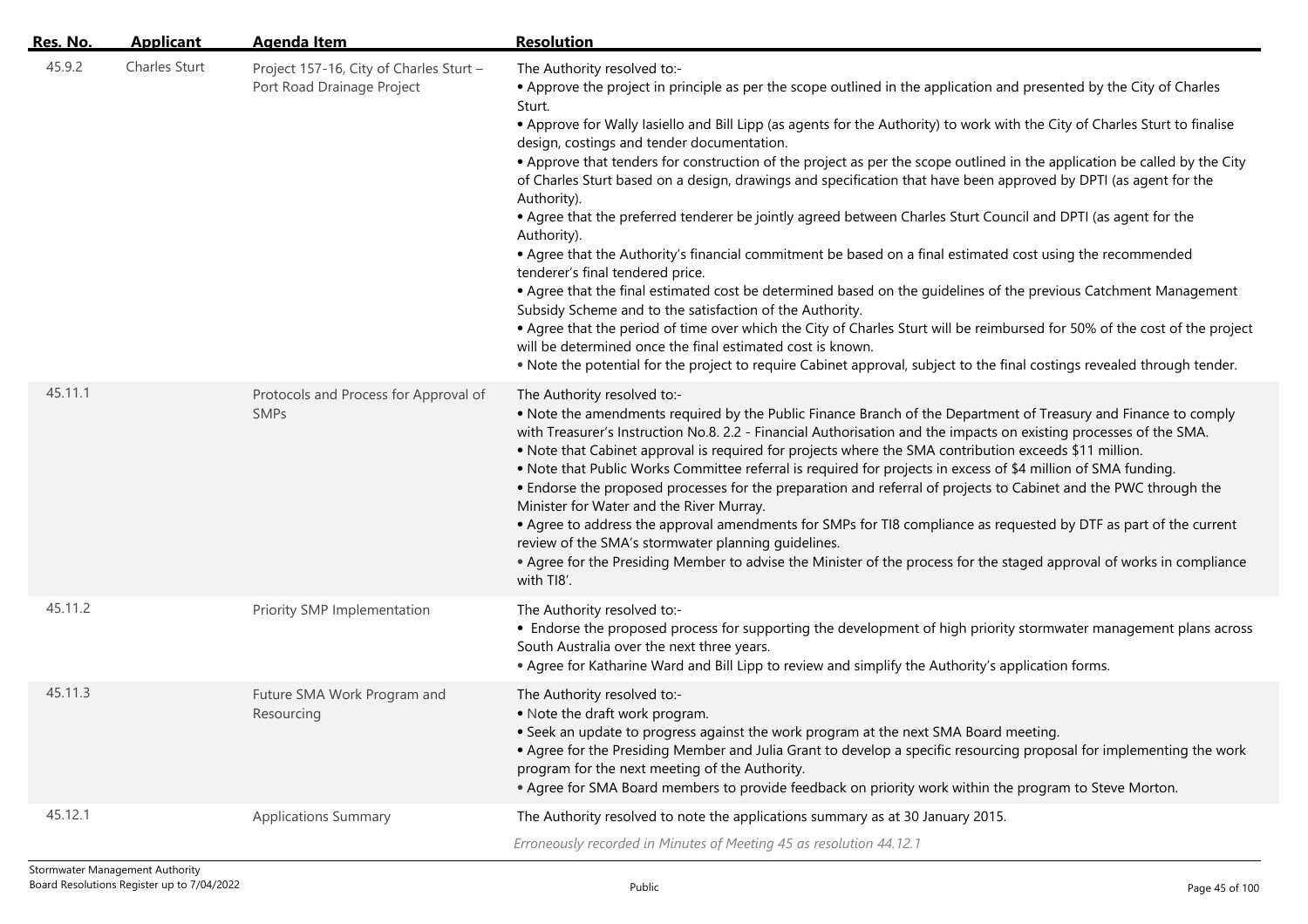| Res. No. | <b>Applicant</b>                         | <b>Agenda Item</b>                                                                                    | <b>Resolution</b>                                                                                                                                                                                                                                                                                                                                                                                                                                                                                                                                                                                                                                                                                                                                 |
|----------|------------------------------------------|-------------------------------------------------------------------------------------------------------|---------------------------------------------------------------------------------------------------------------------------------------------------------------------------------------------------------------------------------------------------------------------------------------------------------------------------------------------------------------------------------------------------------------------------------------------------------------------------------------------------------------------------------------------------------------------------------------------------------------------------------------------------------------------------------------------------------------------------------------------------|
| Year:    |                                          |                                                                                                       | 2015                                                                                                                                                                                                                                                                                                                                                                                                                                                                                                                                                                                                                                                                                                                                              |
|          | Meeting 44, Wednesday, 18 November, 2015 |                                                                                                       |                                                                                                                                                                                                                                                                                                                                                                                                                                                                                                                                                                                                                                                                                                                                                   |
| 44.7.1   |                                          | <b>Financial Report</b>                                                                               | The Authority resolved to:-<br>. Note and approve the Financial Reports, including cash held by the Local Government Finance Authority;<br>• Note and approve 2015-2016 budget forecasts for approved projects.                                                                                                                                                                                                                                                                                                                                                                                                                                                                                                                                   |
| 44.7.2   |                                          | <b>SMA Financial Delegation</b>                                                                       | The Authority resolved to:-<br>• Note the requirement to comply with Treasures Instruction No.8 - Financial Authorisation;<br>. Note the Treasurer's approval of a financial delegation to the SMA up to \$11 million;<br>• Endorse the Presiding Member write to the Treasurer to seek further clarification on the SMA being able to approve<br>Stormwater Management Plans without prior financial approval. Financial approval will be sought when an application<br>for the funding comes forward for a specific project;<br>. Note the Auditor-General's 'audit coverage and findings letter' for 2014-2015 and the response from the SMA.                                                                                                  |
| 44.7.3   |                                          | <b>SMA Funding Options</b>                                                                            | The Authority resolved to:-<br>• Note Treasury staff feedback on SMA funding options;<br>• Defer a response to the Minister for Water and the River Murray until it determines a criteria and priority of funding<br>capital works projects;<br>. Write to the Minister for Water and the River Murray in relation to the interest payment options;<br>. Request DEWNR to prepare the documentation to establish the advisory committee which is consistent with the new<br>Stormwater Management Authority Bill.                                                                                                                                                                                                                                 |
| 44.8.1   | <b>Charles Sturt</b>                     | 64-08 Torrens Road Stormwater<br>Management Plan for approval                                         | The Authority resolved to:<br>• Approve the Torrens Road Stormwater Management Plan;<br>• Inform the councils that the approval of the Torrens Road Stormwater Management Plan in accordance with the Local<br>Government (Stormwater Management) Amendment Act 2007 does not represent a commitment or approval by the<br>Authority of any funding contribution towards the implementation of the plan;<br>• Funding of any eligible projects will be subject to further consideration by the Authority at the time of application,<br>including assessment against priorities of the Authority and the funding availability to the Authority at the time;<br>• Agree and delegate the Presiding Member to sign the gazettal notice on approval. |
| 44.9.1   | Whyalla                                  | Project 152-15, City of Whyalla -<br>Whyalla Stormwater Management Plan                               | The Authority resolved to approve a total contribution of up to \$130,000 towards the Whyalla Stormwater Management<br>Plan.                                                                                                                                                                                                                                                                                                                                                                                                                                                                                                                                                                                                                      |
| 44.9.2   | Port Adelaide<br>Enfield                 | Project 153-15, City of Port Adelaide<br>Enfield - Hargrave Street Catchment<br>Stage 8               | The Authority resolved to approve a total contribution of up to \$1,370,000 towards the Hargrave Street Catchment<br>Stage 8.                                                                                                                                                                                                                                                                                                                                                                                                                                                                                                                                                                                                                     |
| 44.9.3   | Marion                                   | Project 154-15, City of Marion -<br>Measuring impact of urban<br>consolidation on stormwater<br>flows | The Authority resolved to approve a total contribution of up to \$4,960 towards measuring impact of urban<br>consolidation on stormwater flows.                                                                                                                                                                                                                                                                                                                                                                                                                                                                                                                                                                                                   |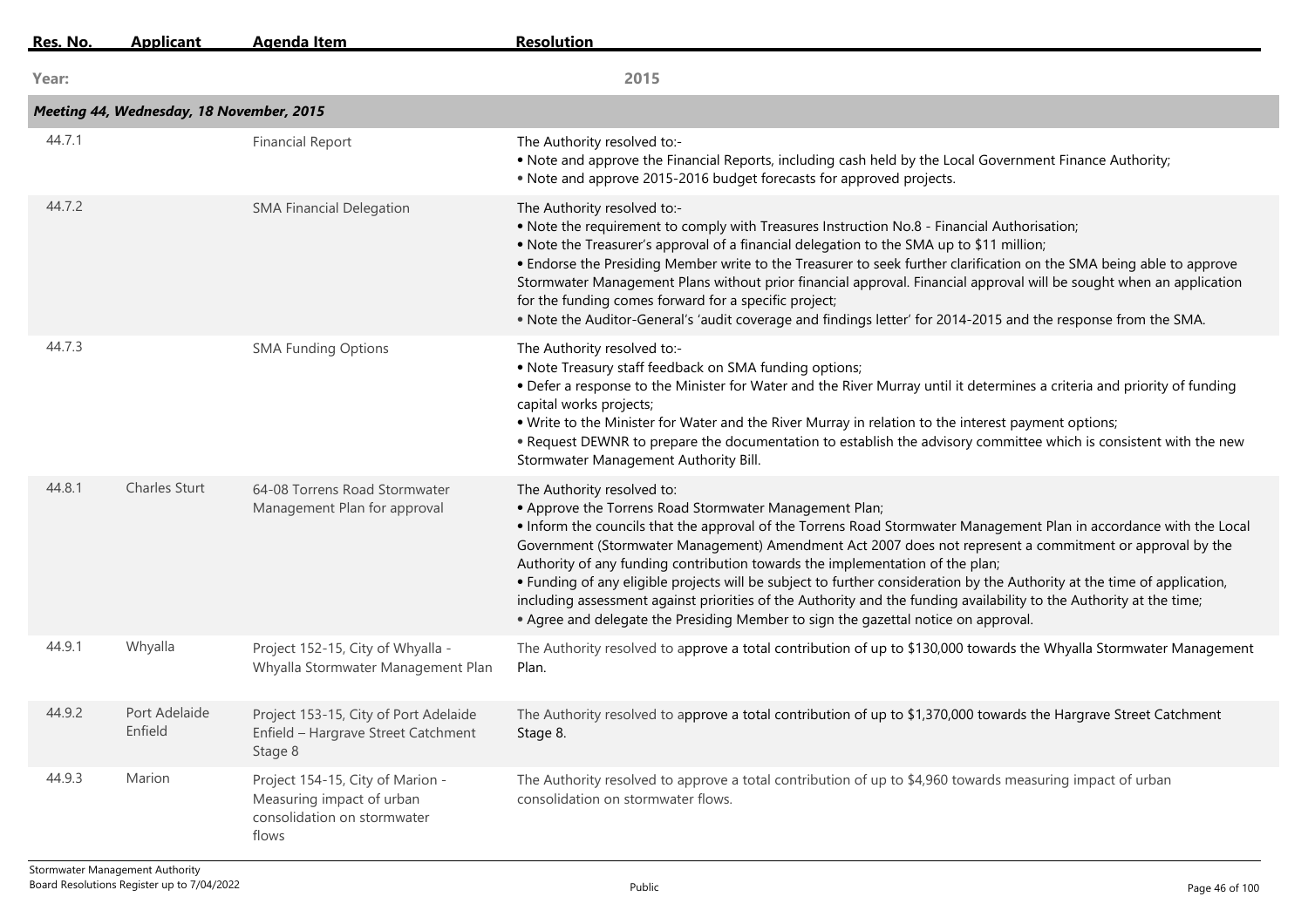| <u>Res. No.</u> | <b>Applicant</b> | Agenda Item                                                                                                | <b>Resolution</b>                                                                                                                                                                                                                                                                                                                                                                                                                                                                                                                                                                                                   |
|-----------------|------------------|------------------------------------------------------------------------------------------------------------|---------------------------------------------------------------------------------------------------------------------------------------------------------------------------------------------------------------------------------------------------------------------------------------------------------------------------------------------------------------------------------------------------------------------------------------------------------------------------------------------------------------------------------------------------------------------------------------------------------------------|
| 44.9.4          | Port Lincoln     | Project 155-15, City of Port Lincoln - Pt<br>Lincoln Flood Management and<br>Stormwater<br>Recycling Study | The Authority resolved to approve a total contribution of up to \$25,000 towards the Pt Lincoln Flood Management and<br>Stormwater Recycling Study.                                                                                                                                                                                                                                                                                                                                                                                                                                                                 |
|                 |                  |                                                                                                            | Erroneously recorded in Minutes of Meeting 44 as resolution 44.9.1                                                                                                                                                                                                                                                                                                                                                                                                                                                                                                                                                  |
| 44.10.1         |                  | Brown Hill & Keswick Creeks<br>Stormwater Project                                                          | The Authority resolved to:-<br>. Note and receive the correspondence from Mr Michael Salkeld, Project Director, of the Brown Hill Creek & Keswick<br>Creek Project dated 15 October 2016;<br>• Agree to vary the existing 'notice' in accordance with Clause 14 (3) of the Schedule 1A of the Local Government Act<br>1999 to 29 February 2016;<br>• Agree and delegate the Presiding Member to sign the gazettal notice;<br>. Delegate the Presiding Member to write to the CEO of the five councils with the formal advice of the gazettal notice<br>and in response to the Council letter dated 15 October 2016. |
| 44.11.1         |                  | Priorities of Stormwater Management<br>Plans                                                               | The Authority resolved to:-<br>. Include the 'Priorities for Stormwater Management Plans' as a supplementary document to the Strategic Plan;<br>• Circulate the updated document to the SMA Board members out of session with the revised Strategic Plan for<br>comment;<br>• Establish a process to review the priorities and criteria every 12 months;<br>. Allocate up to \$3.4 million of the future Stormwater Management Authority budget, over the next five years to<br>complete high and medium Stormwater Management Plans;<br>. Write to Councils and inform them of the decision.                       |
| 44.11.2         |                  | Stormwater Management Authority<br>Strategic Plan                                                          | Erroneously recorded in Minutes of Meeting 44 as resolution 44.11.4<br>The Authority resolved to:-<br>• Change the graphic design wording format of the SMA Strategic Plan;<br>• Correct reference to the Kangaroo Creek Dam;<br>. Note that arrangements for a joint release of the SMA Strategic Plan by the Minister for Water and the River Murray<br>and the President of the LGA were being finalised.                                                                                                                                                                                                        |
| 44.11.3         |                  | Stormwater Management Planning<br><b>Guidelines Review</b>                                                 | The Authority resolved to:-<br>• Agree to the proposed process for reviewing and updating guidelines for the preparation of stormwater management<br>plans (SMPs) by councils;<br>• Request DEWNR to prepare for the formation of the advisory committee;<br>. Provide the task to the newly formed advisory committee to action.                                                                                                                                                                                                                                                                                   |
| 44.11.5         |                  | Stormwater Bill for the Schedulke 1A of<br>the Local Government Act 1999                                   | The Authority resolved to note the introduction of the Bill to give statutory effect to the 2013 Stormwater Management<br>Agreement.                                                                                                                                                                                                                                                                                                                                                                                                                                                                                |
| 44.12.1         |                  | <b>Applications Summary</b>                                                                                | The Authority resolved to note the applications summary as at 30 October 2015.                                                                                                                                                                                                                                                                                                                                                                                                                                                                                                                                      |
| 44.13.1         |                  | Administration                                                                                             | The Authority resolved that the Presiding Member meet with Ms Julia Grant to determine the servicing requirements for<br>the SMA Board.                                                                                                                                                                                                                                                                                                                                                                                                                                                                             |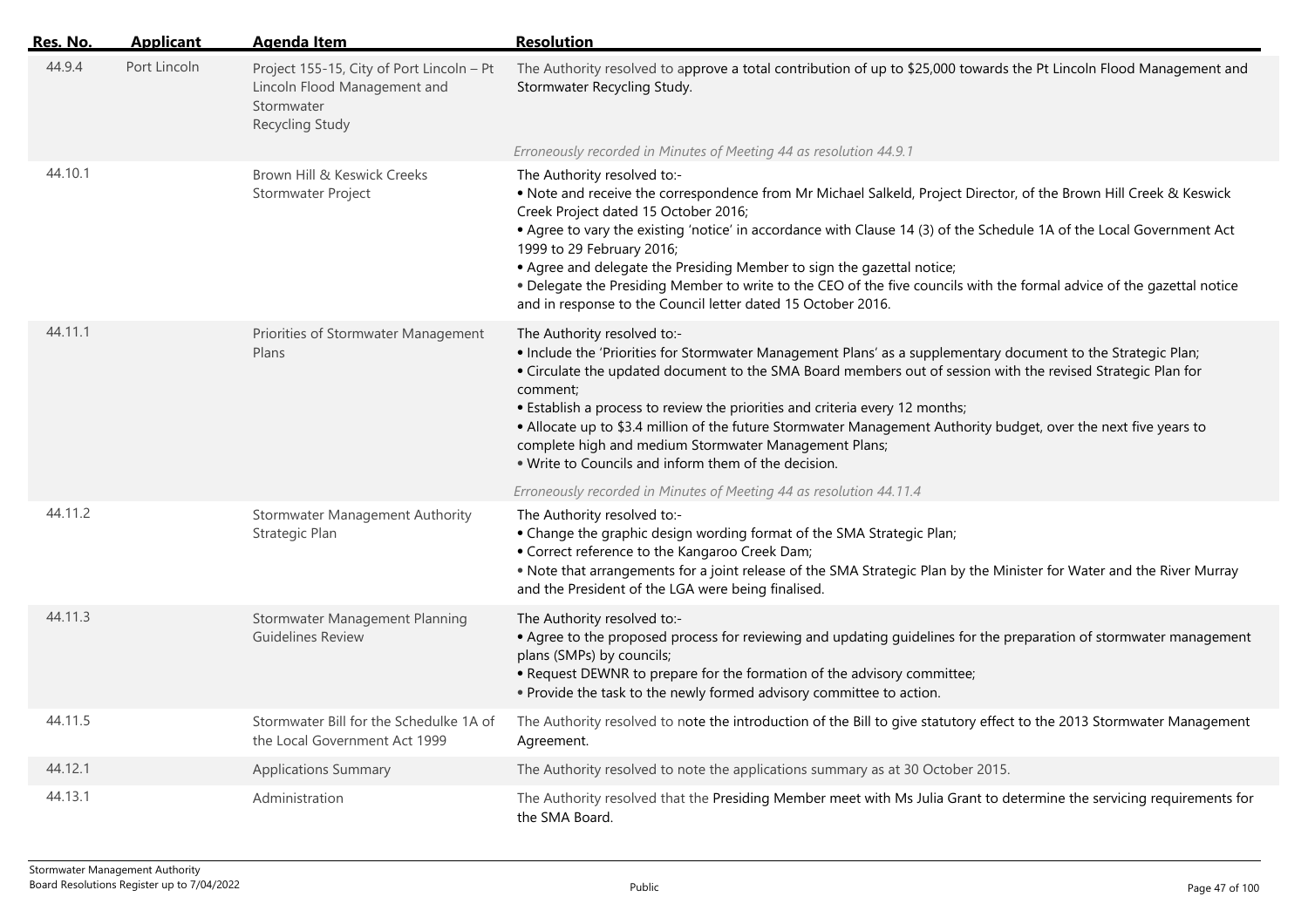| Res. No. | <b>Applicant</b>                    | <b>Agenda Item</b>                  | <b>Resolution</b>                                                                                                                                                                                                                                                                                                                                                                                                                     |
|----------|-------------------------------------|-------------------------------------|---------------------------------------------------------------------------------------------------------------------------------------------------------------------------------------------------------------------------------------------------------------------------------------------------------------------------------------------------------------------------------------------------------------------------------------|
|          | Meeting 43, Thursday, 2 April, 2015 |                                     |                                                                                                                                                                                                                                                                                                                                                                                                                                       |
| 43.4.1   |                                     | Administration                      | The Authority resolved to approve the minutes of Meeting No. 42 held on Tuesday 3 March 2015.                                                                                                                                                                                                                                                                                                                                         |
| 43.6.1   |                                     | Administration                      | The Authority resolved to note and receive the following documents:<br>• 25 February 2015 - letter informing the examination into the Brown Hill & Keswick Creeks stormwater project<br>• 18 March 2015 – email regarding to access to files,<br>. 26 March 2015 - letter informing retirement of Mr Simon O'Neil, Auditor -General .                                                                                                 |
| 43.7.1   | <b>BHKCSP</b>                       | Brown Hill & Keswick Creeks Project | The Authority resolved to note the last report from the Brown Hill Creek & Keswick Creek Project Director on the<br>progress of the project.                                                                                                                                                                                                                                                                                          |
| 43.7.2   | <b>BHKCSP</b>                       | Brown Hill & Keswick Creeks Project | The Authority resolved to note and receive a copy of an email from the Brownhill Socket (Save Our Creek Environ Trees).                                                                                                                                                                                                                                                                                                               |
| 43.7.3   | <b>BHKCSP</b>                       | Brown Hill & Keswick Creeks Project | The Authority resolved to note and receive the resolutions for Brown Hill & Keswick Creeks Project since 2007, the start<br>of the SMA's operation.                                                                                                                                                                                                                                                                                   |
| 43.7.4   | <b>BHKCSP</b>                       | Brown Hill & Keswick Creeks Project | The Authority resolved to note and receive the applications and status for the Brown Hill & Keswick Creeks Project.                                                                                                                                                                                                                                                                                                                   |
| 43.7.5   | <b>BHKCSP</b>                       | Brown Hill & Keswick Creeks Project | The Authority resolved to note the SMA's powers under schedule 1A of the Local Government Act 1999.                                                                                                                                                                                                                                                                                                                                   |
| 43.7.6   | <b>BHKCSP</b>                       | Brown Hill & Keswick Creeks Project | The Authority resolved to:-<br>• issue a 'notice' to the five Councils to prepared the revised stormwater management plan (SMP) for the Brown Hill &<br>Keswick Creeks catchment by 30 September 2015;<br>• delegate the Presiding Member responsibility for signing the gazettal notice.<br>• delegate the Presiding Member responsibility to write to the Mayors of the five councils with formal advice of the<br>gazettal notice. |
|          | Meeting 42, Tuesday, 3 March, 2015  |                                     |                                                                                                                                                                                                                                                                                                                                                                                                                                       |
| 42.4.1   |                                     | Administration                      | The Authority resolved to approve the minutes of Meeting No. 41 held on Tuesday 25 November 2014.                                                                                                                                                                                                                                                                                                                                     |
| 42.7.1   |                                     | Financial                           | The Authority resolved to:-<br>. Note and approve the Financial Reports, including cash held by the Local Government Finance Authority;<br>• Note and approve 2014-2015 budget forecasts for approved projects.                                                                                                                                                                                                                       |
| 42.8.1   | Mitcham                             | Lower Sturt Catchment SMP           | The Authority resolved to approve a total contribution of up to \$150,000 towards the Lower Sturt Catchment SMP<br>project.                                                                                                                                                                                                                                                                                                           |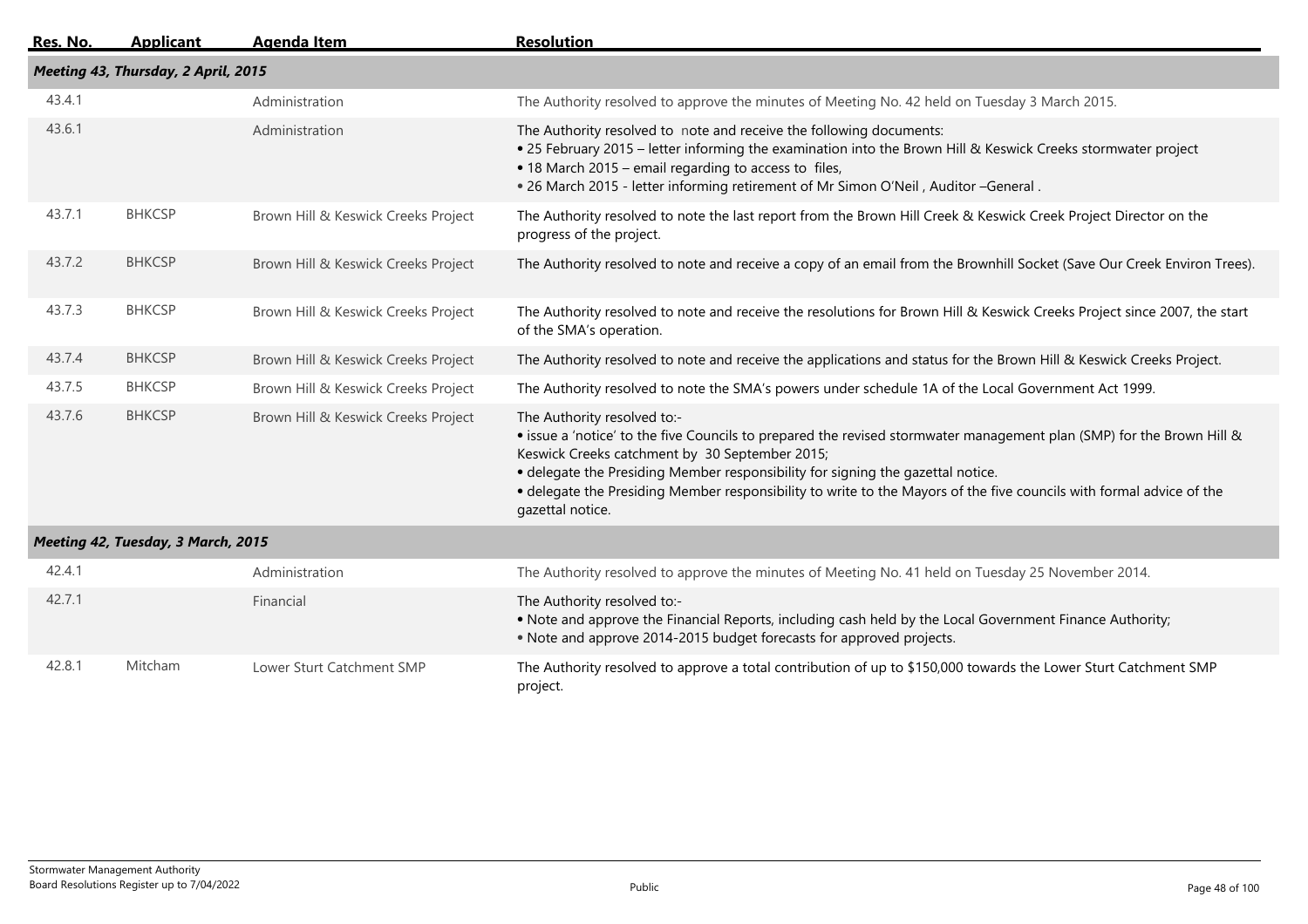| Res. No. | <b>Applicant</b> | <b>Agenda Item</b>                  | <b>Resolution</b>                                                                                                                                                                                                                                                                                                                                                                                                                                                                                                                                                                                                                                                                                                                                                                 |
|----------|------------------|-------------------------------------|-----------------------------------------------------------------------------------------------------------------------------------------------------------------------------------------------------------------------------------------------------------------------------------------------------------------------------------------------------------------------------------------------------------------------------------------------------------------------------------------------------------------------------------------------------------------------------------------------------------------------------------------------------------------------------------------------------------------------------------------------------------------------------------|
| 42.9.1   | Tumby Bay        | Tumby Bay SMP                       | The Authority resolved to:<br>• Approve the Tumby Bay Stormwater Management Plan;<br>• Inform the councils that the approval of the Tumby Bay Stormwater Management Plan in accordance with the Local<br>Government (Stormwater Management) Amendment Act 2007 does not represent a commitment or approval by the<br>Authority of any funding contribution towards the implementation of the plan;<br>• Funding of any eligible projects will be subject to further consideration by the Authority at the time of application,<br>including assessment against other high priority projects being considered by the Authority and the funding availability<br>to the Authority at the time.<br>• Agree and delegate the Presiding Member to sign the gazettal notice on approval. |
| 42.10.1  |                  | Brown Hill & Keswick Creeks Project | The Authority resolved to:-<br>. Note and receive the letter on the progress of the Brown Hill & Keswick Creeks Project from Project Director Mr<br>Salkeld,<br>. Request the General Manager to draft and prepare a "Notice" and circulate to the SMA board members for<br>consideration,<br>. Request the councils to advance on the regional subsidiary and not wait until the Stormwater Management Plan is<br>approved,<br>. Note and receive the letter from the Auditor- General concerning the examination of the Brown Hill & Keswick Creeks<br>stormwater project.                                                                                                                                                                                                      |
| 42.13.1  |                  | <b>SMA Funding</b>                  | The Authority resolved to:-<br>• Note the funding options,<br>• Inform Treasury of the funding options paper and seek their feedback before providing advice back to the Minister for<br>Water and the River Murray.                                                                                                                                                                                                                                                                                                                                                                                                                                                                                                                                                              |
| 42.13.2  |                  | Strategic Issues                    | The Authority resolved to:-<br>• Agree on the criteria used for prioritising stormwater management plans,<br>• Consult on the draft priority ranking of stormwater management plans from DPTI with the Local Government<br>Association.<br>. Write to the State's Natural Resources Management Boards providing them with a draft priority ranking of Stormwater<br>Management Plans within their regions.                                                                                                                                                                                                                                                                                                                                                                        |
| 42.14.1  |                  | <b>Application Summary</b>          | The Authority resolved to note the Applications Summary as at 25 February 2015.                                                                                                                                                                                                                                                                                                                                                                                                                                                                                                                                                                                                                                                                                                   |
| 42.15.1  |                  | Administration                      | The Authority resolved to note the procedure "Stormwater Management Authority Board Financial Management".                                                                                                                                                                                                                                                                                                                                                                                                                                                                                                                                                                                                                                                                        |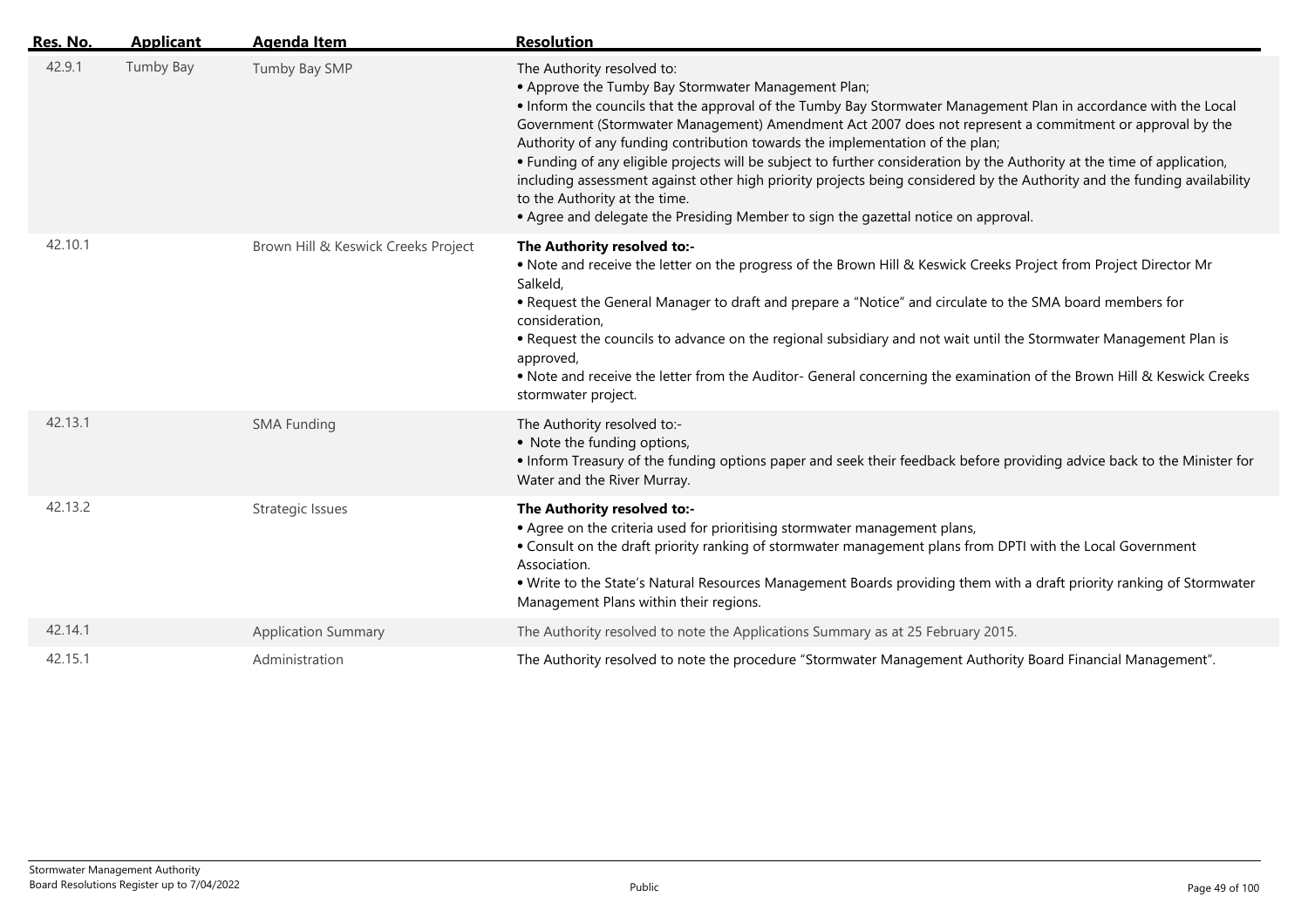| Res. No. | <b>Applicant</b>                       | <b>Agenda Item</b>                            | <b>Resolution</b>                                                                                                                                                                                                                                                                                                                                                                                                                                                       |
|----------|----------------------------------------|-----------------------------------------------|-------------------------------------------------------------------------------------------------------------------------------------------------------------------------------------------------------------------------------------------------------------------------------------------------------------------------------------------------------------------------------------------------------------------------------------------------------------------------|
| Year:    |                                        |                                               | 2014                                                                                                                                                                                                                                                                                                                                                                                                                                                                    |
|          | Meeting 41, Tuesday, 25 November, 2014 |                                               |                                                                                                                                                                                                                                                                                                                                                                                                                                                                         |
| 41.4.1   |                                        | Administration                                | The Authority resolved to approve the minutes of Meeting No. 40 held on Tuesday 29 July 2014 with the following<br>alterations:-<br>· Mayor Lorraine Rosenberg attendance omission corrected.<br>• Item 40.10 - replace "outlay' with "outline".                                                                                                                                                                                                                        |
| 41.7.1   |                                        | Financial                                     | The Authority resolved to:-<br>. Note and approve the Financial Reports, including cash held by the Local Government Finance Authority;<br>• Note and approve 2014-2015 budget forecasts for approved projects.                                                                                                                                                                                                                                                         |
| 41.8.1   | Copper Coast                           | Rossiters Road Drainage                       | The Authority resolved to approve a total contribution of up to \$400,000 towards the Rossiters Road, Moonta<br>Stormwater Drainage upgrade.                                                                                                                                                                                                                                                                                                                            |
| 41.8.2   | UniSA                                  | Impact of infill development on<br>stormwater | The Authority resolved to approve a total contribution of up to \$50,000 to the Impact of Infill Development on<br>Minor System Stormwater Infrastructure Capacity and Potential WSUD Solutions research project.                                                                                                                                                                                                                                                       |
| 41.8.3   | Goyder                                 | Burra Stormwater Management Plan              | The Authority resolved to approve a total contribution of up to \$66,000 towards the Burra Stormwater<br>Management Plan project. If the timelines demonstrated in the application are not achieved, the SMA will retain the<br>right to defer any payment for a period of up to 12 months.                                                                                                                                                                             |
| 41.8.4   | <b>Barossa</b>                         | Nuriootpa Flood Mapping                       | The Authority resolved to:<br>. Approve a total contribution of up to \$30,100 towards the Nuriootpa Township Floodplain Mapping project.<br>• Request that the Barossa Council seek a contribution of up to \$30,100 from the AMLRNRMB towards the project.                                                                                                                                                                                                            |
| 41.8.5   | Port Adelaide<br>Enfield               | Lefevre Peninsula SMP                         | The Authority resolved:<br>• Approve a total contribution of up to \$100,000 towards the Lefevre Peninsula SMP project. If the timelines<br>demonstrated in the application are not achieved, the SMA will retain the right to defer any payment for a period of up<br>to 12 months.<br>• Request that Port Adelaide Enfield Council seek a contribution of \$100,000 from the AMLRNRMB towards the project.                                                            |
| 41.8.6   | Playford                               | St Kilda Catchment Stormwater<br>Strategy     | The Authority resolve to approve a total contribution of up to \$60,000 towards the St Kilda Catchment Stormwater<br>Strategy project. If the timelines demonstrated in the application are not achieved, the SMA will retain the right to defer<br>any payment for a period of up to 12 months.                                                                                                                                                                        |
| 41.8.7   | Holdfast Bay                           | Design of major outfall drains.               | The Authority resolve to defer the application until the council further evaluates the range of design standards on the<br>benefit-costs and other flood risk implications in their detailed design works.                                                                                                                                                                                                                                                              |
| 41.10.2  |                                        | Brown Hill & Keswick Creeks Project           | The Authority resolved to:<br>. Note the letter from the Brown Hill Creek & Keswick Creek Project seeking an increased SMA funding contribution for<br>the Part b process.<br>. Decline funding support towards the community consultation consistent with the Authority's previous advice.<br>• Defer any further funding support until the councils have agreed to a final SMP and have formed an authority /<br>regional subsidiary for the delivery of the project. |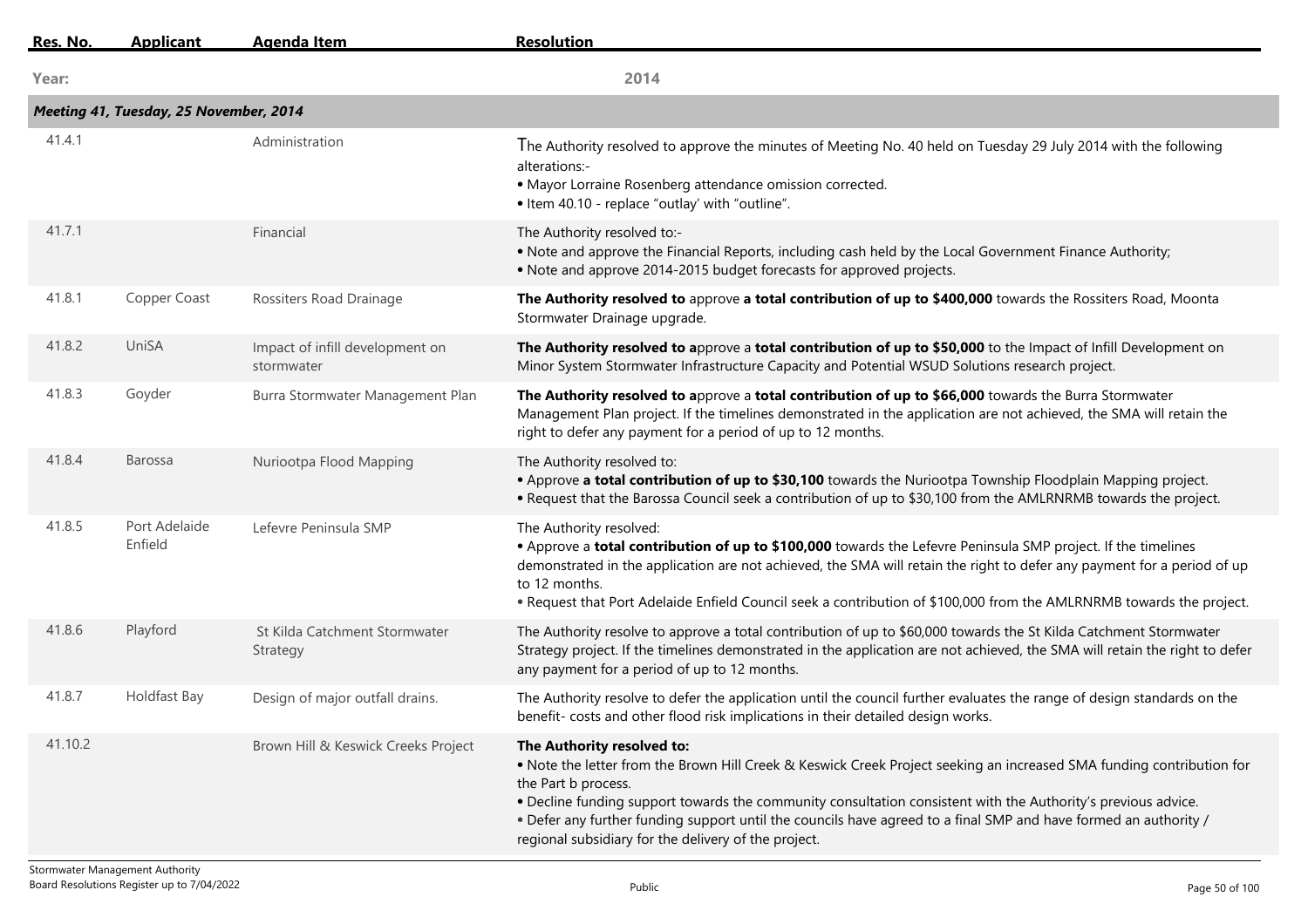| Res. No. | <b>Applicant</b>                   | <b>Agenda Item</b>                                           | <b>Resolution</b>                                                                                                                                                                                                                                                                                                                                                                                                                                                                                                                                                      |
|----------|------------------------------------|--------------------------------------------------------------|------------------------------------------------------------------------------------------------------------------------------------------------------------------------------------------------------------------------------------------------------------------------------------------------------------------------------------------------------------------------------------------------------------------------------------------------------------------------------------------------------------------------------------------------------------------------|
| 41.11.1  |                                    | Administration                                               | The Authority resolved to:<br>• Receive a copy of the Funding Paper to the Minister for Water and the River Murray by the "Inter-governmental<br>Stormwater Funding Group", Chaired by Julia Grant, of DEWNR.<br>• Receive a copy of the letter from the Minister for Water and the River Murray requesting advice on the funding issues.<br>• Receive a copy of the letter from DEWNR to nominate an officer to the membership of the high level steering group<br>to plan the development of the issues paper on "Transitioning Adelaide to a Water Sensitive City". |
| 41.11.2  |                                    | Strategic Plan                                               | The Authority resolved to:<br>. Endorse the Stormwater Management Authority's Strategic Plan and Operation Plan.<br>• Formally write to the Minister for Water and the River Murray and the President of the Local Government Association<br>and seek agreement on the plans.                                                                                                                                                                                                                                                                                          |
| 41.12.1  |                                    | <b>Application Summary</b>                                   | The Authority resolved to note the Applications Summary as at 17 November 2014.                                                                                                                                                                                                                                                                                                                                                                                                                                                                                        |
|          | Meeting 40, Tuesday, 29 July, 2014 |                                                              |                                                                                                                                                                                                                                                                                                                                                                                                                                                                                                                                                                        |
| 40.4.1   |                                    | confirmation of Minutes of Board<br>Meeting No. 39           | The Authority resolved to approve the minutes of Meeting No. 39 held on Wednesday 14 May 2014 with the following<br>alterations:-<br>. Item 39.8.1- replace "is" with "are"<br>• Item 39.8.4- replace "planning area" with "planning division"<br>. Item 11 - replace "Mr Matt Pears" with "Mr Matthew Pears"<br>. Item 5 - replace "Ms Donna Ferretti" with "Dr Donna Ferretti.                                                                                                                                                                                       |
| 40.7.1   |                                    | <b>Financial Report</b>                                      | The Authority resolved to:-<br>. Note and approve the Financial Reports, including cash held by the Local Government Finance Authority;<br>• Note and approve 2014-2015 budget forecasts for approved projects.                                                                                                                                                                                                                                                                                                                                                        |
| 40.8.1   | Clare & Gilbert<br>Valleys         | Project 138-14 Clare & Gilbert Valley<br>Council- Auburn SMP | The Authority resolved to:-<br>• Approve a total contribution of up to \$35,000 towards the Auburn Stormwater Management Plan (SMP) project<br>with the balance to be found by the NRM board.<br>. Outcomes of the SMP to be reflected in Council development plans.<br>. Delegate to the General Manager the ability to increase the contribution up to \$39,605 in the event Northern and<br>Yorke Natural Resources Management Board do not provide support for the project.                                                                                        |
| 40.8.2   | Copper Coast                       | Project 139-14 DC of the Copper<br>Cost - Kadina SMP         | The Authority resolved to:-<br>• Approve a total contribution of up to \$50,000 towards the Kadina Stormwater Management Plan project with the<br>balance to be found by the NRM board.<br>. Outcomes of the SMP to be reflected in the Council development plans.<br>. Delegate to the General Manager the ability to increase the contribution up to \$55,000 in the event Northern and<br>Yorke Natural Resources Management Board do not provide support for the project.                                                                                          |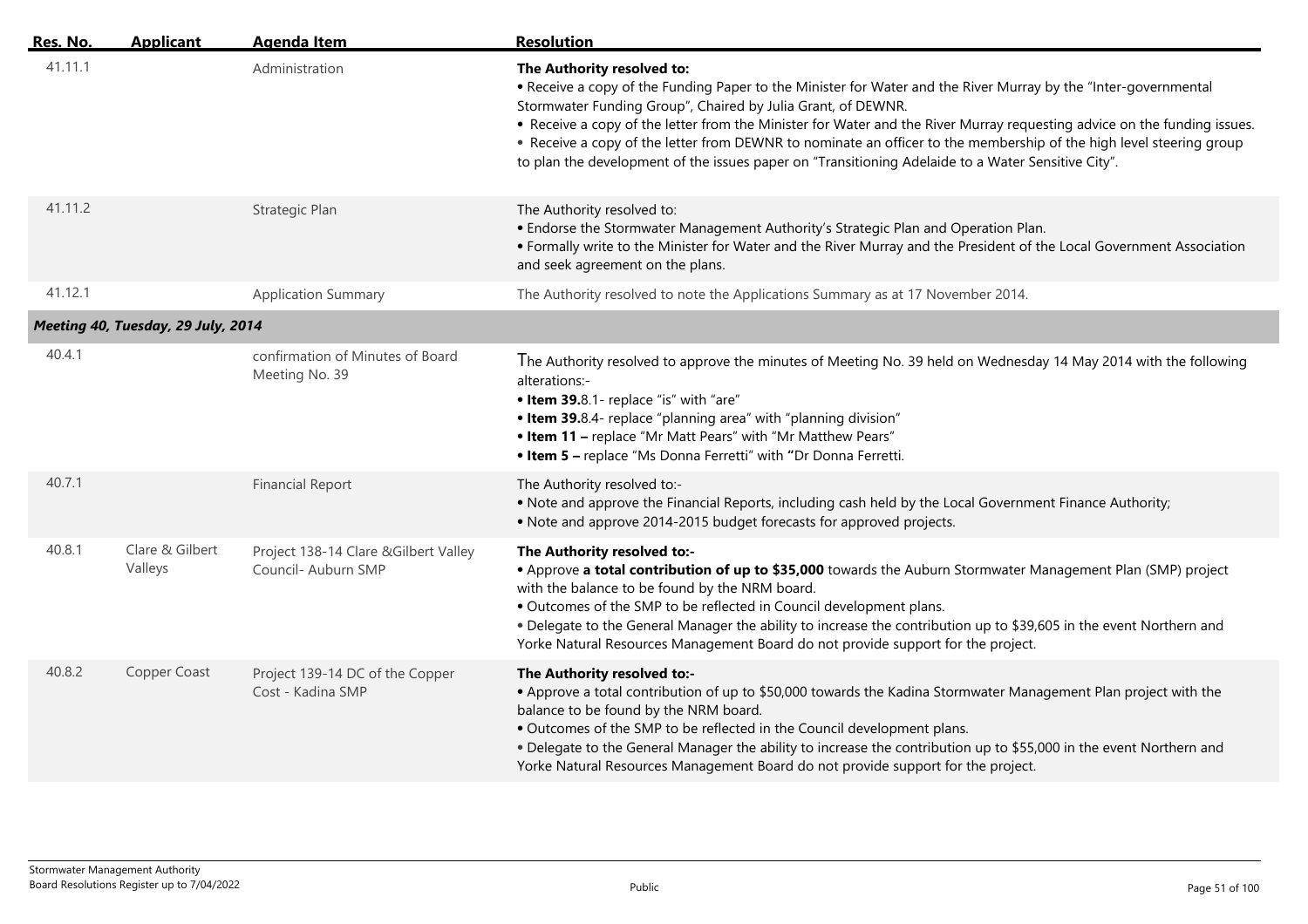| Res. No. | <b>Applicant</b>        | <b>Agenda Item</b>                                                                 | <b>Resolution</b>                                                                                                                                                                                                                                                                                                                                                                                                                                                                                                                                                                                                                                                                    |
|----------|-------------------------|------------------------------------------------------------------------------------|--------------------------------------------------------------------------------------------------------------------------------------------------------------------------------------------------------------------------------------------------------------------------------------------------------------------------------------------------------------------------------------------------------------------------------------------------------------------------------------------------------------------------------------------------------------------------------------------------------------------------------------------------------------------------------------|
| 40.8.3   | Naracoorte<br>Lucindale | Project 143-14 Naracoorte Lucindale-<br>Naracoorte CBD Drainage Upgrade            | The Authority resolved to:-<br>• approve a total contribution of up to \$714,000 towards the Naracoorte CBD Drainage Upgrade subject to<br>confirmation being received from the NRM board on the impact of stormwater quality downstream of the drainage to<br>Naracoorte Creek.<br>. Seek confirmation from Council and the NRM board on the broader understanding of Stormwater Management for<br>the township of Naracoorte and the impact of stormwater quality to the Naracoorte Creek.                                                                                                                                                                                         |
| 40.8.4   | Charles Sturt           | Project 144-14 City Charles Sturt - Rain<br>Gauge within City.                     | The Authority resolved to refuse a contribution of up to \$6,500 to the Rain Gauge installation within City of Charles<br>Sturt project, on the basis that the potential benefits of the project should justify the Council fully funding the project<br>themselves and the Authority will be providing on-going support to the maintenance of this gauge amongst others via<br>the Bureau of Meteorology.                                                                                                                                                                                                                                                                           |
| 40.8.5   | UniSA                   | Project 145-14 University of SA -<br>Impact of infill development on<br>stormwater | The Authority resolved to defer over the application until it receives a presentation on the project from the applicant<br>being the University of SA.                                                                                                                                                                                                                                                                                                                                                                                                                                                                                                                               |
| 40.9.1   | Marion                  | Hallett Cove Creeks Stormwater<br>Management Plan                                  | The Authority resolved to:<br>• Approve the Hallett Cove Creeks Stormwater Management Plan;<br>. Inform the councils that the approval of the Hallett Cove Creeks Stormwater Management Plan in accordance with<br>the Local Government (Stormwater Management) Amendment Act 2007 does not represent a commitment or approval<br>by the Authority of any funding contribution towards the implementation of the plan;<br>• Agree and delegate the Presiding Member to sign the gazettal notice on approval.                                                                                                                                                                         |
| 40.9.2   | Holdfast Bay            | Coastal Catchment between Glenelg<br>and Marino Stormwater Management<br>Plan      | The Authority resolved to:<br>• Approve the Coastal catchment between Glenelg and Marino Stormwater Management Plan;<br>. Inform the councils that the approval of the Coastal catchment between Glenelg and Marino Stormwater<br>Management Plan in accordance with the Local Government (Stormwater Management) Amendment Act 2007 does not<br>represent a commitment or approval by the Authority of any funding contribution towards the implementation of the<br>plan;<br>• Agree and delegate the Presiding Member to sign the gazettal notice on approval.<br>. Request Councils provide the prioritisation of the stormwater projects to identify the timing on the funding. |
| 40.10.1  |                         | Brown Hill & Keswick Creeks<br>Stormwater Project (BHKCP)                          | The Authority resolved to:<br>. Note the report from Mr John Comrie, SMA advisor, on the Brown Hill Creek & Keswick Creek project report.<br>. Note and thank BHKCP steering committee members on the verbal report.<br>. Request the councils clearly identify the prioritisation of project delivery in the update plan.<br>. Be informed at its next meeting on the progress towards the establishment of the Regional Subsidiary.<br>. Inform the councils that when the SMP is finalised a complete revised plan with the inclusion of both the Part A and<br>Part B is submitted.                                                                                              |

 $\overline{a}$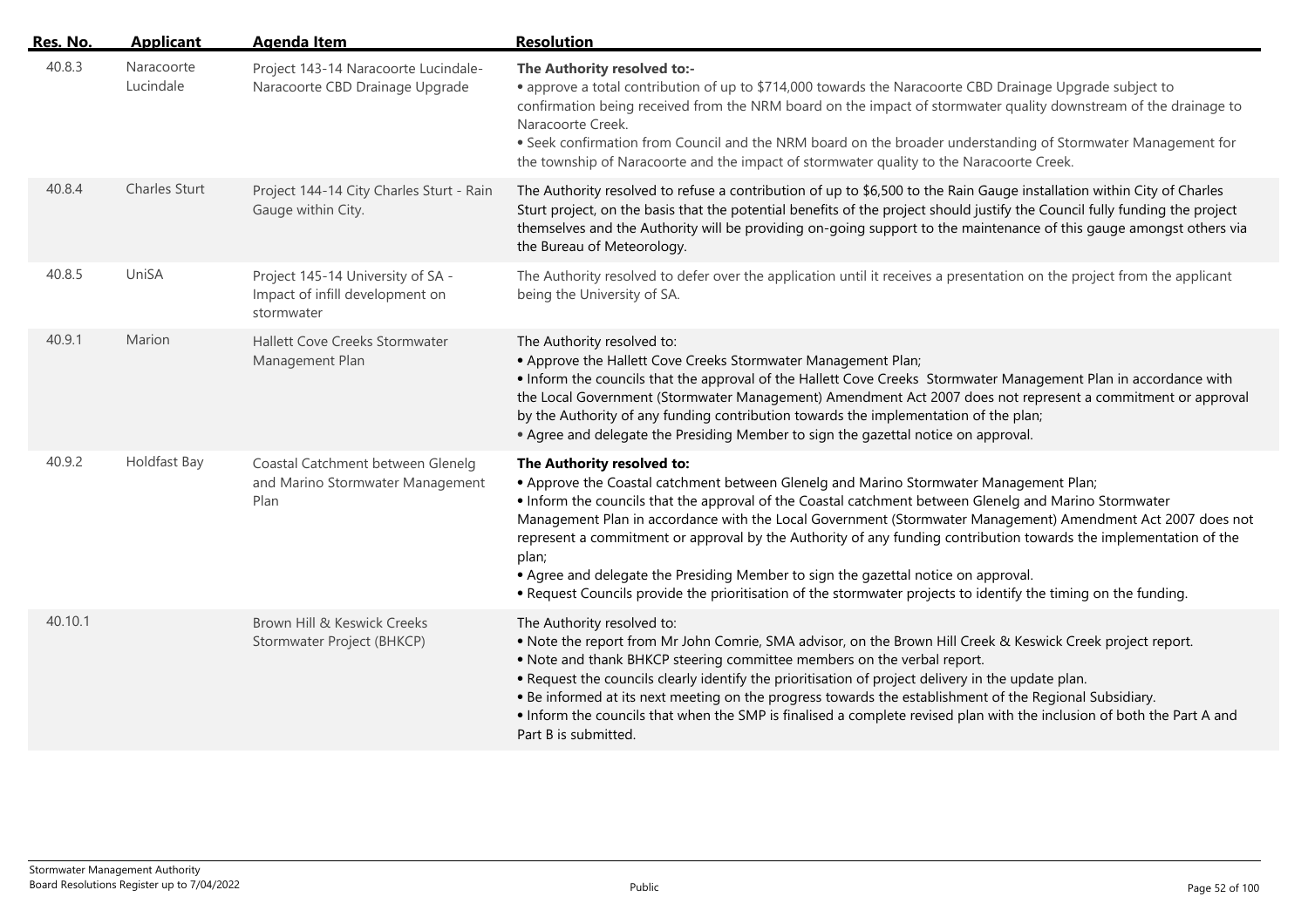| <u>Res. No.</u> | <b>Applicant</b>                    | Agenda Item                                                                       | <b>Resolution</b>                                                                                                                                                                                                                                                                                                                                                                                                                                                                                                                                                                                                                                                                                                                                                                                                                                   |
|-----------------|-------------------------------------|-----------------------------------------------------------------------------------|-----------------------------------------------------------------------------------------------------------------------------------------------------------------------------------------------------------------------------------------------------------------------------------------------------------------------------------------------------------------------------------------------------------------------------------------------------------------------------------------------------------------------------------------------------------------------------------------------------------------------------------------------------------------------------------------------------------------------------------------------------------------------------------------------------------------------------------------------------|
| 40.11.1         |                                     | Strategic issues                                                                  | The Authority resolved to:<br>• Endorses SMA strategic plan subject to the following amendments:-<br>(i) Re-establish the reference to the SMA advisory committee<br>(ii) Second dot point in Goal '1" remove the reference to "Port Road" and replace it with "high priority project"<br>(iii) To include advise to influence the greater State Government policy and legislative changes.<br>. Provide in principle support for funding DEWNR for specific strategic and policy projects for the SMA<br>. DEWNR to submit an application for funding outlining the detail of the work in implementing the SMA strategic plan<br>and the skills the department has to undertake these tasks at its next meeting.<br>• Endorse the development of a detailed work program for the SMA, aligned to the priority activities in the Strategic<br>Plan. |
| 40.12.1         |                                     | <b>Application Summary</b>                                                        | The Authority resolved to note the Applications Summary as at 21 July 2014.                                                                                                                                                                                                                                                                                                                                                                                                                                                                                                                                                                                                                                                                                                                                                                         |
| 40.13.1         |                                     | Administration                                                                    | The Authority resolved:-<br>• to receive and note the correspondence from Premier of South Australia to the Presiding Member of the Stormwater<br>Management Authority regarding Boards and committees.<br>. The Presiding Member prepare a response to the letter and circulate for comment prior to its release.                                                                                                                                                                                                                                                                                                                                                                                                                                                                                                                                  |
| 40.13.2         |                                     | Administration                                                                    | The Authority resolved to accept the service agreement for the provision of stormwater management technical services<br>to the SMA by DPTI and executes the document.                                                                                                                                                                                                                                                                                                                                                                                                                                                                                                                                                                                                                                                                               |
| 40.13.3         |                                     | Administration                                                                    | The Authority resolved to note the service Level agreement with Department of Environment, Water and Natural<br>Resources (DEWNR) and executes the document.                                                                                                                                                                                                                                                                                                                                                                                                                                                                                                                                                                                                                                                                                        |
|                 | Meeting 39, Wednesday, 14 May, 2014 |                                                                                   |                                                                                                                                                                                                                                                                                                                                                                                                                                                                                                                                                                                                                                                                                                                                                                                                                                                     |
| 39.4.1          |                                     | confirmation of Minutes of Board<br>Meeting No. 38                                | The Authority resolved to approve the minutes of Meeting No. 38 held on Wednesday 26 February 2014, with the<br>following alterations:<br>• Item 4: Deletion of the second paragraph.<br>. Item 8.1: Revise to 'Mr Wally lasiello declared his interest and moved to join the guests'.                                                                                                                                                                                                                                                                                                                                                                                                                                                                                                                                                              |
| 39.7.1          |                                     | <b>Financial Report</b>                                                           | The Authority resolved to:-<br>. Note and approve the Financial Reports, including cash held by the Local Government Finance Authority;<br>• Note and approve 2013-2014 to 2014-2017 budget forecasts for approved projects.                                                                                                                                                                                                                                                                                                                                                                                                                                                                                                                                                                                                                        |
| 39.8.1          | Mount Barker                        | 137-14 District Council of Mt Barker -<br>Mt Barker Stormwater Management<br>Plan | The Authority resolved to:-<br>• Approve a total contribution of up to \$90,000 towards the preparation of a Mount Barker Stormwater Management<br>Plan. If the budgeted timelines demonstrated in the application are not achieved, the SMA will retain the right to defer<br>any payment for a period of up to 12 months.<br>• Agree that in the event of SA Murray-Darling Basin NRM Board support for the project in the future, this contribution<br>will reduce equally against the SMA and the Council contributions.<br>. The SMA agreed to write to all NRM Boards to outline the role that the SMA sees for the boards in relation to<br>stormwater funding. The General Manager of the SMA is to draft a letter for the approval of Ms Julia Grant and Mr Kym<br>Good, which will be signed by the SMA Chair, Mr Stephen Hains.          |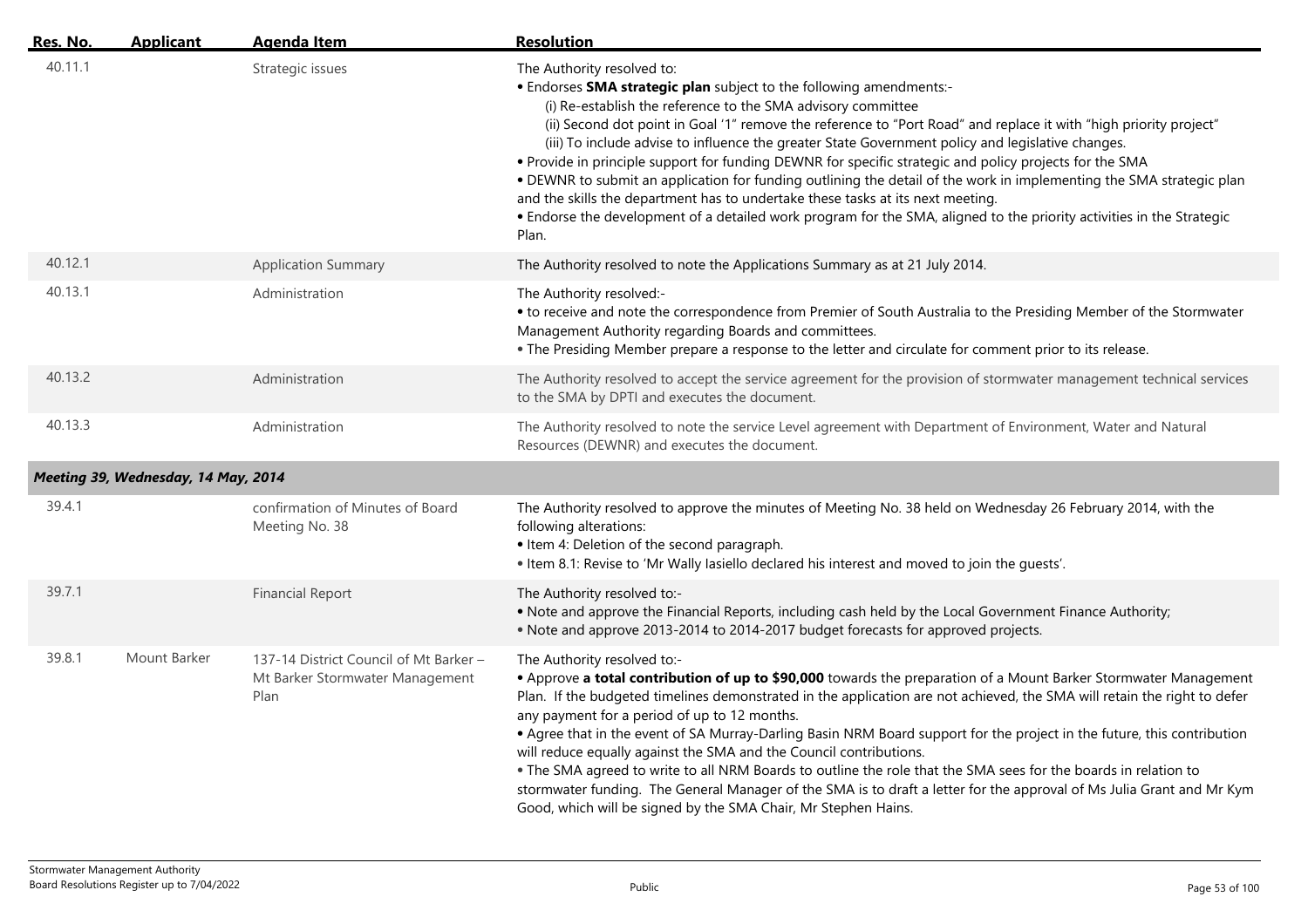| Res. No. | <b>Applicant</b>     | <b>Agenda Item</b>                                                                                | <b>Resolution</b>                                                                                                                                                                                                                                                                                                                                                                                                                                                                                                                             |
|----------|----------------------|---------------------------------------------------------------------------------------------------|-----------------------------------------------------------------------------------------------------------------------------------------------------------------------------------------------------------------------------------------------------------------------------------------------------------------------------------------------------------------------------------------------------------------------------------------------------------------------------------------------------------------------------------------------|
| 39.8.2   | Copper Coast         | 140-14 District Council of Copper<br>Coast - Rossiters Road Stormwater<br>project                 | The Authority resolved to:-<br>• Approve, in principle, Stages 1 and 2, subject to a revision of the application having regard to the 40 ha principle and<br>to an examination of the detention basin and the infiltration basin proceeding in the first stage, as a means of<br>protecting flood damage to the cliff face and possibly reducing the expenditure required in the Rossiters Road Drain.<br>• A report on the progress of the project will be brought to the next SMA meeting.                                                  |
| 39.8.3   | <b>BHKCSP</b>        | 141-14 Brown Hill & Keswick Creeks -<br>South Park Lands Project                                  | The Authority resolved to approve a total contribution of up to \$60,000 towards the South Parklands Detention Basin<br>Detailed Design project. If the budgeted timelines demonstrated in the application are not achieved, the SMA will retain<br>the right to defer any payment for a period of up to 12 months.                                                                                                                                                                                                                           |
| 39.8.4   | Light                | 142-14 Light Regional Council<br>Stormwater Management Plan for<br>Freeling, Greenock and Kapunda | The Authority resolved to:<br>• Approve a total contribution of up to \$60,000 towards the Freeling, Greenock & Kapunda Stormwater Management<br>Plans project, subject to the planning division in DPTI confirming the urban development scenarios to be used in the<br>stormwater management investigations.<br>• Advise the Council if the budgeted timelines demonstrated in the application are not achieved, the SMA will retain the<br>right to defer any payment for a period of up to 12 months.                                     |
| 39.9.1   | Copper Coast         | Stormwater Management Plan                                                                        | The Authority resolved to:<br>• Approve the Moonta, Moonta Bay and Port Hughes Stormwater Management Plan;<br>. Inform the councils that the approval of the Moonta, Moonta Bay and Port Hughes Stormwater Management Plan in<br>accordance with the Local Government (Stormwater Management) Amendment Act 2007 does not represent a<br>commitment or approval by the Authority of any funding contribution towards the implementation of the plan;<br>• Agree and delegate the Presiding Member to sign the gazettal notice on approval.    |
| 39.10.1  | <b>Charles Sturt</b> | Port Road Project                                                                                 | The Authority resolved to:<br>. Note the correspondence from the City of Charles Sturt dated 2 May 2014 (including the application for<br>investigations, detailed design and cost estimate).<br>• Agreed to fund 50% of the costs (up to \$227,000) for design documentation subject to DPTI and the Council agreeing<br>to the scope of works before the tender is called.                                                                                                                                                                  |
| 39.11.1  | <b>BHKCSP</b>        | <b>BHKCP</b>                                                                                      | The Authority resolved to:<br>. Note the report from Mr Michael Salkeld Project Director of the Brown Hill Creek & Keswick Creek Project.<br>. Note the report from Mr John Comrie, SMA advisor, on the Brown Hill Creek & Keswick Creek project report.<br>. SMA agreed to approve further contribution of \$126,500 toward additional investigations and \$55,000 for community<br>consultation, on the understanding that the Authority does not expect to receive a further application for community<br>consultation beyond this figure. |
| 39.12.1  |                      | Strategic issues                                                                                  | The Authority resolved to:<br>. Task Mr Morton to revise the Plan, taking into consideration the comments made at the meeting as listed above;<br>• Further consider and provide comment on the draft SMA Strategic Plan directly to Mr Morton out of session, prior to<br>23 May 2014.                                                                                                                                                                                                                                                       |
| 39.13.1  |                      | Application summary                                                                               | The Authority resolved to note the Applications Summary as at 6 May 2014.                                                                                                                                                                                                                                                                                                                                                                                                                                                                     |
| 39.14.1  |                      | Administration                                                                                    | SMA agreed to offer DPTI a flat figure of \$100,000 per year for the next two years, to be renegotiated thereafter.                                                                                                                                                                                                                                                                                                                                                                                                                           |
|          |                      |                                                                                                   |                                                                                                                                                                                                                                                                                                                                                                                                                                                                                                                                               |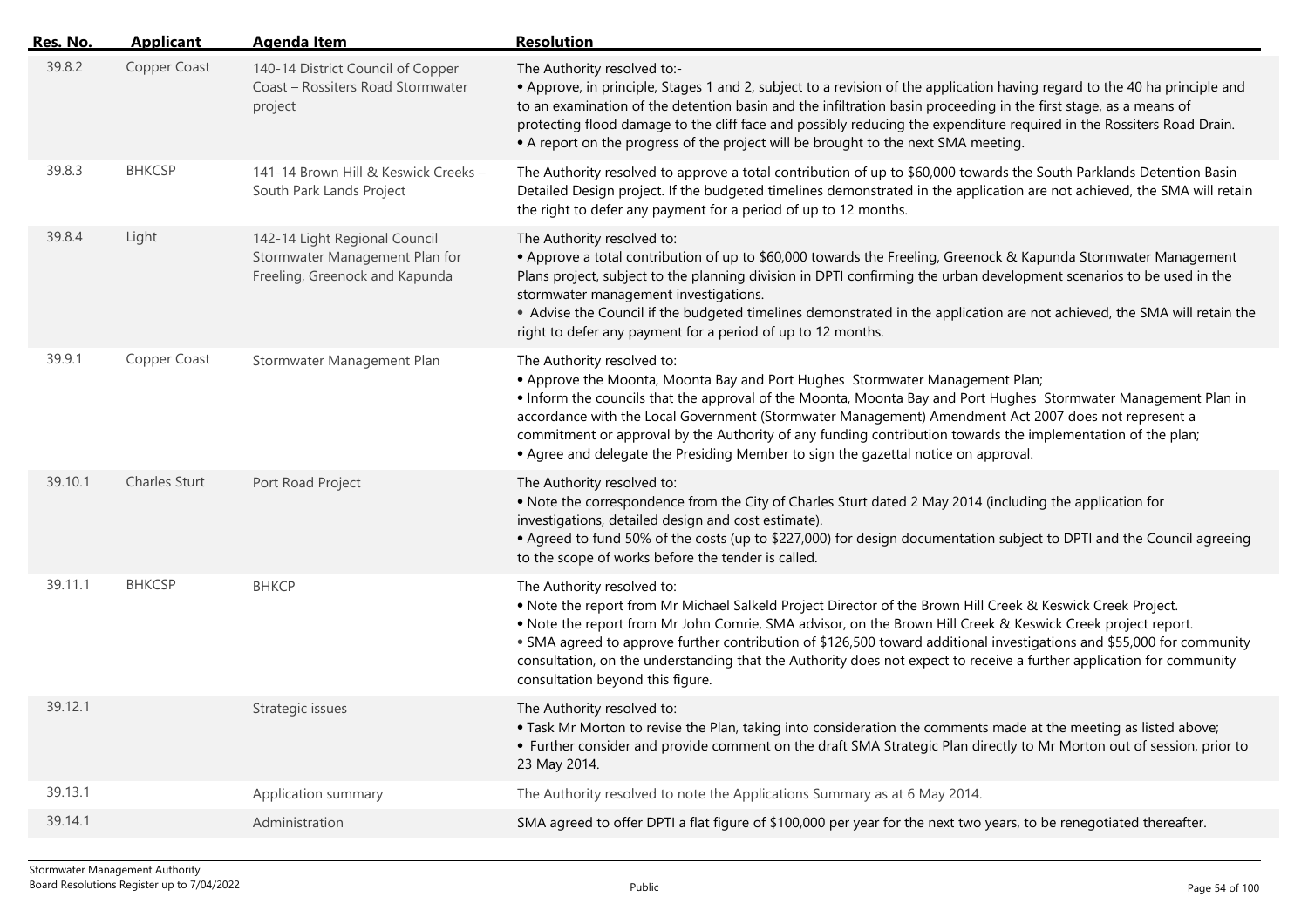| <u> Res. No. </u> | <b>Applicant</b>                         | <u>Agenda Item</u>                                                                                                                            | <b>Resolution</b>                                                                                                                                                                                                                                                                                                                                                                                                                                                                                                                                                      |
|-------------------|------------------------------------------|-----------------------------------------------------------------------------------------------------------------------------------------------|------------------------------------------------------------------------------------------------------------------------------------------------------------------------------------------------------------------------------------------------------------------------------------------------------------------------------------------------------------------------------------------------------------------------------------------------------------------------------------------------------------------------------------------------------------------------|
|                   | Meeting 38, Wednesday, 26 February, 2014 |                                                                                                                                               |                                                                                                                                                                                                                                                                                                                                                                                                                                                                                                                                                                        |
| 38.4.1            |                                          | confirmation of Minutes of Board<br>Meeting No. 37                                                                                            | The Authority resolved to approve the minutes of Meeting No. 37 held on Wednesday 6 November 2014.                                                                                                                                                                                                                                                                                                                                                                                                                                                                     |
| 38.7.1            |                                          | <b>Financial Report</b>                                                                                                                       | The Authority resolved to:-<br>. Note and approve the Financial Reports, including cash held by the Local Government Finance Authority;<br>• Note and approve 2013-2014 to 2014-2017 Budget Forecasts for approved projects.                                                                                                                                                                                                                                                                                                                                           |
| 38.8.1            | Port Adelaide<br>Enfield                 | 134-14 City of Port Adelaide Enfield -<br>Part 2 Hargraves Street pump station                                                                | The Authority resolved to:-<br>. Approve a further total contribution of up to \$2,000,000 towards Hargrave Street Catchment Stage 7 project. If the<br>budgeted timelines demonstrated in the application is not achieved, the SMA will retain the right to defer any payment<br>for a period of up to 12 months;<br>. Request the City of Port Adelaide Enfield to undertake a Stormwater Management Plan for the Le Fevre Peninsula<br>within the next two years, with particular attention to water quality prior to seeking any further funding for this project. |
| 38.8.2            | Playford                                 | 135-14 City of Playford - Adams<br>Creek/ Helps Rd/ St Kilda                                                                                  | The Authority resolved to approve a total contribution of up to \$90,000 towards the Adams Creek / Helps Road Drain<br>Floodplain Mapping project. If the budgeted timelines demonstrated in the application is not achieved, the SMA will<br>retain the right to defer any payment for a period of up to 12 months.                                                                                                                                                                                                                                                   |
| 38.8.3            | AMLRNRMB                                 | 136-14 Adelaide & Mt Lofty Ranges<br>NRM Board - Brown Hill Creek Flow<br>Gauging and Channel Roughness<br>Determination - one year extension | The Authority resolved to approve a total contribution of up to \$13,000 towards Brown Hill Creek Flow Gauging and<br>Channel Roughness Determination. If the budgeted timelines demonstrated in the application is not achieved, the SMA<br>will retain the right to defer any payment for a period of up to 12 months.                                                                                                                                                                                                                                               |
| 38.8.4            | Mount Barker                             | 137-14 DC of Mt Barker - Mt Barker<br>Stormwater Management Plan                                                                              | The Authority resolved to:-<br>. Request the District Council of Mt Barker to engage with SA Murray-Darling Basin NRM board for funding<br>contribution towards this project;<br>. Defer its decision on the application to the next meeting to enable the District Council of Mt Barker to advise on a<br>third funding contribution from SA Murray- Darling Basin NRM board.                                                                                                                                                                                         |
| 38.9.1            | Port Lincoln                             | Port Lincoln SMP                                                                                                                              | The Authority resolved to:-<br>• Approve the Port Lincoln Stormwater Management Plan;<br>• Inform the councils that the approval of the Port Lincoln Stormwater Management Plan in accordance with the Local<br>Government (Stormwater Management) Amendment Act 2007 does not represent a commitment or approval by the<br>Authority of any funding contribution towards the implementation of the plan;<br>• Agree and delegate the Presiding Member to sign the gazettal notice on approval.                                                                        |
| 38.10.1           |                                          | Strategic issues                                                                                                                              | The Authority resolved to:-<br>• Agree to start the development of its strategic plan immediately;<br>• Agree that DEWNR lead the development of the strategic plan, with input from DPTI and the LGA, and a format<br>structure of the strategic plan to be provided to the next meeting of the SMA Board.                                                                                                                                                                                                                                                            |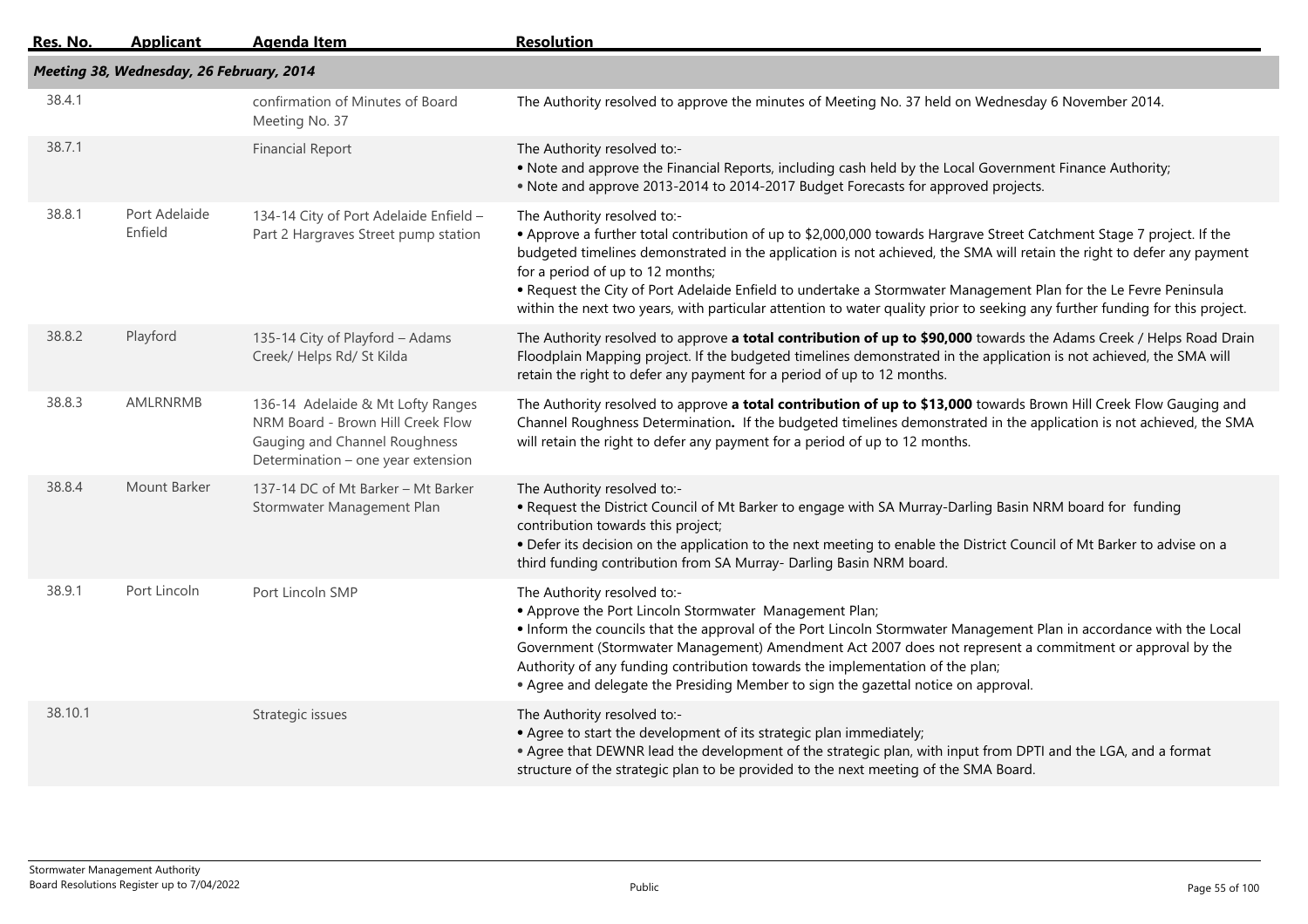| Res. No. | <b>Applicant</b> | <b>Agenda Item</b>         | <b>Resolution</b>                                                                                                                                                                                                                                                                                                                                                                                                                                                                                                                                                                                                                                                                                                                                                                                                                                                                                                                                                                                                                                                                                                                                                                                                                                                                                                                                                                                                                                                                                                                                                                                                                                                                                                                                                                                                                                                                                                                                                                                                                                                                                                                                                         |
|----------|------------------|----------------------------|---------------------------------------------------------------------------------------------------------------------------------------------------------------------------------------------------------------------------------------------------------------------------------------------------------------------------------------------------------------------------------------------------------------------------------------------------------------------------------------------------------------------------------------------------------------------------------------------------------------------------------------------------------------------------------------------------------------------------------------------------------------------------------------------------------------------------------------------------------------------------------------------------------------------------------------------------------------------------------------------------------------------------------------------------------------------------------------------------------------------------------------------------------------------------------------------------------------------------------------------------------------------------------------------------------------------------------------------------------------------------------------------------------------------------------------------------------------------------------------------------------------------------------------------------------------------------------------------------------------------------------------------------------------------------------------------------------------------------------------------------------------------------------------------------------------------------------------------------------------------------------------------------------------------------------------------------------------------------------------------------------------------------------------------------------------------------------------------------------------------------------------------------------------------------|
| 38.10.2  |                  | Strategic issues           | The Authority resolved to:-<br>• Note the correspondence from the Minister for Water and the River Murray dated 3 December 2013;<br>. Receive and note Mr. Bill Lipp's paper on "Estimate for the likely cost of outstanding eligible stormwater drainage and<br>flood mitigation works in South Australia".<br>. Refer Mr Bill Lipp's paper to the Minister's Joint Working Group and seek ongoing feedback from the working group<br>on their progress.                                                                                                                                                                                                                                                                                                                                                                                                                                                                                                                                                                                                                                                                                                                                                                                                                                                                                                                                                                                                                                                                                                                                                                                                                                                                                                                                                                                                                                                                                                                                                                                                                                                                                                                 |
| 38.10.3  |                  | Strategic issues           | The Authority resolved to:-<br>• Receive the report and preliminary drafting instructions;<br>. Direct any feedback the SMA Board members have through the General Manager so they can be forwarded to<br>DEWNR.                                                                                                                                                                                                                                                                                                                                                                                                                                                                                                                                                                                                                                                                                                                                                                                                                                                                                                                                                                                                                                                                                                                                                                                                                                                                                                                                                                                                                                                                                                                                                                                                                                                                                                                                                                                                                                                                                                                                                          |
| 38.11.1  |                  | ВНКСР                      | The Authority resolved to note the correspondence from:-<br>. City of West Torrens dated 22 November 2014 on the 2012 Brown Hill & Keswick Creeks Project funding;<br>. Email dated 5 February 2014 from Mr Terry Buss CEO of the City of West Torrens.                                                                                                                                                                                                                                                                                                                                                                                                                                                                                                                                                                                                                                                                                                                                                                                                                                                                                                                                                                                                                                                                                                                                                                                                                                                                                                                                                                                                                                                                                                                                                                                                                                                                                                                                                                                                                                                                                                                   |
| 38.11.2  |                  | ВНКСР                      | The Authority resolved to:<br>. Receive the report from Mr Michael Salkeld Project Director of the Brown Hill & Keswick Creeks Project (BHKCSP).<br>. Note the verbal briefing from the BHKCSP Steering Committee representatives.<br>. Note that the technical information (hydrology, DTM, hydraulic model details) that underlies the 2012 SMP and Part B<br>investigations has changed and this will consequently reduce the size and cost (but not the scope or intent) of the Part<br>A works and also allows more opportunity for lower key works to be included in the Part B investigations.<br>. Request the BHKCSP Steering Committee provide a report on the Part B investigations to date, the cost incurred and<br>likely additional expenditure required to complete the Part B investigations (excluding community consultation) prior to<br>the next SMA meeting.<br>• Request the BHKCSP Steering Committee provide a summary of likely changes to the 2012 Stormwater Management<br>Plan (SMP), including the likely outcomes of the Part B investigations and a program of works and timeframes to<br>complete a 2014 SMP prior to the next SMA meeting.<br>. Request the BHKCSP Steering Committee provide the proposed Community Consultation Plan as well as the<br>estimated cost and likely timeframes for that consultation prior to the next SMA meeting.<br>. Request the BHKCSP Steering Committee to apply for funding support from the SMA for the estimated cost of the<br>community consultation and any required additional funding to complete the Part B investigations and produce a<br>consolidated 2014 SMP as soon as possible.<br>• Reiterate that information previously requested from the BHKCSP Steering Committee (SMA meeting 4 September<br>2013) is still outstanding and that this information is now required prior to the next SMA meeting, in particular:<br>• Timing and process for the formation of a regional subsidiary.<br>• Timing and process for the implementation of the Part A works.<br>. Receive the report from Mr John Comrie, SMA advisor, on the Brown Hill Creek & Keswick Creeks project report. |
| 38.12.1  |                  | <b>Application Summary</b> | The Authority resolved to note the Applications Summary as at 19 February 2014.                                                                                                                                                                                                                                                                                                                                                                                                                                                                                                                                                                                                                                                                                                                                                                                                                                                                                                                                                                                                                                                                                                                                                                                                                                                                                                                                                                                                                                                                                                                                                                                                                                                                                                                                                                                                                                                                                                                                                                                                                                                                                           |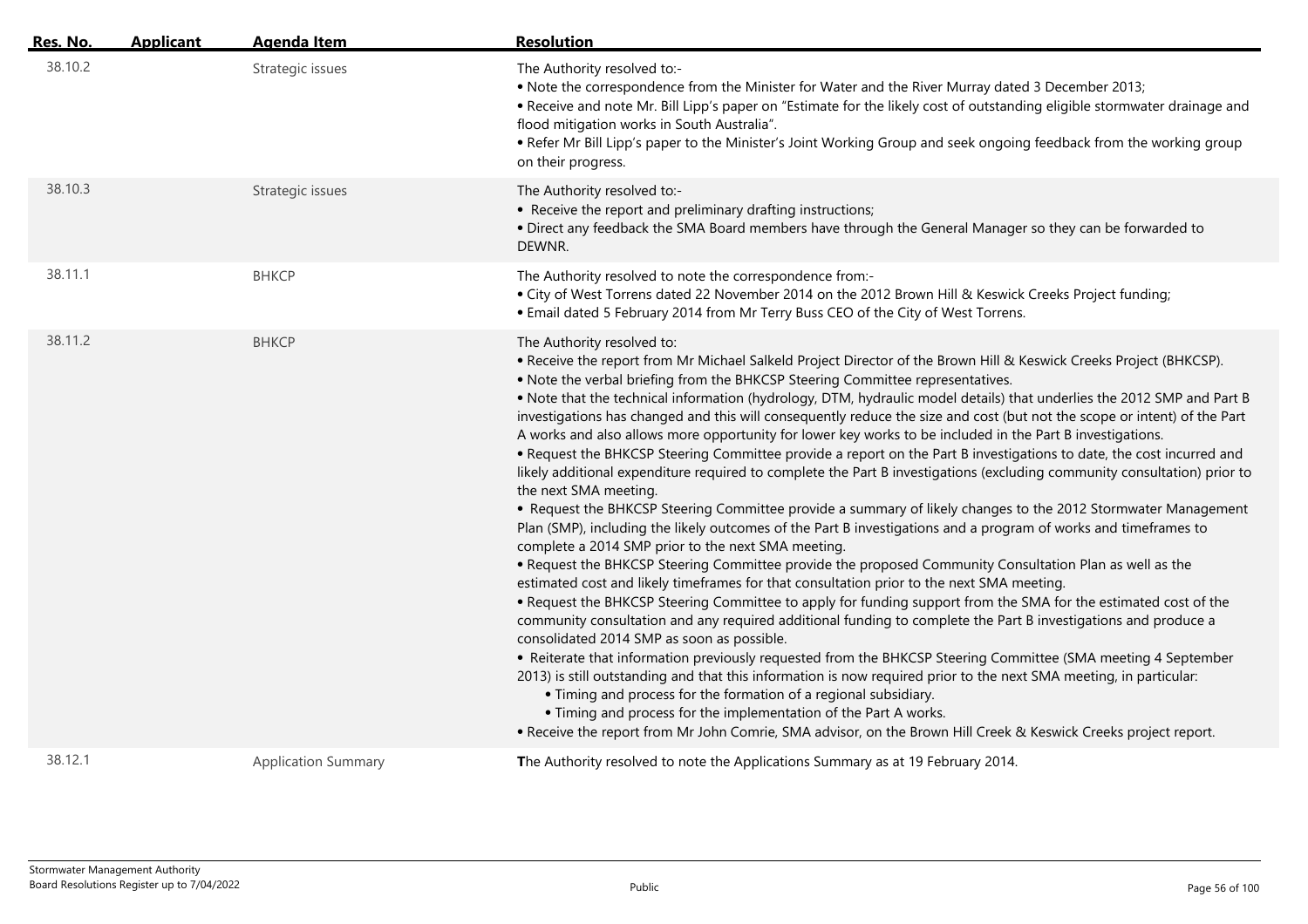| Res. No. | <b>Applicant</b> | Agenda Item    | <b>Resolution</b>                                                                                                                                                                                                                                                                                                                                                                                                                                              |
|----------|------------------|----------------|----------------------------------------------------------------------------------------------------------------------------------------------------------------------------------------------------------------------------------------------------------------------------------------------------------------------------------------------------------------------------------------------------------------------------------------------------------------|
| 38.13.1  |                  | Administration | The Authority resolved to:<br>. Receive and note the Crown Solicitors advice dated 9 January 2014.<br>• Agree that Mr Wally lasiello act as Presiding Member in Mr Stephen Hains absence in April 2014. Mr Hains will write to<br>inform the Minister for Water and the River Murray and request leave of absence.<br>. Request that DEWNR include the role of deputy presiding member in the new set of drafting instructions for the<br>legislative changes. |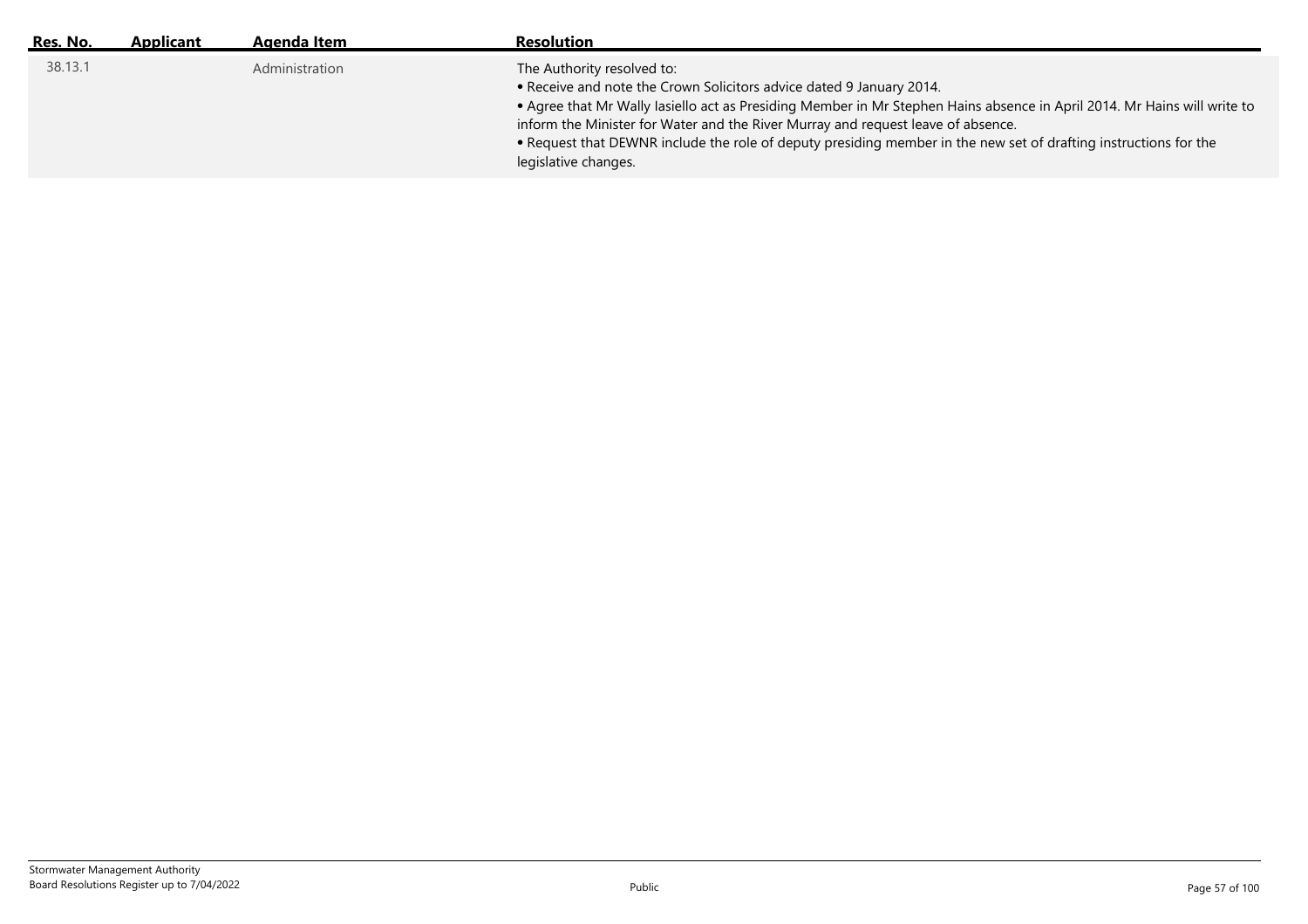| Res. No. | <b>Applicant</b>                        | <b>Agenda Item</b>                               | <b>Resolution</b>                                                                                                                                                                                                                                                                                                                                                                                                                                                                                                                                                                                                                                                                                                                                                                                           |
|----------|-----------------------------------------|--------------------------------------------------|-------------------------------------------------------------------------------------------------------------------------------------------------------------------------------------------------------------------------------------------------------------------------------------------------------------------------------------------------------------------------------------------------------------------------------------------------------------------------------------------------------------------------------------------------------------------------------------------------------------------------------------------------------------------------------------------------------------------------------------------------------------------------------------------------------------|
| Year:    |                                         |                                                  | 2013                                                                                                                                                                                                                                                                                                                                                                                                                                                                                                                                                                                                                                                                                                                                                                                                        |
|          | Meeting 37, Wednesday, 6 November, 2013 |                                                  |                                                                                                                                                                                                                                                                                                                                                                                                                                                                                                                                                                                                                                                                                                                                                                                                             |
| 37.5.1   |                                         |                                                  | The Authority resolved to approve the minutes of Meeting No. 36 held on Wednesday 4 September 2013, with the<br>following amendments:                                                                                                                                                                                                                                                                                                                                                                                                                                                                                                                                                                                                                                                                       |
|          |                                         |                                                  | Resolution 36.9.1 to read 'The Authority resolved to approve a total contribution of up to \$17,500 to the measuring<br>the Impact on Urban Consolidation on Stormwater Flows Project. If the <b>budgeted timelines</b> demonstrated in the<br>application is not achieved, the SMA will retain the right to defer any payment for a period of up to 12 months'.                                                                                                                                                                                                                                                                                                                                                                                                                                            |
| 37.8.1   | <b>Charles Sturt</b>                    | 117-12 Port Road drainage Works                  | The Authority resolved to defer the final decision on the matter pending further discussion between the SMA General<br>Manager and DPTI's Principal Stormwater Engineer on the scope of the works, and on the potential for all of Stage 2 to<br>be considered in the application to address risks as outlined in the presentation and application.                                                                                                                                                                                                                                                                                                                                                                                                                                                         |
| 37.9.1   |                                         | Strategic issues                                 | The Authority agrees in principle with the concept of the SMA Strategic Plan forming part of the Urban Water Blueprint,<br>but seeks further detail on how this can be managed and integrated. Consideration about regional vs metropolitan<br>Adelaide and how action elements will be allocated to other authorities needs to be addressed.                                                                                                                                                                                                                                                                                                                                                                                                                                                               |
| 37.10.1  |                                         |                                                  | The Authority resolved:<br>. To note the report from Mr Michael Salkeld Project Director of the Brown Hill Creek & Keswick Creek Project.<br>. To note the report from Mr John Comrie, SMA advisor, on the Brown Hill Creek & Keswick Creek project report.<br>. The General Manager and DPTI's Principal Stormwater Engineer to have discussions with the Project Director of<br>BHKCP on progressing elements of the Part A works, in the absence of the formation of the regional subsidiary.<br>• To advise the BHKCP steering committee of the SMA's concern with the further delays in the implementation of Part A<br>works; of the proposal to form a subsidiary; and at the proposed consultation strategy which does not appear to align<br>with the timelines for investigations on the project. |
| 37.11.1  |                                         | Annual Report and Financial<br><b>Statements</b> | The Authority resolved to note the "Internal Audit Report for the financial period ended 30 June 2013" from CKM<br>Management Solutions Pty Ltd.                                                                                                                                                                                                                                                                                                                                                                                                                                                                                                                                                                                                                                                            |
| 37.11.2  |                                         | Annual Report and Financial<br><b>Statements</b> | The Authority resolved to note the 2012-13 Annual Report and Financial Statements submitted to the Minister for<br>Water and the River Murray and the President of the Local Government Association on the 30 September 2013.                                                                                                                                                                                                                                                                                                                                                                                                                                                                                                                                                                               |
| 37.12.1  |                                         | <b>Financial Report</b>                          | The Authority resolved to note and approve the Financial Reports, including cash held by the Local Government Finance<br>Authority.                                                                                                                                                                                                                                                                                                                                                                                                                                                                                                                                                                                                                                                                         |
| 37.12.2  |                                         | <b>Financial Report</b>                          | The Authority resolved to note and approve 2012-2013 to 2014-2015 Budget Forecasts.                                                                                                                                                                                                                                                                                                                                                                                                                                                                                                                                                                                                                                                                                                                         |
| 37.12.3  |                                         | <b>Financial Report</b>                          | The Authority resolved to note that \$10m (made up of two \$5m parcels) were placed in term deposits which mature on<br>28 January 2014 at an interest rate of 3.05%.                                                                                                                                                                                                                                                                                                                                                                                                                                                                                                                                                                                                                                       |
| 37.13.1  |                                         | <b>Application Summary</b>                       | The Authority resolved to note the Applications Summary as at 29 October 2013.                                                                                                                                                                                                                                                                                                                                                                                                                                                                                                                                                                                                                                                                                                                              |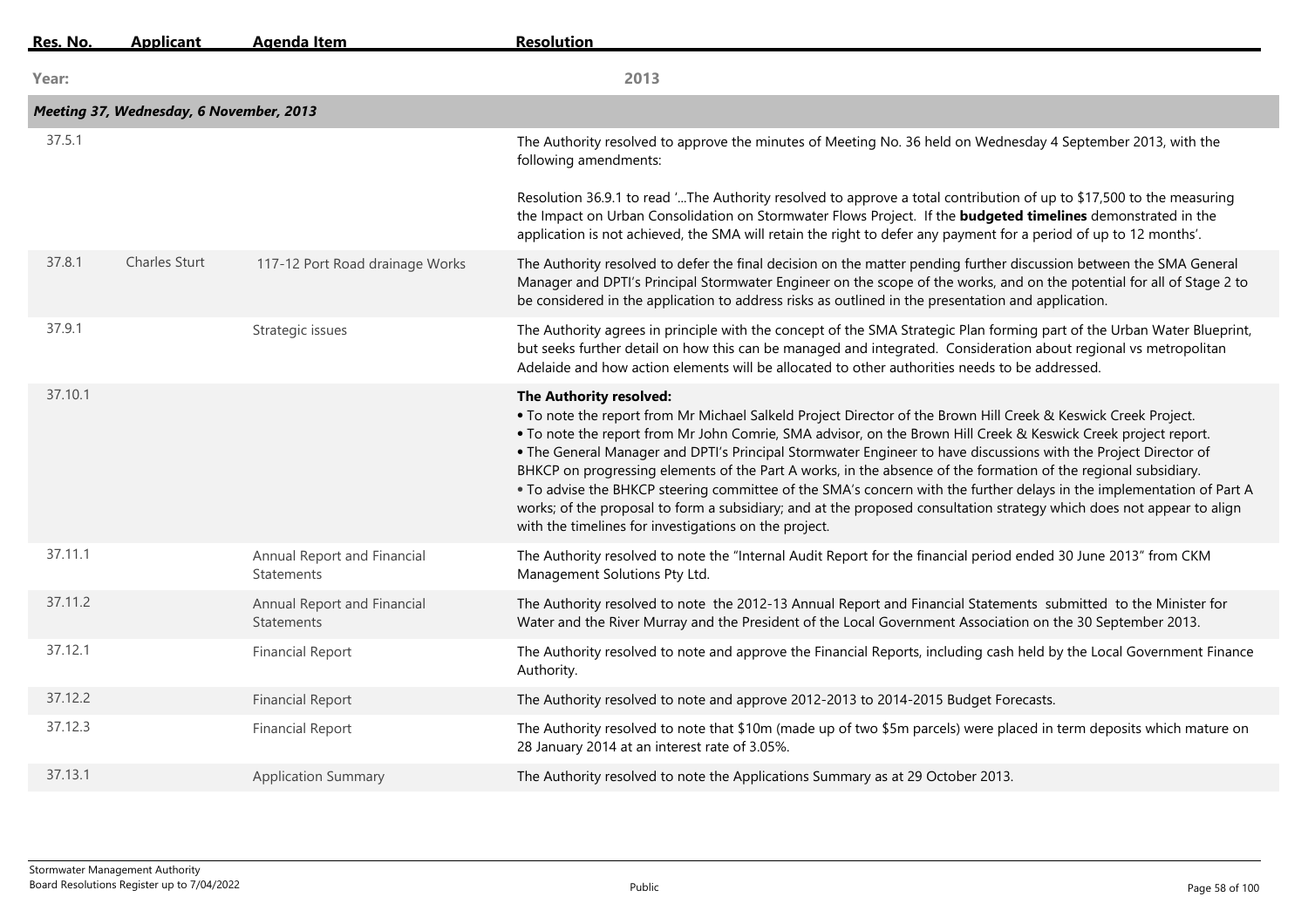| Res. No. | <b>Applicant</b>                         | <b>Agenda Item</b>                                 | <b>Resolution</b>                                                                                                                                                                                                                                                                                                                                                                                                                                                                                                                                                                                                                                                                                                                                                                                                                                                                                                                                                                                                                                                                                                                                                                                                                                                                                                                                                                                                        |
|----------|------------------------------------------|----------------------------------------------------|--------------------------------------------------------------------------------------------------------------------------------------------------------------------------------------------------------------------------------------------------------------------------------------------------------------------------------------------------------------------------------------------------------------------------------------------------------------------------------------------------------------------------------------------------------------------------------------------------------------------------------------------------------------------------------------------------------------------------------------------------------------------------------------------------------------------------------------------------------------------------------------------------------------------------------------------------------------------------------------------------------------------------------------------------------------------------------------------------------------------------------------------------------------------------------------------------------------------------------------------------------------------------------------------------------------------------------------------------------------------------------------------------------------------------|
| 37.14.1  |                                          | Administration                                     | The Authority resolved:<br>• As agreed with the Director of Projects DPTI (Mr Lou George), an investigation will be undertaken into what work the<br>SMA would be prepared to fund over the next six months. This investigation will be led by the General Manager of the<br>Authority.<br>• A lump sum payment of \$50,000 to be offered to DPTI for the services provided to the SMA until the investigation is<br>completed and further negotiations take place.<br>. To respond to Mr Rod Hook's letter dated 20 May 2013 to advise of the subsequent discussion between the Director<br>of Projects, DPTI and the Presiding Member, SMA and that a review will be undertaken over the next six months on<br>what services are provided by DPTI to the SMA that the SMA would be prepared to fund.                                                                                                                                                                                                                                                                                                                                                                                                                                                                                                                                                                                                                   |
|          | Meeting 36, Wednesday, 4 September, 2013 |                                                    |                                                                                                                                                                                                                                                                                                                                                                                                                                                                                                                                                                                                                                                                                                                                                                                                                                                                                                                                                                                                                                                                                                                                                                                                                                                                                                                                                                                                                          |
| 36.4.1   |                                          | confirmation of Minutes of Board<br>Meeting No. 35 | The Authority resolved to approve the minutes of Meeting No. 35 held on Wednesday 3 July 2013.                                                                                                                                                                                                                                                                                                                                                                                                                                                                                                                                                                                                                                                                                                                                                                                                                                                                                                                                                                                                                                                                                                                                                                                                                                                                                                                           |
| 36.7.1   |                                          | Local Government Association                       | The Authority resolved to advise the Minister for Water and the River Murray that an intergovernmental discussion<br>occur between the Local Government Association and the State Government to determine the funding model required<br>to fund the works projects from the Brown Hill Creek & Keswick Creek Stormwater Management Plan.                                                                                                                                                                                                                                                                                                                                                                                                                                                                                                                                                                                                                                                                                                                                                                                                                                                                                                                                                                                                                                                                                 |
| 36.7.2   |                                          | <b>Blueprint for Urban water</b>                   | The Authority resolved to note the draft consultation paper for the "Blueprint for Urban Water in Greater Adelaide" and<br>provide feedback to the Department of Environment, Water and Natural Resources that the SMA Strategic Plan and its<br>interactions with the Blueprint should be specifically referenced in the Blueprint.                                                                                                                                                                                                                                                                                                                                                                                                                                                                                                                                                                                                                                                                                                                                                                                                                                                                                                                                                                                                                                                                                     |
| 36.7.3   |                                          | Strategic Plan                                     | The Authority resolved that the project brief for the preparation of the SMA Strategic Plan be redrafted and distributed<br>to Board Members out of session for review.                                                                                                                                                                                                                                                                                                                                                                                                                                                                                                                                                                                                                                                                                                                                                                                                                                                                                                                                                                                                                                                                                                                                                                                                                                                  |
| 36.8.1   |                                          | ВНКСР                                              | The Authority resolved to:-<br>(1) Note the verbal briefing from the Brown Hill Keswick Creek Steering Committee representatives and their intention<br>to provide the Stormwater Management Authority with a letter updating the outcome of the four points requested;<br>• Timing and process for the formation of a regional subsidiary.<br>• Timing and process for the implementation of the Part A works.<br>• A plan for the Community Consultation as proposed.<br>• A revised application for the balance of funds to complete the 2014 Stormwater Management Plan.<br>(2) Advise the Brown Hill Keswick Creek Steering Committee of the resolution that the Stormwater Management<br>Authority request to the Minister for Water and the River Murray that an intergovernmental discussion occur between<br>the Local Government Association and the State Government to determine the funding model required to fund the<br>works projects from the Brown Hill Creek & Keswick Creek Stormwater Management Plan.<br>(3) Request the Brown Hill Keswick Creek Steering Committee provide the Community Consultation Plan by the end of<br>October 2013 so that the Authority can view it for its Board meeting of the 6 November 2013.<br>(4) Request the Brown Hill Keswick Creek Steering Committee provide further advice to the Authority on those<br>elements of works wanting to proceed with in Part A. |
| 36.8.2   |                                          | <b>BHKCP - Advisor</b>                             | The Authority resolved to request Mr John Comrie attend the future Brown Hill Keswick Creek Steering Committee<br>meetings.                                                                                                                                                                                                                                                                                                                                                                                                                                                                                                                                                                                                                                                                                                                                                                                                                                                                                                                                                                                                                                                                                                                                                                                                                                                                                              |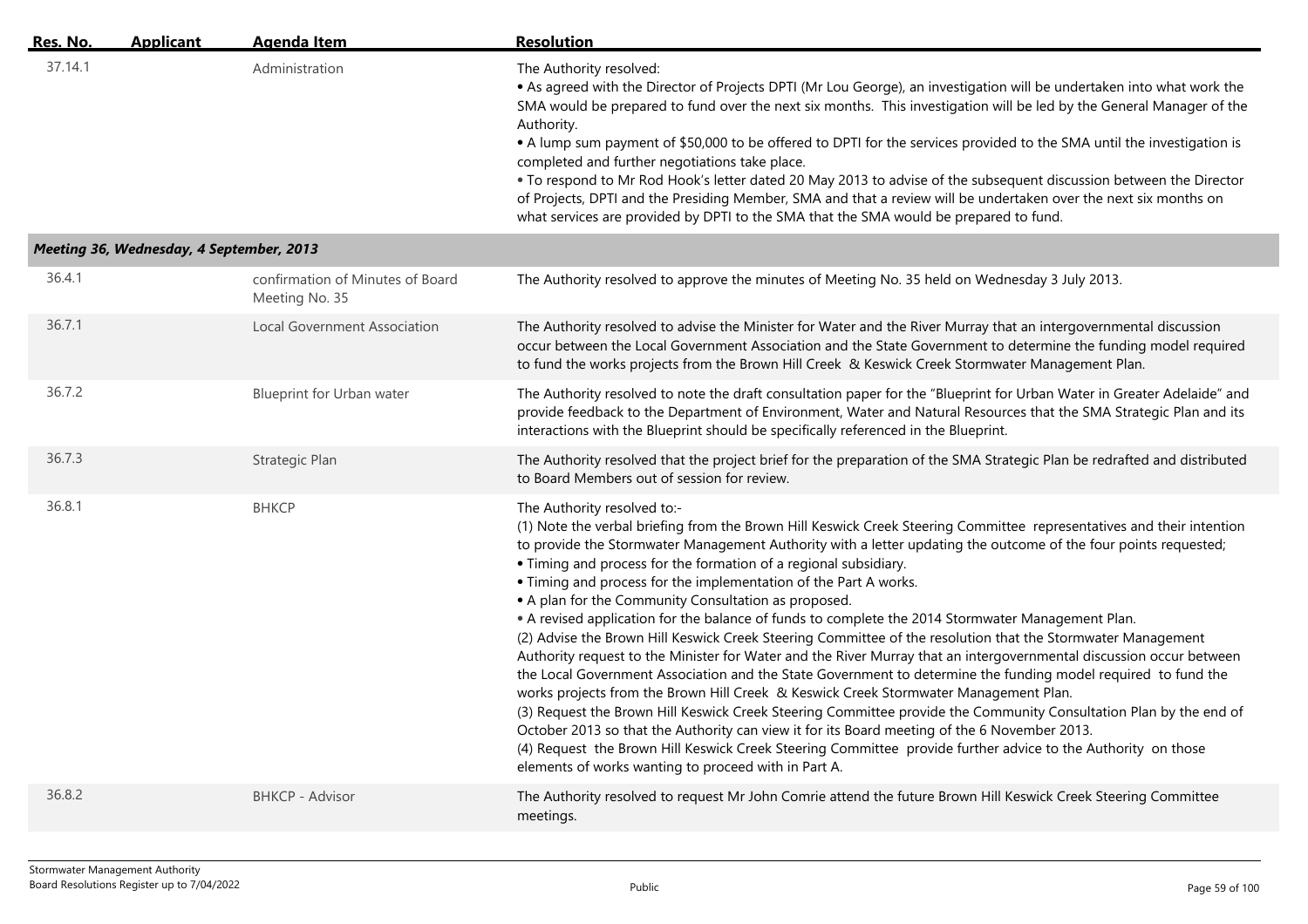| Res. No.  | <b>Applicant</b>                   | <b>Agenda Item</b>                                            | <b>Resolution</b>                                                                                                                                                                                                                                                                                                                                                        |
|-----------|------------------------------------|---------------------------------------------------------------|--------------------------------------------------------------------------------------------------------------------------------------------------------------------------------------------------------------------------------------------------------------------------------------------------------------------------------------------------------------------------|
| 36.8.3    |                                    | <b>BHKCP - Notice</b>                                         | The Authority resolved to defer a decision on issuing a Notice to the five Councils of the Brown Hill and Keswick Creeks<br>catchment to complete Part B of the 2012 Brown Hill Keswick Creek SMP.                                                                                                                                                                       |
| 36.9.1    | Marion                             | 132-13 Measuring Stormwater impact<br>on urban consolidation. | The Authority resolved to approve a total contribution of up to \$17,500 to the measuring the Impact on Urban<br>Consolidation on Stormwater Flows Project. If the budgeted timelines demonstrated in the application is not achieved<br>the SMA will retain the right to defer any payment for a period of up to 12 months.                                             |
| 36.9.2    | Gawler                             | Gawler SMP                                                    | The Authority resolved to approve a total contribution of up to \$100,000 towards the preparation of a Gawler<br>Stormwater Management Plan. If the budgeted timelines demonstrated in the application is not achieved the SMA will<br>retain the right to defer any payment for a period of up to12 months.                                                             |
| 36.10.1.1 |                                    | Annual report                                                 | The Authority resolved to agree on the content of the draft annual report for 2012-2013, including amendments agreed<br>on by the Board.                                                                                                                                                                                                                                 |
| 36.10.1.2 |                                    | Financial statement                                           | The Authority resolved to note the 2012-2013 financial statements, issued to Auditor General for Audit.                                                                                                                                                                                                                                                                  |
| 36.11.1   |                                    | Financials                                                    | The Authority resolved to note and approve the Financial Reports, including cash held by the Local Government Finance<br>Authority.                                                                                                                                                                                                                                      |
| 36.11.2   |                                    | Financials                                                    | The Authority resolved to note and approve 2012-2013 to 2014-2015 Budget Forecasts.                                                                                                                                                                                                                                                                                      |
| 36.11.3   |                                    | Financials                                                    | The Authority resolved:-<br>• that \$10m be placed in a term deposit for the best rate up to 90 days.<br>• to delegate the Presiding Member and General Manager to provide instructions to the Local Government Finance<br>Authority.                                                                                                                                    |
| 36.12.1   |                                    | <b>Application Summary</b>                                    | The Authority resolved to note the Applications Summary as at 27 August 2013.                                                                                                                                                                                                                                                                                            |
| 36.13.1   |                                    | Correspondence                                                | The Authority resolved to note the correspondence from:-<br>• the Hon Gail Gago MLC on the implementation of the State Government for the State/Local Government relations<br>portfolio dated 16 August 2013.<br>• the Director, Public Integrity Reform in relation to the changes to the Independent Commissioner Against Corruption<br>Act 2012 dated 22 August 2013. |
| 36.13.2   |                                    | DEWNR Service Level Agreement                                 | The Authority resolved to note the new Service Level Agreement in place with Department of Environment, Water and<br>Natural Resources (DEWNR).                                                                                                                                                                                                                          |
|           | Meeting 35, Thursday, 4 July, 2013 |                                                               |                                                                                                                                                                                                                                                                                                                                                                          |
| 35.4.1    |                                    | Confirmation of Minutes of Board<br>Meeting No. 34            | The Authority resolved to approve the minutes of Meeting No. 34 held on Wednesday 8 May 2013.                                                                                                                                                                                                                                                                            |
| 35.6.1    |                                    | <b>Financial Report</b>                                       | The Authority resolved to note and approve the Financial Reports, including cash held by the Local Government Finance<br>Authority.                                                                                                                                                                                                                                      |
| 35.6.2    |                                    | <b>Financial Report</b>                                       | The Authority resolved to note and approve 2012-2013 to 2014-2015 Budget Forecasts.                                                                                                                                                                                                                                                                                      |

 $\overline{a}$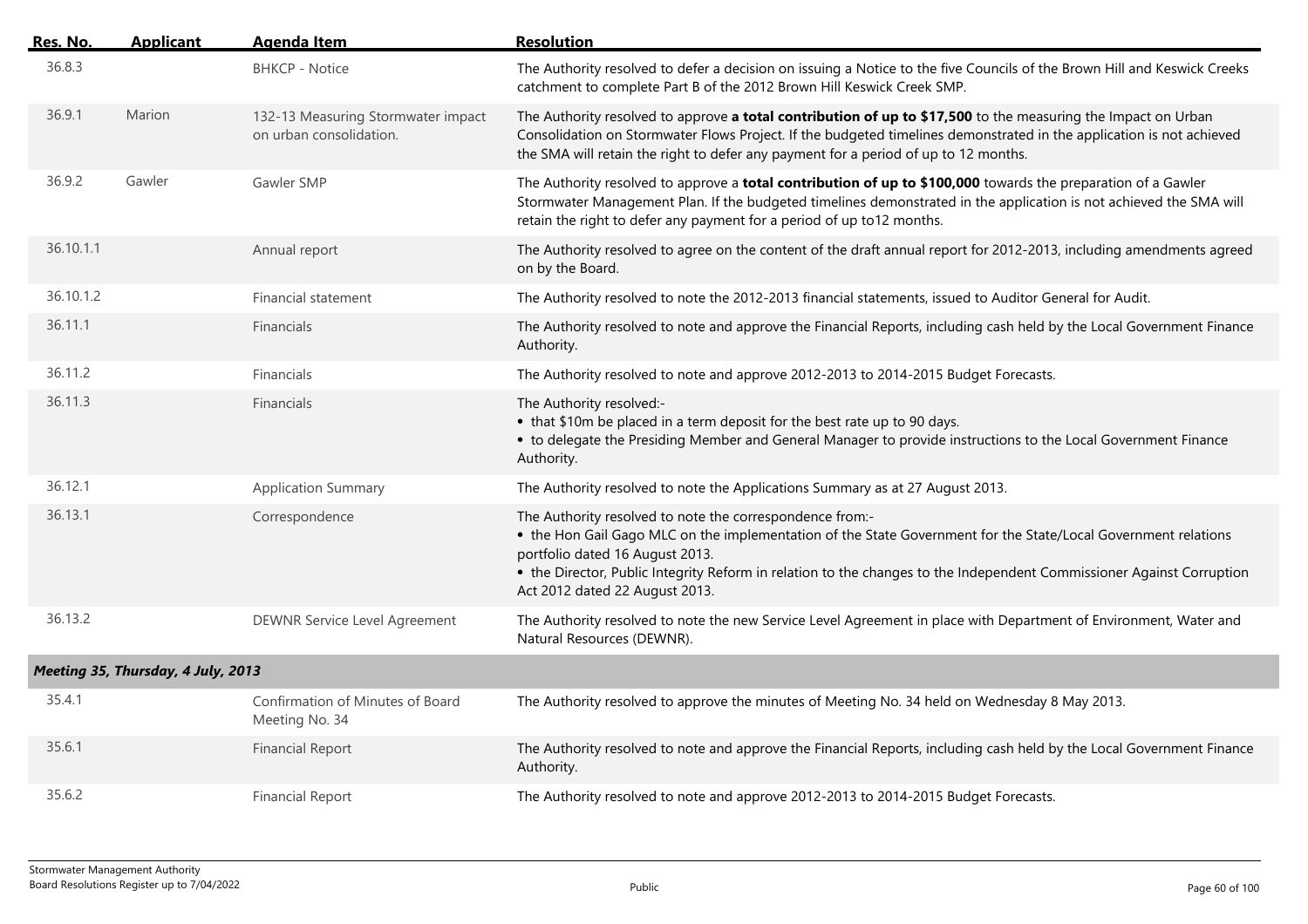| Res. No. | <b>Applicant</b>           | Agenda Item                                                                                                                    | <b>Resolution</b>                                                                                                                                                                                                                                                                                                                                                                                                                                                                                                                                                                                                                                                                                                                                                                                                                                     |
|----------|----------------------------|--------------------------------------------------------------------------------------------------------------------------------|-------------------------------------------------------------------------------------------------------------------------------------------------------------------------------------------------------------------------------------------------------------------------------------------------------------------------------------------------------------------------------------------------------------------------------------------------------------------------------------------------------------------------------------------------------------------------------------------------------------------------------------------------------------------------------------------------------------------------------------------------------------------------------------------------------------------------------------------------------|
| 35.7.1   |                            | <b>BHKCP</b>                                                                                                                   | The Authority resolved to:-<br>(1) Fund the activities required to complete the investigation of all the Part B works.<br>(2) Seek from the councils the cost of the investigations in one above.<br>(3) Delegate to Mr Stephen Hains and Mr Wally lasiello the authority to approve 50% of the costs provided by the<br>councils in two above.<br>(4) Request the councils to provide further information for its next meeting on the following:<br>(a) The findings of the technical investigation along with the cost of the options.<br>(b) Timing and process for the formation of a regional subsidiary.<br>(c) Timing and process for the implementation of the Part A works.<br>(d) A plan for the Community Consultation as proposed.<br>(e) A revised application for the balance of funds to complete the 2014 Stormwater Management Plan. |
| 35.7.2   |                            | BHKCP- " issue of a Notice"                                                                                                    | The Authority resolved to defer a decision on the issuing of a Notice until the next meeting of the Authority.                                                                                                                                                                                                                                                                                                                                                                                                                                                                                                                                                                                                                                                                                                                                        |
| 35.8.1   | Salisbury                  | 119-12 Salisbury Escarpment<br>Stormwater Management Plan                                                                      | The Authority resolved to approve a total contribution of up to \$35,000 towards the Salisbury Escarpment<br>Stormwater Management Plan. If the cash flow demonstrated in the application is not achieved the SMA will retain the<br>right to defer any payment for a period of up to12 months.                                                                                                                                                                                                                                                                                                                                                                                                                                                                                                                                                       |
| 35.8.2   | Light                      | 128-13 Wasleys Stormwater Harvesting<br>& Reuse Project - Stage 1.                                                             | The Authority resolved to decline to provide any funding to this project.                                                                                                                                                                                                                                                                                                                                                                                                                                                                                                                                                                                                                                                                                                                                                                             |
| 35.8.3   | Clare & Gilbert<br>Valleys | 129-13 Various locations for<br>Stormwater Management Plans.                                                                   | The Authority resolved to approve a total contribution of up to \$73,000 towards the Clare & Gilbert Valleys Seven<br>Townships Stormwater Management Plans project. If the cash flow demonstrated in the application is not achieved the<br>SMA will retain the right to defer any payment for a period of up to12 months.                                                                                                                                                                                                                                                                                                                                                                                                                                                                                                                           |
| 35.8.4   | <b>GRFMA</b>               | 131-13 further investigations                                                                                                  | The Authority resolved to approve a total contribution of up to \$50,000 towards the Gawler River Flood Mitigation<br>Scheme further investigations. These investigations are to include consideration of the incorporation of stormwater<br>harvesting and reuse options. If the Adelaide and Mount Lofty Ranges Natural Resources Management Board also<br>provide a contribution to this project the Authority's contribution would reduce by one half of the additional<br>contribution received. If the cash flow demonstrated in the application is not achieved the SMA will retain the right to<br>defer any payment for a period of up to12 months.                                                                                                                                                                                          |
| 35.9.1   |                            | <b>Application Summary</b>                                                                                                     | The Authority resolved to note the Applications Summary as at 26 June 2013.                                                                                                                                                                                                                                                                                                                                                                                                                                                                                                                                                                                                                                                                                                                                                                           |
| 35.11.1  |                            | Administration - Request for Service<br>Level agreement with Department of<br>Planning, Transport and Infrastructure<br>(DPTI) | The Authority resolved to meet with DPTI to engage in further discussions on a service level agreement relating to the<br>services provided by DPTI to the SMA.                                                                                                                                                                                                                                                                                                                                                                                                                                                                                                                                                                                                                                                                                       |
| 35.11.2  |                            | Administration -Payment of funds to<br>SMA approved projects                                                                   | The Authority resolved to approve the update to the Stormwater Management Authority - "Stormwater Management<br>Fund Guide for Applicants", subject to the inclusion of corrections provided by the Board.                                                                                                                                                                                                                                                                                                                                                                                                                                                                                                                                                                                                                                            |
| 35.11.3  |                            | Administration -Project brief to<br>prepare a three year strategic plan for<br>the SMA.                                        | The Authority resolved that a brief for the development of a strategic plan for the SMA be prepared and distributed to<br>Authority members.                                                                                                                                                                                                                                                                                                                                                                                                                                                                                                                                                                                                                                                                                                          |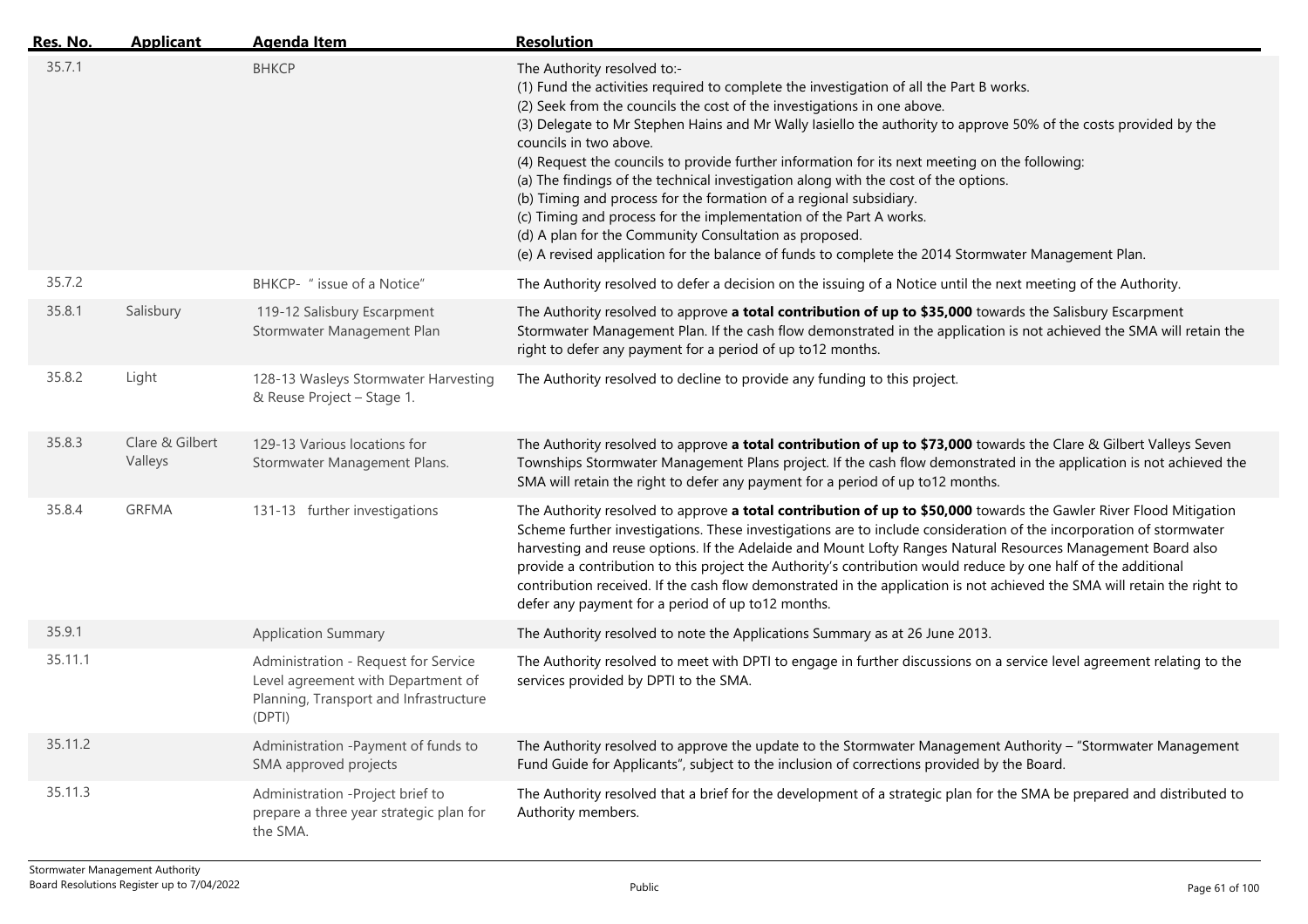| Res. No. | <b>Applicant</b>                       | <b>Agenda Item</b>                                                                                                             | <b>Resolution</b>                                                                                                                                                                                                                                                                                                                                                                                                                                                         |
|----------|----------------------------------------|--------------------------------------------------------------------------------------------------------------------------------|---------------------------------------------------------------------------------------------------------------------------------------------------------------------------------------------------------------------------------------------------------------------------------------------------------------------------------------------------------------------------------------------------------------------------------------------------------------------------|
| 35.11.4  |                                        | Administration -SMA's role, function<br>and performance in accordance with<br>Schedule 1A of the Local Government<br>Act 1999. | The Authority resolved to engage in discussion surrounding the role, functions and performance of the SMA.                                                                                                                                                                                                                                                                                                                                                                |
|          | Meeting 34, Wednesday, 8 May, 2013     |                                                                                                                                |                                                                                                                                                                                                                                                                                                                                                                                                                                                                           |
| 34.4.1   |                                        | Confirmation of Minutes of Board<br>Meeting No. 33                                                                             | The Authority resolved to approve the minutes of Meeting No. 33 held on Tuesday 26 February 2013.                                                                                                                                                                                                                                                                                                                                                                         |
| 34.6.1   |                                        | BHKCP _ Ridge Park                                                                                                             | The Authority resolved to note the progress of Ridge Park and the legal advice in reference to the Development Act<br>1993.                                                                                                                                                                                                                                                                                                                                               |
| 34.6.2   |                                        | BHKCP _ Meeting                                                                                                                | The Authority resolved to note the outcome of the BHKCSP Steering Committee meeting with the Presiding Member<br>and General Manager and agree to receive the five councils at the July meeting of the Authority.                                                                                                                                                                                                                                                         |
| 34.6.3   |                                        | <b>BHKCP_Minister</b>                                                                                                          | The Authority resolved to write to the Minister with preliminary advice on progress and funding the Brown Hill &<br>Keswick creek project. The draft letter will be circulated to Board members for comment.                                                                                                                                                                                                                                                              |
| 34.6.4   |                                        | <b>BHKCP - Notice</b>                                                                                                          | The Authority resolved to note the advice.                                                                                                                                                                                                                                                                                                                                                                                                                                |
| 34.7.1   |                                        | <b>Financial Report</b>                                                                                                        | The Authority resolved to note and approve the Financial Reports, including cash held by the Local Government Finance<br>Authority.                                                                                                                                                                                                                                                                                                                                       |
| 34.7.2   |                                        | <b>Financial Report</b>                                                                                                        | The Authority resolved to note and approve 2012-2013 to 2014-2015 Budget Forecasts.                                                                                                                                                                                                                                                                                                                                                                                       |
| 34.8.1   |                                        | Priority of SMP                                                                                                                | The Authority resolved to prepare a draft business plan, to be completed by September, to include the policies,<br>protocols and priorities of the SMA based on the "Priorities for Stormwater Management Planning (August 2012)"<br>report; and that a report on the consultation strategy be brought forward to a future meeting.                                                                                                                                       |
| 34.8.2   | Onkaparinga                            | 120-13 Silver Sands SMP                                                                                                        | The Authority resolved to approve a total contribution of up to \$30,000 towards the Silver Sands Creek Stormwater<br>Management Plan. If the cash flow demonstrated in the application is not achieved the SMA will retain the right to defer<br>any payment for a period of up to12 months.                                                                                                                                                                             |
| 34.8.3   | Light                                  | 128-13 Wasleys Stormwater Harvest<br>reuse                                                                                     | The Authority resolved to defer a decision on the application until Council can advise on the priority of the project as<br>part of the approved Stormwater Management Plan. The SMA also wishes to be informed of the progress of the other<br>projects identified in the SMP. The Council is encouraged to explore other opportunities for funding as the SMA is<br>unlikely to fully fund the application for Wasleys Stormwater Harvesting & Reuse Project - Stage 1. |
| 34.9.1   |                                        | <b>Application Summary</b>                                                                                                     | The Authority resolved to note the Applications Summary as at 29 April 2013.                                                                                                                                                                                                                                                                                                                                                                                              |
|          | Meeting 33, Tuesday, 26 February, 2013 |                                                                                                                                |                                                                                                                                                                                                                                                                                                                                                                                                                                                                           |
| 33.4.1   |                                        | Confirmation of Briefing documents to<br>new Board                                                                             | The Authority resolved that briefing papers have all been received and accepted.                                                                                                                                                                                                                                                                                                                                                                                          |
| 33.5.1.1 |                                        | <b>BHCKP Correspondence</b>                                                                                                    | The Authority resolved to note the correspondence from the Adelaide Mt Lofty NRM (AMLNRM) Board, giving its<br>opinion on the 2012 BHKCP Stormwater Management Plan dated 12 October 2012.                                                                                                                                                                                                                                                                                |
|          |                                        |                                                                                                                                |                                                                                                                                                                                                                                                                                                                                                                                                                                                                           |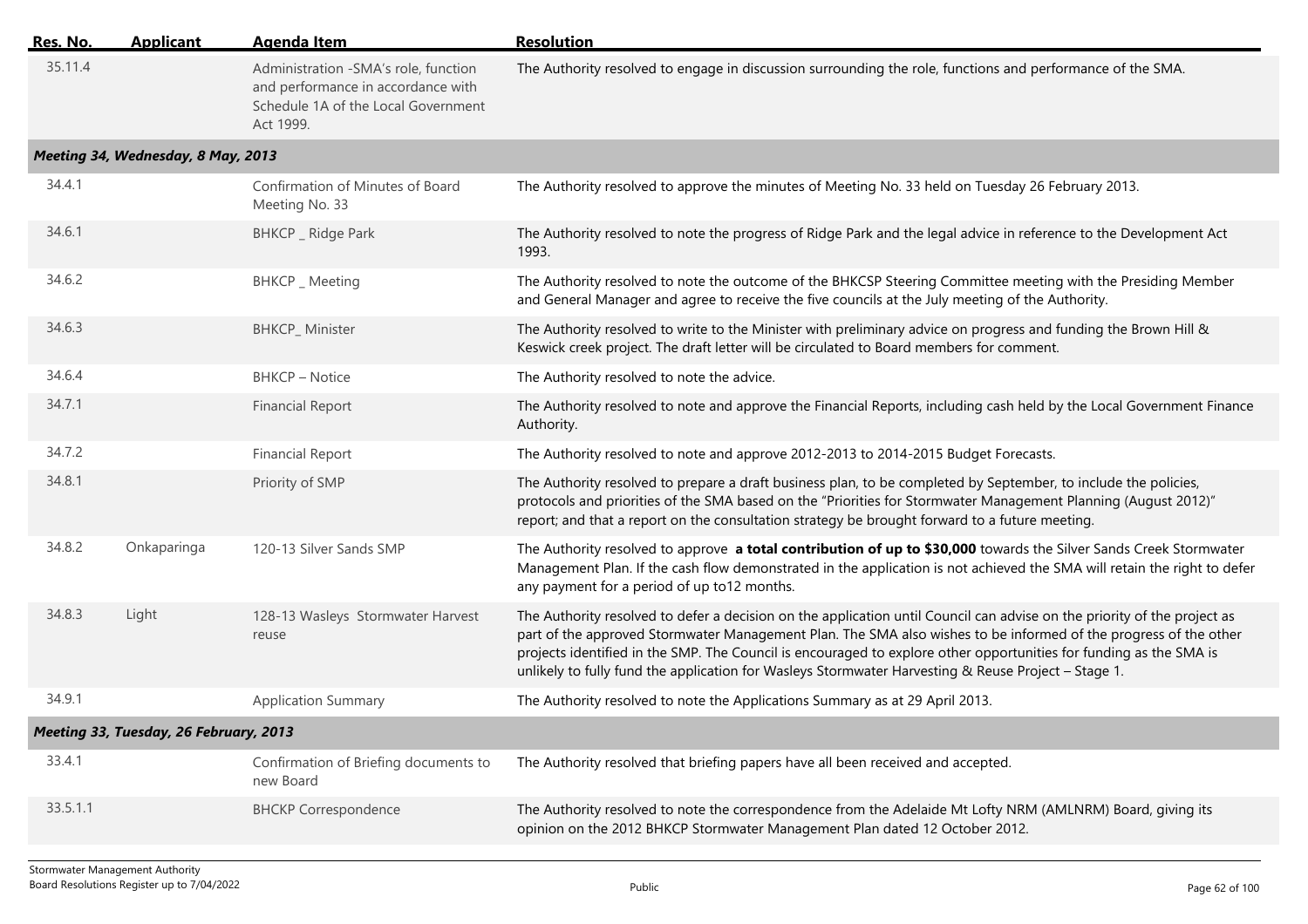| <u>Res. No.</u> | <b>Applicant</b> | <b>Agenda Item</b>          | <b>Resolution</b>                                                                                                                                                                                                                                                                                                                                                                    |
|-----------------|------------------|-----------------------------|--------------------------------------------------------------------------------------------------------------------------------------------------------------------------------------------------------------------------------------------------------------------------------------------------------------------------------------------------------------------------------------|
| 33.5.1.2        |                  | <b>BHCKP Correspondence</b> | The Authority resolved to note the Report from the SMA Advisor Mr John Comrie dated 31 October 2012.                                                                                                                                                                                                                                                                                 |
| 33.5.1.3        |                  | <b>BHCKP Correspondence</b> | The Authority resolved to note the correspondence Letter from BHKCP Project Director Mr Michael Salkeld dated 21<br>December 2012 in response to AMLNRM Board letter.                                                                                                                                                                                                                |
| 33.5.1.4        |                  | <b>BHCKP Correspondence</b> | The Authority resolved to note the correspondence Report from Mr Bill Lipp on BHKCP Stormwater Management Plan<br>dated 8 January 2013.                                                                                                                                                                                                                                              |
| 33.5.1.5        |                  | <b>BHCKP Correspondence</b> | The Authority resolved to note the correspondence from BHKCP Project Director Mr Michael Salkeld to address the<br>SMA request to present a Project Plan to complete Part B of the 2012 Brown Hill Keswick Creek Stormwater<br>Management Plan dated 4 February 2013.                                                                                                                |
| 33.5.2.1        |                  | <b>BHKCP SMP</b>            | The Authority resolved to approve the 2012 Brown Hill Keswick Creek Stormwater Management Plan.                                                                                                                                                                                                                                                                                      |
| 33.5.2.2        |                  | <b>BHKCP SMP</b>            | The Authority resolved to inform the councils that the approval of the 2012 Brown Hill Keswick Creek Stormwater<br>Management Plan in accordance with the Local Government (Stormwater Management) Amendment Act 2007 does not<br>represent a commitment or approval by the Authority of any funding contribution towards the implementation of the<br>plan.                         |
| 33.5.2.3        |                  | <b>BHKCP SMP</b>            | The Authority resolved to agree and delegate the Presiding Member to sign the gazettal notice on approval.                                                                                                                                                                                                                                                                           |
| 33.5.2.4        |                  | <b>BHKCP SMP</b>            | The Authority resolved to delegate to the Presiding Member to write to the Mayors of the 5 Councils with formal advice<br>of the Authority's decision.                                                                                                                                                                                                                               |
| 33.5.2.5        |                  | <b>BHKCP SMP</b>            | The Authority resolved to delegate to the Presiding Member to write to the Mayors of the 5 Councils to request that the<br>councils prepare an application for funding support for the finalisation of the part B component of the 2012 SMP.                                                                                                                                         |
| 33.5.2.6        |                  | <b>BHKCP SMP</b>            | The Authority resolved to inform the five councils that they are to be inclusive of the AMLNRM Board during the<br>finalisation of Part B of the 2012 BHKCP SMP which is in accordance with the "Stormwater Management Planning<br>Guidelines".                                                                                                                                      |
| 33.5.2.7        |                  | <b>BHKCP SMP</b>            | The Authority resolved that the Presiding Member and General Manager brief the Minister for Water and the River<br>Murray, Minister for Local Government and the President of the Local Government Association on the outcome.                                                                                                                                                       |
| 33.5.2.8        |                  | <b>BHKCP SMP</b>            | The Authority resolved to re-appoint Mr John Comrie as the BHKCP advisor during the time the councils are required to<br>prepare the 2014 BHKCP SMP.                                                                                                                                                                                                                                 |
| 33.5.3.1        |                  | <b>SMA Funding</b>          | The Authority resolved to note the progress of the BHKCP funding consideration to the State Government as an<br>emerging issue.                                                                                                                                                                                                                                                      |
| 33.6.1          |                  | <b>Financial Report</b>     | The Authority resolved to note and approve the Financial Reports, including cash held by the Local Government Finance<br>Authority.                                                                                                                                                                                                                                                  |
| 33.6.2          |                  | <b>Financial Report</b>     | The Authority resolved to note and approve 2012-2013 to 2014-2015 Budget Forecasts.                                                                                                                                                                                                                                                                                                  |
| 33.7.1.1        | Unley            | Ridge Park (123-13)         | The Authority resolved to approve a total contribution of up to \$1,400,000 towards the Ridge Park Detention Basin<br>construction, subject to a review of the approved amount once the recommended tender price is known. If the cash<br>flow demonstrated in the application is not achieved the SMA will retain the right to defer any payment for a period of<br>up to12 months. |
|                 |                  |                             |                                                                                                                                                                                                                                                                                                                                                                                      |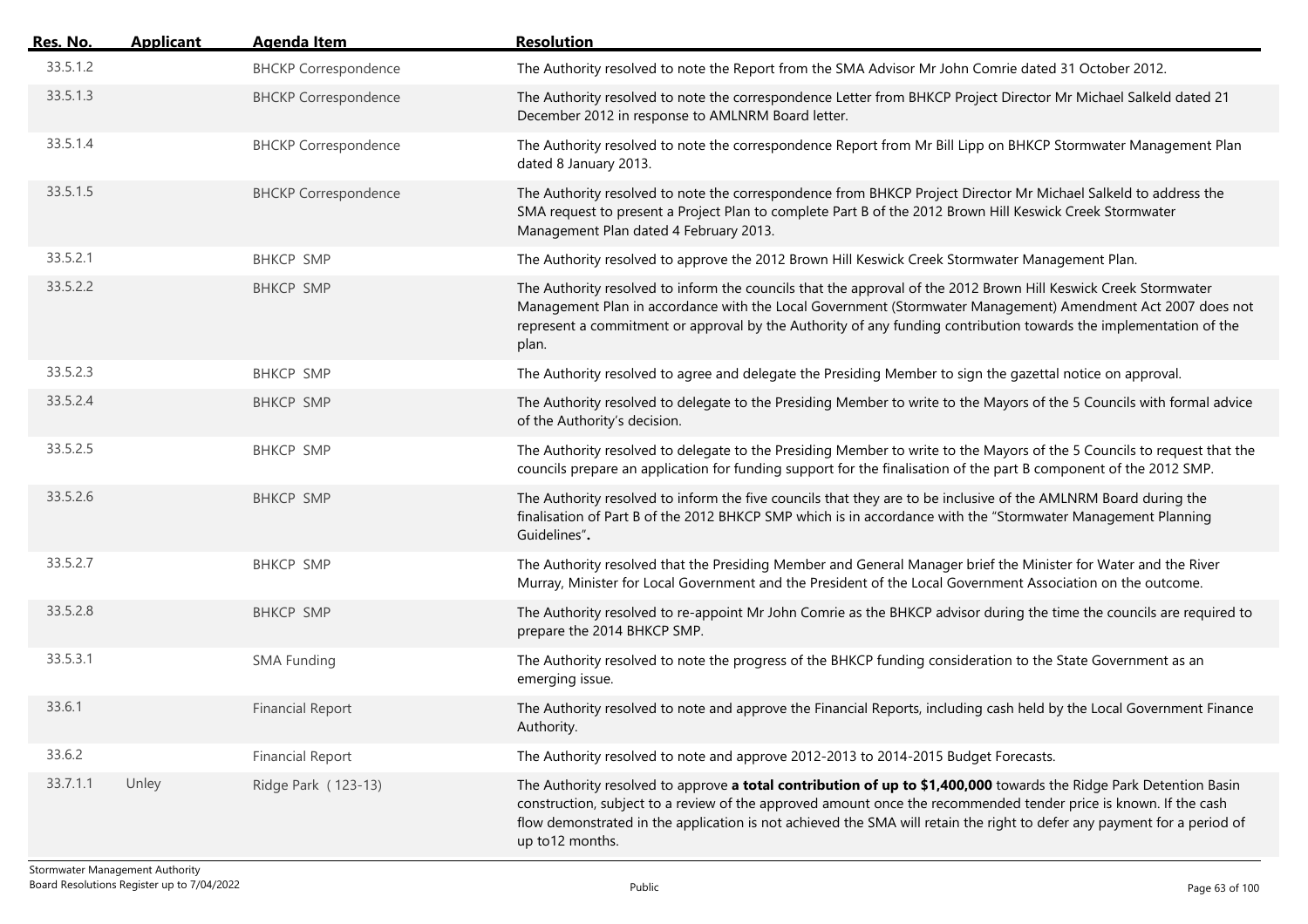| <u>Res. No.</u> | <b>Applicant</b>    | <b>Agenda Item</b>                                              | <b>Resolution</b>                                                                                                                                                                                                                                                                                                                |
|-----------------|---------------------|-----------------------------------------------------------------|----------------------------------------------------------------------------------------------------------------------------------------------------------------------------------------------------------------------------------------------------------------------------------------------------------------------------------|
| 33.7.2.1        | <b>BHKCSP</b>       | BHKCP SMP (125-13)                                              | The Authority resolved to approve a total contribution of \$270,000 towards the Brown Hill Keswick Creek 2012 SMP -<br>additional costs.                                                                                                                                                                                         |
| 33.7.2.1        | <b>BHKCSP</b>       | <b>BHKCP SMP (125-13)</b>                                       | The Authority resolved to advise the BHKCP in writing that, in future, no retrospective applications will be considered.                                                                                                                                                                                                         |
| 33.7.3.1        | <b>BHKCSP</b>       | BH Creek diversion (127-13)                                     | The Authority resolved to approve a total contribution of up to \$2,500,000 towards the Goodwood Junction Brown<br>Hill Creek Diversion Project with the contribution to be paid in 2014/15.                                                                                                                                     |
| 33.7.3.2        | <b>BHKCSP</b>       | BH Creek diversion (127-13)                                     | The Authority resolved to advise the Councils that this contribution should not imply any commitment from the<br>Authority in relation to funding 50% of the capital cost of the 2012 SMP.                                                                                                                                       |
| 33.7.4.1        | AMLRNRMB            | BH creek flow gauging (118-12)                                  | The Authority resolved to approve a total contribution of up to \$33,000. If the cash flow demonstrated in the<br>application is not achieved the SMA will retain the right to defer any payment for a period of up to12 months.                                                                                                 |
| 33.7.5.1        | <b>West Torrens</b> | Cowandilla-Mile end (121-13)                                    | The Authority resolved to approve a total contribution of up to \$301,894 towards Cowandilla - Mile End Outfall<br>Stage 2B. If the cash flow demonstrated in the application is not achieved the SMA will retain the right to defer any<br>payment for a period of up to12 months.                                              |
| 33.7.5.2        | <b>West Torrens</b> | Cowandilla- Mile end (121-13)                                   | The Authority resolved to request the ALMRNRM board to work with the relevant parties to improve the quality of<br>floodwaters entering the Gulf of St Vincent.                                                                                                                                                                  |
| 33.7.6.1        | Playford            | Smith Creek Flood Plain (122-13)                                | The Authority resolved to approve a total contribution of up to \$80,000 towards the Smith Creek Floodplain Mapping<br>project. If the cash flow demonstrated in the application is not achieved the SMA will retain the right to defer any<br>payment for a period of up to12 months.                                           |
| 33.7.7.1        |                     | $(124-13)$                                                      | The Authority resolved to approve a total contribution of up to \$273,050 with up to \$88,550 to be paid in<br>2014/15, \$90,850 in 2015/16 and \$93,650 in 2016/17.                                                                                                                                                             |
| 33.7.8.1        | Light               | Freeling, Greenock , Kapunda township<br>flood mapping (126-13) | The Authority resolved to approve a total contribution of up to \$70,000 towards the Light Regional Council Freeling,<br>Greenock and Kapunda Floodplain Mapping project. If the cash flow demonstrated in the application is not achieved<br>the SMA will retain the right to defer any payment for a period of up to12 months. |
| 33.7.9.1        | Mitcham             | Belair Road (62-08)                                             | The Authority resolved to refuse to pay any further funds to Mitcham Council on the grounds that exceptional<br>circumstances have not been demonstrated.                                                                                                                                                                        |
| 33.8.1.1        |                     | Blue Print and Agreement Update                                 | The Authority resolved to note the briefing provided by Steve Morton "The Future of Stormwater Management -<br>Towards a Blueprint for Urban Water for Greater Adelaide".                                                                                                                                                        |
| 33.8.2.1        |                     | Priority of SMP                                                 | The Authority resolved to note the report on, "Priorities for Stormwater Management Planning (August 2012)".                                                                                                                                                                                                                     |
| 33.8.2.2        |                     | Priority of SMP                                                 | The Authority resolved to provide this report to the Minister for Water and the River Murray, and the President of the<br>Local Government Association of SA of the list of priorities to inform the pending new agreement and legislative review.                                                                               |
| 33.9.1          |                     | <b>Application Summary</b>                                      | The Authority resolved to note the Applications Summary as at 19 February 2013.                                                                                                                                                                                                                                                  |
|                 |                     |                                                                 |                                                                                                                                                                                                                                                                                                                                  |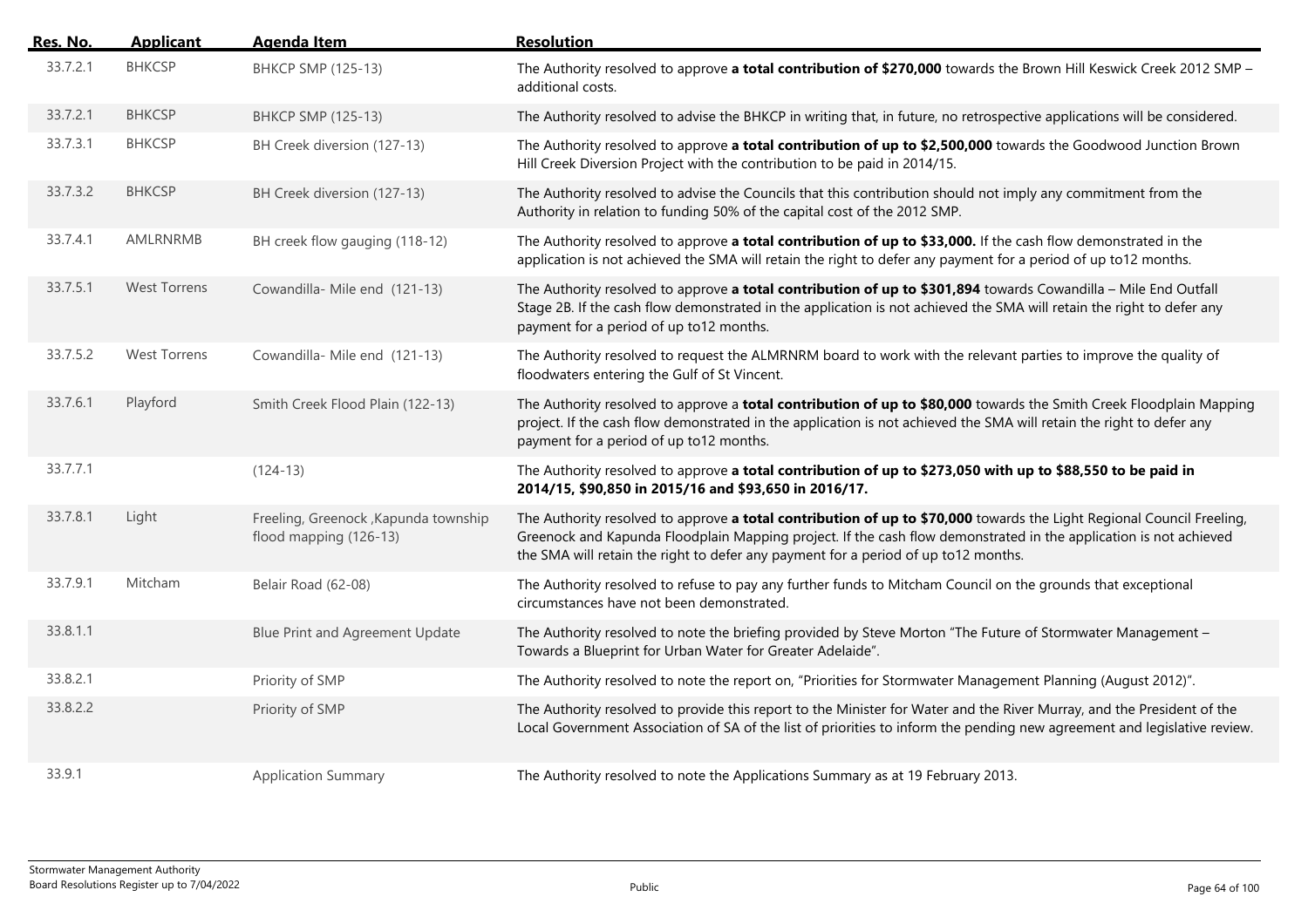| Res. No. | <b>Applicant</b>                     | <b>Agenda Item</b>                                      | <b>Resolution</b>                                                                                                                                                                                                                                                                                                                                                                                   |
|----------|--------------------------------------|---------------------------------------------------------|-----------------------------------------------------------------------------------------------------------------------------------------------------------------------------------------------------------------------------------------------------------------------------------------------------------------------------------------------------------------------------------------------------|
| Year:    |                                      |                                                         | 2012                                                                                                                                                                                                                                                                                                                                                                                                |
|          | Meeting 32, Tuesday, 28 August, 2012 |                                                         |                                                                                                                                                                                                                                                                                                                                                                                                     |
| 32.4.1   |                                      | Confirmation of Minutes of Board<br>Meeting No. 31      | The Authority resolved to approve the minutes of Meeting No. 31 held on Monday 25 June 2012.                                                                                                                                                                                                                                                                                                        |
| 32.6.1.1 |                                      | Brown Hill and Keswick Creeks Project                   | The Authority resolved to note the report dated 13 August 2012 from John Comrie, Advisor to the Brown Hill & Keswick<br>Creeks Project Steering Group.                                                                                                                                                                                                                                              |
| 32.6.1.2 |                                      | Brown Hill and Keswick Creeks Project                   | The Authority resolved to note the draft Brown Hill & Keswick Creeks Stormwater Project Stormwater Management Plan<br>2012, currently being considered by the five Councils for approval.                                                                                                                                                                                                           |
| 32.6.2.1 |                                      | Brown Hill and Keswick Creeks Project                   | The Authority resolved to note the verbal update provided by BHKCP Director Michael Salkeld and City of Unley CEO<br>Peter Tsokas.                                                                                                                                                                                                                                                                  |
| 32.6.2.2 |                                      | Brown Hill and Keswick Creeks Project                   | The Authority resolved to acknowledge the progress to date and supports continuation of the current process.                                                                                                                                                                                                                                                                                        |
| 32.6.2.3 |                                      | Brown Hill and Keswick Creeks Project                   | The Authority resolved to encourage the progress of scheduling procurement of Part A works to assist the Authority for<br>the purposes of long term financial planning.                                                                                                                                                                                                                             |
| 32.6.2.4 |                                      | Brown Hill and Keswick Creeks Project                   | The Authority resolved to request of the Councils their project plan for the next 12 months, to complete Part B.                                                                                                                                                                                                                                                                                    |
| 32.6.2.5 |                                      | Brown Hill and Keswick Creeks Project                   | The Authority resolved to note the positive feedback received from the Councils in respect of the role played by John<br>Comrie as Advisor and encourages the next Board to strongly consider continuing this arrangement.                                                                                                                                                                          |
| 32.6.3.1 |                                      | Brown Hill and Keswick Creeks Project                   | The Authority resolved to note the response dated 14 August 2012 received from the Minister for Water and the River<br>Murray in response to the Authority's advice to the Minister regarding possible financial implications of anticipated<br>applications to the Board for funding for the Port Road Stormwater Management Plan and Brown Hill and Keswick<br>Creeks Stormwater Management Plan. |
| 32.6.3.2 |                                      | Brown Hill and Keswick Creeks Project                   | The Authority resolved to respond to the Minister's letter, providing the further information as requested.                                                                                                                                                                                                                                                                                         |
| 32.6.3.3 |                                      | Brown Hill and Keswick Creeks Project                   | The Authority resolved to prepare an options paper for alternative funding models, to be presented to the new<br>Stormwater Management Authority Board for consideration and progression.                                                                                                                                                                                                           |
| 32.7.1   |                                      | Priority for Stormwater Management<br>Plans August 2012 | The Authority resolved to note the Assessment informing of the reasonable sequence of undertaking Stormwater<br>Management Planning and to provide this advice to the Minister for Water and the River Murray, and the President of<br>the Local Government Association of SA.                                                                                                                      |
| 32.7.2   |                                      | Priority for Stormwater Management<br>Plans August 2012 | The Authority resolved to encourage the new Board to consider this list of priorities in the context of the new<br>Stormwater Management Agreement and legislative review and engage with priority Councils affected.                                                                                                                                                                               |
| 32.8.1.1 | Marion                               | Variation to Hallet Cove SMP (95/11)                    | The Authority resolved to approve an additional contribution of up to \$13,500 towards the Hallett Cove Creeks<br>Stormwater Management Plan. This takes the total commitment to \$48,500. If the cash flow demonstrated in the<br>application is not achieved the SMA will retain the right to defer any payment for a period of up to 12 months.                                                  |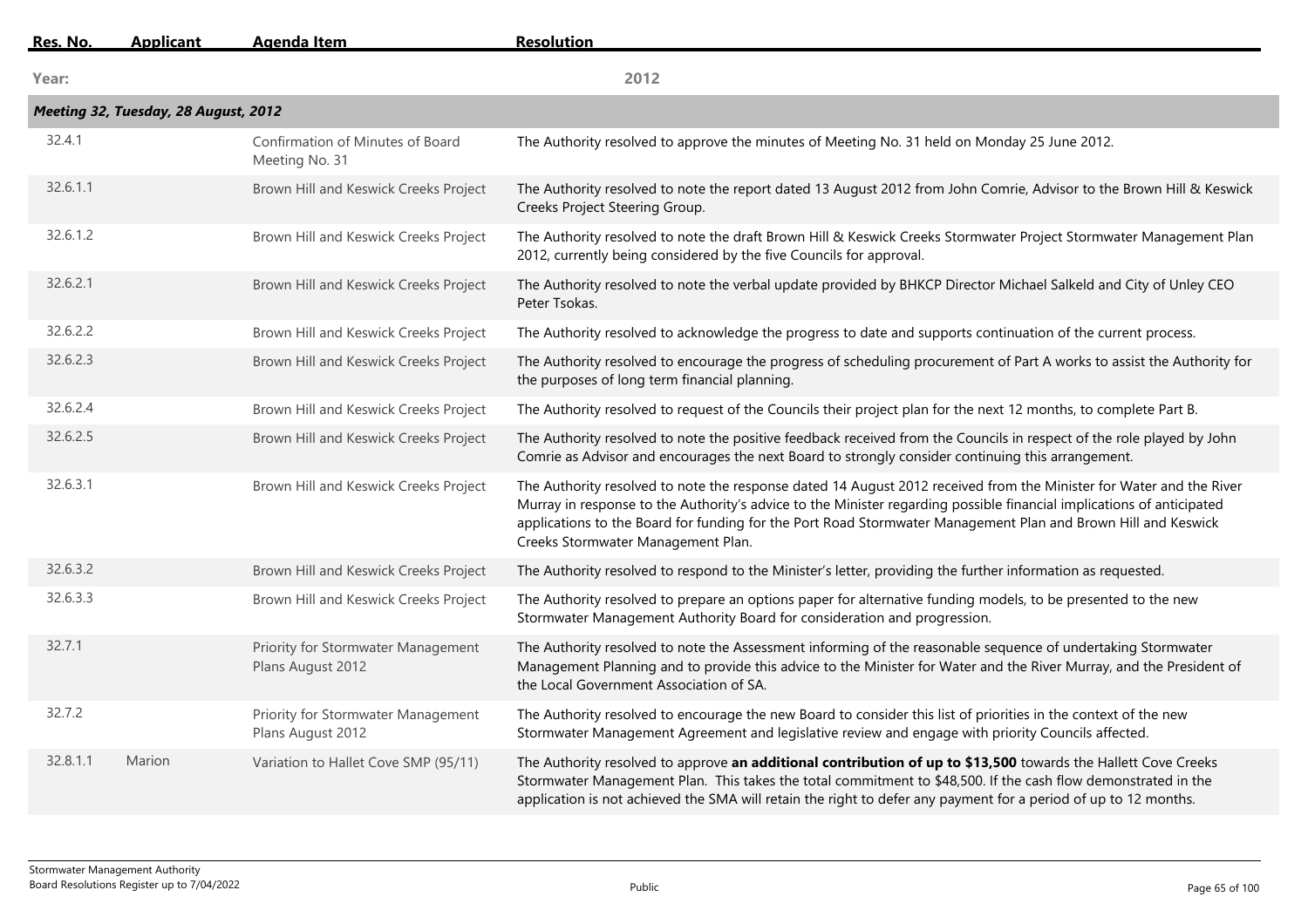| Res. No.   | <b>Applicant</b>     | <b>Agenda Item</b>                                                                  | <b>Resolution</b>                                                                                                                                                                                                                                                                                                                                                                                                                                                                                                                                                                                                                                                                                                           |
|------------|----------------------|-------------------------------------------------------------------------------------|-----------------------------------------------------------------------------------------------------------------------------------------------------------------------------------------------------------------------------------------------------------------------------------------------------------------------------------------------------------------------------------------------------------------------------------------------------------------------------------------------------------------------------------------------------------------------------------------------------------------------------------------------------------------------------------------------------------------------------|
| 32.8.2.1   | Goyder               | Farrell Flat Flood Mitigation (113/12)                                              | The Authority resolved to decline to provide any funding to this project and advise the Council that it should initially<br>revise the Stormwater Management Plan to comply with the SMA guidelines in consultation with Bill Lipp. After the<br>Stormwater Management Plan has been completed and accepted, the Authority will then be in a better position to<br>advise the Council how to proceed from there.                                                                                                                                                                                                                                                                                                            |
| 32.8.3.1   | Tumby Bay            | Stormwater Management Plan (115/12)                                                 | The Authority resolved to approve a total contribution of up to \$33,000 towards the Tumby Bay Stormwater<br>Management Plan contingent on the Natural Disaster Resilience Program approving a similar contribution. If the cash<br>flow demonstrated in the application is not achieved the SMA will retain the right to defer any payment for a period of<br>up to 12 months.                                                                                                                                                                                                                                                                                                                                             |
| 32.8.4.1   | Copper Coast         | Stormwater Management Plan (116/12)                                                 | The Authority resolved to approve a total contribution of up to \$50,000 towards the Moonta/Moonta Bay/Port<br>Hughes Stormwater Management Plan. If the cash flow demonstrated in the application is not achieved the SMA will<br>retain the right to defer any payment for a period of up to 12 months.                                                                                                                                                                                                                                                                                                                                                                                                                   |
| 32.8.4.2   | Copper Coast         | Stormwater Management Plan (116/12)                                                 | The Authority resolved to refuse the Council's application for support for Stormwater Management Plan preparation for<br>Wallaroo/North Beach and Kadina & Surrounds for the time being pending satisfactory progress on the<br>Moonta/Moonta Bay/Port Hughes Stormwater Management Plan.                                                                                                                                                                                                                                                                                                                                                                                                                                   |
| 32.8.5.1   | Salisbury            | Cobbler Creek SMP (114/12)                                                          | The Authority resolved to approve a total contribution of up to \$10,000 towards the Cobblers Creek Stormwater<br>Management Plan. If the cash flow demonstrated in the application is not achieved the SMA will retain the right to defer<br>any payment for a period of up to 12 months.                                                                                                                                                                                                                                                                                                                                                                                                                                  |
| 32.8.6.1   | <b>Charles Sturt</b> | Waterproofing the West Stage 2<br>(117/12)                                          | The Authority resolved to note the application received from the City of Charles Sturt for the Water Proofing the West -<br>Stage 2 project.                                                                                                                                                                                                                                                                                                                                                                                                                                                                                                                                                                                |
| 32.8.6.2   | Charles Sturt        | Waterproofing the West Stage 2<br>(117/12)                                          | The Authority resolved to note the response provided to the City of Charles Sturt pertaining to revised estimates.                                                                                                                                                                                                                                                                                                                                                                                                                                                                                                                                                                                                          |
| 32.8.6.1.1 | Charles Sturt        | Waterproofing the West Stage 2<br>(117/12)                                          | The Authority resolved to provide no contribution towards the design estimate as requested in Mr Sykes' letter of 27<br>August 2012 regarding the City of Charles Sturt Water Proofing the West - Stage 2 project.                                                                                                                                                                                                                                                                                                                                                                                                                                                                                                          |
| 32.8.6.1.2 | Charles Sturt        | Waterproofing the West Stage 2<br>(117/12)                                          | The Authority resolved to prepare a response to the City of Charles Sturt informing them of the outcome. In their<br>response, the Authority will note the statement contained within Council's letter of 27 August inferring that the SMA<br>confirmed it will contribute 50% costing towards the cost to undertake the estimates, and will convey that this is<br>incorrect.                                                                                                                                                                                                                                                                                                                                              |
| 32.9.1.1   |                      | Administration - Draft Annual Report<br>and Financial Statements for 2011 -<br>2012 | The Authority resolved to note the 2011-2012 financial statements, issued to Auditor General for Audit subject to the<br>alterations which were:<br>• Page 6, 1st paragraph, line 2, insert the words "land within", with the sentence now to read "The catchment covers<br>land within the City of Mitcham<br>• Page 6, 9th paragraph, last line, replace the words "in August 2012" with "by the five councils", with the sentence now<br>to read "The Stormwater Management Authority now awaits the Stormwater Management Plan to be delivered by the<br>five Councils."<br>• Inclusion of the advice to the Minister for Water referencing the quarterly meetings with the Minister and regular<br>reporting on BHKCP. |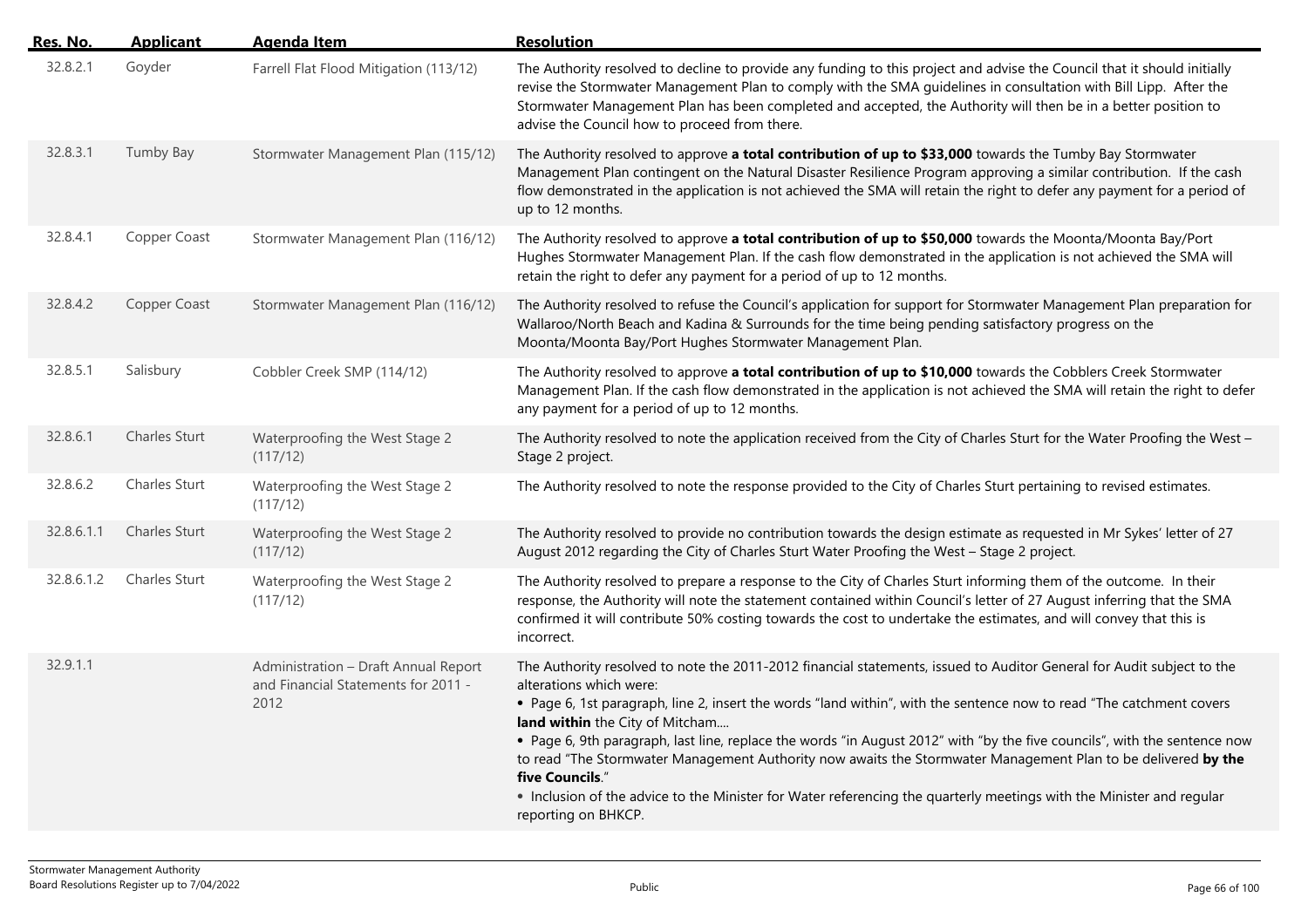| <u>Res. No.</u> | <b>Applicant</b>                  | <b>Agenda Item</b>                                               | <b>Resolution</b>                                                                                                                                                                                                                                                                                                                                                                                                            |
|-----------------|-----------------------------------|------------------------------------------------------------------|------------------------------------------------------------------------------------------------------------------------------------------------------------------------------------------------------------------------------------------------------------------------------------------------------------------------------------------------------------------------------------------------------------------------------|
| 32.9.2.1        |                                   | Administration - SMA Insurance<br>Arrangements                   | The Authority resolved to note the 2012-2013 SAICORP insurance arrangements.                                                                                                                                                                                                                                                                                                                                                 |
| 32.9.3.1        |                                   | Administration - Conflict of Interest of<br><b>Board Members</b> | The Authority resolved to note the legal advice/response received from Crown Solicitor's Office in relation to conflict of<br>interest consideration.                                                                                                                                                                                                                                                                        |
| 32.9.4.1        |                                   | Administration - New Service Level<br>Agreement with DEWNR       | The Authority resolved to note the new Service Level Agreement in place with Department of Environment, Water and<br>Natural Resources (DEWNR).                                                                                                                                                                                                                                                                              |
| 32.10.1         |                                   | <b>Financial Report</b>                                          | The Authority resolved to note and approve the Financial Reports, including cash held by the Local Government Finance<br>Authority.                                                                                                                                                                                                                                                                                          |
| 32.10.2         |                                   | <b>Financial Report</b>                                          | The Authority resolved to note and approve 2012-2013 Budget Forecasts.                                                                                                                                                                                                                                                                                                                                                       |
| 32.11.1         |                                   | <b>Applications Summary</b>                                      | The Authority resolved to note the Applications Summary as at 22 August 2012.                                                                                                                                                                                                                                                                                                                                                |
|                 | Meeting 31, Monday, 25 June, 2012 |                                                                  |                                                                                                                                                                                                                                                                                                                                                                                                                              |
| 31.4.1          |                                   | Confirmation of Minutes of Board<br>Meeting No. 30               | The Authority resolved to approve the minutes of Meeting No. 30 held on Tuesday 8 May 2012.                                                                                                                                                                                                                                                                                                                                  |
| 31.6.1.1        |                                   | Brown Hill and Keswick Creeks Project                            | The Authority resolved to note the report dated 10 June 2012 from John Comrie, Advisor for Brown Hill Keswick Creek<br>Stormwater Project.                                                                                                                                                                                                                                                                                   |
| 31.6.2.1        |                                   | Brown Hill and Keswick Creeks Project                            | The Authority resolved to note the report dated 15 June 2012 received from the Brown Hill & Keswick Creeks<br>Stormwater Project Director.                                                                                                                                                                                                                                                                                   |
| 31.6.3.1        |                                   | Brown Hill and Keswick Creeks Project                            | The Authority resolved to note the summary of the financial model for funding of the Brown Hill & Keswick Creek<br>Stormwater Management Plan.                                                                                                                                                                                                                                                                               |
| 31.6.3.1.1      |                                   | Brown Hill and Keswick Creeks Project                            | The Authority resolved to advise the Minister and the President of the LGA that, based on current financial modelling to<br>fund the Brown Hill & Keswick Creeks Stormwater projects and Port Road project, it is unlikely there will be sufficient<br>funds to fund any other capital projects of flood prevention nature, and requests that the Minister review the funding<br>allocation, procurement and funding models. |
|                 |                                   |                                                                  | Further, to advise that the funding agreement has 23 years remaining and the capacity to resource the known projects<br>and potential new projects that may emerge through the Urban Water Blueprint are severely compromised.                                                                                                                                                                                               |
| 31.6.3.1.2      |                                   | Brown Hill and Keswick Creeks Project                            | The Authority resolved to delegate to the Presiding Member and the General Manager to commence discussions with<br>either the LGFA or SAFA on loan terms and contracts.                                                                                                                                                                                                                                                      |
| 31.7.1.1        | Port Lincoln                      | Port Lincoln SMP (108/11)                                        | The Authority resolved to approve a total contribution of up to \$30,000 towards the Port Lincoln Stormwater<br>Management Plan. If the cash flow demonstrated in the application is not achieved the SMA will retain the right to defer<br>any payment for a period of up to 12 months.                                                                                                                                     |
| 31.8.2.1        |                                   | Administration - SMA Board Member<br>Expiration - 31 August 2012 | The Authority resolved to note that the LGA is proceeding to call for nominations for its positions on the board and the<br>Presiding Member position and anticipates advising the Minister of nominations by mid August 2012.                                                                                                                                                                                               |
| 31.9.1          |                                   | <b>Financial Report</b>                                          | The Authority resolved to note the Stormwater Management Authority Fund financial reports as at 31 May 2012.                                                                                                                                                                                                                                                                                                                 |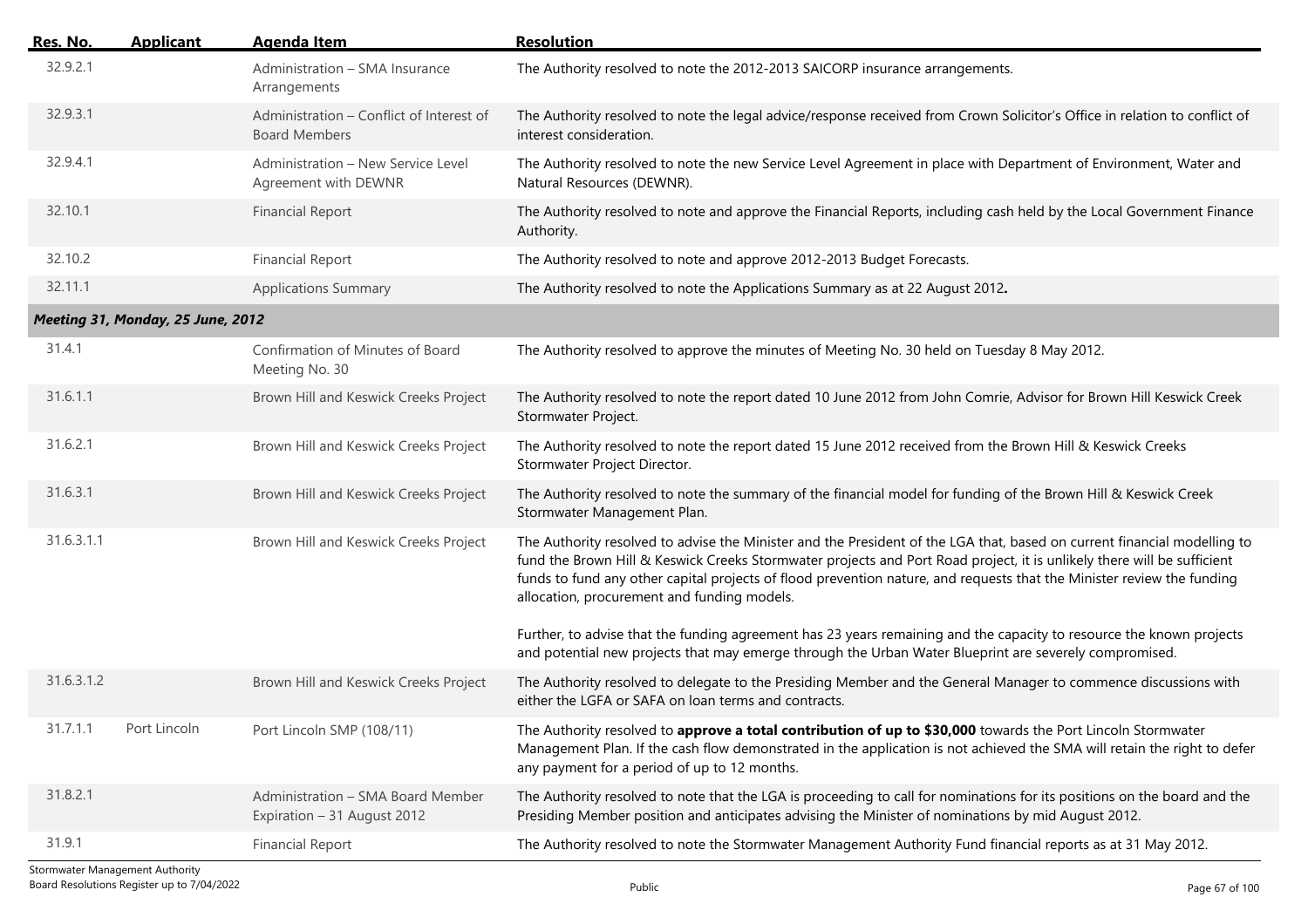| <u>Res. No.</u> | <b>Applicant</b>                 | <b>Agenda Item</b>                                                                                | <b>Resolution</b>                                                                                                                                                                                                                                                                        |  |  |  |
|-----------------|----------------------------------|---------------------------------------------------------------------------------------------------|------------------------------------------------------------------------------------------------------------------------------------------------------------------------------------------------------------------------------------------------------------------------------------------|--|--|--|
| 31.10.1         |                                  | <b>Applications Summary</b>                                                                       | The Authority resolved to note the Applications Summary as at 31 May 2012.                                                                                                                                                                                                               |  |  |  |
| 31.11.1         |                                  | <b>Other Business</b>                                                                             | The Authority resolved to review the Stormwater Management Planning guidelines.                                                                                                                                                                                                          |  |  |  |
|                 | Meeting 30, Tuesday, 8 May, 2012 |                                                                                                   |                                                                                                                                                                                                                                                                                          |  |  |  |
| 30.4.1          |                                  | Confirmation of Minutes of Board<br>Meeting No. 29                                                | The Authority resolved to approve the amended minutes of Meeting No. 29 held on Monday 13 February 2012.                                                                                                                                                                                 |  |  |  |
| 30.6.1.1        |                                  | Outcomes of Out of Session Meetings<br>4 April 2012 and 2 May 2012                                | The Authority resolved to approve the minutes of Out of Session Teleconference of 4 April 2012.                                                                                                                                                                                          |  |  |  |
| 30.6.2.1        |                                  | Outcomes of Out of Session Meetings<br>4 April 2012 and 2 May 2012                                | The Authority resolved to approve the minutes of the Out of Session Meeting of 2 May 2012.                                                                                                                                                                                               |  |  |  |
| 30.6.2.2        |                                  | Outcomes of Out of Session Meetings<br>4 April 2012 and 2 May 2012                                | The Authority resolved to endorse the approach of the Proposed Strategy as set out in Michael Salkeld's letter dated 30<br>April 2012 subject to the five councils agreeing to the strategy.                                                                                             |  |  |  |
| 30.6.3.1        |                                  | Brown Hill and Keswick Creeks Project                                                             | The Authority resolved to note the letter dated 9 March 2012 from Michael Salkeld, Project Director of Brown Hill<br>Keswick Creek Stormwater Project.                                                                                                                                   |  |  |  |
| 30.6.4.1        |                                  | Brown Hill and Keswick Creeks Project                                                             | The Authority resolved to note the report dated 10 April 2012 from John Comrie, Advisor for Brown Hill Keswick Creek<br>Stormwater Project.                                                                                                                                              |  |  |  |
| 30.6.5.1        |                                  | Brown Hill and Keswick Creeks Project                                                             | Authority resolved to note the report dated 30 April 2012 from John Comrie, Advisor for Brown Hill Keswick Creek<br>Stormwater Project.                                                                                                                                                  |  |  |  |
| 30.6.6.1        |                                  | Brown Hill and Keswick Creeks Project                                                             | The Authority resolved to note the letter dated 30 April 2012 from Michael Salkeld, Project Director of Brown Hill<br>Keswick Creek Stormwater Project.                                                                                                                                  |  |  |  |
| 30.7.1          |                                  | Brown Hill and Keswick Creeks Project                                                             | The Authority resolved to note the legal advice dated 20 March 2012 and further legal advice dated 23 March 2012 in<br>relation to Brown Hill and Keswick Creeks Project - Order requiring Preparation of Stormwater Management Plan - from<br>Don Mackintosh, Crown Solicitor's Office. |  |  |  |
| 30.9.1.1        |                                  | Brown Hill and Keswick Creeks Project                                                             | The Authority resolved to formally note receipt of letters from concerned parties in regard to the Brown Hill and<br>Keswick Creek stormwater management plan.                                                                                                                           |  |  |  |
| 30.9.2.1        |                                  | Brown Hill and Keswick Creeks Project                                                             | The Authority resolved to extend Mr Comrie's contract as SMA Advisor to the Brown Hill & Keswick Creeks Project<br>Steering Committee until 31 October 2012.                                                                                                                             |  |  |  |
| 30.10.1.1       |                                  | <b>Financial Report</b>                                                                           | The Authority resolved to note the Stormwater Management Authority Fund financial reports as at 30 April 2012.                                                                                                                                                                           |  |  |  |
| 30.10.1.2       |                                  | <b>Financial Report</b>                                                                           | The Authority resolved to delegate to the Presiding Member and General Manager to determine the quantum of funds<br>to be placed in term deposits with the Local Government Finance Authority from time to time.                                                                         |  |  |  |
| 30.11.1         |                                  | <b>Consultation Draft Agreement State-</b><br>Local Government Stormwater<br>Management Agreement | The Authority resolved to release its advice to both Department for Water and Local Government Association of South<br>Australia as a response to the consultation draft agreement.                                                                                                      |  |  |  |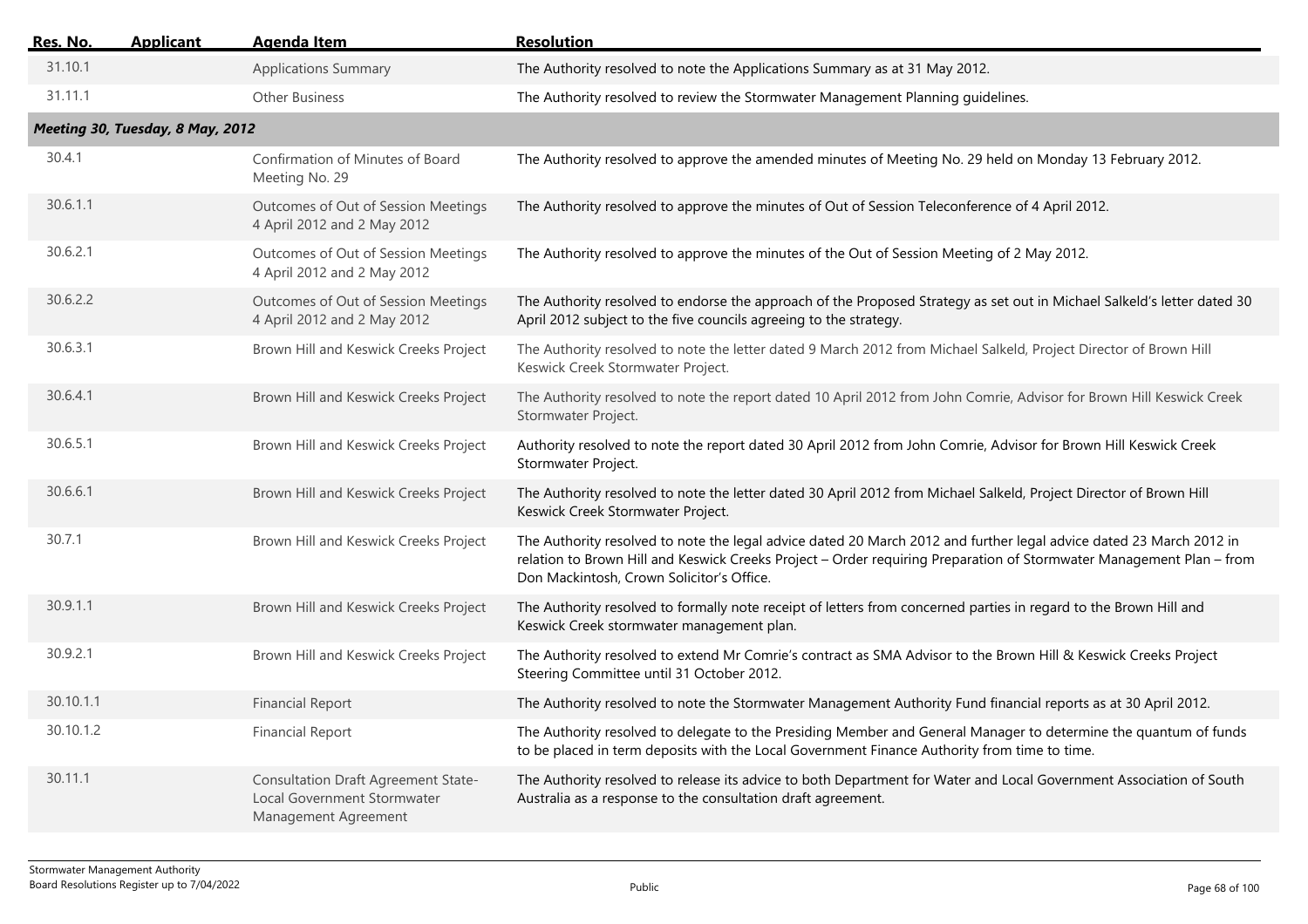| <u>Res. No.</u> | <b>Applicant</b>                      | <b>Agenda Item</b>                                                                                                                               | <b>Resolution</b>                                                                                                                                                                                                                                                                                                                 |
|-----------------|---------------------------------------|--------------------------------------------------------------------------------------------------------------------------------------------------|-----------------------------------------------------------------------------------------------------------------------------------------------------------------------------------------------------------------------------------------------------------------------------------------------------------------------------------|
| 30.12.1         |                                       | Insurance Enquiry                                                                                                                                | The Authority resolved to note the brief outcome of the discussions with SAICORP and MLS.                                                                                                                                                                                                                                         |
|                 | Meeting 29, Monday, 13 February, 2012 |                                                                                                                                                  |                                                                                                                                                                                                                                                                                                                                   |
| 29.4.1          |                                       | Confirmation of Minutes of Board<br>Meeting No. 28                                                                                               | The Authority resolved to approve the minutes of Meeting No. 28 held on Tuesday 13 December 2011 subject to one<br>change in item 6.2 where "enhanced options report" should read "alternative options report".                                                                                                                   |
| 29.6.1.1        |                                       | Brown Hill and Keswick Creeks Project                                                                                                            | The Authority resolved to note the verbal update provided by John Comrie, SMA Advisor to the Brown Hill Keswick<br>Creeks Stormwater Project.                                                                                                                                                                                     |
| 29.6.2.1        |                                       | Brown Hill and Keswick Creeks Project                                                                                                            | The Authority resolved to note the report provided by Michael Salkeld Project Director of Brown Hill Keswick Creeks<br>Stormwater Project.                                                                                                                                                                                        |
| 29.6.3.1        |                                       | Brown Hill and Keswick Creeks Project                                                                                                            | The Authority resolved to note and approve the request received from the Brown Hill and Keswick Creeks Project<br>Steering Committee for John Comrie's assistance in preparation of the Project Charter.                                                                                                                          |
| 29.6.4.1        |                                       | Brown Hill and Keswick Creeks Project<br>- Presentation from AMLRNRMB re<br>Maintenance Strategy for Privately<br>Owned Urban Creeks             | The Authority resolved to note the paper presented by Bill Lipp and Chris Wright.                                                                                                                                                                                                                                                 |
| 29.6.4.2        |                                       | Brown Hill and Keswick Creeks Project<br>- Presentation from AMLRNRMB re<br>Maintenance Strategy for Privately<br>Owned Urban Creeks             | The Authority resolved to note that the Brown Hill & Keswick Creek Steering Committee is incorporating the<br>maintenance strategy in relation to privately owned urban creeks into the BHKC Stormwater Management Plan.                                                                                                          |
| 29.6.5.1        |                                       | City of Unley - Ridge Park MAR System                                                                                                            | The Authority resolved to note the email dated 7 February 2012 from Michelle Bonnici, General Manager City Services,<br>City of Unley to the General Manager, Stormwater Management Authority.                                                                                                                                    |
| 29.6.5.2        |                                       | City of Unley - Ridge Park MAR System                                                                                                            | The Authority resolved to provide in principle support for the construction of the Ridge Park Flood Detention Project<br>subject to an application being submitted.                                                                                                                                                               |
| 29.7.1.1        |                                       | Bureau of Meteorology (110/11)--<br>Assisting local government in flash<br>flood management through rain and<br>river flow monitoring in 2012/12 | The Authority resolved to approve a total contribution of up to \$67,500 towards Bureau of Meteorology Assisting<br>Local Government in Flash Flood Management (2012/13). If the cash flow demonstrated in the application is not<br>achieved the SMA will retain the right to defer any payment for a period of up to 12 months. |
| 29.7.2.1        | Clare & Gilbert<br>Valleys            | Clare and Gilbert Valleys Council<br>(107/11)--Townships Floodplain<br>Mapping                                                                   | The Authority resolved to approve a total contribution of up to \$165,000 towards the Clare & Gilbert Valleys<br>Townships Floodplain Mapping project. If the cash flow demonstrated in the application is not achieved the SMA will<br>retain the right to defer any payment for a period of up to 12 months.                    |
| 29.7.3.1        | Mid Murray                            | Mid Murray Council (111/12)--Sedan<br>Stormwater Management Plan                                                                                 | The Authority resolved to decline to provide any funding to this project and advise the Council that the resolution of<br>the major source of flooding of Sedan is a matter between the Council and Department of Planning, Transport and<br>Infrastructure.                                                                      |
| 29.7.4.1        | Goyder                                | Regional Council of Goyder (112/12)                                                                                                              | The Authority resolved to approve a total contribution of up to \$110,000 for the Channel A Upgrading, Eudunda. If<br>the cash flow demonstrated in the application is not achieved the SMA will retain the right to defer any payment for a<br>period of up to 12 months.                                                        |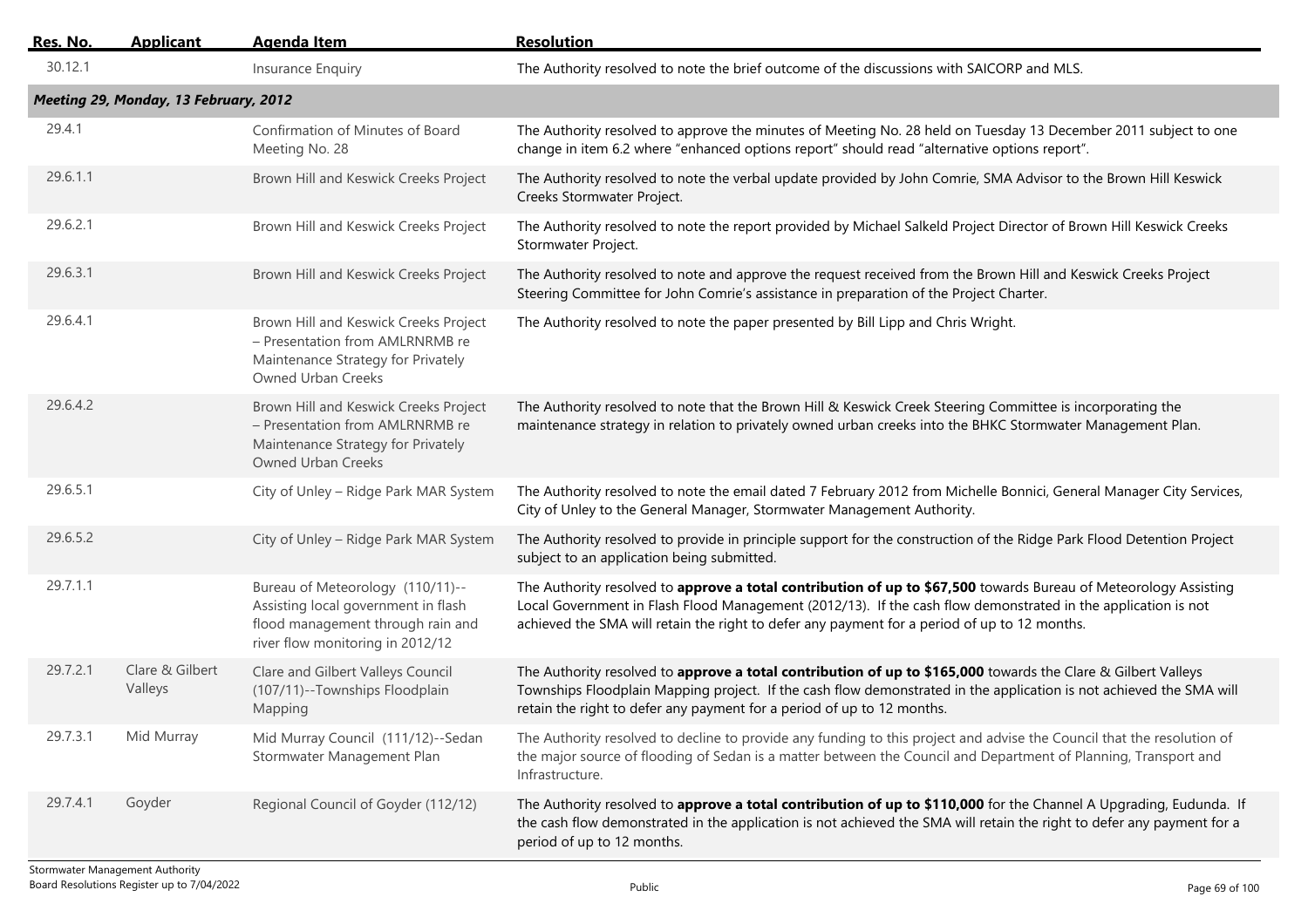| Res. No. | <b>Applicant</b> | Agenda Item                                                                                              | <b>Resolution</b>                                                                                                                                                                                                                                                       |
|----------|------------------|----------------------------------------------------------------------------------------------------------|-------------------------------------------------------------------------------------------------------------------------------------------------------------------------------------------------------------------------------------------------------------------------|
| 29.8.1.1 |                  | Administration - Department for Water<br>- Request for Funding and<br>Commitment to the Urban Blue Print | The Authority resolved to nominate the General Manager and Presiding Member, each in their individual capacity as its<br>representatives, to liaise with Department for Water as is appropriate in relation to the Blueprint for Urban Water.                           |
| 29.8.1.2 |                  | Administration - Department for Water<br>- Request for Funding and<br>Commitment to the Urban Blue Print | The Authority resolved to inform Department for Water that subject to further work being done on the Blueprint for<br>Urban Water Project Proposal, the Authority will provide support in principle as part of an application for funding.                              |
| 29.9.1   |                  | <b>Financial Report</b>                                                                                  | The Authority resolved to note the Stormwater Management Authority Fund financial report as at 31 January 2012.                                                                                                                                                         |
| 29.9.1.1 |                  | Financial Report                                                                                         | The Authority resolved to note receipt of the minute dated 19 December 2011 from Government of South Australia<br>Treasurer Jack Snelling approving the Authority investing in term deposits with the Local Government Finance Authority<br>(LGFA) on an ongoing basis. |
| 29.10.1  |                  | <b>Applications Summary</b>                                                                              | The Authority resolved to note the Applications Summary as at 31 January 2012.                                                                                                                                                                                          |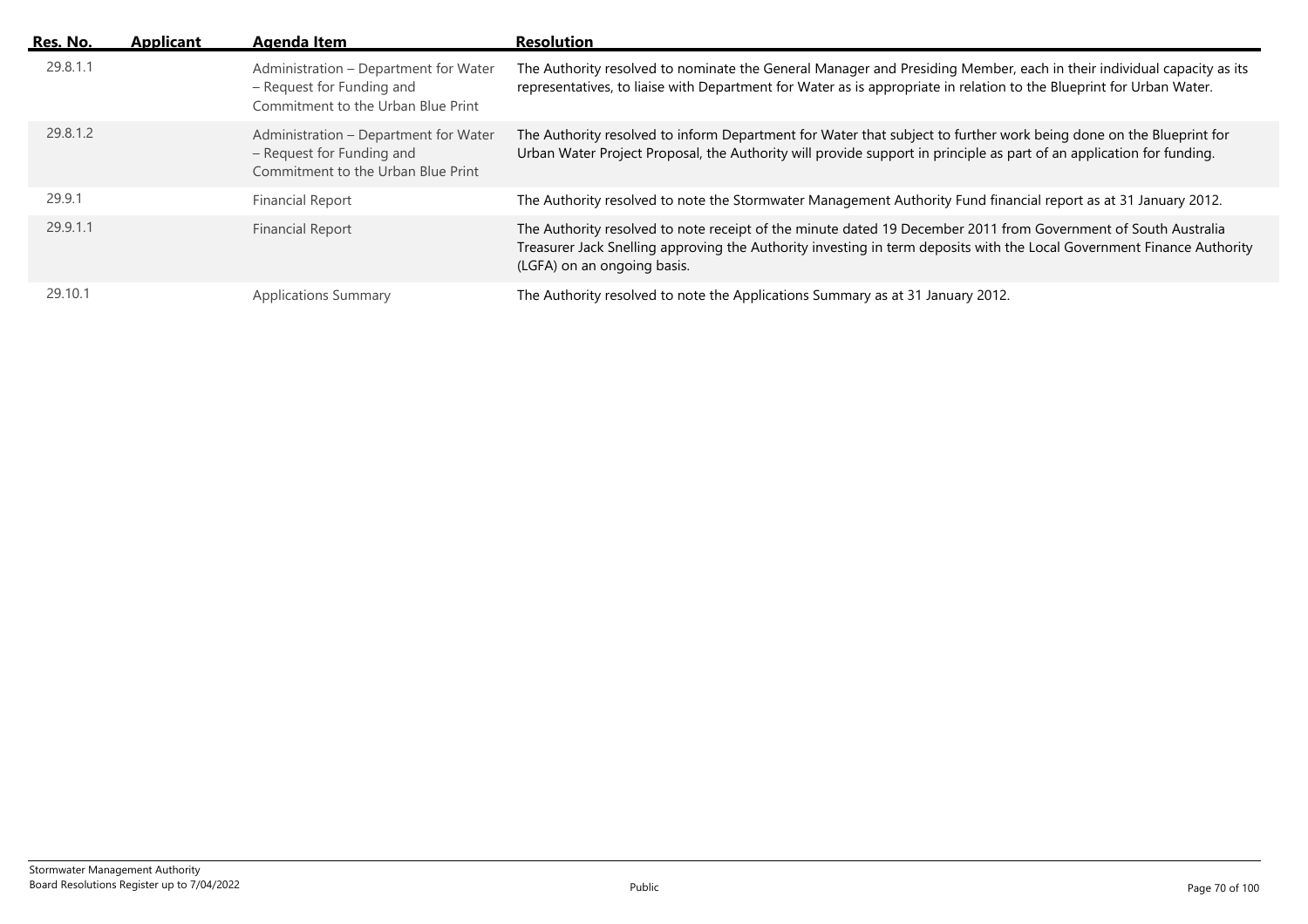| Res. No. | <b>Applicant</b>                       | Agenda Item                                                                                                                 | <b>Resolution</b>                                                                                                                                                                                                                                                                                         |
|----------|----------------------------------------|-----------------------------------------------------------------------------------------------------------------------------|-----------------------------------------------------------------------------------------------------------------------------------------------------------------------------------------------------------------------------------------------------------------------------------------------------------|
| Year:    |                                        |                                                                                                                             | 2011                                                                                                                                                                                                                                                                                                      |
|          | Meeting 28, Tuesday, 13 December, 2011 |                                                                                                                             |                                                                                                                                                                                                                                                                                                           |
| 28.4.1   |                                        | Confirmation of Minutes of Board<br>Meeting No. 27                                                                          | The Authority resolved to approve the minutes of Meeting No. 27 held on Tuesday 8 November 2011.                                                                                                                                                                                                          |
| 28.6.1.1 |                                        | Brown Hill and Keswick Creeks Project                                                                                       | The Authority resolved to note the report dated 5 December 2011 provided by the SMA Advisor to the Brown Hill &<br>Keswick Creeks Project Steering Committee.                                                                                                                                             |
| 28.6.2.1 |                                        | Brown Hill and Keswick Creeks Project                                                                                       | The Authority resolved to note the report dated 2 December 2011 received from the Brown Hill & Keswick Creeks<br>Stormwater Project Director.                                                                                                                                                             |
| 28.6.2.2 |                                        | Brown Hill and Keswick Creeks Project                                                                                       | The Authority resolved to release the approved contribution payment of \$110,000 on receiving and assessing a claim<br>from the Project Director of the BHKCP.                                                                                                                                            |
| 28.6.2.3 |                                        | Brown Hill and Keswick Creeks Project                                                                                       | The Authority resolved that the Project Director submit a new application for consideration for the additional costs that<br>has been requested by the Councils in the report dated 2 December 2011 received from the Brown Hill & Keswick<br>Creeks Stormwater Project Director.                         |
| 28.7.1.1 | Mid Murray                             | Mid Murray Council (106/11)--Truro--<br>Implementation of Stormwater<br>Management Plan                                     | The Authority resolved to decline to provide any funding to this project.                                                                                                                                                                                                                                 |
| 28.7.2.1 | Charles Sturt                          | City of Charles Sturt (109/11)--<br>Floodplain Mapping                                                                      | The Authority resolved to approve a total contribution of up to \$60,000 towards the Charles Sturt Remaining Urban<br>Floodplain Mapping project. If the cash flow demonstrated in the application is not achieved the SMA will retain the<br>right to defer any payment for a period of up to 12 months. |
| 28.8.1.1 |                                        | Administration - FOI from David Pisoni                                                                                      | The Authority resolved to note the agreed clarification of scope of the two FOI request from David Pisoni MP.                                                                                                                                                                                             |
| 28.8.2.1 |                                        | Administration - In Principle Support<br>for the Commonwealth Applications<br>for Harvest/Reuse/Flood Mitigation<br>Project | The Authority resolved to note the letter released by the Presiding Member to the Commonwealth in relation to the<br>application for round three of the Stormwater Harvesting and Reuse funding by the five Catchment Councils of the<br>Brown Hill Keswick Creek Project.                                |
| 28.8.2.2 |                                        | Administration - In Principle Support<br>for the Commonwealth Applications<br>for Harvest/Reuse/Flood Mitigation<br>Project | The Authority resolved to release a letter to the Commonwealth in relation to the application for round three of the<br>Stormwater Harvesting and Reuse funding to the City of Charles Sturt that supported the intent of the application.                                                                |
| 28.9.1   |                                        | <b>Financial Report</b>                                                                                                     | The Authority resolved to note the Stormwater Management Authority Fund financial report as at 30 November 2011.                                                                                                                                                                                          |
| 28.10.1  |                                        | <b>Applications Summary</b>                                                                                                 | The Authority resolved to note the Applications Summary as at 30 November 2011.                                                                                                                                                                                                                           |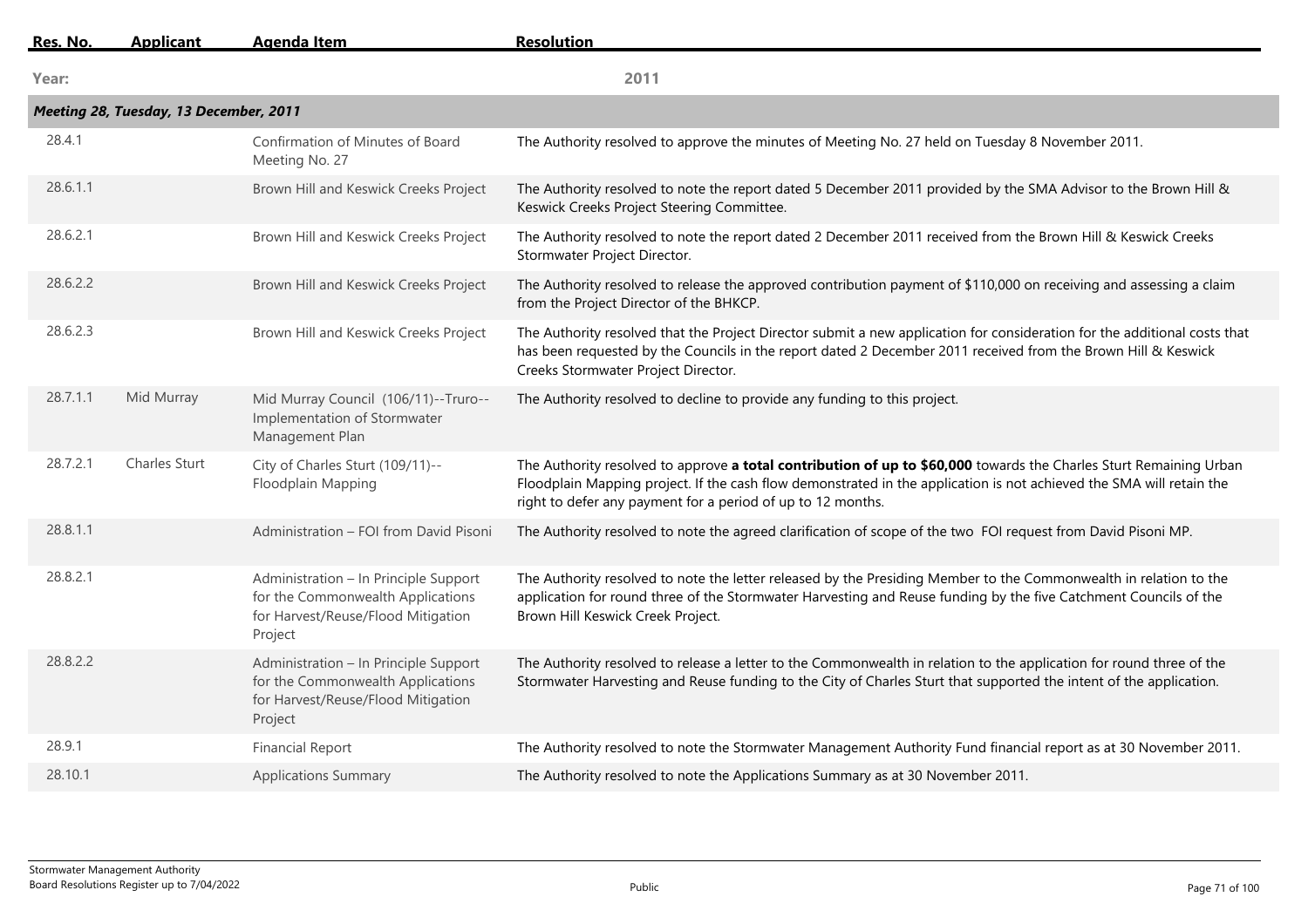| <u> Res. No.</u> | <b>Applicant</b>                      | <b>Agenda Item</b>                                                                                                                 | <b>Resolution</b>                                                                                                                                                                                                                                                                   |  |  |  |
|------------------|---------------------------------------|------------------------------------------------------------------------------------------------------------------------------------|-------------------------------------------------------------------------------------------------------------------------------------------------------------------------------------------------------------------------------------------------------------------------------------|--|--|--|
|                  | Meeting 27, Tuesday, 8 November, 2011 |                                                                                                                                    |                                                                                                                                                                                                                                                                                     |  |  |  |
| 27.4.1           |                                       | Confirmation of Minutes of Board<br>Meeting No. 26                                                                                 | The Authority resolved to approve the minutes of Meeting No. 26 held on Thursday 11 August 2011.                                                                                                                                                                                    |  |  |  |
| 27.6.1.1         |                                       | Brown Hill and Keswick Creeks Project<br>- Regional Subsidiary - Advice from<br>the Department of Local Government<br>and Planning | The Authority resolved to note correspondence received from the Department of Planning and Local Government<br>regarding the Regional Subsidiary Provisions in the Local Government Act 1999.                                                                                       |  |  |  |
| 27.6.2.1         |                                       | Brown Hill and Keswick Creeks Project<br>- Report from SMA Advisor                                                                 | The Authority resolved to note the verbal update provided by John Comrie, SMA Advisor to the Brown Hill Keswick<br>Creeks Stormwater Project.                                                                                                                                       |  |  |  |
| 27.6.3.1         |                                       | Brown Hill and Keswick Creeks Project                                                                                              | The Authority resolved to note the verbal update provided by Michael Salkeld Project Director of Brown Hill Keswick<br>Creeks Stormwater Project and Burnside Council CEO Paul Debb.                                                                                                |  |  |  |
| 27.6.3.2         |                                       | Brown Hill and Keswick Creeks Project                                                                                              | The Authority resolved to provide support to the Councils in their submission to the Commonwealth for the next round<br>of stormwater harvesting reuse funding applications.                                                                                                        |  |  |  |
| 27.7.1           |                                       | Stormwater Management Authority<br>Subsidy Assistance and the 40 Ha Rule                                                           | The Authority resolved to agree that the 40 ha principle remain unchanged including the ability of the SMA to vary the<br>principle in demonstrated exceptional circumstances.                                                                                                      |  |  |  |
| 27.7.2           |                                       | <b>Stormwater Management Authority</b><br>Subsidy Assistance and the 40 Ha Rule                                                    | The Authority resolved to agree that the Stormwater Management Fund guide for applicants be amended to make it<br>clear that the 40 ha principle will only be varied in demonstrated exceptional circumstances.                                                                     |  |  |  |
| 27.9.1.1         |                                       | Release of Annual Report                                                                                                           | The Authority resolved to note the release of the Stormwater Management Authority Annual Report 2010 - 2011.                                                                                                                                                                        |  |  |  |
| 27.9.2.1         |                                       | Common Branding of the Authority<br>and the "Use of the Piping Shrike"                                                             | The Authority resolved to note the letter from the Minister of 18 September 2011 granting approval of the Stormwater<br>Management Authority's continued use of the current branding.                                                                                               |  |  |  |
| 27.9.3.1         |                                       | Email from Cr Saies of Unley                                                                                                       | The Authority resolved to note receipt of the email dated 19 October 2011 from Michael Saies, Councillor for the Unley<br>Park Ward, City of Unley and to write to the LGA with cc to the Minister for Water and the River Murray attaching a<br>copy of the email.                 |  |  |  |
| 27.9.5.1         |                                       | SLA Service Agreement with DFW                                                                                                     | The Authority resolved to note changes to the Service Level Agreement between Stormwater Management Authority<br>and Department for Water.                                                                                                                                          |  |  |  |
| 27.9.5.2         |                                       | SLA Service Agreement with DFW                                                                                                     | The Authority resolved to execute the Service Level Agreement between Stormwater Management Authority and<br>Department for Water.                                                                                                                                                  |  |  |  |
| 27.9.6.1         |                                       | Honesty and Accountability for<br>members of government boards                                                                     | The Authority resolved to note receipt of the March 2011 version of the Department of the Premier and Cabinet<br>publication "Honesty and accountability for members of government boards" and to operate under the new framework<br>of rules regarding honesty and accountability. |  |  |  |
| 27.10.1.1        |                                       | <b>Financial Report</b>                                                                                                            | The Authority resolved to note the Stormwater Management Authority Fund financial report as at 31 October 2011.                                                                                                                                                                     |  |  |  |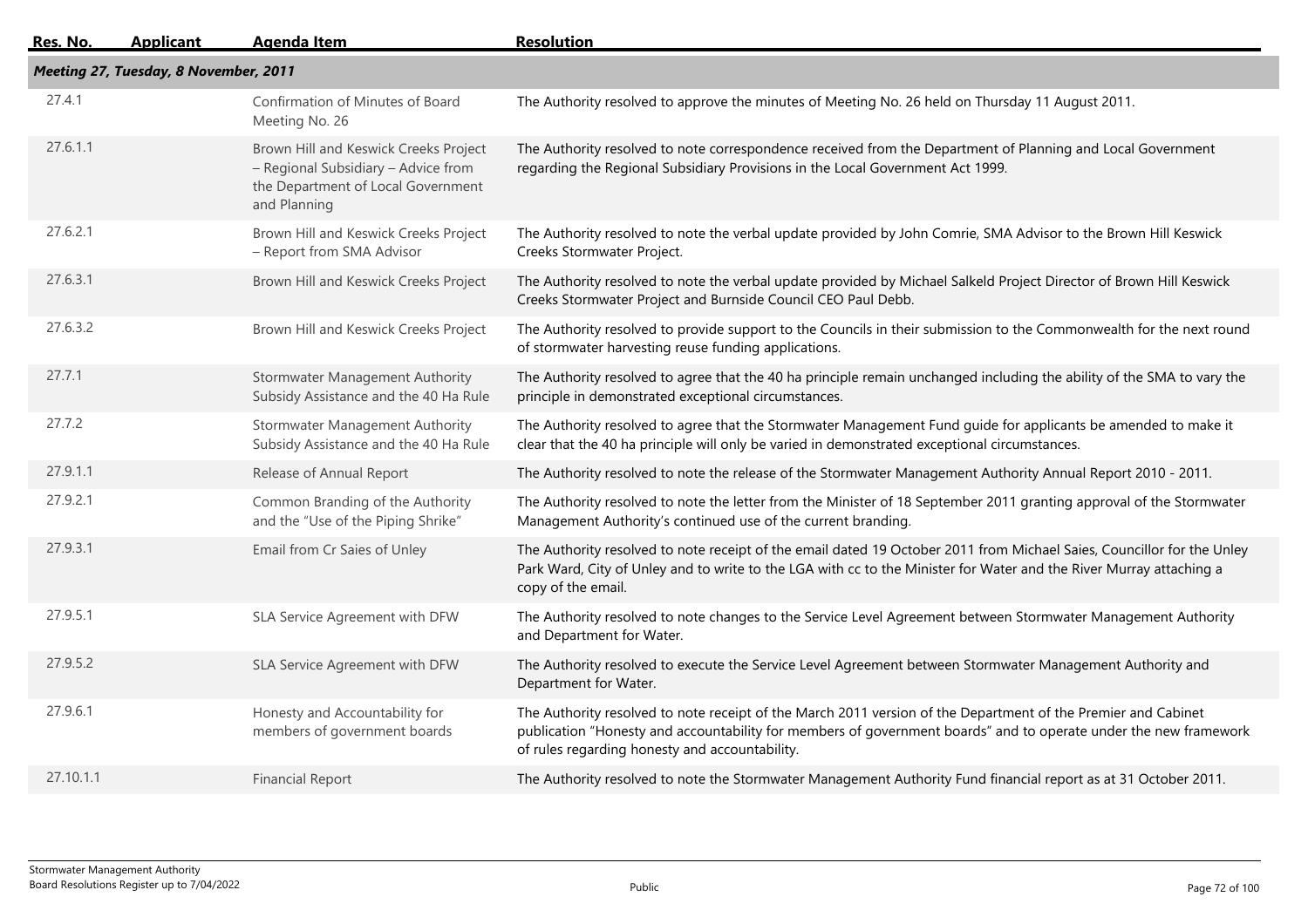| Res. No.   | <b>Applicant</b>                      | <b>Agenda Item</b>                                                                                             | <b>Resolution</b>                                                                                                                                                                                                                                                                 |
|------------|---------------------------------------|----------------------------------------------------------------------------------------------------------------|-----------------------------------------------------------------------------------------------------------------------------------------------------------------------------------------------------------------------------------------------------------------------------------|
| 27.10.2.1  |                                       | Request for Investing Funds                                                                                    | The Authority resolved to agree to the release of the suggested draft letter to the Minister for Water and the River<br>Murray regarding approval to invest Stormwater Management Authority funds in fixed term deposits with the Local<br>Government Finance Authority.          |
|            | Meeting 26, Thursday, 11 August, 2011 |                                                                                                                |                                                                                                                                                                                                                                                                                   |
| 26.4.1.1   |                                       | Confirmation of Minutes of Board<br>Meeting No. 25                                                             | The Authority resolved to approve the minutes of Meeting No. 25 held on Wednesday 29 June 2011.                                                                                                                                                                                   |
| 26.6.1.1.1 |                                       | Resolutions from out of session<br>teleconference 4/8/11 re Brown Hill<br><b>Keswick Creeks</b>                | The Authority resolved to appoint Mr John Comrie to the role of SMA Advisor to the Brown Hill Keswick Creeks Project.                                                                                                                                                             |
| 26.6.2.1   |                                       | Brown Hill and Keswick Creeks Project                                                                          | The Authority resolved to note the verbal update provided by Michael Salkeld Project Director of Brown Hill Keswick<br>Creeks Stormwater Project, Ray Pincombe CEO of Unley Council and Paul Debb CEO of Burnside Council.                                                        |
| 26.7.1.1   | Port Adelaide<br>Enfield              | Hargraves Street Pumping Station<br>(105/11)                                                                   | The Authority resolved to approve a total contribution of up to \$2,264,000 towards Hargrave Street Catchment Stage<br>7. If the cash flow demonstrated in the application is not achieved the SMA will retain the right to defer any payment<br>for a period of up to 12 months. |
| 26.8.2.1   |                                       | SMA Board Members Meeting with<br>Minister for Water                                                           | The Authority resolved to note the Minister's letter dated 2 July 2011 and agree to the amended draft response.                                                                                                                                                                   |
| 26.9.1.1   |                                       | Draft Annual Report                                                                                            | The Authority resolved to note the draft Annual Report.                                                                                                                                                                                                                           |
| 26.9.2.1   |                                       | Common Branding of the Authority<br>and the "Use of the Piping Shrike"                                         | The Authority resolved to seek endorsement from the Minister for Water to continue use of the common brand logo.                                                                                                                                                                  |
| 26.10.1    |                                       | <b>Financial Report</b>                                                                                        | The Authority resolved to note the Stormwater Management Authority Fund financial report as at 31 July 2011.                                                                                                                                                                      |
| 26.11.1    |                                       | <b>Applications Summary</b>                                                                                    | The Authority resolved to note the Applications Summary as at 31 July 2011.                                                                                                                                                                                                       |
|            | Meeting 25, Wednesday, 29 June, 2011  |                                                                                                                |                                                                                                                                                                                                                                                                                   |
| 25.4.1.1   |                                       | Confirmation of Minutes of Board<br>Meeting No. 24                                                             | The Authority resolved to approve the minutes of Meeting No. 24 held on Tuesday 19 April 2011.                                                                                                                                                                                    |
| 25.4.2.1   |                                       | Acceptance of Outcomes of Out of<br>Session Meeting of 11 May 2011                                             | The Authority resolved to accept the minutes and resolutions of the out of session meeting held on 11 May 2011.                                                                                                                                                                   |
| 25.4.2.2   |                                       | Acceptance of Outcomes of Out of<br>Session Meeting of 11 May 2011 re<br>Brown Hill and Keswick Creeks Project | The Authority resolved to appoint a person to assist the five Councils and the Authority through the period of the order.                                                                                                                                                         |
| 25.4.2.3   |                                       | Acceptance of Outcomes of Out of<br>Session Meeting of 11 May 2011 re<br>Brown Hill and Keswick Creeks Project | The Authority resolved to issue a new "Order" to the 5 Councils for the Brown Hill Keswick Creek Stormwater<br>Management Plan.                                                                                                                                                   |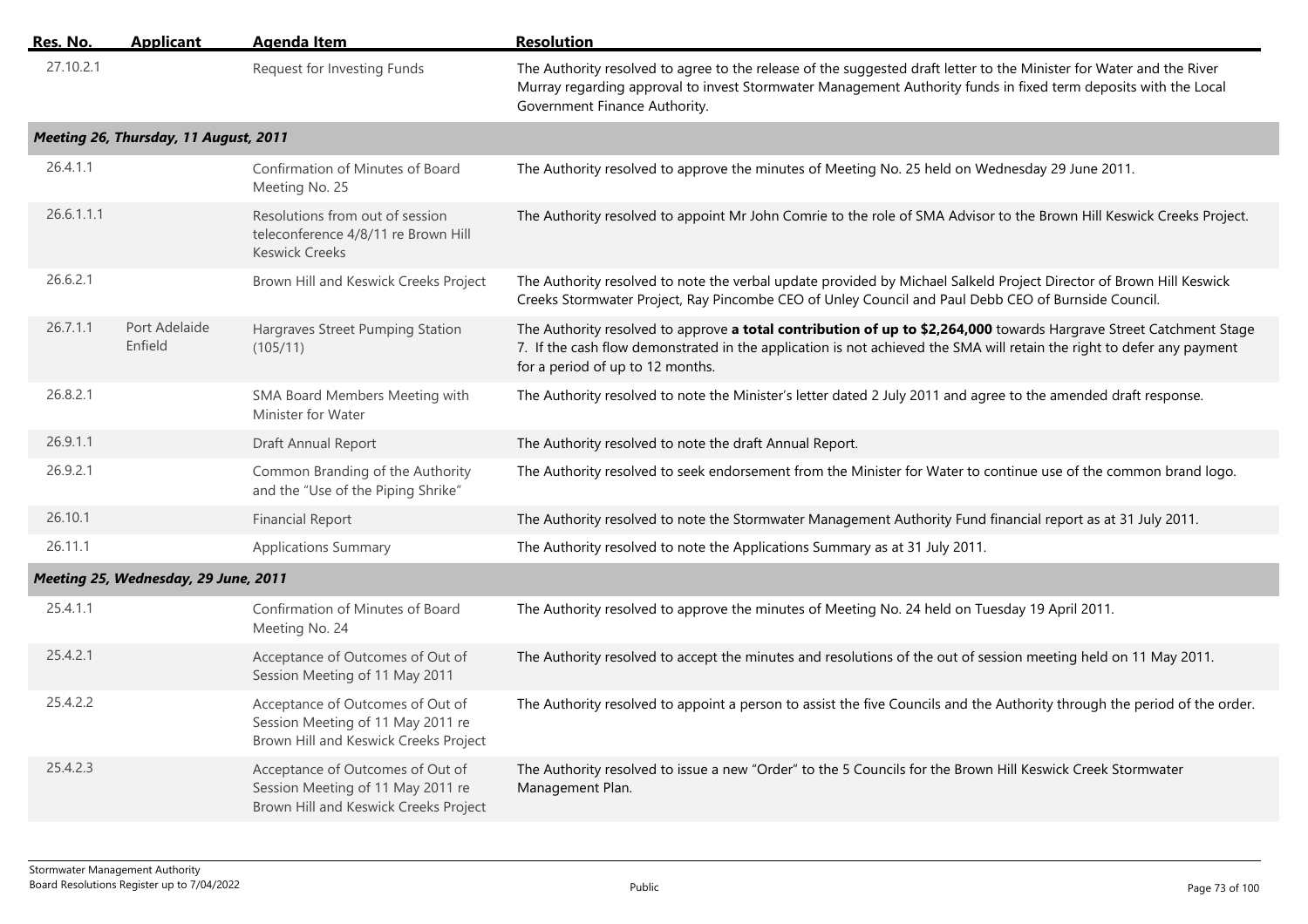| Res. No.  | <b>Applicant</b>         | <b>Agenda Item</b>                                                                                             | <b>Resolution</b>                                                                                                                                                                                                                                                             |
|-----------|--------------------------|----------------------------------------------------------------------------------------------------------------|-------------------------------------------------------------------------------------------------------------------------------------------------------------------------------------------------------------------------------------------------------------------------------|
| 25.4.2.4  |                          | Acceptance of Outcomes of Out of<br>Session Meeting of 11 May 2011 re<br>Brown Hill and Keswick Creeks Project | The Authority resolved that 30 April 2012 be the final date for the Councils to submit a Plan within the "Order", along<br>with intermediate dates at the end of each phase.                                                                                                  |
| 25.4.2.5  |                          | Acceptance of Outcomes of Out of<br>Session Meeting of 11 May 2011 re<br>Brown Hill and Keswick Creeks Project | The Authority resolved to authorise the Presiding Member to sign the "Order".                                                                                                                                                                                                 |
| 25.6.2.1  |                          | Brown Hill and Keswick Creeks Project                                                                          | The Authority resolved to note the verbal update provided by Michael Salkeld Project Director of Brown Hill Keswick<br>Creeks Stormwater Project and Ray Pincombe CEO of The City of Unley.                                                                                   |
| 25.6.2.2  |                          | Brown Hill and Keswick Creeks Project                                                                          | The Authority resolved to provide names of potential people to fill the role of SMA adviser and observer to the BHKC<br>Steering Committee.                                                                                                                                   |
| 25.6.2.3  |                          | Brown Hill and Keswick Creeks Project                                                                          | The Authority resolved to delegate to Carmine Porcaro and Wendy Campana and Brian Clancey to determine the names<br>of people to approach to take on the role of SMA adviser and observer to the BHKC Steering Committee.                                                     |
| 25.6.2.4  |                          | Brown Hill and Keswick Creeks Project                                                                          | The Authority resolved to delegate to Carmine Porcaro to prepare the statement of the role of SMA adviser and<br>observer to the BHKC Steering Committee for approval by the board.                                                                                           |
| 25.6.2.5  |                          | Brown Hill and Keswick Creeks Project                                                                          | The Authority resolved to seek the Office of State and Local Government Relations to prepare a report on the subsidiary<br>provisions of the local government act as they relate to the establishment of a "Brown Hill Keswick Creek<br>Charter/Authority".                   |
| 25.8.1.1  | Yankalilla               | Yankalilla, Normanville & Carrickalinga<br>Stormwater Management Plan (102/11)                                 | The Authority resolved to approve a total contribution of up to \$27,000 towards the Yankalilla, Normanville and<br>Carrickalinga Stormwater Management Plan.                                                                                                                 |
| 25.8.2.1  | Campbelltown             | Eastern Suburbs Stormwater<br>Management Plan (103/11)                                                         | The Authority resolved to approve a total contribution of up to \$58,000 towards the Eastern Suburbs Stormwater<br>Management Plan and the previous CMSS commitment of \$50,000 to a "First to Fifth Creek Flood Mitigation Study" be<br>cancelled.                           |
| 25.8.3.1  | Port Adelaide<br>Enfield | Hart Street Catchment Stage 8 (104/11)                                                                         | The Authority resolved to approve a total contribution of up to \$1,962,000 towards Hart Street Catchment Stage 8. If<br>the cash flow demonstrated in the application is not achieved the SMA will retain the right to defer any payment for a<br>period of up to 12 months. |
| 25.10.1.1 |                          | Meeting Procedures and Board<br>Governance                                                                     | The Authority resolved to note the feedback incorporated into the Stormwater Management Authority Board Meeting<br>Procedures and endorse the updated version dated June 2011 for adoption.                                                                                   |
| 25.10.1.2 |                          | Meeting Procedures and Board<br>Governance                                                                     | The Authority resolved to note the feedback incorporated into the Stormwater Management Authority Board Members<br>Code of Conduct and endorse the updated version dated June 2011 for adoption subject to a definition of conflict of<br>interest being included.            |
| 25.10.1.3 |                          | Meeting Procedures and Board<br>Governance                                                                     | The Authority resolved to note that a Financial Management Procedure is being prepared by the General Manager for<br>review and adoption at a subsequent meeting of the board.                                                                                                |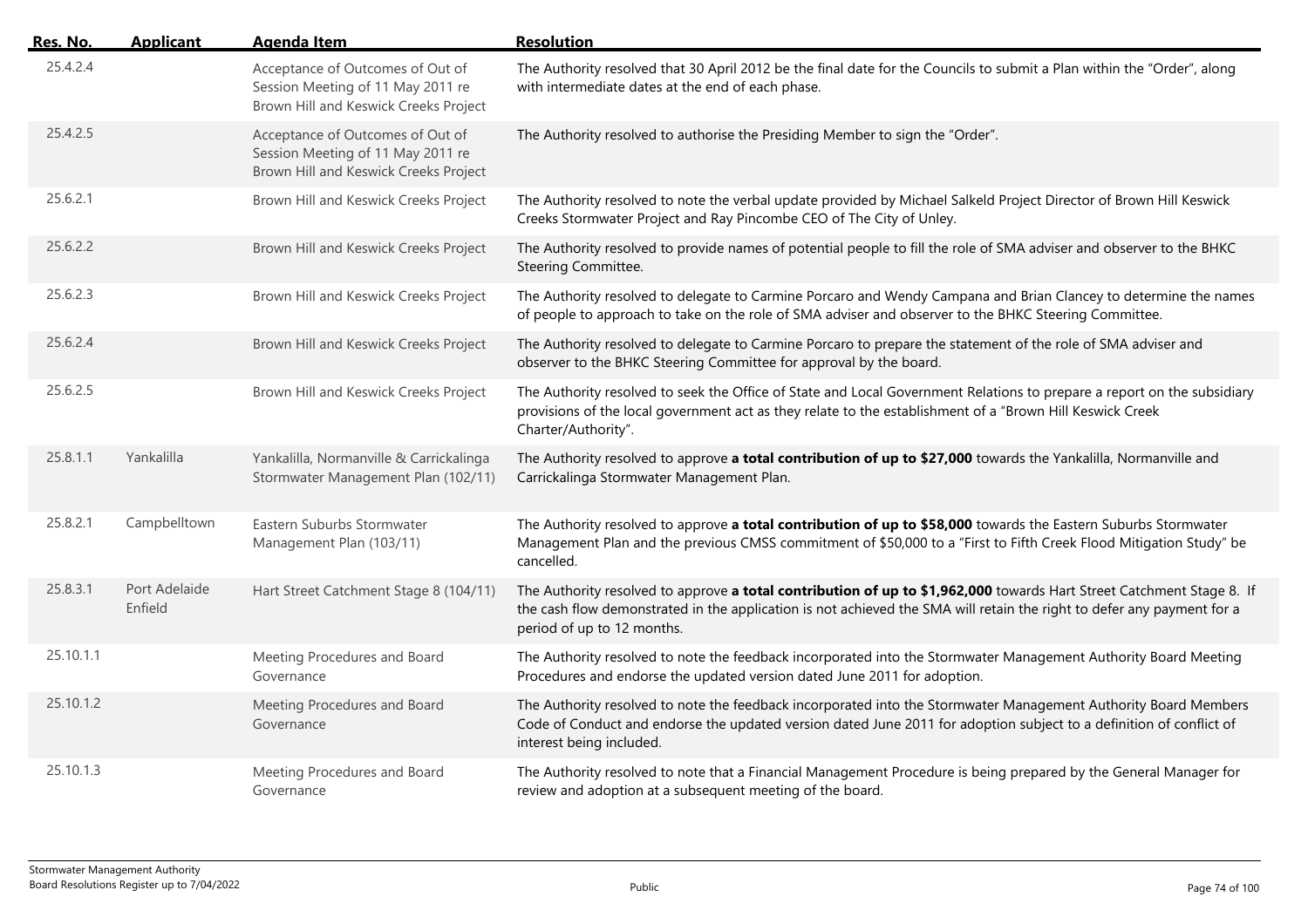| Res. No.  | <b>Applicant</b>                         | <b>Agenda Item</b>                                                    | <b>Resolution</b>                                                                                                                                                                                                                                                                                                                                                                                                                                      |
|-----------|------------------------------------------|-----------------------------------------------------------------------|--------------------------------------------------------------------------------------------------------------------------------------------------------------------------------------------------------------------------------------------------------------------------------------------------------------------------------------------------------------------------------------------------------------------------------------------------------|
| 25.10.2.1 |                                          | Administrative Matters for Noting                                     | The Authority resolved to note the contents of the Official Hansard Report from the Natural Resources Committee of<br>Friday 6 May 2011 and the Local Government Association of SA letter dated 19 May 2011 addressed to the Hon Paul<br>Caica MP, Minister for Water, copy to Stormwater Management Authority Presiding Member Barry Grear, and with<br>attachment LGA Response to recommendations of SMA Governance Review (66498) dated April 2011. |
| 25.11.1   |                                          | <b>Financial Report</b>                                               | The Authority resolved to note the Stormwater Management Authority Fund financial report as at 21 June 2011.                                                                                                                                                                                                                                                                                                                                           |
| 25.12.1   |                                          | <b>Applications Summary</b>                                           | The Authority resolved to note the Applications Summary as at 21 June 2011.                                                                                                                                                                                                                                                                                                                                                                            |
|           | Meeting 24, Tuesday, 19 April, 2011      |                                                                       |                                                                                                                                                                                                                                                                                                                                                                                                                                                        |
| 24.4.1    |                                          | Confirmation of Minutes of Board<br>Meeting No. 22                    | The Authority resolved to approve the minutes of Meeting No. 23 held on Wednesday 16 February 2011.                                                                                                                                                                                                                                                                                                                                                    |
| 24.7.1.1  |                                          | Brown Hill and Keswick Creeks Project                                 | The Authority resolved to note the verbal update provided by Michael Salkeld Project Director of Brown Hill Keswick<br>Creeks Stormwater Project and Terry Buss CEO of City of West Torrens Council and Vi Nguyen General Manager, City<br>Assets and Infrastructure of Adelaide City Council and Matthew Pears CEO of City of Mitcham Council.                                                                                                        |
| 24.8.1.1  | Northern Areas                           | Laura Stormwater Management Plan<br>(99/11)                           | The Authority resolved to approve a total contribution of \$23,098 towards the Laura Stormwater Management Plan.                                                                                                                                                                                                                                                                                                                                       |
| 24.8.2.1  | Mount Barker                             | Hurling Drive to Wellington Road<br>Creek - Drainage Upgrade (100/11) | The Authority resolved to approve a total contribution of up to \$450,000 for the Railway Creek Upgrading Works<br>Stage 1. If the cash flow demonstrated in the application is not achieved the SMA will retain the right to defer any<br>payment for a period of up to 12 months.                                                                                                                                                                    |
| 24.8.3.1  | Mount Barker                             | Upgrade of Bald Hills Road Culverts<br>(101/11)                       | The Authority resolved to decline to provide any funding to this project.                                                                                                                                                                                                                                                                                                                                                                              |
| 24.9.1.1  | Northern Areas                           | Laura Stormwater Management Plan<br>(99/11)                           | The Authority resolved to approve the Laura Stormwater Management Plan.                                                                                                                                                                                                                                                                                                                                                                                |
| 24.9.2.1  | Streaky Bay                              | Streaky Bay Stormwater Management<br>Plan (72/09)                     | The Authority resolved to approve the Streaky Bay Stormwater Management Plan.                                                                                                                                                                                                                                                                                                                                                                          |
| 24.9.3.1  | Light                                    | Wasleys Stormwater Management Plan<br>(82/09)                         | The Authority resolved to approve the Wasleys Stormwater Management Plan.                                                                                                                                                                                                                                                                                                                                                                              |
| 24.11.1   |                                          | <b>Financial Report</b>                                               | The Authority resolved to note the Stormwater Management Authority Fund financial report as at 31 March 2011.                                                                                                                                                                                                                                                                                                                                          |
| 24.12.1   |                                          | <b>Applications Summary</b>                                           | The Authority resolved to note the Applications Summary as at 31 March 2011.                                                                                                                                                                                                                                                                                                                                                                           |
|           | Meeting 23, Wednesday, 16 February, 2011 |                                                                       |                                                                                                                                                                                                                                                                                                                                                                                                                                                        |
| 23.4.1    |                                          | Confirmation of Minutes of Board<br>Meeting No. 22                    | The Authority resolved to approve the minutes of Meeting No. 22 held on Tuesday 14 December 2010.                                                                                                                                                                                                                                                                                                                                                      |
| 23.6.1    |                                          | Brown Hill and Keswick Creeks Project                                 | The Authority resolved to note the receipt of email correspondence dated 11 February 2011 from John Trainer, Mayor,<br>City of West Torrens.                                                                                                                                                                                                                                                                                                           |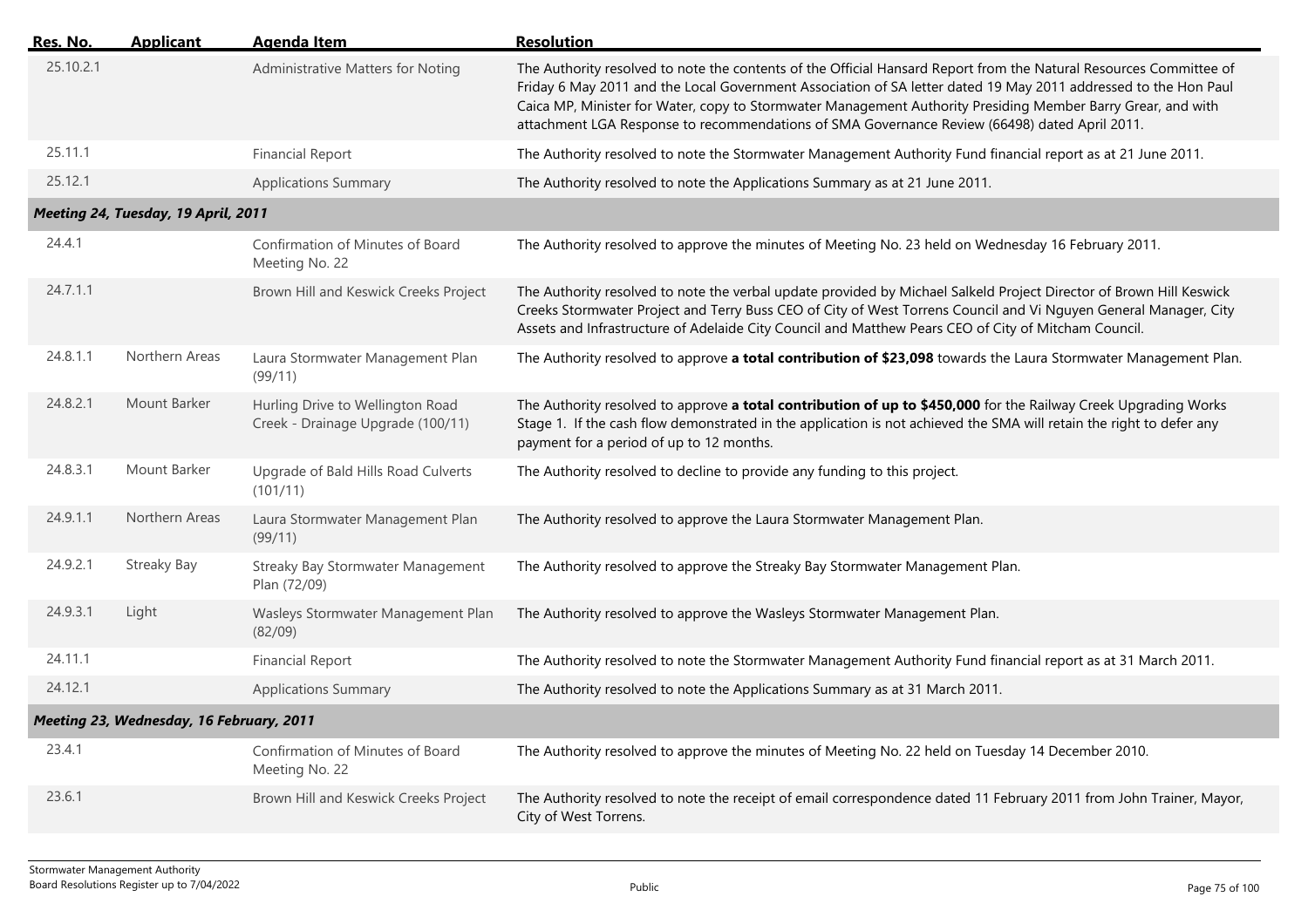| Res. No. | <b>Applicant</b> | <b>Agenda Item</b>                                                                                                      | <b>Resolution</b>                                                                                                                                                                                                                                                                                                                                                                                                                                                                                                                                                                                                                                                                                                                                                                                                                                                                                                                                                                                                                                                                                                                                                                                                                                                                                                                                                                                                                                                                   |
|----------|------------------|-------------------------------------------------------------------------------------------------------------------------|-------------------------------------------------------------------------------------------------------------------------------------------------------------------------------------------------------------------------------------------------------------------------------------------------------------------------------------------------------------------------------------------------------------------------------------------------------------------------------------------------------------------------------------------------------------------------------------------------------------------------------------------------------------------------------------------------------------------------------------------------------------------------------------------------------------------------------------------------------------------------------------------------------------------------------------------------------------------------------------------------------------------------------------------------------------------------------------------------------------------------------------------------------------------------------------------------------------------------------------------------------------------------------------------------------------------------------------------------------------------------------------------------------------------------------------------------------------------------------------|
| 23.6.2.1 |                  | Brown Hill and Keswick Creeks Project                                                                                   | The Authority resolved to note the verbal update provided by Michael Salkeld and Paul Deb.                                                                                                                                                                                                                                                                                                                                                                                                                                                                                                                                                                                                                                                                                                                                                                                                                                                                                                                                                                                                                                                                                                                                                                                                                                                                                                                                                                                          |
| 23.6.2.2 |                  | Brown Hill and Keswick Creeks Project                                                                                   | The Authority resolved:<br>(1) To note the progress of the preparation of the Brown Hill Keswick Creeks Stormwater Management Plan (the Plan)<br>and its concern of the delay.<br>(2) To request the Brown Hill Keswick Creeks Steering Committee to prepare the following for endorsement by the<br>respective Councils:<br>. Timing and process for the completion of the draft Plan<br>• Timing and process for community consultation on the draft Plan<br>• Timing of the approval of the Plan by respective Councils.<br>(3) To request the Brown Hill Keswick Creeks Steering Committee to provide a copy of the endorsed processes etc<br>referred in 2) above by the date of the next meeting of the Authority, 19 April 2011.<br>(4) To request a formal resolution from the respective Councils adopting the timing and process mentioned in 2) above<br>to be provided for consideration by the Authority by the date of the next meeting of the Authority, 19 April 2011.<br>(5) That the Presiding Member write to the respective Councils reinforcing the importance of finalising the Plan<br>expeditiously and advising them of the above points 1), 2), 3) and 4) and offering to have a further meeting with the<br>Mayors and CEOs collectively.<br>(6) That the Presiding Member write to the Minister for Water, Minister for State/Local Government Relations and the<br>President of the LGA advising them of the above points (1), (2), (3), (4), and (5). |
| 23.7.1.1 | Marion           | Southern Areas SMP (95/11)                                                                                              | The Authority resolved to approve a total contribution of up to \$35,000 towards the Hallett Cove Creeks Stormwater<br>Management Plan. The SMA will retain the right to defer a payment if the current cash flow is not achieved for a period<br>of 12 months after a claim has been made.                                                                                                                                                                                                                                                                                                                                                                                                                                                                                                                                                                                                                                                                                                                                                                                                                                                                                                                                                                                                                                                                                                                                                                                         |
| 23.7.2.1 | Alexandrina      | Port Elliot SMP (97/11)                                                                                                 | The Authority resolved to approve a total contribution of up to \$15,000 towards the Port Elliot Stormwater<br>Management Plan. The SMA will retain the right to defer a payment if the current cash flow is not achieved for a period<br>of 12 months after a claim has been made.                                                                                                                                                                                                                                                                                                                                                                                                                                                                                                                                                                                                                                                                                                                                                                                                                                                                                                                                                                                                                                                                                                                                                                                                 |
| 23.7.3.1 |                  | Assisting local government in flash<br>flood management through rain and<br>river flow monitoring in 2011/12<br>(96/11) | The Authority resolved to approve a total contribution of up to \$70,000 towards the Bureau of Meteorology Project<br>assisting local government in flash flood management through rain and river flow monitoring in 2011/12.                                                                                                                                                                                                                                                                                                                                                                                                                                                                                                                                                                                                                                                                                                                                                                                                                                                                                                                                                                                                                                                                                                                                                                                                                                                       |
| 23.7.4.1 | Mitcham          | Belair Road Stormwater Drainage<br>Project, Stage 2 (62/08)                                                             | The Authority resolved to approve an additional contribution of \$96,483 towards the Belair Road Stormwater Drainage<br>Project. The SMA will retain the right to defer a payment if the current cash flow is not achieved for a period of 12<br>months after a claim has been made.                                                                                                                                                                                                                                                                                                                                                                                                                                                                                                                                                                                                                                                                                                                                                                                                                                                                                                                                                                                                                                                                                                                                                                                                |
| 23.7.5.1 | Light            | Old Adelaide Road & Adelaide Road -<br>Kapunda (94/10)                                                                  | The Authority resolved to decline to provide any funding to this project.                                                                                                                                                                                                                                                                                                                                                                                                                                                                                                                                                                                                                                                                                                                                                                                                                                                                                                                                                                                                                                                                                                                                                                                                                                                                                                                                                                                                           |
| 23.7.6.1 | Salisbury        | Little Para River & Helps Road Drain<br>Urban Areas Floodplain Mapping<br>(98/11)                                       | The Authority resolved to approve a total contribution of up to \$140,000 towards the Little Para River & Helps Road<br>Drain Urban Areas Floodplain Mapping project. The SMA will retain the right to defer a payment if the current cash<br>flow is not achieved for a period of 12 months after a claim has been made.                                                                                                                                                                                                                                                                                                                                                                                                                                                                                                                                                                                                                                                                                                                                                                                                                                                                                                                                                                                                                                                                                                                                                           |
| 23.8.1   |                  | Freedom of Information                                                                                                  | The Authority resolved to note the responses provided to David Pisoni MP in relation to three (3) Freedom of<br>Information applications.                                                                                                                                                                                                                                                                                                                                                                                                                                                                                                                                                                                                                                                                                                                                                                                                                                                                                                                                                                                                                                                                                                                                                                                                                                                                                                                                           |

 $\overline{a}$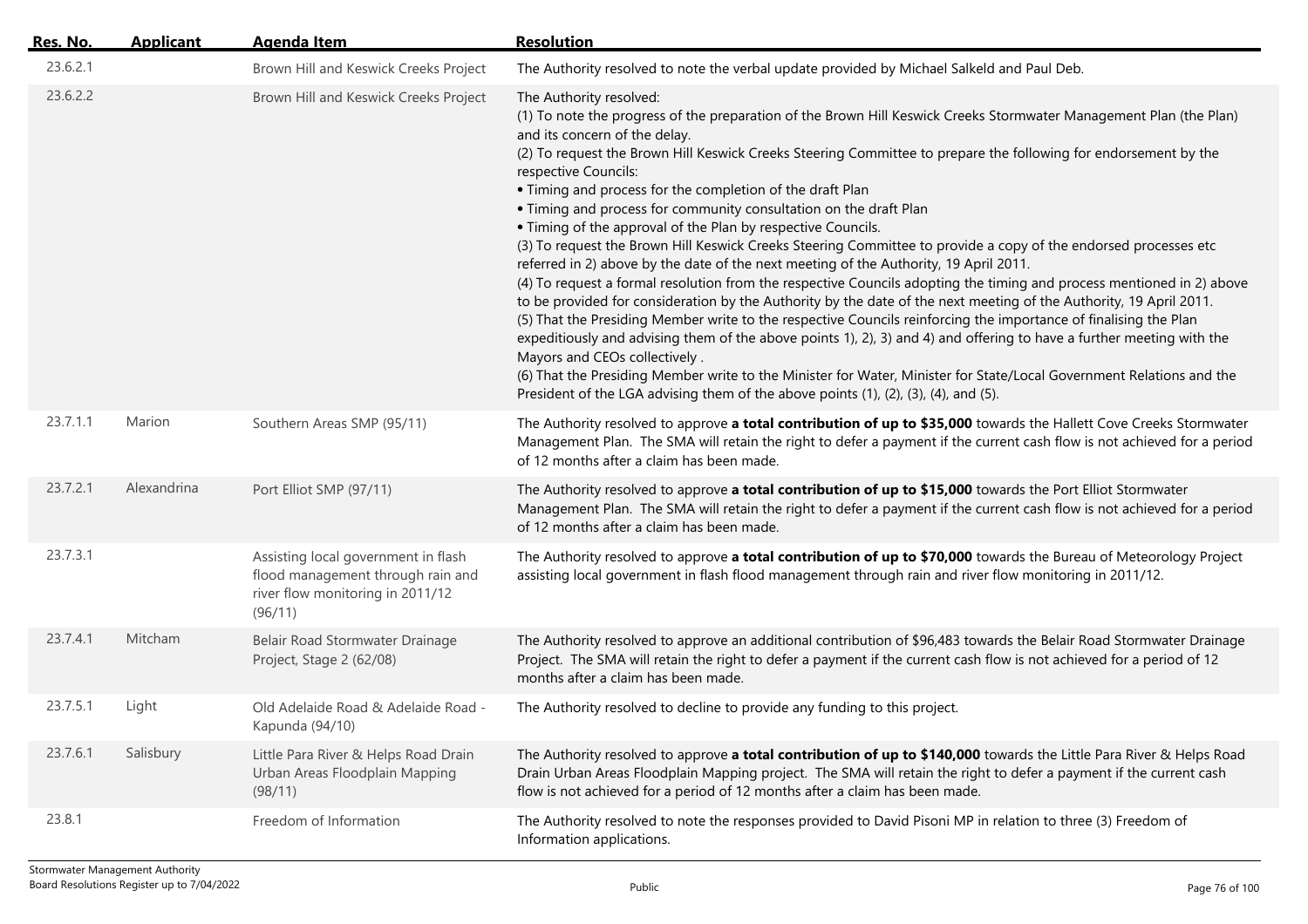| Res. No. | <b>Applicant</b> | <b>Agenda Item</b>                                                                                                 | <b>Resolution</b>                                                                                                                                                                                                                                                     |
|----------|------------------|--------------------------------------------------------------------------------------------------------------------|-----------------------------------------------------------------------------------------------------------------------------------------------------------------------------------------------------------------------------------------------------------------------|
| 23.9.1   |                  | Sponsorship of the 2011 Excellence in<br>Stormwater Awards in South Australia<br>- Stormwater Industry Association | The Authority resolved to approve sponsorship of the Excellence in Strategic or Master Planning Award within the 2011<br>Excellence in Stormwater Awards - South Australia.                                                                                           |
| 23.10.1  |                  | Stormwater Strategy Taskforce Update                                                                               | The Authority resolved for the Presiding Member to express the Authority's concern to the Minister at their next<br>meeting on February 24, about the future of the Board membership of the Authority beyond 7 July 2011 and the<br>finalisation of the Kelly Review. |
| 23.11.1  |                  | Final Annual Report and Financial<br><b>Statements</b>                                                             | The Authority resolved to note the letter from the Auditor General.                                                                                                                                                                                                   |
| 23.12.1  |                  | <b>Financial Report</b>                                                                                            | The Authority resolved to note the Stormwater Management Authority Fund financial report as at 31 January 2011.                                                                                                                                                       |
| 23.13.1  |                  | <b>Financial Report</b>                                                                                            | The Authority resolved to note the Applications Summary as at 31 January 2011.                                                                                                                                                                                        |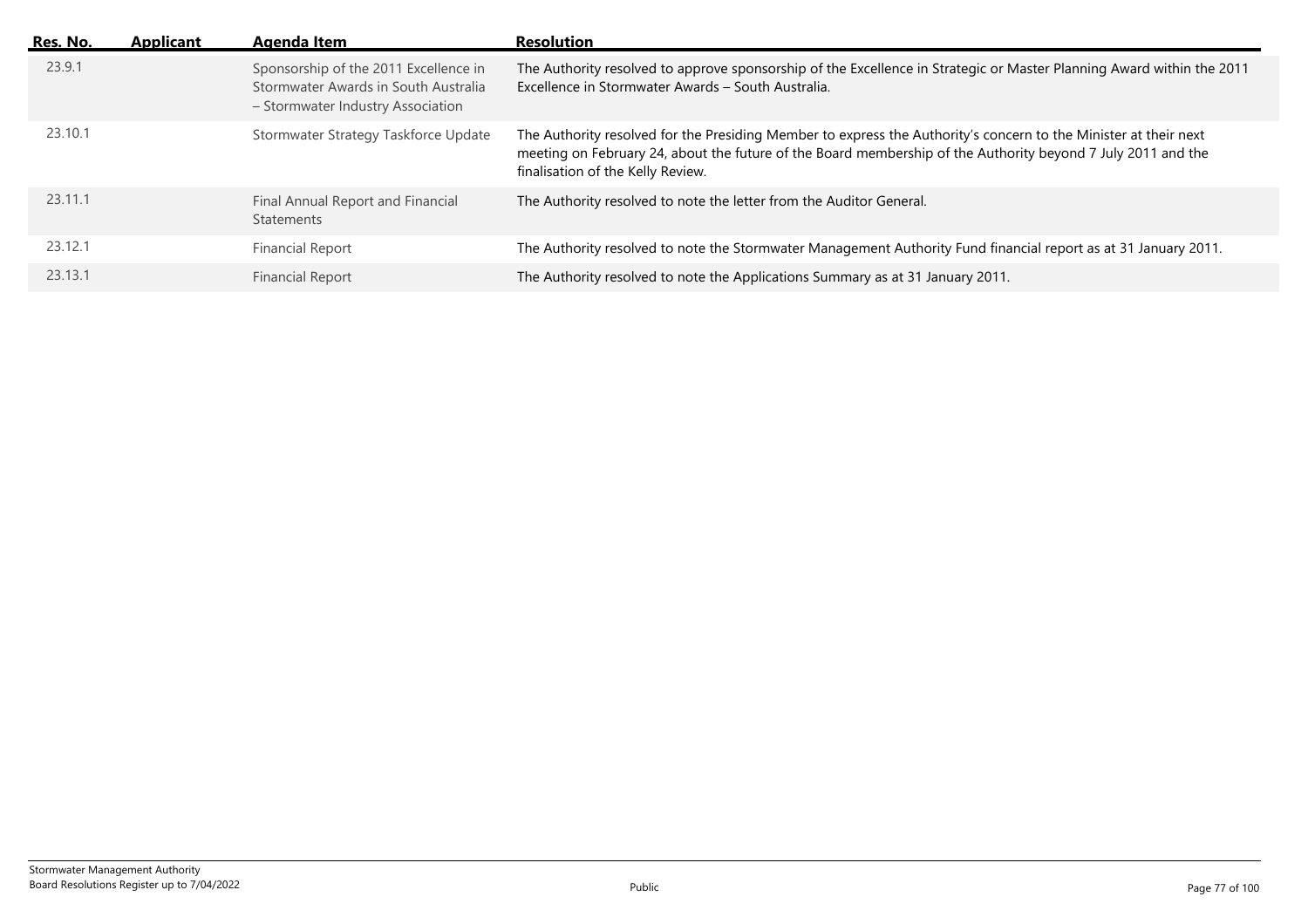| Res. No. | <b>Applicant</b>                       | <b>Agenda Item</b>                                                                                                                  | <b>Resolution</b>                                                                                                                                                                                                                                                                                                                                                                                                                                                                                                                                       |
|----------|----------------------------------------|-------------------------------------------------------------------------------------------------------------------------------------|---------------------------------------------------------------------------------------------------------------------------------------------------------------------------------------------------------------------------------------------------------------------------------------------------------------------------------------------------------------------------------------------------------------------------------------------------------------------------------------------------------------------------------------------------------|
| Year:    |                                        |                                                                                                                                     | 2010                                                                                                                                                                                                                                                                                                                                                                                                                                                                                                                                                    |
|          | Meeting 22, Tuesday, 14 December, 2010 |                                                                                                                                     |                                                                                                                                                                                                                                                                                                                                                                                                                                                                                                                                                         |
| 22.4.1.1 |                                        | Confirmation of Minutes of Board<br>Meeting No. 20                                                                                  | The Authority resolved to approve the minutes of Meeting No. 20 held on Tuesday 9 August 2010.                                                                                                                                                                                                                                                                                                                                                                                                                                                          |
| 22.4.2.1 |                                        | Confirmation of Outcomes of<br>Teleconference of 1/11/10                                                                            | The Authority resolved to approve the minutes and resolutions of the teleconference held on 1 November 2010, and<br>further resolved that these minutes and resolutions remain confidential.                                                                                                                                                                                                                                                                                                                                                            |
| 22.4.2.2 |                                        | Confirmation of Outcomes of<br>Teleconference of 1/11/10                                                                            | CONFIDENTIAL: The Authority resolved not to make a funding contribution to the Patawalonga Assets as presented in<br>the business case.                                                                                                                                                                                                                                                                                                                                                                                                                 |
| 22.4.2.3 |                                        | Confirmation of Outcomes of<br>Teleconference of 1/11/10                                                                            | CONFIDENTIAL: The Authority resolved given its limited funding it reaffirms its policy that assistance will only be<br>provided to capital projects that have a clear flood mitigation benefit and that unless funding to the Authority is<br>increased substantially, maintenance and operational expenditure will continue to be the sole responsibility of the asset<br>owner.                                                                                                                                                                       |
| 22.4.2.4 |                                        | Confirmation of Outcomes of<br>Teleconference of 1/11/10                                                                            | CONFIDENTIAL: The Authority resolved to provide advice to the Minister for Water that the Patawalonga is one example<br>of significant operation, maintenance and renewal requirements being faced by State and Local Government and<br>recommends that further consideration be given to this issue by the Stormwater Strategy Task Force.                                                                                                                                                                                                             |
| 22.4.2.5 |                                        | Confirmation of Outcomes of<br>Teleconference of 1/11/10                                                                            | CONFIDENTIAL: The Authority resolved that the Presiding Member and the General Manager meet with Mr Scott Ashby,<br>CEO of the Department for Water (DFW) and inform him of the outcomes of the meeting before any information is<br>released to the DFW.                                                                                                                                                                                                                                                                                               |
| 22.4.2.6 |                                        | Confirmation of Outcomes of<br>Teleconference of 1/11/10                                                                            | CONFIDENTIAL: The Authority resolved that the General Manager respond to Mr Michael Salkeld, Project Director<br>(BHKCP) with concerns regarding the slippage against milestones and that the Authority await a further report from the<br>Project Director or a duly nominated representative who will attend the next Authority meeting on 14 December 2010<br>and report against the work plan milestones.                                                                                                                                           |
| 22.6.1   |                                        | Brown Hill and Keswick Creeks Project                                                                                               | The Authority resolved to note the verbal update provided by Michael Salkeld and Ray Pincombe as well as the written<br>correspondence dated 14 December 2010.                                                                                                                                                                                                                                                                                                                                                                                          |
| 22.7.1.1 |                                        | Current Applications - CSIRO - SMA in-<br>kind funding support to Managed<br>Aquifer recharge and stormwater use<br>options project | The Authority resolved to agree to the CSIRO request for in-kind contribution, that being:<br>. Involvement on the Technical Committee (estimate 15 meetings over 3 years) to ensure operational requirements for<br>stormwater management systems are taken into account in the design and conduct of experiments.<br>• Ensure connection with whole of catchment stormwater management programs, including flood mitigation and<br>stormwater quality improvement.<br>. Communications with local government concerning stormwater quality and reuse. |
| 22.8.1   |                                        | Regional Flood Mitigation Program                                                                                                   | The Authority resolved to note the receipt of \$1,930,778 from the Commonwealth Government for the balance of the<br>pre-2009 legacy payment of the Regional Flood Mitigation Program.                                                                                                                                                                                                                                                                                                                                                                  |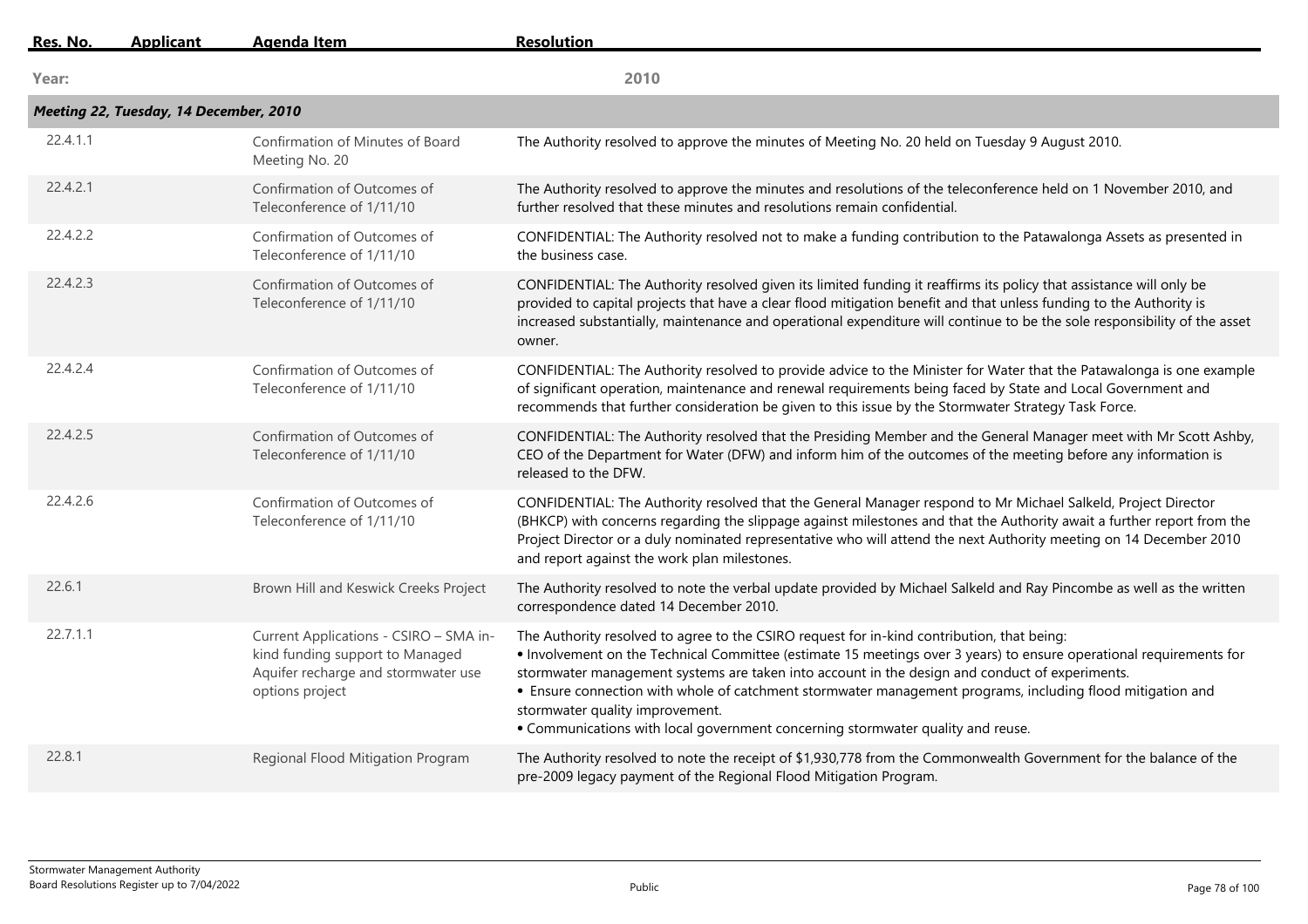| Res. No.  | <b>Applicant</b> | <b>Agenda Item</b>                                                                                                                                                                  | <b>Resolution</b>                                                                                                                                                                                                                                                                                                                                                                                                                  |
|-----------|------------------|-------------------------------------------------------------------------------------------------------------------------------------------------------------------------------------|------------------------------------------------------------------------------------------------------------------------------------------------------------------------------------------------------------------------------------------------------------------------------------------------------------------------------------------------------------------------------------------------------------------------------------|
| 22.8.2    |                  | Regional Flood Mitigation Program                                                                                                                                                   | The Authority resolved to approve a total contribution of \$266,666 of Regional Flood Mitigation Program (RFMP) funds<br>towards the Spalding flood mitigation project. This approval reduces the original contribution of the Authority of<br>20/4/10 to match the RFMP funding of \$266,666. The funding will be shared in equal thirds between the<br>Commonwealth Government, the Authority and the Northern Area Council.     |
| 22.8.3    |                  | Regional Flood Mitigation Program                                                                                                                                                   | The Authority resolved to approve a total contribution of \$342,666 of Regional Flood Mitigation Program (RFMP) funds<br>towards the Nuriootpa Township Flood Mitigation scheme. This approval reduces the original contribution of the<br>Authority of 20/4/10 and match the RFMP funding of \$342,666. The funding will be shared in equal thirds between the<br>Commonwealth Government, the Authority and the Barossa Council. |
| 22.8.4    |                  | Regional Flood Mitigation Program                                                                                                                                                   | The Authority resolved to approve the remaining Regional Flood Mitigation Program (RFMP) funds along with any other<br>project saving to the Gawler River Project to partially offset the \$650,000 contribution from interest earned.                                                                                                                                                                                             |
| 22.8.5    |                  | Regional Flood Mitigation Program                                                                                                                                                   | The Authority resolved to approve any savings on projects made from Regional Flood Mitigation Program (RFMP) and<br>all unallocated interest should then be transferred into the Stormwater Management Fund on the final completion of all<br>projects in the RFMP.                                                                                                                                                                |
| 22.9.1    |                  | SMA Funds Arrangements - Letter<br>from LGA                                                                                                                                         | The Authority resolved to approve the LGA's recommendation for the General Manager to work closely with the LGA to<br>prepare a discussion paper in relation to the development of a ten-year financial plan to better manage cash flows<br>consistent with priorities determined by the SMA for future stormwater management projects.                                                                                            |
| 22.10.1   |                  | Power of the Stormwater Management<br>Authority - Clause 16 of Schedule 1A<br>Local Government Act 1999                                                                             | The Authority resolved to note the information contained within the letters dated 18 October and 22 November 2010<br>from the Crown Solicitor's Office.                                                                                                                                                                                                                                                                            |
| 22.10.2   |                  | Power of the Stormwater Management<br>Authority - Clause 16 of Schedule 1A<br>Local Government Act 1999                                                                             | The Authority resolved to advise Mr Pisoni that the NRM Act 2004 has the required powers to address the issue.                                                                                                                                                                                                                                                                                                                     |
| 22.11.1   |                  | Update on Stormwater Management<br>Plans                                                                                                                                            | The Authority resolved to note the South Australian Government Gazettal notice of 18 November 2010 in relation to the<br>approval of the Truro Stormwater Management Plan.                                                                                                                                                                                                                                                         |
| 22.16.1.1 |                  | Administration Arrangements - Letter<br>of Correspondence Flood Mitigation<br>for Cheltenham Park - Email request<br>from David Mortimer with attached<br>Affidavit of Colin Pitman | The Authority resolved to note the correspondence received from Mr David Mortimer in respect of Request for<br>Sufficient Flood Mitigation - Cheltenham Park and note that Mr Mortimer shall be advised that the Authority now<br>awaits delivery of a Stormwater Management Plan from the City of Charles Sturt by June 2011 after which time the<br>Authority will assess the plan and consider approval.                        |
| 22.16.2.1 |                  | Administration Arrangements - Letter<br>of Correspondence Flood Mitigation<br>for Cheltenham Park -<br>Correspondence from Cheltenham<br>Park Residents Association                 | The Authority resolved to note the correspondence received from the Cheltenham Park Residents Association Inc and<br>note that they shall be advised that the Authority now awaits delivery of a Stormwater Management Plan from the City<br>of Charles Sturt by June 2011 after which time the Authority will assess the plan and consider approval.                                                                              |
| 22.17.1   |                  | <b>Financial Report</b>                                                                                                                                                             | The Authority resolved to note the Stormwater Management Authority Fund financial report as at 30 November 2010.                                                                                                                                                                                                                                                                                                                   |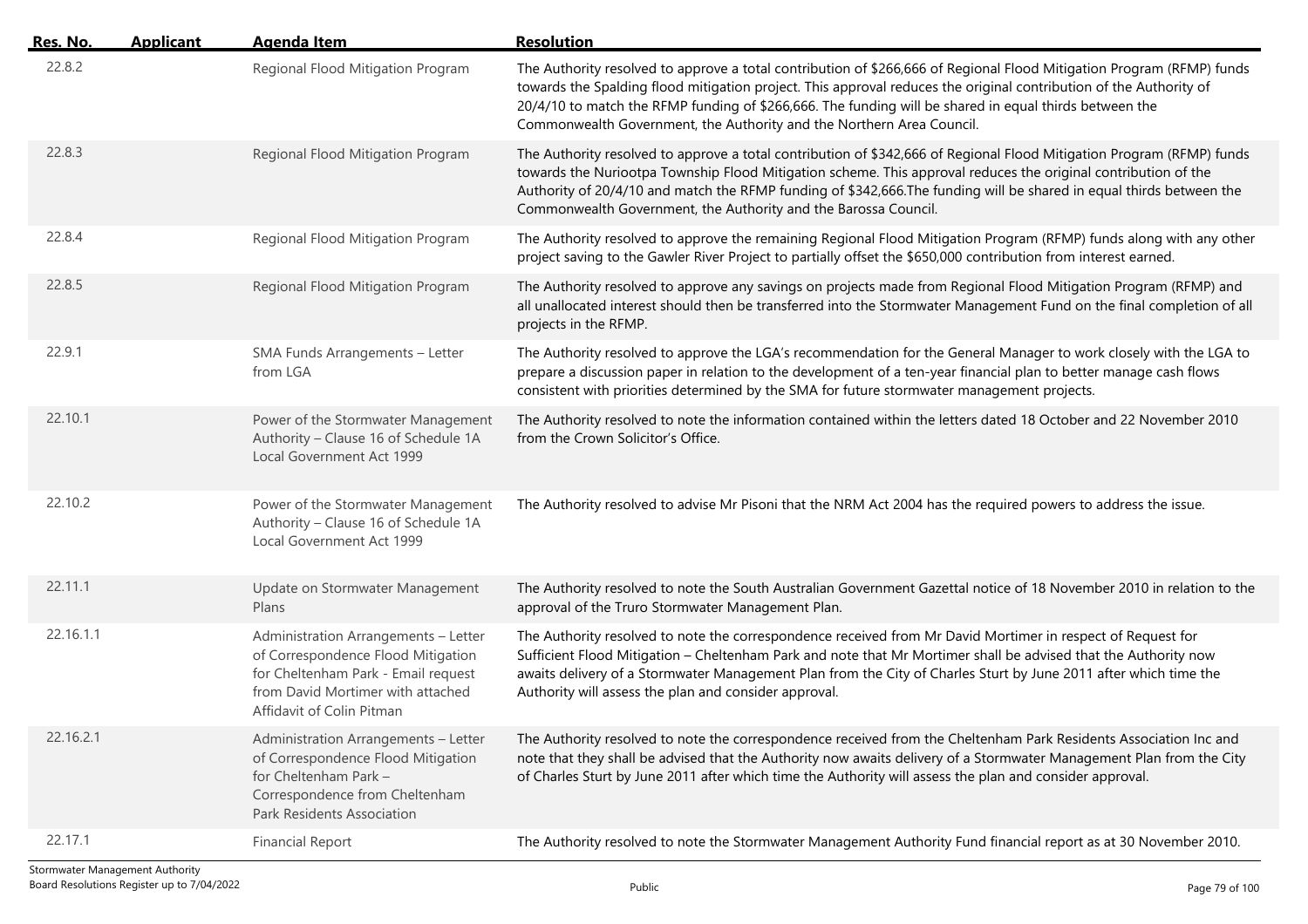| <u>Res. No.</u> | <b>Applicant</b>                   | <b>Agenda Item</b>                               | <b>Resolution</b>                                                                                                                                                                                                                                                                                                                                                                                   |
|-----------------|------------------------------------|--------------------------------------------------|-----------------------------------------------------------------------------------------------------------------------------------------------------------------------------------------------------------------------------------------------------------------------------------------------------------------------------------------------------------------------------------------------------|
| 22.18.1         |                                    | <b>Applications Summary</b>                      | The Authority resolved to note the Applications Summary as at 30 November 2010.                                                                                                                                                                                                                                                                                                                     |
|                 | Meeting 20, Monday, 9 August, 2010 |                                                  |                                                                                                                                                                                                                                                                                                                                                                                                     |
| 20.4.1          |                                    | <b>Confirmation of Minutes</b>                   | The Authority resolved to approve the minutes of Meeting No. 19 held on Tuesday 15 June 2010.                                                                                                                                                                                                                                                                                                       |
| 20.6.1.1        | Onkaparinga                        | Beach Road Catchment SMP                         | The Authority resolved to approve a total contribution of up to \$20,000 towards the Beach Road Catchment<br>Stormwater Management Plan. The SMA will retain the right to defer a payment if the current cash flow is not achieved<br>for a period of 12 months after a claim has been made.                                                                                                        |
| 20.6.2.1        | Onkaparinga                        | Pedlar Creek, McLaren Vale Floodplain<br>Mapping | The Authority resolved to approve a total contribution of up to \$20,000 towards the Pedlar Creek, McLaren Vale<br>Floodplain Mapping. The SMA will retain the right to defer a payment if the current cash flow is not achieved for a<br>period of 12 months after a claim has been made.                                                                                                          |
| 20.6.3.1        |                                    | Brown Hill and Keswick Creeks Project            | The Authority resolved to approve a total contribution of up to \$110,000 towards the Brown Hill Keswick Creek<br>Stormwater Management Plan-Revision. The plan is to comply with the Stormwater Management Planning Guidelines<br>that includes stormwater reuse and aquifer storage where feasible. The funds are subject to completion of the work and<br>approval of the Plan by the Authority. |
| 20.6.3.2        |                                    | Brown Hill and Keswick Creeks Project            | The Authority resolved to require either the Brown Hill Keswick Creek Project Director or a duly nominated<br>representative of the 5 Councils attend the future meetings of the Authority (5 October 2010, 14 December 2010, 15<br>February 2011 and 19 April 2011) and report against the work plan milestones, as presented in the application.                                                  |
| 20.7.1          | Mid Murray                         | Truro Stormwater Management Plan                 | The Authority resolved to approve the Truro Stormwater Management Plan.                                                                                                                                                                                                                                                                                                                             |
| 20.8.1          |                                    | Annual Report and Financial<br>Statements.       | The Authority resolved to note the annual report and draft financial statements for June 2010.                                                                                                                                                                                                                                                                                                      |
| 20.8.2          |                                    | Annual Report and Financial<br>Statements.       | The Authority resolved to delegate to the Presiding Member and General Manager to sign off the Annual report and the<br>Financial Statements for 30 June 2010 once the Auditor - General has completed the audit.                                                                                                                                                                                   |
| 20.9.1          |                                    | Administrative Arrangements                      | The Authority resolved to note the letters of correspondence.                                                                                                                                                                                                                                                                                                                                       |
| 20.9.2          |                                    | Administrative Arrangements                      | The Authority resolved to delegate to Presiding Member or General Manager to sign off on responses.                                                                                                                                                                                                                                                                                                 |
| 20.10.1         |                                    | <b>Financial Report</b>                          | The Authority resolved to note the Stormwater Management Fund financial reports as at 31 July 2010.                                                                                                                                                                                                                                                                                                 |
| 20.11.1         |                                    | <b>Applications Summary</b>                      | The Authority resolved to note the Applications Summary as at 31 July 2010.                                                                                                                                                                                                                                                                                                                         |
| 20.12.1         |                                    | Brown Hill and Keswick Creeks Project            | The Authority resolved to issue an "Order" to the 5 Councils for the Brown Hill Keswick Creek Stormwater Management<br>Plan.                                                                                                                                                                                                                                                                        |
| 20.12.2         |                                    | Brown Hill and Keswick Creeks Project            | The Authority resolved to agree that 30 April 2011, be gazetted as the period for the Councils to submit a Plan within<br>the "Order".                                                                                                                                                                                                                                                              |
| 20.12.3         |                                    | Brown Hill and Keswick Creeks Project            | The Authority resolved to agree and delegate the Presiding Member to sign the gazettal "Order".                                                                                                                                                                                                                                                                                                     |
|                 | Meeting 19, Tuesday, 15 June, 2010 |                                                  |                                                                                                                                                                                                                                                                                                                                                                                                     |
| 19.4.1          |                                    | <b>Confirmation of Minutes</b>                   | The Authority resolved to approve the minutes of Meeting No. 18 held on Tuesday 20 April 2010.                                                                                                                                                                                                                                                                                                      |
|                 |                                    |                                                  |                                                                                                                                                                                                                                                                                                                                                                                                     |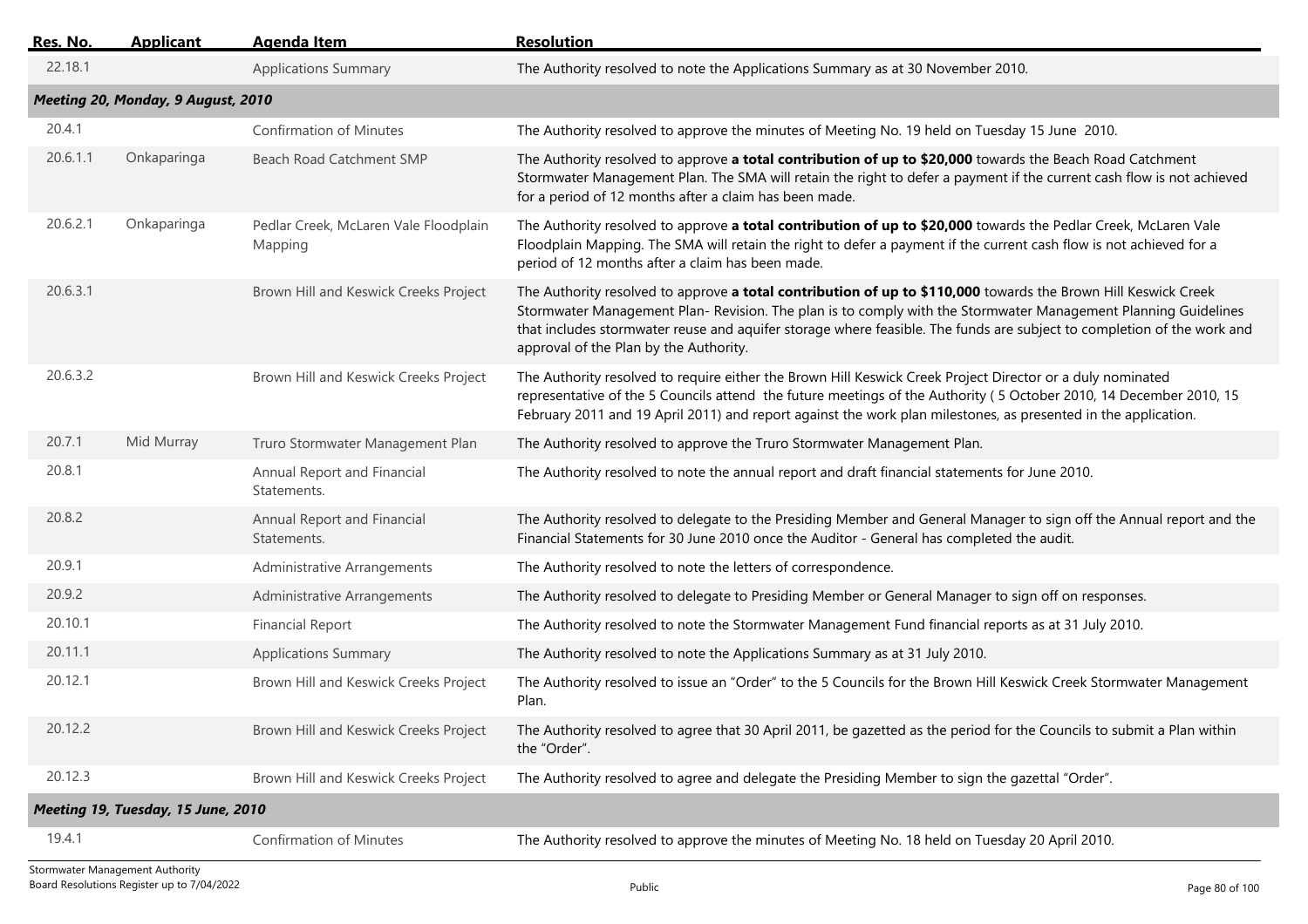| Res. No.  | <b>Applicant</b>                    | <b>Agenda Item</b>                                                                              | <b>Resolution</b>                                                                                                                                                                                                                                                                                                                                                                                                                                                                                                                                                                                                                                        |
|-----------|-------------------------------------|-------------------------------------------------------------------------------------------------|----------------------------------------------------------------------------------------------------------------------------------------------------------------------------------------------------------------------------------------------------------------------------------------------------------------------------------------------------------------------------------------------------------------------------------------------------------------------------------------------------------------------------------------------------------------------------------------------------------------------------------------------------------|
| 19.6.1.1  | Onkaparinga                         | Pedlar Creek                                                                                    | The Authority resolved to approve a total contribution of up to \$20,000 towards the Pedler Creek Stormwater<br>Management Plan with SMA funds to be available by July 2011. SMA will retain the right to make progress payments<br>before this time subject to work being completed to the satisfaction of the SMA.                                                                                                                                                                                                                                                                                                                                     |
| 19.6.2.1  | Charles Sturt                       | Port Road Rejuvenation                                                                          | The Authority resolved to approve a total contribution of up to \$6,000,000 for stage 1 of the Port Road Rejuvenation.<br>The funds will contribute up to 50% of the Old Port Road component totalling \$12.81 million as described in the<br>presentation. The \$6,000,000 will be cash flowed as follows 2010/2011 - \$2,082,692, 2011/2012- \$3,635,769 and<br>2012/2013 - \$281,539. The SMA will retain the right to defer a payment if the current cash flow is not achieved for a<br>period of 12 months after a claim has been made. The SMA will retain the right to make a progress payment earlier<br>subject to the satisfaction of the SMA. |
| 19.6.3.1  | <b>Charles Sturt</b>                | Port and Old Port Road Drain Upgrade<br>Preliminary Works Port                                  | The Authority resolved to approve a total contribution of up to \$500,000 for the Port and Old Port Road Drain<br>Upgrade Preliminary Works. The SMA will retain the right to defer a payment if the current cash flow is not achieved for<br>a period of up to 12 months after a claim has been made.                                                                                                                                                                                                                                                                                                                                                   |
| 19.8.1    |                                     | <b>Financial Report</b>                                                                         | The Authority resolved to note the Stormwater Management Fund financial report as at 31 May 2010.                                                                                                                                                                                                                                                                                                                                                                                                                                                                                                                                                        |
| 19.9.1    |                                     | <b>Applications Summary</b>                                                                     | The Authority resolved to note the Applications Summary as at 31 May 2010.                                                                                                                                                                                                                                                                                                                                                                                                                                                                                                                                                                               |
| 19.10.1.1 |                                     | Brown Hill and Keswick Creeks Project                                                           | The Authority resolved to agree that 90 days be gazetted as the period for the Councils to submit a Plan.                                                                                                                                                                                                                                                                                                                                                                                                                                                                                                                                                |
| 19.10.1.2 |                                     | Brown Hill and Keswick Creeks Project                                                           | The Authority resolved to agree and delegate the Presiding Member to sign the gazettal notice.                                                                                                                                                                                                                                                                                                                                                                                                                                                                                                                                                           |
| 19.10.1.3 |                                     | Brown Hill and Keswick Creeks Project                                                           | The Authority resolved that the Presiding Member and General Manager brief the Minister for Water, Minister for Local<br>Government and the President of the Local Government Association.                                                                                                                                                                                                                                                                                                                                                                                                                                                               |
| 19.10.1.4 |                                     | Brown Hill and Keswick Creeks Project                                                           | The Authority resolved delegation to the Presiding Member to write to the Mayors of the 5 Councils with the formal<br>advice of the Gazettal notice and the funding support to prepare the Plan.                                                                                                                                                                                                                                                                                                                                                                                                                                                         |
| 19.10.1.5 |                                     | Brown Hill and Keswick Creeks Project                                                           | The Authority resolved to approve in principal a total contribution of up to \$25,000 for the preparation of the plan<br>subject to consideration of an application.                                                                                                                                                                                                                                                                                                                                                                                                                                                                                     |
| 19.10.1.6 |                                     | Brown Hill and Keswick Creeks Project                                                           | The Authority resolved delegation to the General Manager to email the 5 Council CEOs the notice in advance of the<br>Gazettal.                                                                                                                                                                                                                                                                                                                                                                                                                                                                                                                           |
|           | Meeting 18, Tuesday, 20 April, 2010 |                                                                                                 |                                                                                                                                                                                                                                                                                                                                                                                                                                                                                                                                                                                                                                                          |
| 18.4.1    |                                     | <b>Confirmation of Minutes</b>                                                                  | The Authority resolved to approve the minutes of Meeting No. 17 held on Tuesday 16 February 2010.                                                                                                                                                                                                                                                                                                                                                                                                                                                                                                                                                        |
| 18.6.3.1  |                                     | Administrative Arrangements--DTEI &<br><b>DWLBC Service Level Agreements</b>                    | The Authority resolved to delegate to the Presiding Member to re-enter into and sign a Service Level Agreement<br>between the Department for Water, Land and Biodiversity Conservation and the Stormwater Management Authority.                                                                                                                                                                                                                                                                                                                                                                                                                          |
| 18.6.3.2  |                                     | Administrative Arrangements--DTEI &<br><b>DWLBC Service Level Agreements</b>                    | The Authority resolved to delegate to the Presiding Member to re-enter into and sign a Service Level Agreement<br>between the Department for Water, Land and Biodiversity Conservation and the Stormwater Management Authority.                                                                                                                                                                                                                                                                                                                                                                                                                          |
| 18.6.5.1  |                                     | Administrative Arrangements--<br>Clarification of Assignment of<br><b>Ministerial Functions</b> | The Authority resolved to note the assignment of Ministerial functions under Schedule 1A of the Local Government<br>(Stormwater Management) Amendment Act 2007.                                                                                                                                                                                                                                                                                                                                                                                                                                                                                          |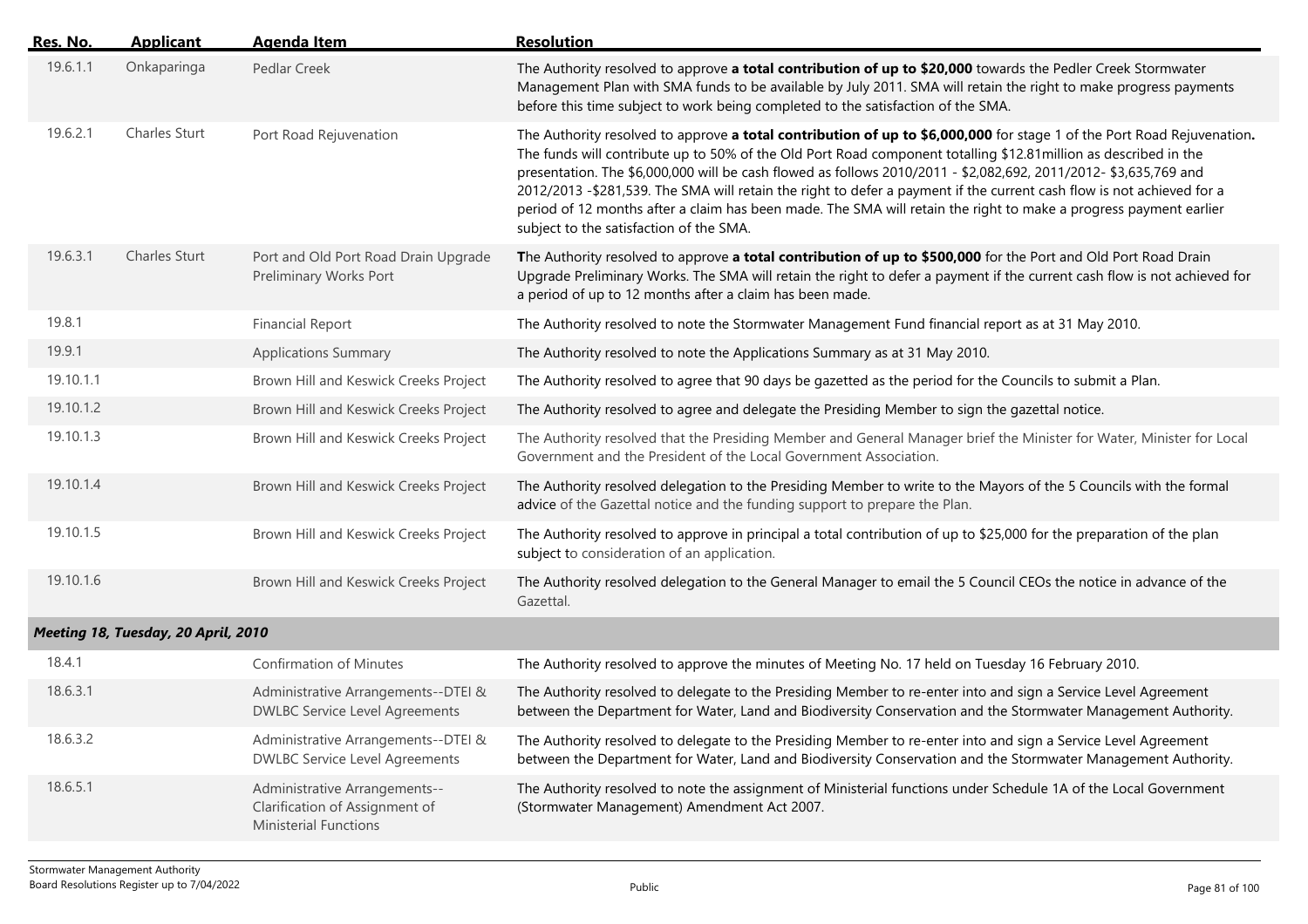| <u>Res. No.</u> | <b>Applicant</b>                       | <b>Agenda Item</b>                                                                    | <b>Resolution</b>                                                                                                                                                                                                                                                                                                                                                                                                                                                                                                                       |
|-----------------|----------------------------------------|---------------------------------------------------------------------------------------|-----------------------------------------------------------------------------------------------------------------------------------------------------------------------------------------------------------------------------------------------------------------------------------------------------------------------------------------------------------------------------------------------------------------------------------------------------------------------------------------------------------------------------------------|
| 18.7.1          |                                        | <b>Financial Report</b>                                                               | The Authority resolved to note the Stormwater Management Fund financial report as at 31 March 2010.                                                                                                                                                                                                                                                                                                                                                                                                                                     |
| 18.7.2          |                                        | <b>Financial Report</b>                                                               | The Authority resolved to work with the Local Government Association to collect from all Councils in the State<br>information regarding their current and future stormwater management projects within the next ten (10) years to<br>enable the Authority to prepare a prioritised list of projects for future implementation.                                                                                                                                                                                                          |
| 18.7.3          |                                        | <b>Financial Report</b>                                                               | The Authority resolved to amend Application 62/08 from the City of Mitcham - Belair Road Stormwater Drainage Stage<br>2 – from cost of \$1,651,200 and subsidy of \$825,600 to cost of \$669,600 and subsidy of \$334,800.                                                                                                                                                                                                                                                                                                              |
| 18.8.1          |                                        | <b>Applications Summary</b>                                                           | The Authority resolved to note the Applications Summary as at 31 March 2010.                                                                                                                                                                                                                                                                                                                                                                                                                                                            |
| 18.9.1          |                                        | Project Status for all Projects                                                       | The Authority resolved to note the status of remaining funding commitments approved.                                                                                                                                                                                                                                                                                                                                                                                                                                                    |
| 18.10.1.1       | <b>BHKCSP</b>                          | Outcomes, Agenda & Papers from out<br>of session meeting by teleconference<br>13/4/10 | The Authority resolved to note the outcomes of the teleconference of 13 April 2010.                                                                                                                                                                                                                                                                                                                                                                                                                                                     |
| 18.10.2.1       | <b>BHKCSP</b>                          | Progress with Project Investigations                                                  | The Authority resolved for the Presiding Member and General Manager to meet with the CEOs and Mayors of the five<br>(5) Councils to (a) reaffirm the availability of the funding previously allocated for the projects, (b) discuss procedures on<br>the issue of "Notice" and "Orders" and (c) seek an indication of the timeframe that may be "reasonable" to prepare a<br>Plan and carry out the currently approved projects.                                                                                                        |
| 18.10.2.2       | <b>BHKCSP</b>                          | Progress with Project Investigations                                                  | The Authority resolved delegation for the Presiding Member and General Manager to respond to the incoming<br>correspondence from Project Director Nicholas Newland and agree to work with the Councils to develop business plans<br>and future funding.                                                                                                                                                                                                                                                                                 |
| 18.10.3.1       | <b>BHKCSP</b>                          | Outcomes of Mediation                                                                 | The Authority resolved to note the correspondence from the mediator.                                                                                                                                                                                                                                                                                                                                                                                                                                                                    |
| 18.10.3.2       | <b>BHKCSP</b>                          | <b>Outcomes of Mediation</b>                                                          | The Authority resolved to conclude the mediation process.                                                                                                                                                                                                                                                                                                                                                                                                                                                                               |
| 18.11.1.1       | Northern Areas                         | Spalding Flood Mitigation Works<br>(84/10)                                            | The Authority resolved to approve a total contribution of up to \$400,000 for the Spalding Flood Mitigation Works<br>with SMA funds to be available by July 2012 (subject to current cash flows). SMA will retain the right to make progress<br>payments before this time subject to work being completed to the satisfaction of the SMA. In the event of NDRP<br>support for the project this contribution will reduce to one third of the total which is a minimum of \$266,667 and SMA<br>funds be available by July 2011.           |
| 18.11.2.1       | Barossa                                | Nuriootpa Township Flood Mitigation<br>Works (85/10)                                  | The Authority resolved to approve a total contribution of up to \$514,000 for the Nuriootpa Township Flood<br>Mitigation Works with SMA funds to be available by July 2012 (subject to current cash flows). SMA will retain the right<br>to make progress payments before this time subject to work being completed to the satisfaction of the SMA. In the<br>event of NDRP support for the project this contribution will reduce to one third of the total which is a minimum of<br>\$342,667 and SMA funds be available by July 2011. |
|                 | Meeting 17, Tuesday, 16 February, 2010 |                                                                                       |                                                                                                                                                                                                                                                                                                                                                                                                                                                                                                                                         |
| 17.1.1          |                                        | Welcome and Apologies                                                                 | The Authority resolved to note that the resignation of Grant Hudson has been finalised and the appointment of Wendy<br>Campana who will represent southern councils has been approved and gazetted.                                                                                                                                                                                                                                                                                                                                     |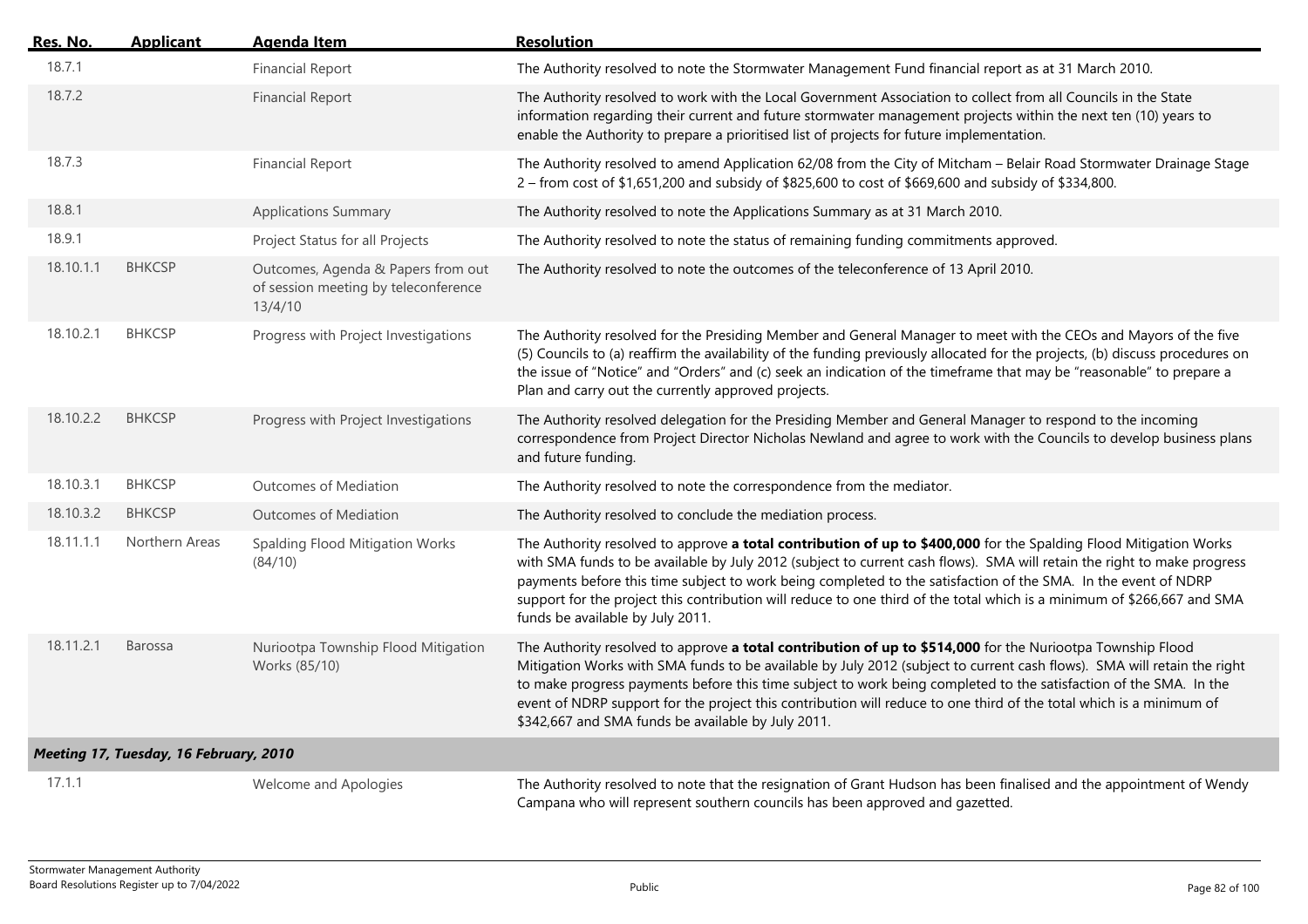| <u>Res. No. </u> | <b>Applicant</b> | Agenda Item                                                                                                                          | <b>Resolution</b>                                                                                                                                                                                                                                                                                                                                                                                     |
|------------------|------------------|--------------------------------------------------------------------------------------------------------------------------------------|-------------------------------------------------------------------------------------------------------------------------------------------------------------------------------------------------------------------------------------------------------------------------------------------------------------------------------------------------------------------------------------------------------|
| 17.4.1           |                  | <b>Confirmation of Minutes</b>                                                                                                       | The Authority resolved to approve the minutes of Meeting No. 16 held on Tuesday 15 December 2009, subject to 2<br>amendments.                                                                                                                                                                                                                                                                         |
| 17.7.1           |                  | Financial Report                                                                                                                     | The Authority resolved to note the Stormwater Management Fund financial reports as at 31 January 2010 and the<br>amended Stormwater Management Fund as of 12 February 2010.                                                                                                                                                                                                                           |
| 17.8.1           |                  | <b>Applications Summary</b>                                                                                                          | The Authority resolved to note the Applications Summary as at 31 January 2010.                                                                                                                                                                                                                                                                                                                        |
| 17.9.1           |                  | Project Status for all Projects                                                                                                      | The Authority resolved to note the status of remaining funding commitments approved.                                                                                                                                                                                                                                                                                                                  |
| 17.12.1.1        | Gawler           | Gawler River Flood Plain Management<br>Authority (79/09)--Additional State<br>allocation to cover costs in excess of<br>\$20 million | The Authority resolved to approve an additional contribution of \$416,612 from its own funds and a further \$650,000 of<br>the interest earned on Commonwealth funds to the Gawler River Flood Mitigation Project contingent on the GRFMA<br>agreeing to provide a further \$241,903. (Note the current timing for the SMA payment would be in the 2011/2012<br>financial where funds are available). |
| 17.12.2.1        | <b>BHKCSP</b>    | Brown Hill and Keswick Creeks Project<br>(83/09)--Brown Hill Creek Channel<br>Options Study                                          | The Authority resolved to approve a total contribution of up to \$217,500 for the Brown Hill Creek Channel Options<br>Study. Should the NDRP accept the project this value will be reduced to a 1/3 of the total cost equating to \$145,000.                                                                                                                                                          |
| 17.12.3.1        | <b>SES</b>       | State Emergency Service (77/09)--<br>Community Floodsafe Program                                                                     | The Authority resolved not to make a contribution towards the State Emergency Service - Community Floodsafe<br>Program and to refer the applicant to the Local Government Disaster Fund.                                                                                                                                                                                                              |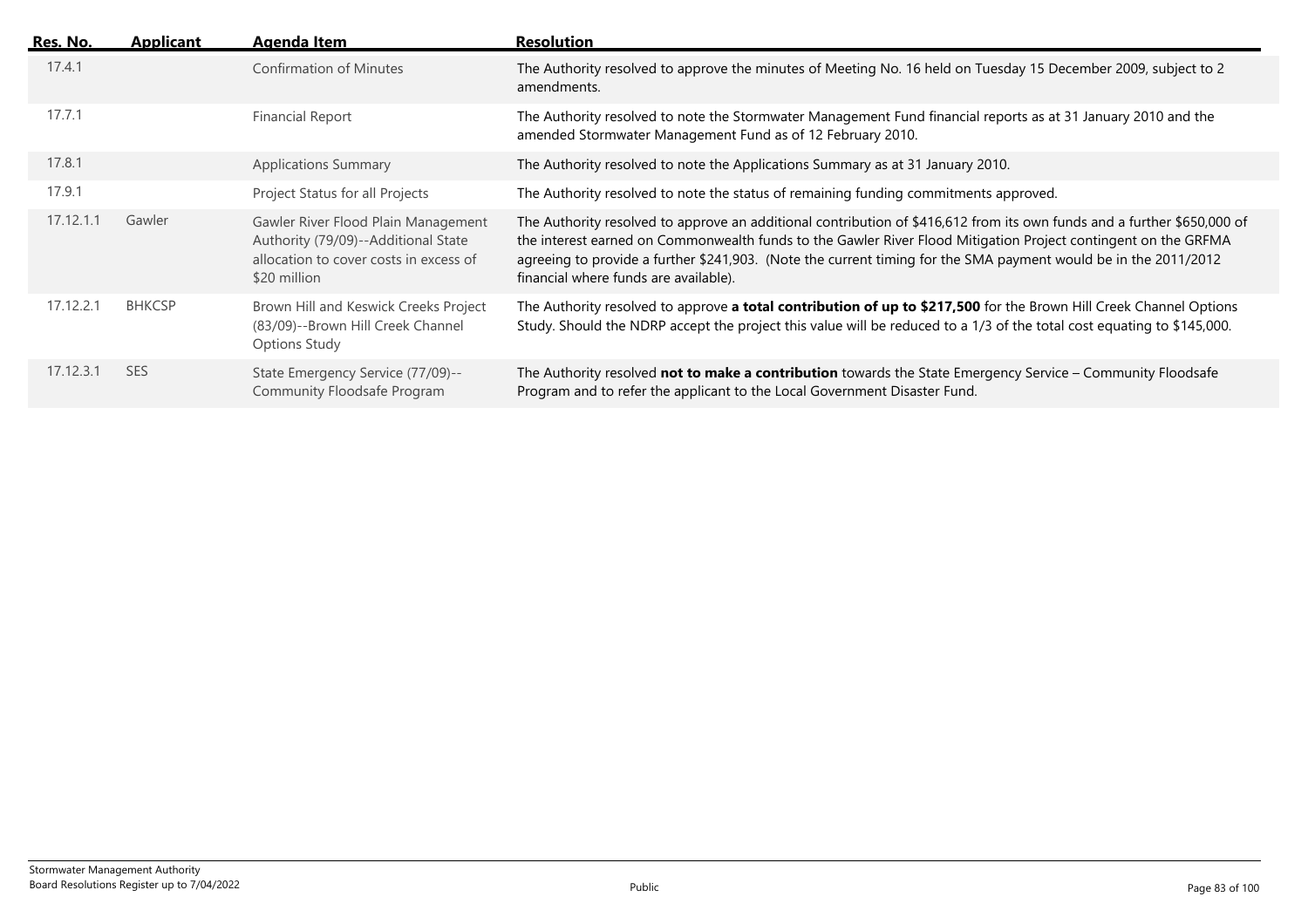| Res. No.   | <b>Applicant</b>                       | <b>Agenda Item</b>                                                                            | <b>Resolution</b>                                                                                                                                                                                                                                                                                                                                               |
|------------|----------------------------------------|-----------------------------------------------------------------------------------------------|-----------------------------------------------------------------------------------------------------------------------------------------------------------------------------------------------------------------------------------------------------------------------------------------------------------------------------------------------------------------|
| Year:      |                                        |                                                                                               | 2009                                                                                                                                                                                                                                                                                                                                                            |
|            | Meeting 16, Tuesday, 15 December, 2009 |                                                                                               |                                                                                                                                                                                                                                                                                                                                                                 |
| 16.4.1     |                                        | <b>Confirmation of Minutes</b>                                                                | The Authority resolved to approve the minutes of Meeting No. 15 held on Tuesday 20 October 2009.                                                                                                                                                                                                                                                                |
| 16.7.2.1   |                                        | Administrative Arrangements                                                                   | The Authority resolved to note the progress with Action Items 3.2, 3.3.1, and 3.3.2 arising from Meeting 15.                                                                                                                                                                                                                                                    |
| 16.8.1     |                                        | <b>Financial Report</b>                                                                       | The Authority resolved to note the Stormwater Management Fund financial report as at 30 November 2009.                                                                                                                                                                                                                                                          |
| 16.12.1.1  | <b>BHKCSP</b>                          | Update from Mediator                                                                          | The Authority resolved to note the appointment of the mediator through the Institute of Arbitrators and Mediators.                                                                                                                                                                                                                                              |
| 16.12.1.2  | <b>BHKCSP</b>                          | Update from Mediator                                                                          | The Authority resolved to approve the further public consultation process being conducted by the Mediator.                                                                                                                                                                                                                                                      |
| 16.13.1.1  | <b>Holdfast Bay</b>                    | City of Holdfast Bay (81/09)--Holdfast<br>Bay & Marion catchments direct to sea<br><b>SMP</b> | The Authority resolved to approve a total contribution of up to \$100,000 towards the Holdfast Bay & Marion<br>catchments direct to the sea Stormwater Management Plan.                                                                                                                                                                                         |
| 16.13.2.1  | Light                                  | Light Regional Council (82/09)--<br><b>Wasleys SMP</b>                                        | The Authority resolved to approve a total contribution of up to \$10,000 towards the Wasleys Stormwater<br>Management Plan.                                                                                                                                                                                                                                     |
| 16.13.3.1  | <b>SES</b>                             | State Emergency Service (77/09)                                                               | The Authority resolved to defer the consideration of Application 13.3 until the next meeting.                                                                                                                                                                                                                                                                   |
|            | Meeting 15, Tuesday, 20 October, 2009  |                                                                                               |                                                                                                                                                                                                                                                                                                                                                                 |
| 15.2.1     |                                        | <b>Confirmation of Minutes</b>                                                                | The Authority resolved to approve the amended minutes of Meeting No. 14 held on Tuesday 15 September 2009.                                                                                                                                                                                                                                                      |
| 15.3.1.1   |                                        | Recording of future minutes                                                                   | The Authority resolved to note the new procedure of minute taking and the incorporation of an Action Items List for the<br>General Manager.                                                                                                                                                                                                                     |
| 15.3.1.2   |                                        | Recording of future minutes                                                                   | The Authority resolved that a new resolution paper be prepared and agreed by the Authority by the end of each<br>meeting for the purpose of publishing on the web which shall exclude any resolutions determined by the Board to be<br>confidential.                                                                                                            |
| 15.3.2.1   |                                        | <b>Resolution Register</b>                                                                    | The Authority resolved that the Resolution Register be published on the LGA website save and except for those<br>resolutions determined by the Board to be confidential.                                                                                                                                                                                        |
| 15.3.3.2.1 |                                        | Conflict of interest                                                                          | The Authority resolved to amend Resolution 14.7.6 to read: The Authority agreed that agendas and associated<br>discussion papers are to be treated confidential and all receiving parties must take all reasonable steps to ensure that<br>the confidentiality of information is preserved until the conclusion of the Board meeting unless otherwise resolved. |
| 15.3.3.3.1 |                                        | Honesty and Accountability paper no.<br>1: Duties of Corporate Agency<br>Members              | The Authority resolved to note the Honesty and Accountability paper no. 1: Duties of Corporate Agency Members.                                                                                                                                                                                                                                                  |
| 15.4.1     |                                        | Annual Report                                                                                 | The Authority resolved to note that the Annual Report was formally delivered to the Minister for Water Security and the<br>President of the Local Government Association.                                                                                                                                                                                       |
| 15.5.1     |                                        | <b>Financial Report</b>                                                                       | The Authority resolved to note the Stormwater Management Fund financial report as at 30 September 2009.                                                                                                                                                                                                                                                         |
|            |                                        |                                                                                               |                                                                                                                                                                                                                                                                                                                                                                 |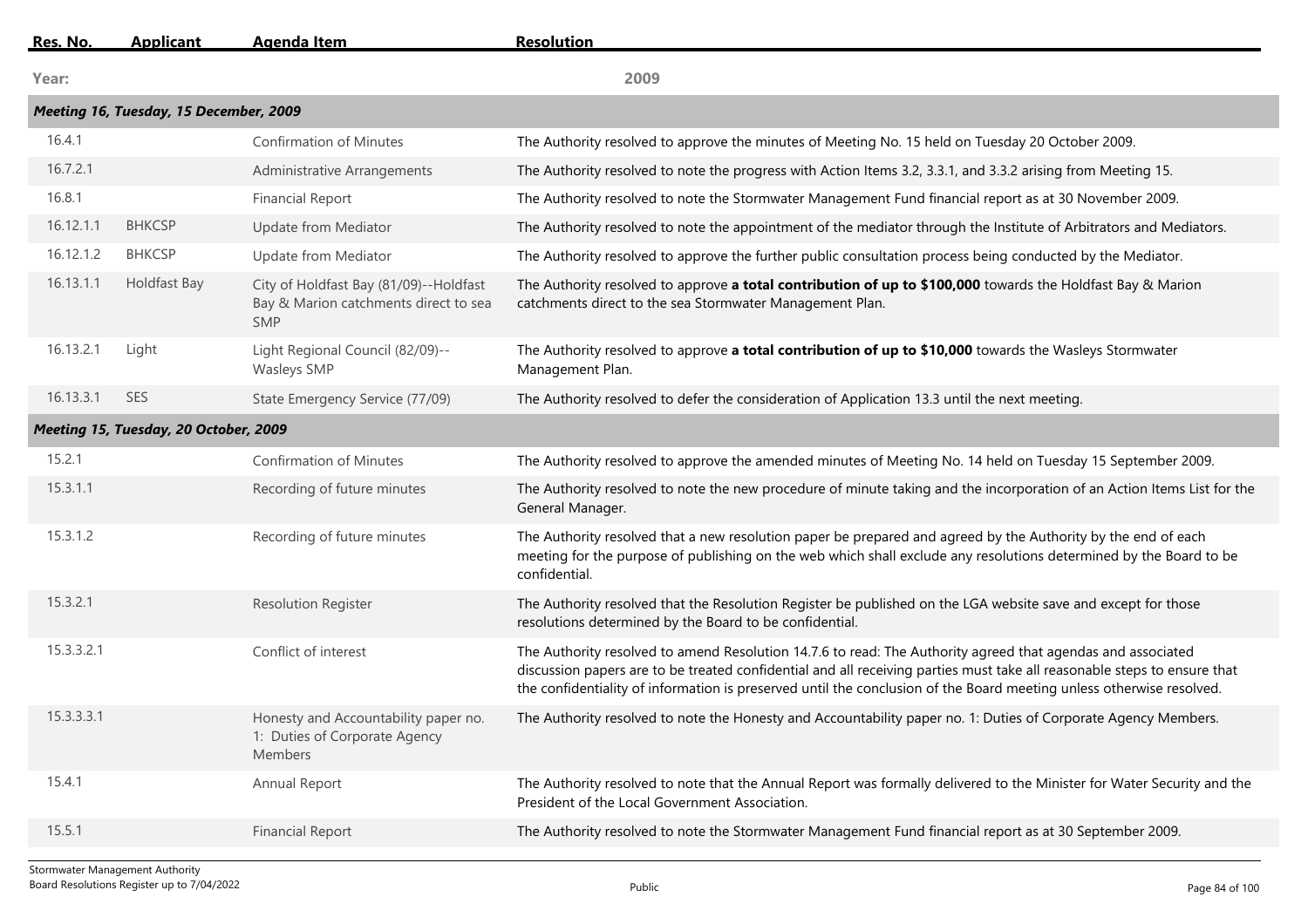| Res. No. | <b>Applicant</b>                        | <b>Agenda Item</b>                                                                            | <b>Resolution</b>                                                                                                                                                                                                                                                                                                                                                                                                                     |
|----------|-----------------------------------------|-----------------------------------------------------------------------------------------------|---------------------------------------------------------------------------------------------------------------------------------------------------------------------------------------------------------------------------------------------------------------------------------------------------------------------------------------------------------------------------------------------------------------------------------------|
| 15.6.1   |                                         | Former CMSS Commitments (to 30<br>June 2006)                                                  | The Authority resolved to note current progress and that the review will be finalised once feedback is received from<br>Project Proponents.                                                                                                                                                                                                                                                                                           |
| 15.8.1.1 | <b>BHKCSP</b>                           | Progress on Mediation                                                                         | The Authority resolved delegation for the Chair and General Manager to:<br>(a) Proceed with the necessary arrangements to progress the Mediation process, inclusive of appointment of a<br>Mediator; and<br>(b) Provide detailed instructions and copies of the relevant documentation to the Crown Solicitor.                                                                                                                        |
| 15.8.1.2 | <b>BHKCSP</b>                           | Progress on Mediation                                                                         | The Authority resolved that Resolution 15.8.1.1 and 15.8.1.2 remain confidential until the General Manager has advised<br>the Chief Executives of West Torrens, Burnside, Adelaide, Unley and Mitcham.                                                                                                                                                                                                                                |
| 15.8.3.1 | <b>BHKCSP</b>                           | Email correspondence from P&K Collins                                                         | The Authority resolved that the DTEI advice to the Authority commissioned by the Authority (Reference 2009/01319)<br>not be made publicly available at this time.                                                                                                                                                                                                                                                                     |
| 15.9.1.1 | Mount Barker                            | DC of Mt Barker (80/09)--Mt Barker<br>Township Floodplain Mapping                             | The Authority resolved to approve a total contribution of up to \$92,000 for the floodplain mapping of various creeks<br>within the area of the expanded Mount Barker township, subject to the Council committing to the preparation of a<br>Stormwater Management Plan for the greater Mount Barker township, on completion of the mapping.                                                                                          |
|          | Meeting 14, Tuesday, 15 September, 2009 |                                                                                               |                                                                                                                                                                                                                                                                                                                                                                                                                                       |
| 14.2.1   | <b>SES</b>                              | State Emergency Service (77/09)--<br>Community Floodsafe Program                              | The Authority resolved to defer consideration of this application on the basis of obtaining further information about<br>funding from other sources.                                                                                                                                                                                                                                                                                  |
| 14.2.2   | Norwood,<br>Payneham & St<br>Peters     | City of Norwood Payneham & St<br>Peters (54/06)--First Creek Flood<br><b>Mitigation Works</b> | The Authority resolved not to make further contribution to the First Creek Flood Mitigation Works project.                                                                                                                                                                                                                                                                                                                            |
| 14.2.3   | <b>BHKCSP</b>                           | Brown Hill and Keswick Creeks Project                                                         | The Authority received the report "A review of the Justification for the Construction of Two Detention Dams in the<br>Upper Reaches of Brown Hill Creek" from the City of Mitcham and referred it to the Department of Transport Energy<br>and Infrastructure, Stormwater Group for comment.                                                                                                                                          |
| 14.2.4   |                                         | Review the Stormwater Management<br>Agreement 2006                                            | The Authority acknowledged the review and the Project Brief and noted that Kym Kelly of Legal and Management<br>Consulting has commenced work on the review.                                                                                                                                                                                                                                                                          |
| 14.3.1   |                                         | <b>Financial Report</b>                                                                       | Members noted the Stormwater Management Fund financial report as at 31 August 2009.                                                                                                                                                                                                                                                                                                                                                   |
| 14.4.1   |                                         | Former CMSS Commitments (to 30<br>June 2006)                                                  | Members noted the review of all projects is being undertaken by General Manager and Bill Lip of DTEI and will be<br>reported in the October 2009 meeting.                                                                                                                                                                                                                                                                             |
| 14.5.1   |                                         | <b>Applications Summary</b>                                                                   | Members noted the summary of applications received since January 2006.                                                                                                                                                                                                                                                                                                                                                                |
| 14.6.1   |                                         | Administrative and Financial<br>Transactions                                                  | The Authority re affirmed the earlier resolutions of Meeting No. 1 July 2007 are still current with the exception that<br>reference made to the "Minister for Infrastructure" within resolution 1.3.2 be replaced with "Minister for Water Security"<br>and the reference made to "Office of Major Projects and Infrastructure" within resolution 1.5.1 be replaced with<br>"Department of Water Land and Biodiversity Conservation". |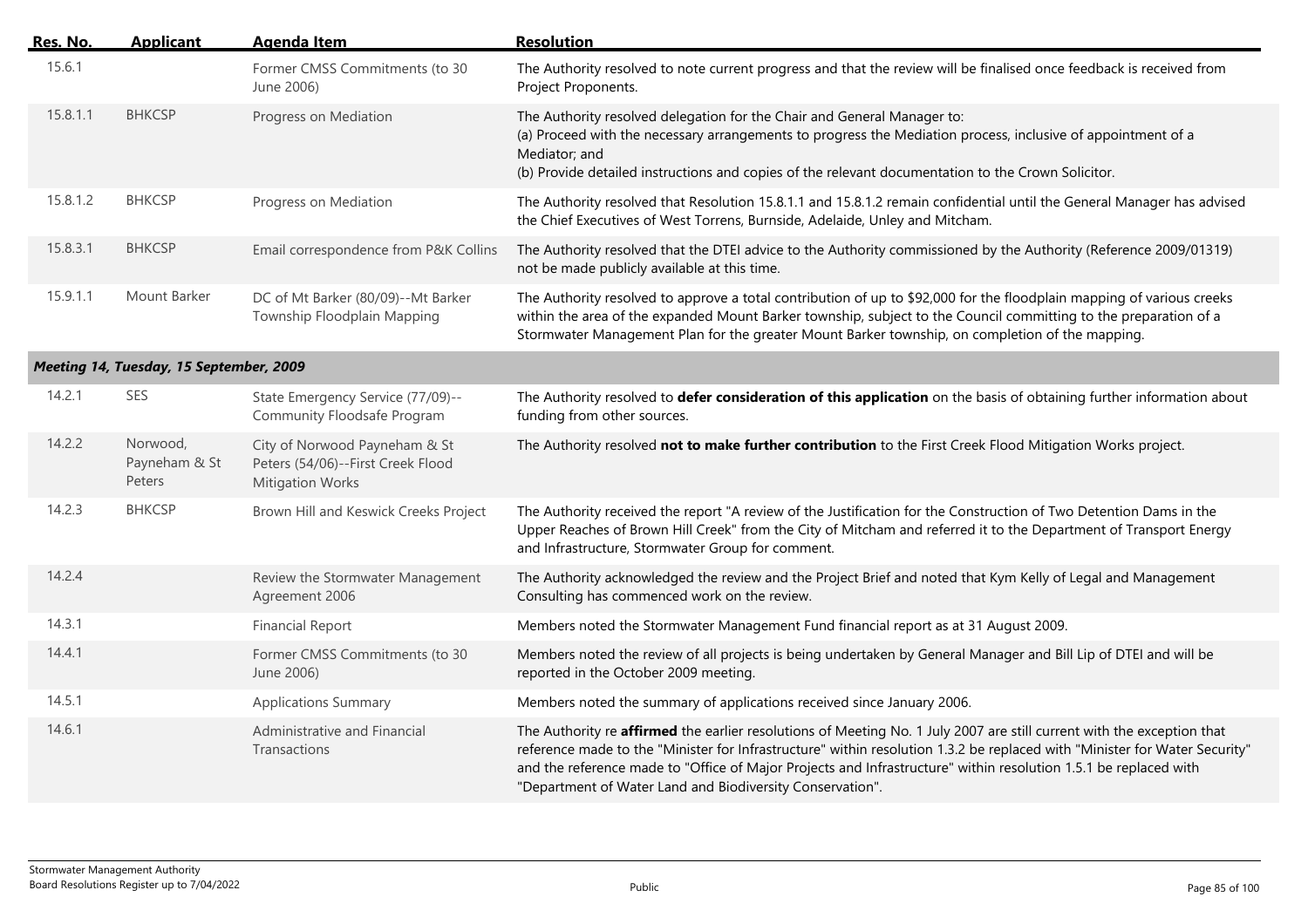| Res. No. | <b>Applicant</b>                   | <b>Agenda Item</b>                                                                | <b>Resolution</b>                                                                                                                                                                                                                                                                                                                                                                                                                |
|----------|------------------------------------|-----------------------------------------------------------------------------------|----------------------------------------------------------------------------------------------------------------------------------------------------------------------------------------------------------------------------------------------------------------------------------------------------------------------------------------------------------------------------------------------------------------------------------|
| 14.7.1   | <b>BHKCSP</b>                      | Brown Hill Flood Mitigation Basins<br>(42/06)                                     | The Authority resolved to approve the contribution of up to a sum of \$29,800 (1/5 share cost share) otherwise<br>payable by the City of Mitcham. General Manager to follow up on alternative contract arrangements that would be<br>acceptable to the Authority.                                                                                                                                                                |
| 14.7.2   | <b>BHKCSP</b>                      | Brown Hill Flood Mitigation Basins<br>(42/06)                                     | The Authority resolved to focus on the mediation process rather than engage in debate of detail of the report.                                                                                                                                                                                                                                                                                                                   |
| 14.7.3   |                                    | South Park Lands Detention Basins &<br>ASR Scheme (69/08)                         | The Authority approve a contribution of up to \$137,500 plus (10% of \$137,500) \$13,750, otherwise payable by City of<br>Mitcham. Note should negotiation with the NDMP for additional funding be successful the contribution will be equally<br>offset from the Council and SMA contributions. Note originally approved \$50,000 (16/12/2008) plus an additional 10%<br>up to \$5000 otherwise payable by the City of Mitcham. |
| 14.7.4   | <b>BHKCSP</b>                      | Overall Scheme                                                                    | The Authority agreed that where it has met the Mitcham Council's contribution towards projects, it is the Authority's<br>intent to recover the cost from them once the agreement has been finalised.                                                                                                                                                                                                                             |
| 14.7.5   | <b>BHKCSP</b>                      | Overall Scheme                                                                    | The Authority will seek the service of the Crown Solicitor to review and provide advice on the Brown Hill and Keswick<br>Creek Project.                                                                                                                                                                                                                                                                                          |
| 14.7.6   |                                    | Administrative                                                                    | The Authority agreed that agendas and associated discussion papers are to be treated confidential and all receiving<br>parties must take all reasonable steps to ensure that the confidentiality of information is preserved until the conclusion<br>of the Board meeting unless otherwise resolved.                                                                                                                             |
| 14.7.7   | <b>BHKCSP</b>                      | Brown Hill Flood Mitigation Basins<br>(42/06)                                     | The Authority resolved to reaffirm Resolution 12.9.2 in relation to the contribution of up to \$257,000 approved in<br>September 2006 towards feasibility and detailed design of Brown Hill Creek flood mitigation basins. If stages 2 and 3 of<br>the project exceed the total project cost of \$600,000 then any further contribution would only be considered on a dollar<br>for dollar basis with the Councils.              |
| 14.8.1   | Gawler                             | Gawler River Floodplain Management<br>Authority (79/09)                           | The Authority resolved to defer this application pending clarification and resolutions of project costs for the<br>modification to the South Para Reservoir.                                                                                                                                                                                                                                                                     |
|          | Meeting 12, Tuesday, 16 June, 2009 |                                                                                   |                                                                                                                                                                                                                                                                                                                                                                                                                                  |
| 12.3.1   |                                    | <b>Financial Report</b>                                                           | Members noted the Stormwater Management Fund financial report as at 31 May 2009.                                                                                                                                                                                                                                                                                                                                                 |
| 12.4.1   |                                    | Former CMSS Commitments (to 30<br>June 2006)                                      | Members noted the status of remaining funding commitments approved under the former Catchment Management<br>Subsidy Scheme.                                                                                                                                                                                                                                                                                                      |
| 12.5.1   |                                    | <b>Applications Summary</b>                                                       | Members noted the summary of applications received since January 2006.                                                                                                                                                                                                                                                                                                                                                           |
| 12.6.1.1 | <b>Streaky Bay</b>                 | DC of Streaky Bay (72/09)--Streaky<br>Bay SMP                                     | The Authority resolved to approve a total contribution of up to \$30,000 on a dollar for dollar basis with the applicant<br>towards the Streaky Bay Stormwater Management Plan.                                                                                                                                                                                                                                                  |
| 12.6.2.1 | Onkaparinga                        | City of Onkaparinga (75/09)--Pedler<br>Creek Flood Warning / Monitoring<br>System | The Authority resolved to approve a total contribution of up to \$11,750 towards installation and up to \$2,250<br>towards operation and maintenance in 2009/10 and 2010/11 on a dollar for dollar basis with the applicant towards the<br>Pedler Creek Flood Warning / Monitoring System.                                                                                                                                       |
| 12.6.3.1 | Tea Tree Gully                     | City of Tea Tree Gully (76/09)--Dry<br>Creek Flood Mitigation                     | The Authority resolved to approve a total contribution of up to \$70,000 on a dollar for dollar basis with the applicant<br>towards the Dry Creek Flood Mitigation project.                                                                                                                                                                                                                                                      |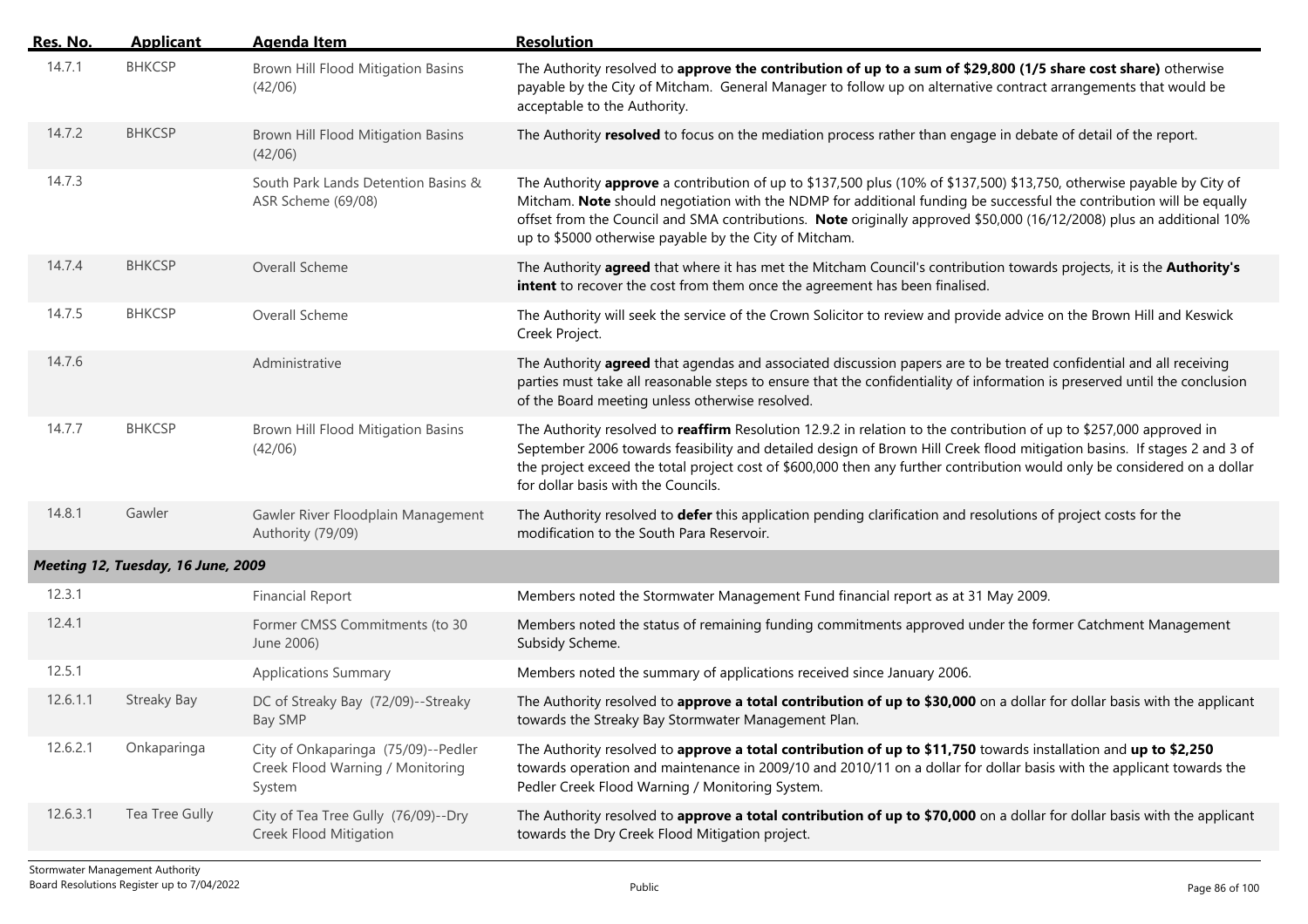| Res. No. | <b>Applicant</b> | <b>Agenda Item</b>                                                                                  | <b>Resolution</b>                                                                                                                                                                                                                                                                                                                                                                                                      |
|----------|------------------|-----------------------------------------------------------------------------------------------------|------------------------------------------------------------------------------------------------------------------------------------------------------------------------------------------------------------------------------------------------------------------------------------------------------------------------------------------------------------------------------------------------------------------------|
| 12.6.4.1 | Charles Sturt    | City of Charles Sturt (56/07)--Port<br>Road Rejuvenation Stages 1 to 7                              | The Authority resolved to defer the application for a contribution of \$500,000 to match the latest Commonwealth<br>NDMP funding pending finalisation and approval of detailed design plans, assessment of updated cost estimates and<br>clarification of funding arrangements for implementation of the project. (This application may be superseded by the<br>proposal referred to in Resolution B.)                 |
| 12.6.4.2 | Charles Sturt    | City of Charles Sturt (56/07)--Port<br>Road Rejuvenation Stages 1 to 7                              | The Authority resolved to agree in principle to provide a contribution in the order of \$6 million over four years,<br>commencing in 2009/10 financial year, towards the flood mitigation components of the proposed stormwater<br>harvesting scheme involving Old Port Road, Cheltenham Park and Riverside Golf Club subject to approval of<br>Commonwealth Government funding and a detailed proposal in due course. |
| 12.6.5.1 | <b>BHKCSP</b>    | Brown Hill & Keswick Creeks Project<br>(69/08)--South Park Lands Detention<br>Basins & ASR Scheme   | The Authority resolved to defer this application pending clarification of funding arrangements for implementation of<br>the project.                                                                                                                                                                                                                                                                                   |
| 12.9.1   | <b>BHKCSP</b>    | Brown Hill and Keswick Creeks Project--<br>Brown Hill Flood Mitigation Basins<br>(42/06)            | The Authority resolved to approve the contribution of the 10% cost share up to a sum of \$25,000 otherwise<br>payable by the City of Mitcham and agreed to be named as principal to the consultancy for completion of the feasibility<br>and detailed design of Brown Hill Creek flood mitigation basins.                                                                                                              |
| 12.9.2   | <b>BHKCSP</b>    | Brown Hill and Keswick Creeks Project--<br>Brown Hill Flood Mitigation Basins<br>(42/06)            | The Authority resolved to reaffirm that the contribution of up to \$257,000 approved in September 2006 towards<br>feasibility and detailed design of Brown Hill Creek flood mitigation basins remains available on a dollar for dollar basis<br>with the Councils.                                                                                                                                                     |
| 12.9.3   | <b>BHKCSP</b>    | Brown Hill and Keswick Creeks Project--<br>Ridge Park Flood Detention and<br>Rehabilitation (67/08) | The Authority resolved to approve the contribution of the 10% cost share up to a sum of \$2,500 otherwise payable<br>by the City of Mitcham towards feasibility and detailed design of the Ridge Park Flood Detention and Rehabilitation<br>project.                                                                                                                                                                   |
| 12.9.4   | <b>BHKCSP</b>    | Brown Hill and Keswick Creeks Project--<br>Keswick to Brown Hill Creek Diversions<br>(68/08)        | The Authority resolved to approve the contribution of the 10% cost share up to a sum of \$6,000 otherwise payable<br>by the City of Mitcham towards feasibility and detailed design of the Keswick to Brown Hill Creek Diversions project.                                                                                                                                                                             |
| 12.9.5   | <b>BHKCSP</b>    | Brown Hill and Keswick Creeks Project--<br>South Park Lands Detention & ASR<br>Scheme (69/08)       | The Authority resolved to approve the contribution of the 10% cost share up to a sum of \$5,000 otherwise payable<br>by the City of Mitcham towards feasibility and detailed design of the South Park Lands Detention & ASR Scheme.                                                                                                                                                                                    |
| 12.9.6   | <b>BHKCSP</b>    | Brown Hill and Keswick Creeks Project--<br>Overall Scheme                                           | The Authority resolved to request the Brown Hill and Keswick Creeks Project to report on how a catchment wide<br>stormwater harvesting scheme together with associated environmental improvement will be implemented prior to<br>proceeding with final design of individual scheme components in order to meet the December 2009 deadline for<br>second round applications for Commonwealth Government funding.        |
| 12.9.7   | <b>BHKCSP</b>    | Brown Hill and Keswick Creeks Project--<br>Overall Scheme                                           | The Authority resolved to initiate mediation by an appropriately qualified facilitator between the Councils within the<br>Brown Hill and Keswick Creeks Catchment.                                                                                                                                                                                                                                                     |
| 12.9.8   | <b>BHKCSP</b>    | Brown Hill and Keswick Creeks Project--<br>Overall Scheme                                           | The Authority resolved to advise the Brown Hill and Keswick Creeks Project that inclusion of the paragraph referring to<br>funding arrangements involving the Authority in the proposed Charter is not acceptable to the Authority and that<br>finalisation of a Charter should be deferred pending further mediation between the Councils.                                                                            |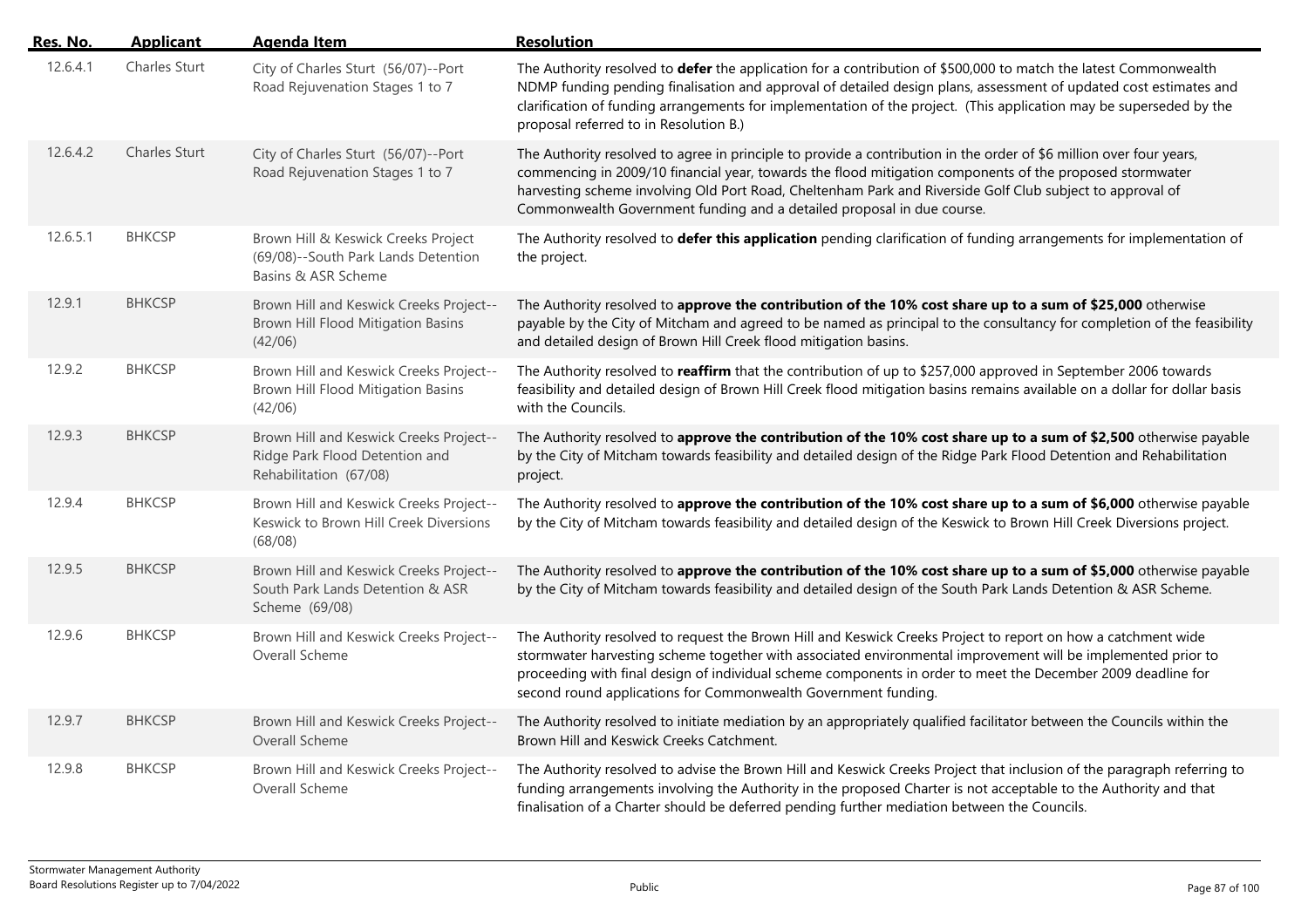| Res. No. | <b>Applicant</b>                       | <b>Agenda Item</b>                                                                               | <b>Resolution</b>                                                                                                                                                                                                                                  |  |  |  |
|----------|----------------------------------------|--------------------------------------------------------------------------------------------------|----------------------------------------------------------------------------------------------------------------------------------------------------------------------------------------------------------------------------------------------------|--|--|--|
|          | Meeting 11, Tuesday, 21 April, 2009    |                                                                                                  |                                                                                                                                                                                                                                                    |  |  |  |
| 11.3.1   |                                        | <b>Financial Report</b>                                                                          | Members noted the Stormwater Management Fund financial report as at 31 March 2009.                                                                                                                                                                 |  |  |  |
| 11.4.1   |                                        | Former CMSS Commitments (to 30<br>June 2006)                                                     | Members noted the status of remaining funding commitments approved under the former Catchment Management<br>Subsidy Scheme.                                                                                                                        |  |  |  |
| 11.5.1   |                                        | <b>Applications Summary</b>                                                                      | Members noted the summary of applications received since January 2006 and agreed that it be publicly available on the<br>webpage.                                                                                                                  |  |  |  |
| 11.6.1.1 | <b>Adelaide Plains</b>                 | DC of Mallala (70/09)--River Light<br>Floodplain Mapping                                         | The Authority resolved to approve a total contribution of up to \$90,000 on a dollar for dollar basis with the applicant<br>towards the River Light Floodplain Mapping project.                                                                    |  |  |  |
| 11.6.2.1 | Kangaroo Island                        | Kangaroo Island Council (71/09)--<br>Penneshaw Wastewater Management<br>System                   | The Authority resolved not to make a contribution towards the Penneshaw Wastewater Management System.                                                                                                                                              |  |  |  |
| 11.6.3.1 | Light                                  | Light Regional Council (73/09)--<br>Kingsford RIE ASR Investigation                              | The Authority resolved not to make a contribution towards the Kingsford RIE ASR Investigation.                                                                                                                                                     |  |  |  |
| 11.6.4.1 | <b>BHKCSP</b>                          | Brown Hill & Keswick Creeks Project<br>(67/08)--Ridge Park Flood Detention<br>and Rehabilitation | The Authority resolved to approve a total contribution of up to \$25,000 on a dollar for dollar basis with the applicant<br>towards feasibility and detailed design of the Ridge Park Flood Detention and Rehabilitation project.                  |  |  |  |
| 11.6.5.1 | <b>BHKCSP</b>                          | Brown Hill & Keswick Creeks Project<br>(68/08)--Keswick to Brown Hill Creek<br><b>Diversions</b> | The Authority resolved to approve a total contribution of up to \$60,000 on a dollar for dollar basis with the applicant<br>towards feasibility and detailed design of the Keswick to Brown Hill Creek Diversions project.                         |  |  |  |
| 11.7.2.1 |                                        | Legal Advice                                                                                     | The Authority resolved to invite a proposal from three firms on the Crown Solicitor's Office panel for the provision of<br>legal services on the basis of an hourly rate fee for service.                                                          |  |  |  |
| 11.7.3.1 |                                        | General Manager                                                                                  | The Authority resolved that the Presiding Member write to the Chief Executive, DWLBC regarding the job specification<br>and reporting arrangements for employment of the General Manager.                                                          |  |  |  |
|          | Meeting 10, Tuesday, 17 February, 2009 |                                                                                                  |                                                                                                                                                                                                                                                    |  |  |  |
| 10.3.1   |                                        | <b>Financial Report</b>                                                                          | Members noted the Stormwater Management Fund financial report as at 31 January 2009.                                                                                                                                                               |  |  |  |
| 10.4.1   |                                        | Former CMSS Commitments (to 30<br>June 2006)                                                     | Members noted the status of remaining funding commitments approved under the former Catchment Management<br>Subsidy Scheme.                                                                                                                        |  |  |  |
| 10.5.1   |                                        | <b>Applications Summary</b>                                                                      | Members noted the summary of applications received since January 2006.                                                                                                                                                                             |  |  |  |
| 10.5.2   |                                        | Conflict of Interest                                                                             | The Authority resolved to continue the established practice whereby members choose to leave the meeting for<br>discussion and decisions on items where there may be, or where it could be perceived that the member has a conflict of<br>interest. |  |  |  |
|          |                                        |                                                                                                  | Originally numbered as 10.5a.1                                                                                                                                                                                                                     |  |  |  |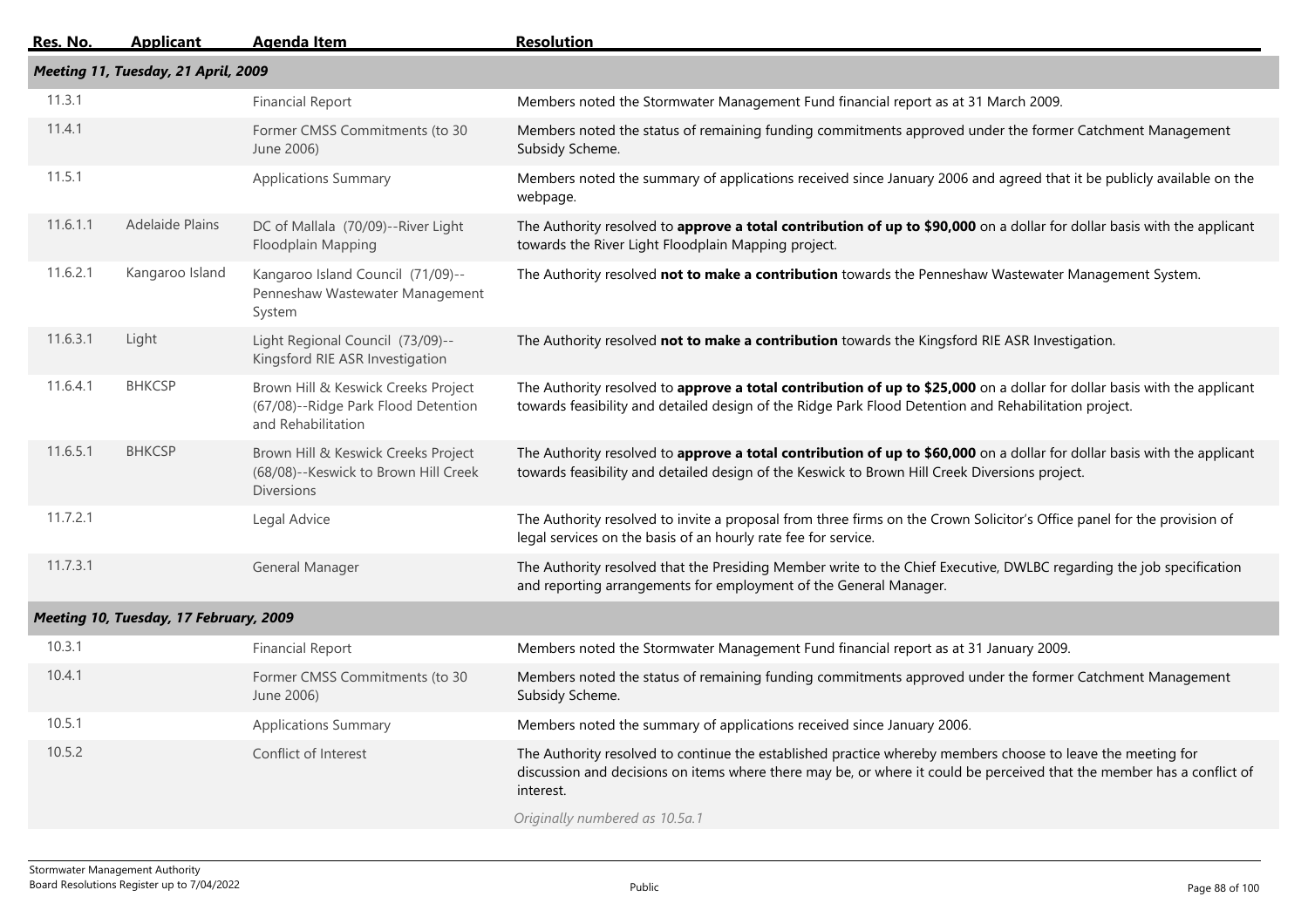| Res. No. | <b>Applicant</b> | Agenda Item                                                | <b>Resolution</b>                                                                                                                                                                                                                                                                                                                                                                                                                                                                                                                                                   |
|----------|------------------|------------------------------------------------------------|---------------------------------------------------------------------------------------------------------------------------------------------------------------------------------------------------------------------------------------------------------------------------------------------------------------------------------------------------------------------------------------------------------------------------------------------------------------------------------------------------------------------------------------------------------------------|
| 10.6.1.1 | Salisbury        | City of Salisbury (60/08)--Burton West<br>Industrial Drain | The Authority resolved to approve a total contribution of up to \$1.9 million towards land acquisition costs and<br>approve a total contribution of up to \$1.1 million towards the Stage 2 Works on a dollar for dollar basis with the<br>applicant for final completion of the Burton West Industrial Drain project.                                                                                                                                                                                                                                              |
| 10.7.1   |                  | Administrative Arrangements                                | The Authority resolved to authorise the Presiding Member to agree and approve final administrative arrangements for<br>the Authority to be hosted by Office for Water Security / DWLBC.                                                                                                                                                                                                                                                                                                                                                                             |
| 10.10.1  | <b>BHKCSP</b>    | Brown Hill and Keswick Creeks Project                      | The Authority resolved to request the Councils to proceed with the Stage 2 Further Investigation & Preliminary Design<br>of Flood Mitigation Basins on Brown Hill Creek but on the basis that opportunities for stormwater use and improved<br>environmental outcomes are addressed, including how the proposed flood mitigation basins may also contribute to<br>achievement of such objectives downstream, for further consideration by all parties.                                                                                                              |
|          |                  |                                                            | The Authority also resolved to convey to the Councils and LGA its concern that flooding risk must be addressed and its<br>strong support for genuine progress in this matter. To this end, the Authority is willing to contribute resources to assist<br>in facilitating identification of the outstanding issues between the Councils with a view to achieving an agreed strategy<br>for the Brown Hill and Keswick Creeks that addresses:<br>(a) Flood Management<br>(b) Stormwater Use<br>(c) Improved Environmental Outcomes<br>(d) Institutional Arrangements. |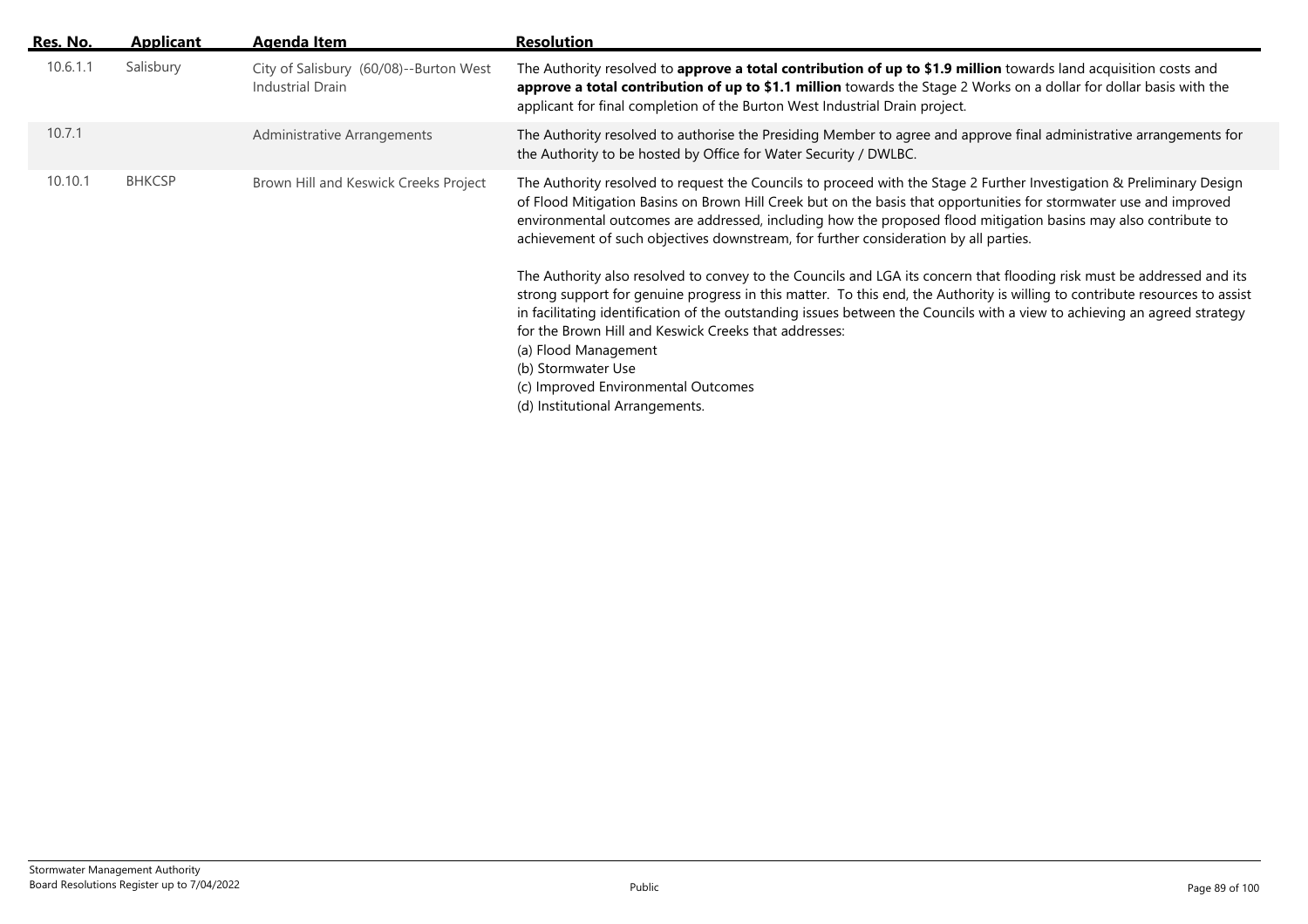| Res. No. | <b>Applicant</b>                      | Agenda Item                                                                                                                                       | <b>Resolution</b>                                                                                                                                                                                                                                                                                          |
|----------|---------------------------------------|---------------------------------------------------------------------------------------------------------------------------------------------------|------------------------------------------------------------------------------------------------------------------------------------------------------------------------------------------------------------------------------------------------------------------------------------------------------------|
| Year:    |                                       |                                                                                                                                                   | 2008                                                                                                                                                                                                                                                                                                       |
|          | Meeting 9, Tuesday, 16 December, 2008 |                                                                                                                                                   |                                                                                                                                                                                                                                                                                                            |
| 9.3.1    |                                       | <b>Financial Report</b>                                                                                                                           | Members noted the Stormwater Management Fund financial report as at 30 November 2008.                                                                                                                                                                                                                      |
| 9.4.1    |                                       | Former CMSS Commitments (to 30<br>June 2006)                                                                                                      | Members noted the status of remaining funding commitments approved under the former Catchment Management<br>Subsidy Scheme.                                                                                                                                                                                |
| 9.5.1    |                                       | <b>Applications Summary</b>                                                                                                                       | Members noted the summary of applications received since January 2006.                                                                                                                                                                                                                                     |
| 9.6.1.1  | <b>Charles Sturt</b>                  | City of Charles Sturt (64/08)--Torrens<br>Road Stormwater Management Plan                                                                         | The Authority resolved to approve a total contribution of up to \$125,000 on a dollar for dollar basis with the<br>applicant towards the Torrens Road Stormwater Management Plan subject to agreement of the tender brief and<br>assessment of tenders.                                                    |
| 9.6.2.1  | Playford                              | City of Playford (65/08)--Gawler River<br>Water Initiative - Project Definition                                                                   | The Authority resolved to approve a total contribution of up to \$30,000 on a dollar for dollar basis with the applicant<br>towards the Gawler River Water Initiative - Project Definition subject to agreement of the tender brief and assessment<br>of tenders.                                          |
| 9.6.3.1  | Mid Murray                            | Mid Murray Council (66/08)--Truro<br>Stormwater Management Plan                                                                                   | The Authority resolved to approve a total contribution of up to \$20,000 on a dollar for dollar basis with the applicant<br>towards the Truro Stormwater Management Plan subject to agreement of the tender brief and assessment of tenders.                                                               |
| 9.6.4.1  | <b>BHKCSP</b>                         | Brown Hill & Keswick Creeks Project<br>(69/08)--South Parklands Detention &<br>ASR Scheme--Feasibility and Detailed<br>Design Stage               | The Authority resolved to approve a total contribution of up to \$50,000 on a dollar for dollar basis with the applicant<br>towards feasibility and detailed design of the South Parklands Detention & ASR Scheme.                                                                                         |
| 9.6.5.1  | <b>BHKCSP</b>                         | Brown Hill & Keswick Creeks Project<br>(68/08)--Keswick to Brown Hill Creek<br>Diversions--Feasibility Stage                                      | The Authority resolved to defer this application pending confirmation of agreement between the relevant councils to<br>proceed with the Brown Hill and Keswick Creeks Project scheme including prioritisation and funding arrangements for<br>implementation of the various flood mitigation components.   |
| 9.6.6.1  | <b>BHKCSP</b>                         | Brown Hill & Keswick Creeks Project<br>(67/08)--Ridge Park Flood Detention<br>and Rehabilitation--Feasibility and<br><b>Detailed Design Stage</b> | The Authority resolved to defer this application pending confirmation of agreement between the relevant councils to<br>proceed with the Brown Hill and Keswick Creeks Project scheme including prioritisation and funding arrangements for<br>implementation of the various flood mitigation components.   |
|          |                                       |                                                                                                                                                   | Members expressed concern at the ongoing delay for the relevant councils in the Brown Hill and Keswick Creeks<br>catchment to agree satisfactory arrangements to work together to progress the implementation of outstanding priority<br>flood mitigation works throughout the catchment.                  |
| 9.6.7.1  | Northern Areas                        | Northern Areas Council (63/08)--<br><b>Gladstone Flood Protection Works</b><br>Stage 2:2                                                          | The Authority resolved to approve a total contribution of up to \$130,000 on a dollar for dollar basis with the<br>applicant towards the Gladstone Flood Protection Works project.                                                                                                                         |
| 9.6.8.1  | Salisbury                             | City of Salisbury (60/08)--Burton West<br><b>Industrial Drain</b>                                                                                 | The Authority resolved to approve a total contribution of up to \$326,000 on a dollar for dollar basis with the<br>applicant towards the Burton West Industrial Drain Stage 1 Works (noting that this contribution replaces an existing<br>amount of \$83,333 previously committed under the former CMSS). |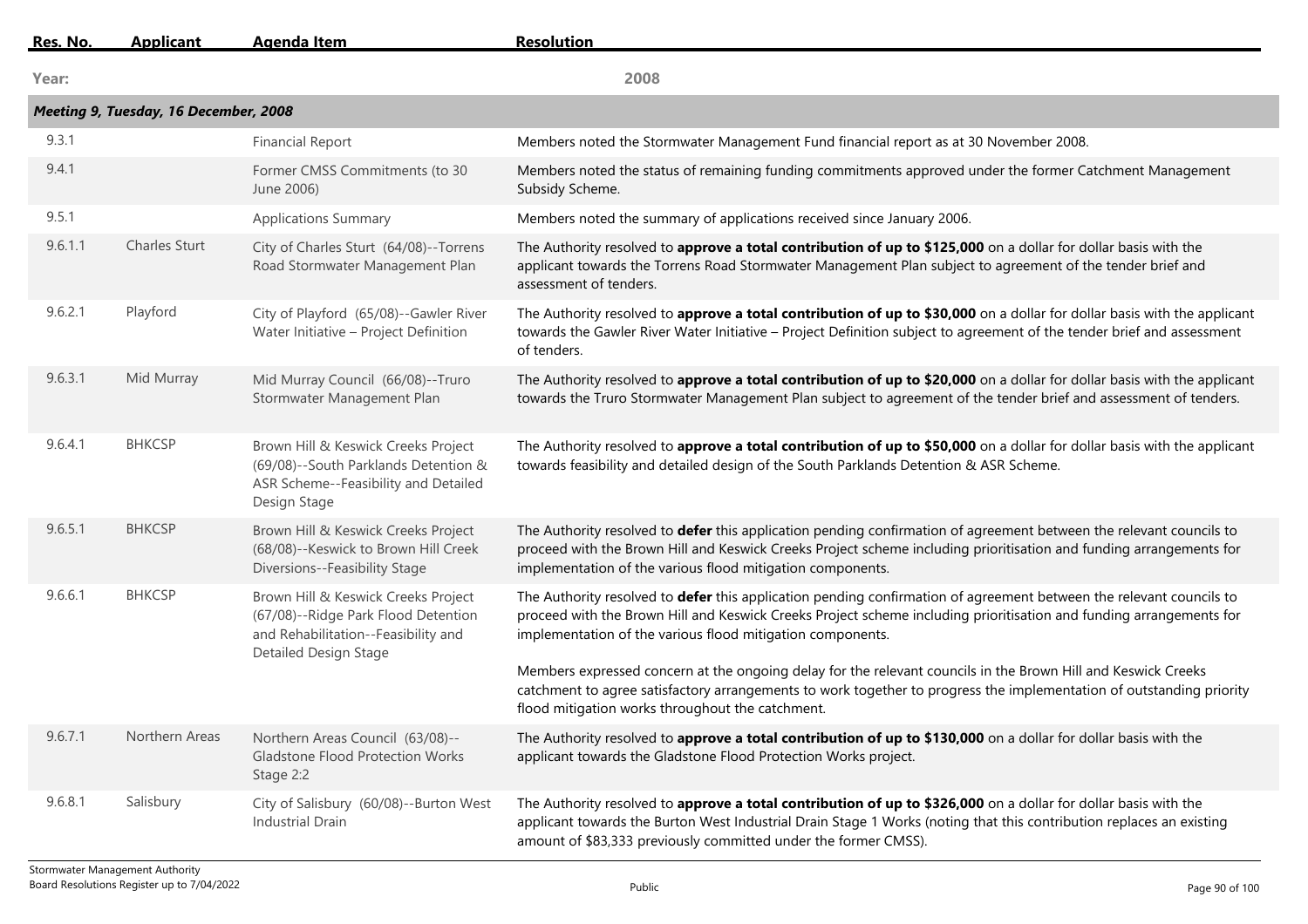| Res. No. | <b>Applicant</b>                     | <b>Agenda Item</b>                                                       | <b>Resolution</b>                                                                                                                                                                                                                                                                                                                                                                                                                                                                                                         |
|----------|--------------------------------------|--------------------------------------------------------------------------|---------------------------------------------------------------------------------------------------------------------------------------------------------------------------------------------------------------------------------------------------------------------------------------------------------------------------------------------------------------------------------------------------------------------------------------------------------------------------------------------------------------------------|
| 9.6.8.2  |                                      | City of Salisbury (60/08)--Burton West<br><b>Industrial Drain</b>        | The Authority also resolved not to make any commitment to contribute to the proposed land acquisition or Stage 2<br>Works associated with the Burton West Industrial Drain pending further information on priority in terms of the 2004<br>KBR Report, developer contributions, land acquisition costs, financial return to the Council and possible financial return<br>to the Authority arising out of the scheme as well as further assessment of the Authority's priorities, commitments and<br>funding arrangements. |
| 9.7.1    |                                      | <b>Administrative Arrangements</b>                                       | The Authority resolved that the Presiding Member should meet with the Minister for Water Security and Chief Executive<br>of the Local Government Association to discuss responsibilities, administrative arrangements and accommodation of<br>the Authority's office.                                                                                                                                                                                                                                                     |
| 9.8.1    |                                      | Eligibility and Criterion for Funding                                    | The Authority resolved to convene a strategic planning workshop to establish a strategy for ongoing operations<br>including criteria and priority for project funding in association with wider issues associated with major infrastructure<br>and development projects.                                                                                                                                                                                                                                                  |
|          |                                      |                                                                          | It was agreed to engage a facilitator and invite participation of the Chief Executive of the LGA and the Commissioner for<br>Water Security.                                                                                                                                                                                                                                                                                                                                                                              |
|          |                                      |                                                                          | Members were invited to nominate other invitees.                                                                                                                                                                                                                                                                                                                                                                                                                                                                          |
|          |                                      |                                                                          | Anne Howe, Barry Grear, Colin Pitman and Terry Stewart undertook to organise the workshop to be held in late January<br>/ early February 2009.                                                                                                                                                                                                                                                                                                                                                                            |
|          |                                      |                                                                          | Members also agreed that briefing material to be provided to the Minister for Environment and Conservation also be<br>forwarded to the Minister for Water Security, Minister for State / Local Government Relations, the Chief Executive of the<br>Local Government Association and Commissioner for Water Security.                                                                                                                                                                                                      |
| 9.12.2.1 |                                      | <b>Commissioner for Water Security</b>                                   | The Authority resolved that in the first instant it would invite the Commissioner for Water Security to participate in the<br>strategic planning workshop referred to in item 8.                                                                                                                                                                                                                                                                                                                                          |
|          | Meeting 8, Tuesday, 21 October, 2008 |                                                                          |                                                                                                                                                                                                                                                                                                                                                                                                                                                                                                                           |
| 8.3.1    |                                      | <b>Financial Report</b>                                                  | Members noted the Stormwater Management Fund financial report as at 30 September 2008.                                                                                                                                                                                                                                                                                                                                                                                                                                    |
| 8.4.1    |                                      | Former CMSS Commitments (to 30<br>June 2006)                             | Members noted the status of remaining funding commitments approved under the former Catchment Management<br>Subsidy Scheme.                                                                                                                                                                                                                                                                                                                                                                                               |
| 8.5.1    |                                      | <b>Applications Summary</b>                                              | Members noted the summary of applications received since January 2006.                                                                                                                                                                                                                                                                                                                                                                                                                                                    |
| 8.6.1.1  | Loxton Waikerie                      | DC of Loxton Waikerie (34/06)--<br>Loxton South Flood Mitigation Project | The Authority resolved to approve a total contribution of up to \$585,000 towards the Loxton South Flood Mitigation<br>Project.                                                                                                                                                                                                                                                                                                                                                                                           |
| 8.6.2.1  | <b>BHKCSP</b>                        | Brown Hill & Keswick Creeks Project<br>(59/08)--Essential Repair Works   | The Authority resolved to approve a total contribution of up to \$100,000 towards essential repair works subject to<br>the following conditions:<br>(1) The Brown Hill and Keswick Creeks Project at least match this contribution on a dollar for dollar basis.<br>(2) The Brown Hill and Keswick Creeks Project formerly advise SA Water of the need to undertake urgent maintenance<br>of those sections of the creek for which it is responsible.                                                                     |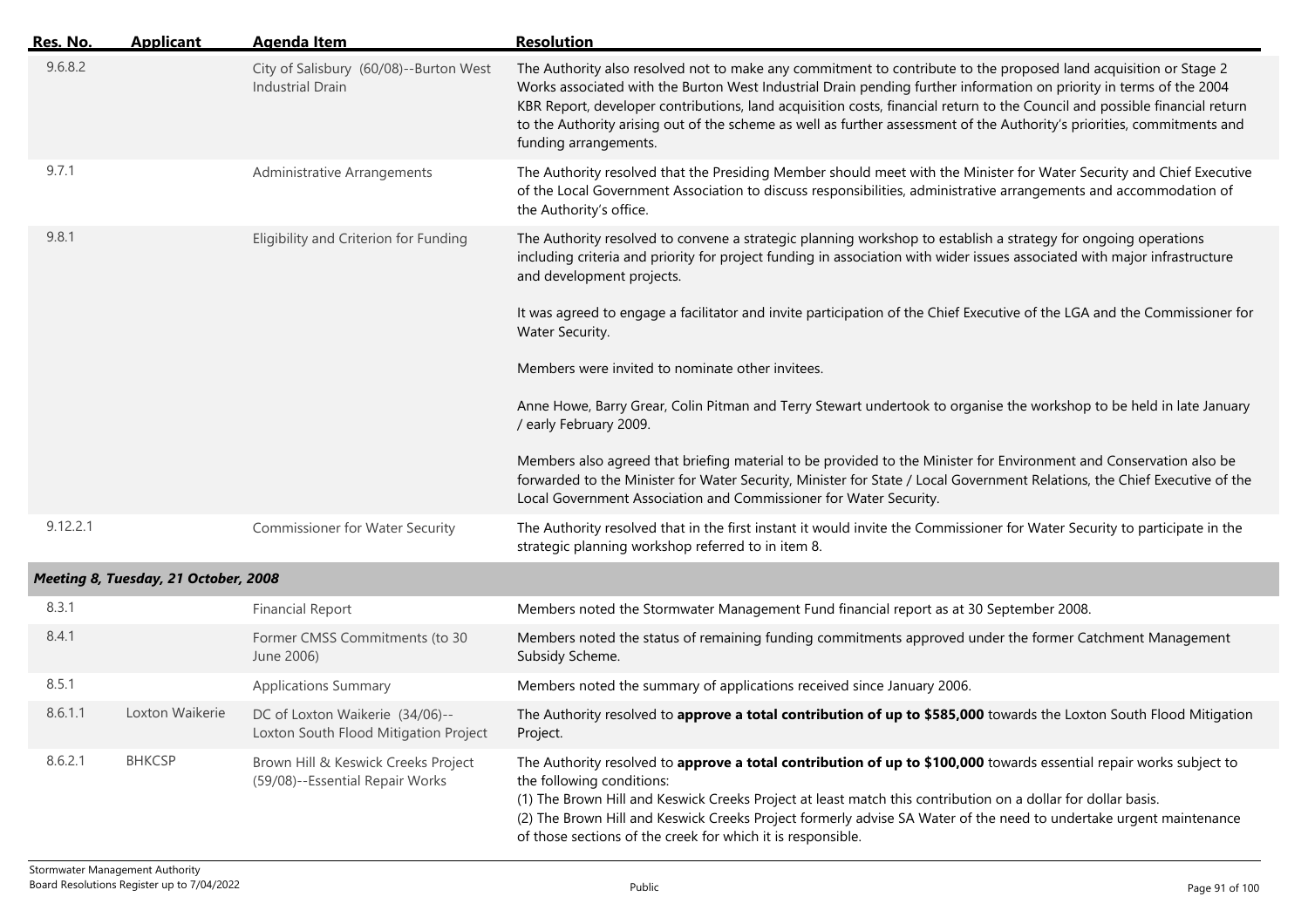| Res. No. | <b>Applicant</b>                    | <b>Agenda Item</b>                                                                                | <b>Resolution</b>                                                                                                                                                                                                                                                                                                                                                                                                                                                                                                                                                                                                                                                                                                                                                                                                                                                                                                                                                                                                                                                                                                         |
|----------|-------------------------------------|---------------------------------------------------------------------------------------------------|---------------------------------------------------------------------------------------------------------------------------------------------------------------------------------------------------------------------------------------------------------------------------------------------------------------------------------------------------------------------------------------------------------------------------------------------------------------------------------------------------------------------------------------------------------------------------------------------------------------------------------------------------------------------------------------------------------------------------------------------------------------------------------------------------------------------------------------------------------------------------------------------------------------------------------------------------------------------------------------------------------------------------------------------------------------------------------------------------------------------------|
| 8.6.3.1  | Mitcham                             | City of Mitcham (62/08)--Belair Road<br>Stormwater Drainage Stage 2:4                             | The Authority resolved to approve a total contribution of up to \$825,600 towards Stage 2 of the Belair Road<br>Stormwater Drainage project.                                                                                                                                                                                                                                                                                                                                                                                                                                                                                                                                                                                                                                                                                                                                                                                                                                                                                                                                                                              |
| 8.6.4.1  |                                     | Bureau of Meteorology (61/08)--<br>Rainfall & Stormwater Flow Data<br>Collection                  | The Authority resolved to approve a total contribution of up to \$187,684 (including \$59,535 in 2008/09, \$62,512<br>in 2009/10 and \$65,637 in 2010/11) towards the Rainfall & Stormwater Data Collection project.                                                                                                                                                                                                                                                                                                                                                                                                                                                                                                                                                                                                                                                                                                                                                                                                                                                                                                      |
| 8.11.1   |                                     | <b>Stormwater Harvesting Study</b>                                                                | The Authority resolved that:<br>(1) The Authority should be the lead agency for this study to be undertaken in conjunction with Adelaide and Mount<br>Lofty Ranges Natural Resources Management Board, Office for Water Security, SA Water and Local Government<br>Association.<br>(2) The Steering Group should include representatives from the Authority, Adelaide and Mount Lofty Ranges Natural<br>Resources Management Board, Office for Water Security, SA Water and Local Government Association.<br>(3) The Presiding Member should write to the Minister for Water Security seeking endorsement and support of the<br>proposed arrangements for undertaking the study.<br>(4) The Presiding Member should write to the Local Government Association seeking endorsement and support of the<br>proposed arrangements for undertaking the study and inviting representation on the Steering Group.<br>(5) The Presiding Member should write to SA Water once the brief is finalised recommending that the study be funded<br>from the \$2 million allocation for feasibility studies for stormwater use projects. |
| 8.14.1.1 | Gawler                              | Gawler River Flood Mitigation Scheme                                                              | The Authority resolved that the Gawler River Floodplain Management Authority be requested to report on progress of<br>the floodplain mapping project, the review of the scheme and program of remaining works.                                                                                                                                                                                                                                                                                                                                                                                                                                                                                                                                                                                                                                                                                                                                                                                                                                                                                                            |
|          | Meeting 7, Tuesday, 19 August, 2008 |                                                                                                   |                                                                                                                                                                                                                                                                                                                                                                                                                                                                                                                                                                                                                                                                                                                                                                                                                                                                                                                                                                                                                                                                                                                           |
| 7.3.1    |                                     | <b>Financial Report</b>                                                                           | Members noted the Stormwater Management Fund financial report as at 31 July 2008.                                                                                                                                                                                                                                                                                                                                                                                                                                                                                                                                                                                                                                                                                                                                                                                                                                                                                                                                                                                                                                         |
| 7.4.1    |                                     | Former CMSS Commitments (to 30<br>June 2006)                                                      | The Authority noted the status of remaining funding commitments approved under the former Catchment<br>Management Subsidy Scheme.                                                                                                                                                                                                                                                                                                                                                                                                                                                                                                                                                                                                                                                                                                                                                                                                                                                                                                                                                                                         |
| 7.5.1    |                                     | <b>Applications Summary</b>                                                                       | The Authority noted the summary of applications received since January 2006.                                                                                                                                                                                                                                                                                                                                                                                                                                                                                                                                                                                                                                                                                                                                                                                                                                                                                                                                                                                                                                              |
| 7.6.1.1  | Salisbury                           | City of Salisbury (24/06)--Bridgestone<br>Drainage Stage 2:2                                      | The Authority resolved to approve a total contribution of up to \$275,000 towards the Bridgestone Drainage project.                                                                                                                                                                                                                                                                                                                                                                                                                                                                                                                                                                                                                                                                                                                                                                                                                                                                                                                                                                                                       |
| 7.6.2.1  | Salisbury                           | City of Salisbury (60/08)--Burton West<br>Industrial Drain                                        | The Authority resolved to <b>defer consideration</b> of this application pending further information about any subsequent<br>stages and how the proposed works form part of a total stormwater management scheme.                                                                                                                                                                                                                                                                                                                                                                                                                                                                                                                                                                                                                                                                                                                                                                                                                                                                                                         |
| 7.6.3.1  | Loxton Waikerie                     | DC of Loxton Waikerie (34/06)--<br>Loxton South Flood Mitigation Project                          | The Authority resolved to defer consideration of this application pending further information about any subsequent<br>stages and how the proposed works form part of a total stormwater management scheme.                                                                                                                                                                                                                                                                                                                                                                                                                                                                                                                                                                                                                                                                                                                                                                                                                                                                                                                |
| 7.6.4.1  | Port Adelaide<br>Enfield            | City of Port Adelaide Enfield (58/08)--<br>North Arm East Catchment Stormwater<br>Management Plan | The Authority resolved to approve a total contribution of up to \$45,000 towards preparation of the North Arm East<br>Catchment Stormwater Management Plan in accordance with the Stormwater Management Planning Guidelines.                                                                                                                                                                                                                                                                                                                                                                                                                                                                                                                                                                                                                                                                                                                                                                                                                                                                                              |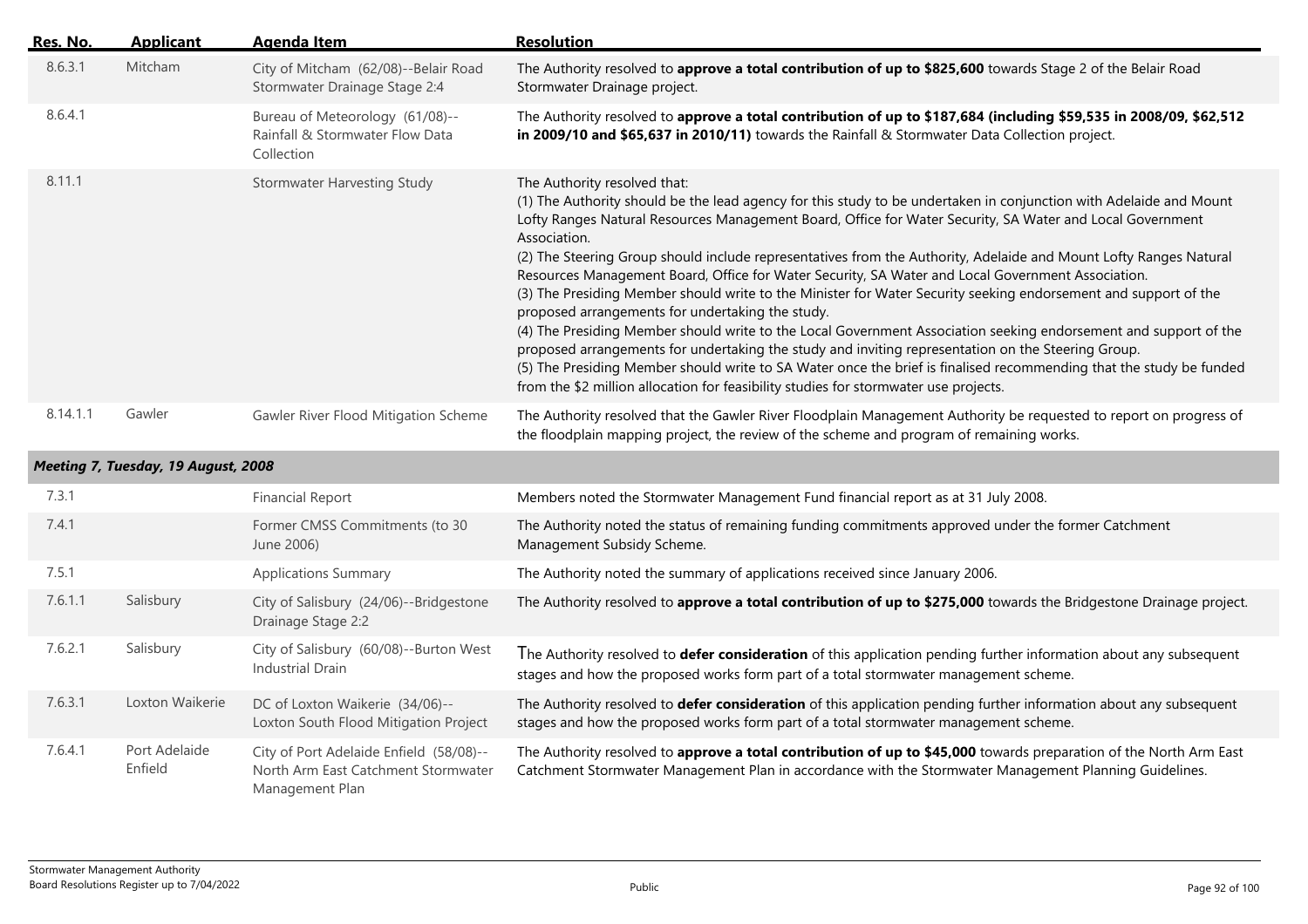| Res. No. | <b>Applicant</b>                      | <b>Agenda Item</b>                                                                       | <b>Resolution</b>                                                                                                                                                                                                                                                                                                                                                                                                                                                                                                                                                                                                                                 |
|----------|---------------------------------------|------------------------------------------------------------------------------------------|---------------------------------------------------------------------------------------------------------------------------------------------------------------------------------------------------------------------------------------------------------------------------------------------------------------------------------------------------------------------------------------------------------------------------------------------------------------------------------------------------------------------------------------------------------------------------------------------------------------------------------------------------|
| 7.6.5.1  | <b>BHKCSP</b>                         | Brown Hill & Keswick Creeks Project<br>(59/08)--Essential Repair Works                   | The Authority resolved to defer consideration of this application pending further information about ownership and<br>responsibility (including state agencies maintaining sections for which they are responsible), priority of the various<br>works and how the proposed works relate to the scheme of works proposed under the approved Stormwater<br>Management Plan.                                                                                                                                                                                                                                                                          |
| 7.6.6.1  | Playford                              | City of Playford (50/06)-Chivell Road,<br>Angle Vale Drain Stage 2                       | The Authority resolved not to make a contribution toward this project.                                                                                                                                                                                                                                                                                                                                                                                                                                                                                                                                                                            |
| 7.7.4.1  |                                       | Adelaide Stormwater Harvesting<br><b>Potential for MAR</b>                               | The Authority resolved that the General Manager should convene a meeting with the DTEI Principal Stormwater<br>Engineer (Bill Lipp), LGA (Wendy Campana / Michael Barry), CSIRO (Peter Dillon), Adelaide & Mount Lofty Ranges NRMB<br>(Alan Ockenden) and SA Water (Chris Marles) to discuss a study to examine at a detailed level the options for<br>stormwater capture, storage and use in conjunction with wastewater recycling for both urban & rural areas. This study<br>will assist Local Government, State Government and the Authority to achieve an integrated stormwater use and<br>wastewater recycling program for South Australia. |
|          | Meeting 6, Friday, 1 August, 2008     |                                                                                          |                                                                                                                                                                                                                                                                                                                                                                                                                                                                                                                                                                                                                                                   |
| 6.3.1    |                                       | <b>Financial Report</b>                                                                  | Members noted the Stormwater Management Fund financial report as at 30 June 2008.                                                                                                                                                                                                                                                                                                                                                                                                                                                                                                                                                                 |
| 6.5.1    |                                       | Administrative Arrangements / General<br>Manager                                         | Members discussed administrative arrangements associated with the expected transfer of the office to the Office for<br>Water Security. Members resolved to support Terry Stewart being retained in the full time position of General Manager.                                                                                                                                                                                                                                                                                                                                                                                                     |
| 6.6.2.1  |                                       | Natural Resources Committee / Media                                                      | Members noted this report.                                                                                                                                                                                                                                                                                                                                                                                                                                                                                                                                                                                                                        |
|          | Meeting 5, Tuesday, 19 February, 2008 |                                                                                          |                                                                                                                                                                                                                                                                                                                                                                                                                                                                                                                                                                                                                                                   |
| 5.3.1    |                                       | <b>Financial Report</b>                                                                  | The Authority noted the Stormwater Management Fund summary and cash flow budget summary as at 31 January<br>2008.                                                                                                                                                                                                                                                                                                                                                                                                                                                                                                                                 |
| 5.4.1    |                                       | Former CMSS Commitments (to 30<br>June 2006)                                             | The Authority noted the status of remaining funding commitments approved under the former Catchment<br>Management Subsidy Scheme.                                                                                                                                                                                                                                                                                                                                                                                                                                                                                                                 |
| 5.5.1    |                                       | <b>Applications Summary</b>                                                              | The Authority noted the summary of applications received since January 2006.                                                                                                                                                                                                                                                                                                                                                                                                                                                                                                                                                                      |
| 5.6.1    |                                       | Education, Research and Data<br>Collection Projects Relating to<br>Stormwater Management | The Authority resolved to consider future applications for funding of education, research, data collection or similar<br>project on their merits on a year to year basis.                                                                                                                                                                                                                                                                                                                                                                                                                                                                         |
| 5.7.1.1  | Charles Sturt                         | City of Charles Sturt (56/07)--Port<br>Road Rejuvenation Stages 1 to 7                   | The Authority resolved to approve a total contribution of up to \$520,668 towards detailed design and<br>implementation of Stage 1 subject to the following conditions:<br>(1) The completed detailed design plans and associated cost estimates must be approved by the Authority prior to<br>commencement of any works.<br>(2) The detailed design process and proposed works must take into account and be coordinated with other Port Road<br>projects.                                                                                                                                                                                       |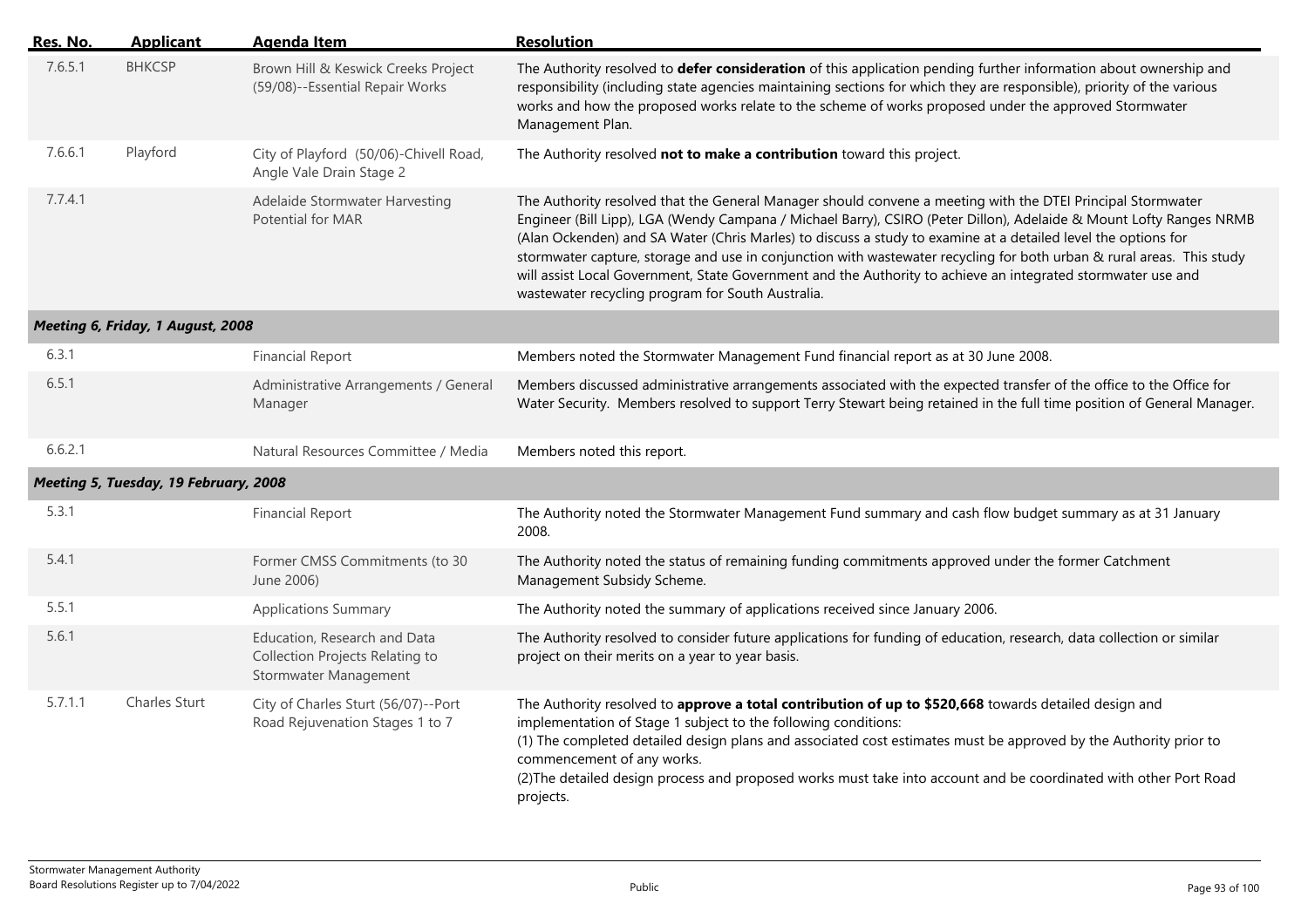| Res. No. | <b>Applicant</b> | Agenda Item                                                                          | <b>Resolution</b>                                                                                                                                                                                                                                                                                                                                                                                                                                                                                                                     |
|----------|------------------|--------------------------------------------------------------------------------------|---------------------------------------------------------------------------------------------------------------------------------------------------------------------------------------------------------------------------------------------------------------------------------------------------------------------------------------------------------------------------------------------------------------------------------------------------------------------------------------------------------------------------------------|
| 5.7.2.1  | Barossa          | Barossa Council (57/07)--Floodplain<br>Mapping – Nuriootpa Township and<br>Surrounds | The Authority resolved to approve a total contribution of up to \$85,000 towards the Nuriootpa Township and<br>Surrounds Floodplain Mapping Project subject to the work being undertaken in accordance with the Stormwater<br>Management Planning Guidelines.                                                                                                                                                                                                                                                                         |
| 5.8.1    | <b>BHKCSP</b>    | Brown Hill / Keswick Creeks<br>Stormwater Management Plan                            | The Authority resolved to approve the Brown Hill and Keswick Creeks Stormwater Management Plan subject to the<br>following condition and publish notice of the approval in the Gazette:<br>(1) Any proposal to implement a component of works identified in (or arising out of) the Stormwater Management Plan<br>must incorporate, wherever practicable, aquifer storage and recovery or other stormwater reuse scheme together with<br>improvement in water quality and biodiversity outcomes to the satisfaction of the Authority. |
| 5.9.1.1  | Charles Sturt    | Cheltenham Park Racecourse Rezoning<br><b>DPA</b>                                    | The Authority noted the formal rezoning proposal for the 49 hectare Cheltenham Park Racecourse site and resolved to<br>seek advice from City of Charles Sturt on opportunities for stormwater management including aquifer storage and<br>recovery or other stormwater reuse schemes, involving stormwater from the local catchment as well as from the Torrens<br>Road catchment, within the 35% of the site proposed to be set aside for open space.                                                                                |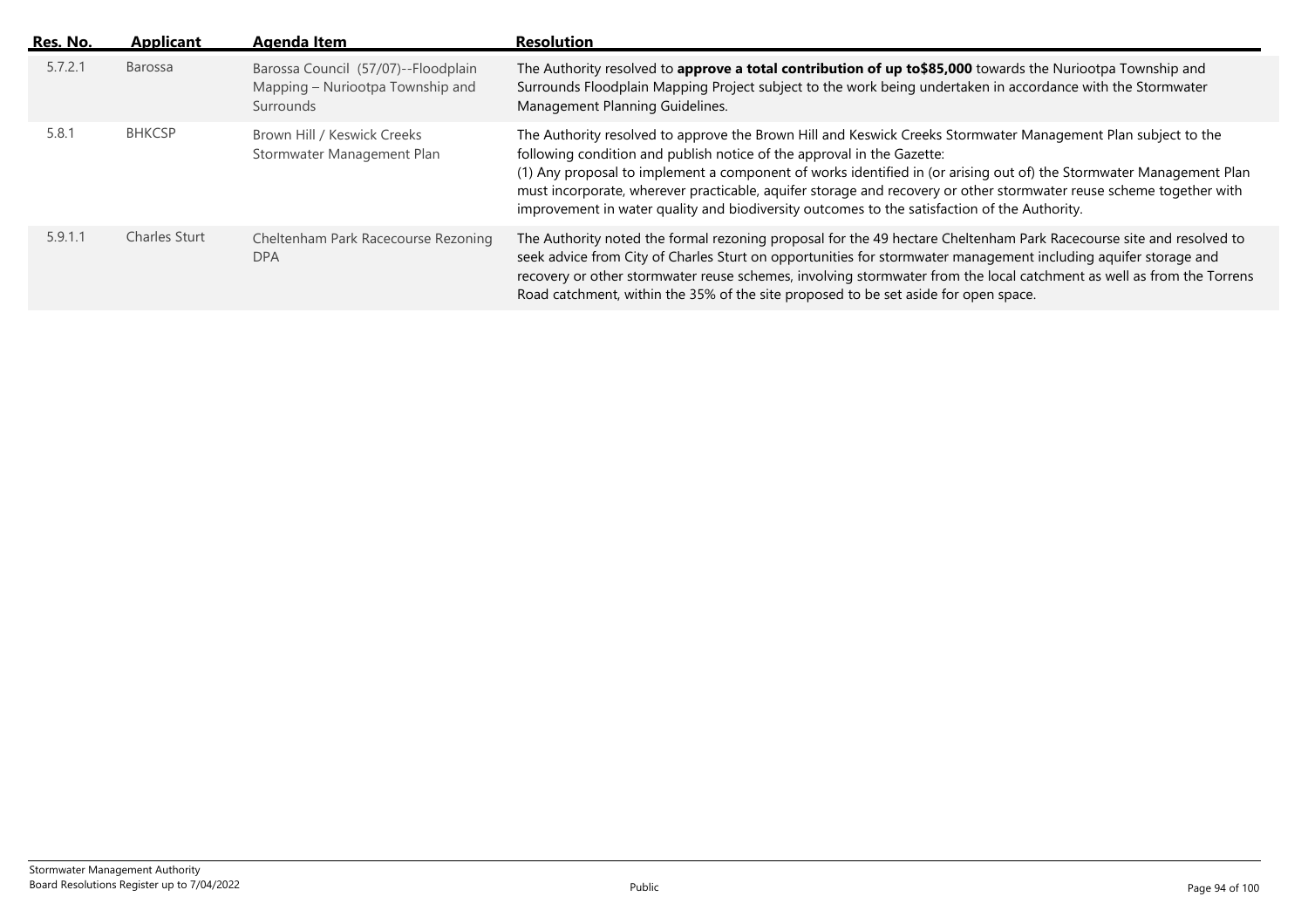| Res. No. | <b>Applicant</b>                        | <b>Agenda Item</b>                                                                                         | <b>Resolution</b>                                                                                                                                                                                                                                                                                                                                                                                                                                                                                                                                                                                            |
|----------|-----------------------------------------|------------------------------------------------------------------------------------------------------------|--------------------------------------------------------------------------------------------------------------------------------------------------------------------------------------------------------------------------------------------------------------------------------------------------------------------------------------------------------------------------------------------------------------------------------------------------------------------------------------------------------------------------------------------------------------------------------------------------------------|
| Year:    |                                         |                                                                                                            | 2007                                                                                                                                                                                                                                                                                                                                                                                                                                                                                                                                                                                                         |
|          | Meeting 4, Wednesday, 12 December, 2007 |                                                                                                            |                                                                                                                                                                                                                                                                                                                                                                                                                                                                                                                                                                                                              |
| 4.3.1    |                                         | <b>Financial Report</b>                                                                                    | The Authority noted the Stormwater Management Fund summary and cash flow budget summary as at 30 November<br>2007.                                                                                                                                                                                                                                                                                                                                                                                                                                                                                           |
| 4.4.1    |                                         | Former CMSS Commitments (to 30<br>June 2006)                                                               | The Authority noted the list of remaining funding commitments approved under the former Catchment Management<br>Subsidy Scheme.                                                                                                                                                                                                                                                                                                                                                                                                                                                                              |
| 4.5.1    |                                         | <b>Applications Summary</b>                                                                                | The Authority noted the summary of applications received since January 2006.                                                                                                                                                                                                                                                                                                                                                                                                                                                                                                                                 |
| 4.6.1    | <b>BHKCSP</b>                           | Brown Hill / Keswick Creeks<br>Stormwater Management Plan                                                  | The Authority resolved to:<br>(a) Support the work undertaken to date to prepare the Stormwater Management Plan and endorse the flood<br>mitigation aspects of the plan.<br>(b) Suggest Councils continue to work together to ensure opportunities for stormwater retention and re-use<br>throughout the catchment are optimised and request that proposals for this are incorporated in the plan for approval of<br>the Authority.<br>(c) Agree to work with Councils to source the required funds for elements of the plan to enable the first tranche of<br>works to be initiated as soon as practicable. |
| 4.7.1.1  | Victor Harbor                           | City of Victor Harbor (55/07)--<br>Hindmarsh River Levee Upgrade                                           | The Authority resolved to approve a total contribution of up to \$161,000 towards the Hindmarsh River Levee<br>Upgrade.                                                                                                                                                                                                                                                                                                                                                                                                                                                                                      |
| 4.7.2.1  | Salisbury                               | City of Salisbury (24/06)--Bridgestone<br>Drainage Stage 2 (Final)                                         | The Authority resolved to defer consideration of this application pending more information on the necessity and<br>benefits of the proposed works.                                                                                                                                                                                                                                                                                                                                                                                                                                                           |
| 4.7.3.1  | Playford                                | City of Playford (50/06)--Chivell Road<br>Outfall Drain                                                    | The Authority resolved to defer consideration of this application pending more information on the necessity and<br>benefits of the proposed works.                                                                                                                                                                                                                                                                                                                                                                                                                                                           |
| 4.7.4.1  | <b>Adelaide Plains</b>                  | DC of Mallala (44/06)--Bakers Ford<br>Wetland                                                              | The Authority resolved not to make a contribution toward this project not considered a priority work that<br>demonstrates a significant flood mitigation component.                                                                                                                                                                                                                                                                                                                                                                                                                                          |
|          | Meeting 3, Thursday, 25 October, 2007   |                                                                                                            |                                                                                                                                                                                                                                                                                                                                                                                                                                                                                                                                                                                                              |
| 3.3.1    |                                         | <b>Financial Report</b>                                                                                    | The Authority noted the Stormwater Management Fund summary and cash flow budget summary as at 30 September<br>2007.                                                                                                                                                                                                                                                                                                                                                                                                                                                                                          |
| 3.4.1    |                                         | Former CMSS Commitments (to 30<br>June 2006)                                                               | The Authority noted the list of remaining funding commitments approved under the former Catchment Management<br>Subsidy Scheme.                                                                                                                                                                                                                                                                                                                                                                                                                                                                              |
| 3.5.1    |                                         | <b>Applications Summary</b>                                                                                | The Authority noted the summary of applications received since January 2006.                                                                                                                                                                                                                                                                                                                                                                                                                                                                                                                                 |
| 3.6.1.1  |                                         | Bureau of Meteorology (51/07)--ALERT<br>(Flood Warning) & Rainfall /<br>Stormwater Data Collection 2007/08 | The Authority resolved to approve a one off total contribution of up to \$56,700 towards operation and maintenance<br>of the ALERT (Flood Warning) & Rainfall / Stormwater Data Collection Program in 2007/08.                                                                                                                                                                                                                                                                                                                                                                                               |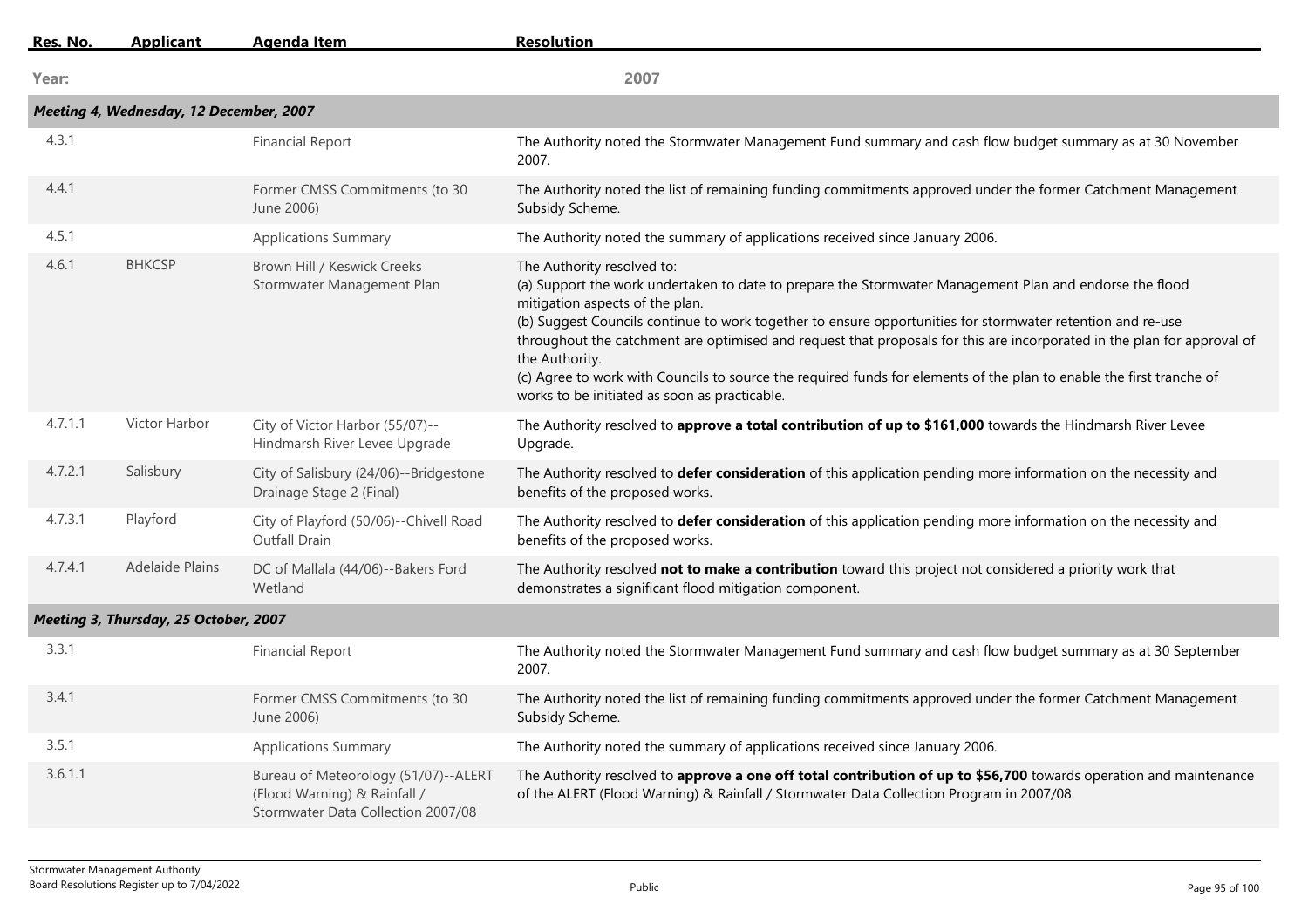| Res. No. | <b>Applicant</b>                       | Agenda Item                                                                                             | <b>Resolution</b>                                                                                                                                                                                                             |
|----------|----------------------------------------|---------------------------------------------------------------------------------------------------------|-------------------------------------------------------------------------------------------------------------------------------------------------------------------------------------------------------------------------------|
| 3.6.2.1  | Port Lincoln                           | City of Port Lincoln (6/06)--Smith /<br>Shaen Streets Flood Protection Works                            | The Authority resolved to approve an increased total contribution of up to \$260,000 towards the Smith / Shaen<br>Streets Flood Protection Works on the basis that this contribution will be matched by RFMP funding.         |
| 3.6.3.1  | Norwood,<br>Payneham & St<br>Peters    | City of Norwood Payneham & St<br>Peters (54/07)--First Creek Flood<br>Mitigation Stages 3 to 5 (Final)  | The Authority resolved to approve a total contribution of up to \$280,000 towards the First Creek Flood Mitigation<br>Stages 3 to 5 on the basis that this contribution will be matched by NDMP funding.                      |
| 3.6.4.1  | <b>Charles Sturt</b>                   | City of Charles Sturt (56/07)--Port<br>Road Rejuvenation Stages 1 to 7                                  | The Authority noted the application for implementation of the Port Road Rejuvenation Project in accordance with the<br>approved Stormwater Management Plan for further assessment and consideration.                          |
| 3.7.1.1  |                                        | Stormwater Capture and Reuse<br>Opportunities                                                           | The Authority resolved that Rod Hook and Terry Stewart should discuss with Colin Pitman the role of the Authority in<br>stormwater capture and reuse opportunities.                                                           |
|          | Meeting 2, Tuesday, 11 September, 2007 |                                                                                                         |                                                                                                                                                                                                                               |
| 2.2.1    |                                        | <b>Confirmation of Minutes</b>                                                                          | The Authority resolved that minutes be circulated to members as soon as practicable following a meeting and then after<br>three business days during which any corrections can be made, the minutes be posted on the website. |
| 2.4.1    |                                        | <b>Financial Report</b>                                                                                 | The Authority noted the Stormwater Management Fund summary and cash flow budget summary as at 31 July 2007.                                                                                                                   |
| 2.5.1    |                                        | Port Road Rejuvenation Stormwater<br>Management Plan                                                    | The Authority resolved to approve the Port Road Rejuvenation Stormwater Management Plan and publish notice of the<br>approval in the Gazette.                                                                                 |
| 2.6.1    |                                        | <b>Applications Summary</b>                                                                             | The Authority noted the summary of applications received since January 2006.                                                                                                                                                  |
| 2.7.1.1  |                                        | Bureau of Meteorology (51)--ALERT<br>(Flood Warning) & Rainfall /<br>Stormwater Data Collection 2007/08 | The Authority resolved to defer consideration of this application pending a presentation by the applicant at the next<br>meeting.                                                                                             |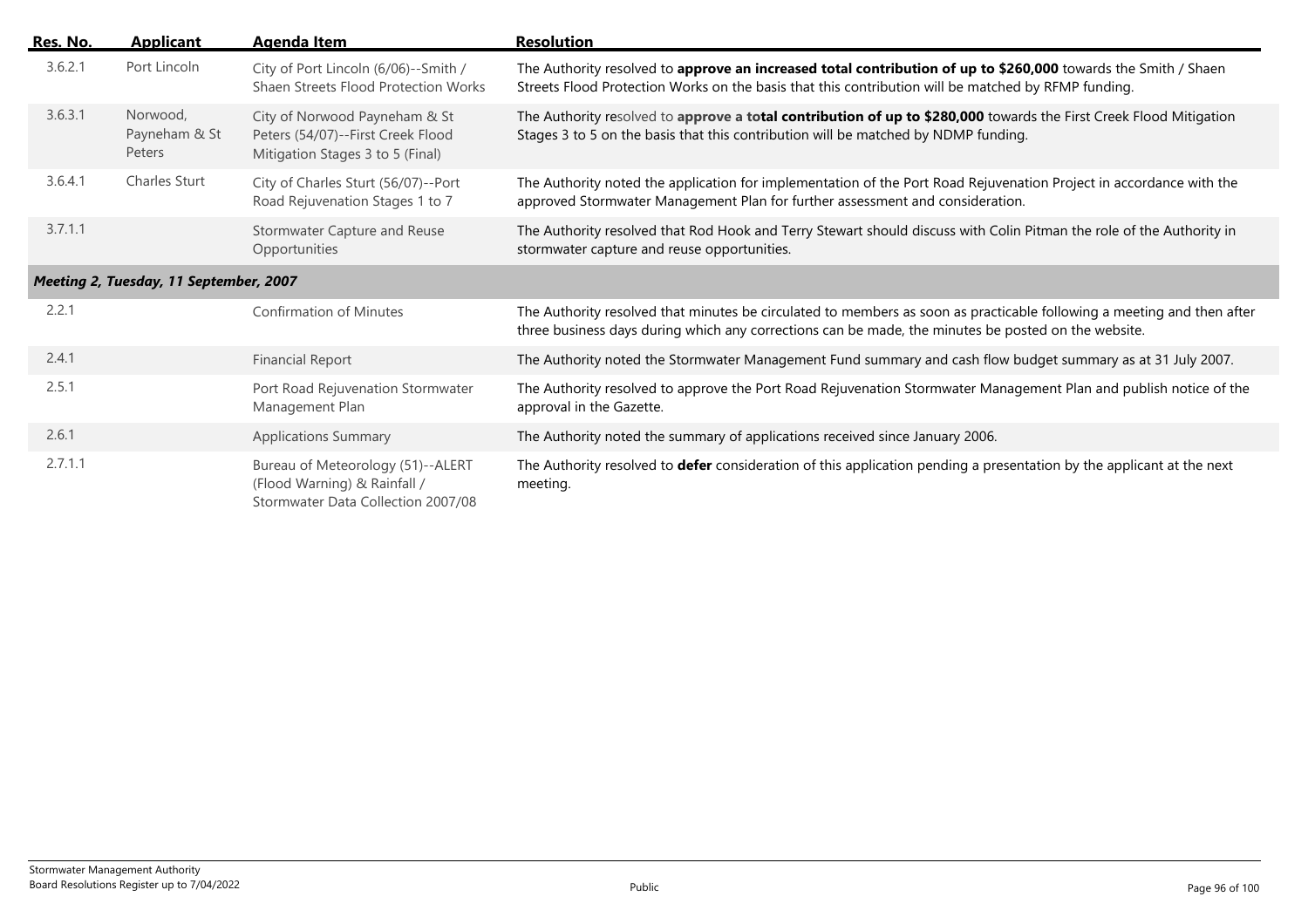| Res. No. | <b>Applicant</b>                   | Agenda Item               | <b>Resolution</b>                                                                                                                                                                                                                                                                                                                                                                                                                                                                                                                                                                                                                                                                                                                                                                                                                                                                                                                                                                                                                                                                                                                                                                                                                                                                                                                                                                                                                                                                                                                                                                                                                                                                                                                                                                                                                                                                                                                                                                                                                                                                                                                                                                                                                                                                                                                                                                                                                                                                                                                                                                                                                                                                                                                              |  |  |  |  |
|----------|------------------------------------|---------------------------|------------------------------------------------------------------------------------------------------------------------------------------------------------------------------------------------------------------------------------------------------------------------------------------------------------------------------------------------------------------------------------------------------------------------------------------------------------------------------------------------------------------------------------------------------------------------------------------------------------------------------------------------------------------------------------------------------------------------------------------------------------------------------------------------------------------------------------------------------------------------------------------------------------------------------------------------------------------------------------------------------------------------------------------------------------------------------------------------------------------------------------------------------------------------------------------------------------------------------------------------------------------------------------------------------------------------------------------------------------------------------------------------------------------------------------------------------------------------------------------------------------------------------------------------------------------------------------------------------------------------------------------------------------------------------------------------------------------------------------------------------------------------------------------------------------------------------------------------------------------------------------------------------------------------------------------------------------------------------------------------------------------------------------------------------------------------------------------------------------------------------------------------------------------------------------------------------------------------------------------------------------------------------------------------------------------------------------------------------------------------------------------------------------------------------------------------------------------------------------------------------------------------------------------------------------------------------------------------------------------------------------------------------------------------------------------------------------------------------------------------|--|--|--|--|
|          | Meeting 1, Thursday, 26 July, 2007 |                           |                                                                                                                                                                                                                                                                                                                                                                                                                                                                                                                                                                                                                                                                                                                                                                                                                                                                                                                                                                                                                                                                                                                                                                                                                                                                                                                                                                                                                                                                                                                                                                                                                                                                                                                                                                                                                                                                                                                                                                                                                                                                                                                                                                                                                                                                                                                                                                                                                                                                                                                                                                                                                                                                                                                                                |  |  |  |  |
| 1.3.1    |                                    | <b>Meeting Procedures</b> | The Authority resolved to note and adopt the following Meeting Procedures as referred to in the Stormwater<br>Management Agreement and the Local Government (Stormwater Management) Amendment Act 2007 (the Act) (1 to 8)<br>together with additional procedures (9 to 13).<br>(1) A quorum of the board consists of 5 members.<br>(2) If the presiding member is absent, a member chosen by those present will preside.<br>(3) A decision carried by a majority of the votes cast by the members present at a meeting is a decision of the board,<br>provided that at least four of the members present vote in favour of the decision.<br>(4) Each member present at a meeting has one vote (the presiding member has a deliberative vote but no casting vote).<br>(5) The board may conduct conference meetings by telephone or other electronic means providing that:<br>• notice of the conference is given to all members in the manner determined by the board; and,<br>• each participating member is capable of communicating with every other participating member during the<br>conference.<br>(6) A proposed resolution becomes a valid decision despite the fact that it is not voted on at a meeting of the board if:<br>• notice of the proposed resolution is given to all members in accordance with procedures determined by the<br>board; and,<br>• a majority of the members express concurrence in the proposed resolution by letter, facsimile, email or other<br>written communication.<br>(7) The board must have accurate minutes kept of its meetings.<br>(8) Subject to this schedule, the board may determine its own procedures.<br>(9) Formal meeting procedures, such as the moving and seconding of resolutions, will be kept to a minimum to<br>encourage discussion, debate and the reaching of consensus, to the fullest extent possible.<br>(10) Notwithstanding (9) above, at the discretion of the presiding member, or at the request of another member, formal<br>meeting procedures may be applied to specific resolutions.<br>(11) The presiding member and members may nominate agenda items for Authority meetings. Proposed agenda items<br>should be forwarded to the General Manager at least ten days prior to a scheduled meeting and be accompanied by an<br>explanatory note.<br>(12) As outlined in clause (8) above, the Authority may adopt any other formal meeting procedures deemed necessary,<br>by resolution of the Authority at any time.<br>(13) Honesty and Accountability Paper No. 1: Duties of Corporate Agency Members. An information paper setting out<br>the legal responsibilities of corporate agency members under the Public Sector Management Act 1995 is attached. |  |  |  |  |
| 1.3.2    |                                    | <b>Meeting Procedures</b> | The Authority resolved to adopt the following procedures with respect to conflict of interest.<br>(1) A Register of Interests that records any interests declared by members shall be tabled and recorded in the minutes<br>of the next meeting of the Authority. A copy of the Register of Interests shall be forwarded to the Minister for<br>Infrastructure. This process will be repeated whenever there is any change in the interests of one or more members.<br>(2) A member, who is an applicant's employee or councillor or who has a direct or indirect personal or pecuniary<br>interest in a matter, shall leave the meeting while the matter is discussed or voted on.<br>(3) Agenda items that include information that is not publicly available or requires a decision of the Authority will not be<br>circulated to a member that has a direct or indirect personal or pecuniary interest in a matter.<br>Department of the Premier and Cabinet were consulted on this process post meeting                                                                                                                                                                                                                                                                                                                                                                                                                                                                                                                                                                                                                                                                                                                                                                                                                                                                                                                                                                                                                                                                                                                                                                                                                                                                                                                                                                                                                                                                                                                                                                                                                                                                                                                                   |  |  |  |  |
|          |                                    |                           |                                                                                                                                                                                                                                                                                                                                                                                                                                                                                                                                                                                                                                                                                                                                                                                                                                                                                                                                                                                                                                                                                                                                                                                                                                                                                                                                                                                                                                                                                                                                                                                                                                                                                                                                                                                                                                                                                                                                                                                                                                                                                                                                                                                                                                                                                                                                                                                                                                                                                                                                                                                                                                                                                                                                                |  |  |  |  |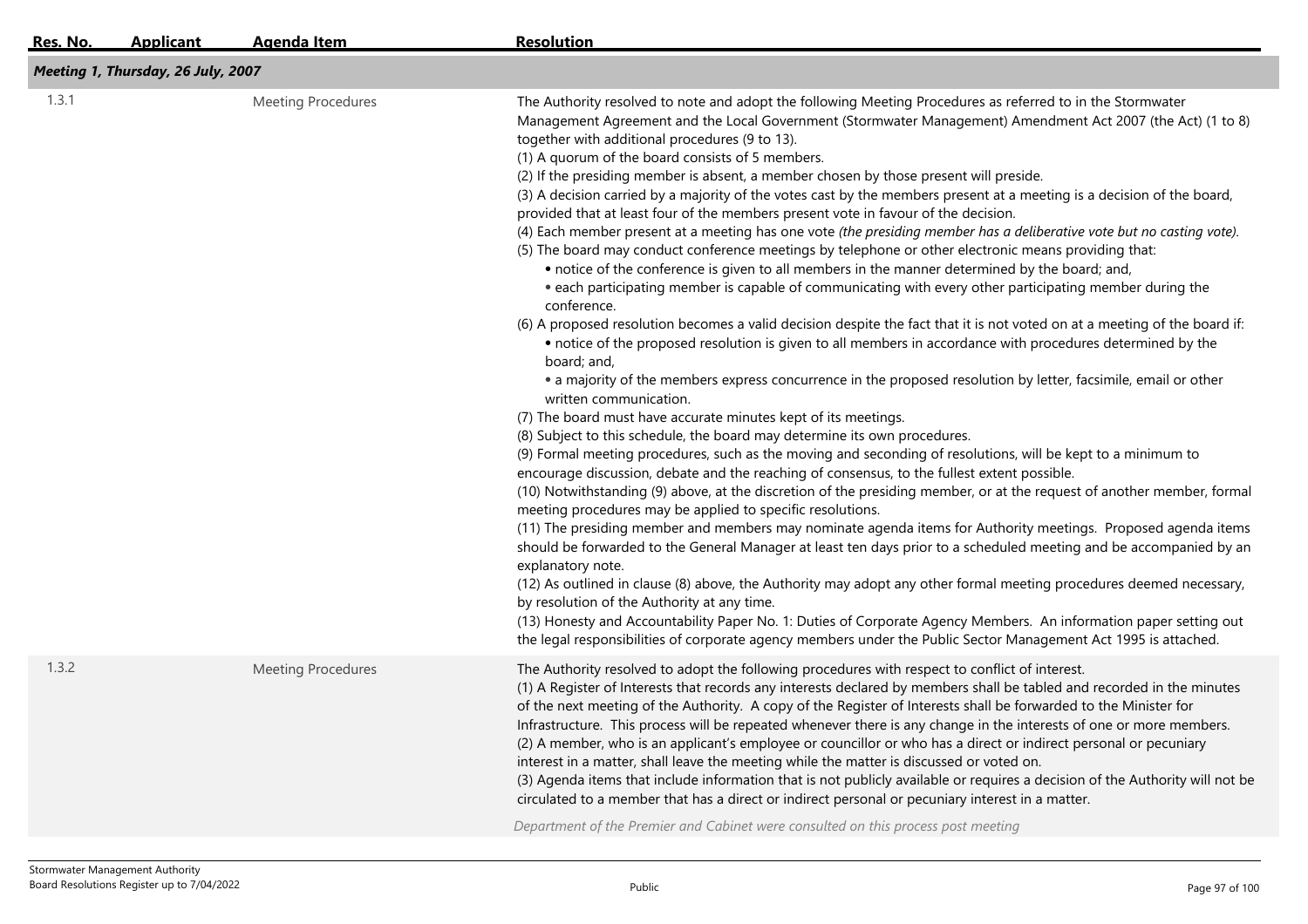| Res. No. | <b>Applicant</b> | <b>Agenda Item</b>                            | <b>Resolution</b>                                                                                                                                                                                                                                                                                                                                                                                                                                                                                                                                                                                                                                                                                                                                                                                                                                                                                                                                                                                                                                                                                                                                                                                                                 |
|----------|------------------|-----------------------------------------------|-----------------------------------------------------------------------------------------------------------------------------------------------------------------------------------------------------------------------------------------------------------------------------------------------------------------------------------------------------------------------------------------------------------------------------------------------------------------------------------------------------------------------------------------------------------------------------------------------------------------------------------------------------------------------------------------------------------------------------------------------------------------------------------------------------------------------------------------------------------------------------------------------------------------------------------------------------------------------------------------------------------------------------------------------------------------------------------------------------------------------------------------------------------------------------------------------------------------------------------|
| 1.4.1    |                  | General Manager - Delegation of<br>Authority  | The Authority noted that the General Manager is responsible for all financial and administrative functions associated<br>with operation of the Authority and implementation of the Stormwater Management Agreement and resolved to<br>approve:<br>(1) A delegation of authority for the General Manager to approve goods and services procurement up to a sum of<br>\$55,000 on behalf of the Authority.<br>(2) A delegation of authority for the General Manager to approve a varied or revised application for funding where the<br>application is consistent with the prior approval of the Authority (or Stormwater Management Committee or Catchment<br>Management Subsidy Scheme) and where a revised contribution sum sought is not more than 10% greater than<br>previously approved by the Authority (or Stormwater Management Committee or Catchment Management Subsidy<br>Scheme) in respect of projects having a previously approved contribution sum not exceeding \$750,000.                                                                                                                                                                                                                                        |
| 1.5.1    |                  | <b>Financial Transactions</b>                 | The Authority resolved to approve and adopt the following process for authorising financial transactions on behalf of<br>the Authority.<br>(1) All withdrawals or payments from the Stormwater Management Fund account for the purpose of making payment to<br>Councils or other parties in respect of financial contributions to projects approved by the Authority (or Stormwater<br>Management Committee or Catchment Management Subsidy Scheme) must be authorised by any two of the General<br>Manager and/or members.<br>(2) All withdrawals or payments from the Stormwater Management Fund account for the purpose of reimbursing Office<br>of Major Projects and Infrastructure in respect of any payments made or costs incurred on behalf of the Authority in<br>respect of projects approved by the Authority or in accordance with the operating budget or as specifically approved by<br>the Authority must be authorised by any two of the General Manager and/or members.<br>(3) Deposits into the Stormwater Management Fund account for the purpose of receiving funds from the Australian or<br>State Governments or other funding source must be authorised by any one of the General Manager and/or members. |
| 1.6.1    |                  | <b>DTEI Stormwater Group</b>                  | The Authority noted that the Chief Executive of Department for Transport, Energy and Infrastructure had agreed to<br>provide ongoing technical services including technical review of stormwater projects and advice at no cost to the<br>Authority.                                                                                                                                                                                                                                                                                                                                                                                                                                                                                                                                                                                                                                                                                                                                                                                                                                                                                                                                                                              |
| 1.7.1    |                  | Natural Resources Management Board            | The Authority noted that the relevant NRMB will assess all future projects in terms of stormwater use (including aquifer<br>storage) opportunities, water quality and environmental enhancement components.                                                                                                                                                                                                                                                                                                                                                                                                                                                                                                                                                                                                                                                                                                                                                                                                                                                                                                                                                                                                                       |
| 1.8.1    |                  | Stormwater Management Planning<br>Guidelines  | The Authority endorsed the Stormwater Management Planning Guidelines to be published in the Gazette in accordance<br>with section 13 (2) of the Act, if approved by the NRM Council.<br>The NRM Council approved the Guidelines without further amendment on 26 July 2007                                                                                                                                                                                                                                                                                                                                                                                                                                                                                                                                                                                                                                                                                                                                                                                                                                                                                                                                                         |
| 1.9.1    |                  | <b>Financial Report</b>                       | The Authority noted the Stormwater Management Fund summary and cash flow budget summary as at 30 June 2007.<br>The members noted that under the Act the Authority may utilise borrowings with approval of the Treasurer in order to<br>bring forward spending on priority projects wherever possible.                                                                                                                                                                                                                                                                                                                                                                                                                                                                                                                                                                                                                                                                                                                                                                                                                                                                                                                             |
| 1.10.1   |                  | Former CMSS Commitments as at 30<br>June 2006 | The Authority noted the detailed list of existing funding commitments approved under the former Catchment<br>Management Subsidy Scheme.                                                                                                                                                                                                                                                                                                                                                                                                                                                                                                                                                                                                                                                                                                                                                                                                                                                                                                                                                                                                                                                                                           |
| 1.11.1   |                  | <b>Applications Summary</b>                   | The Authority noted the list of all applications received since January 2006.                                                                                                                                                                                                                                                                                                                                                                                                                                                                                                                                                                                                                                                                                                                                                                                                                                                                                                                                                                                                                                                                                                                                                     |
|          |                  |                                               |                                                                                                                                                                                                                                                                                                                                                                                                                                                                                                                                                                                                                                                                                                                                                                                                                                                                                                                                                                                                                                                                                                                                                                                                                                   |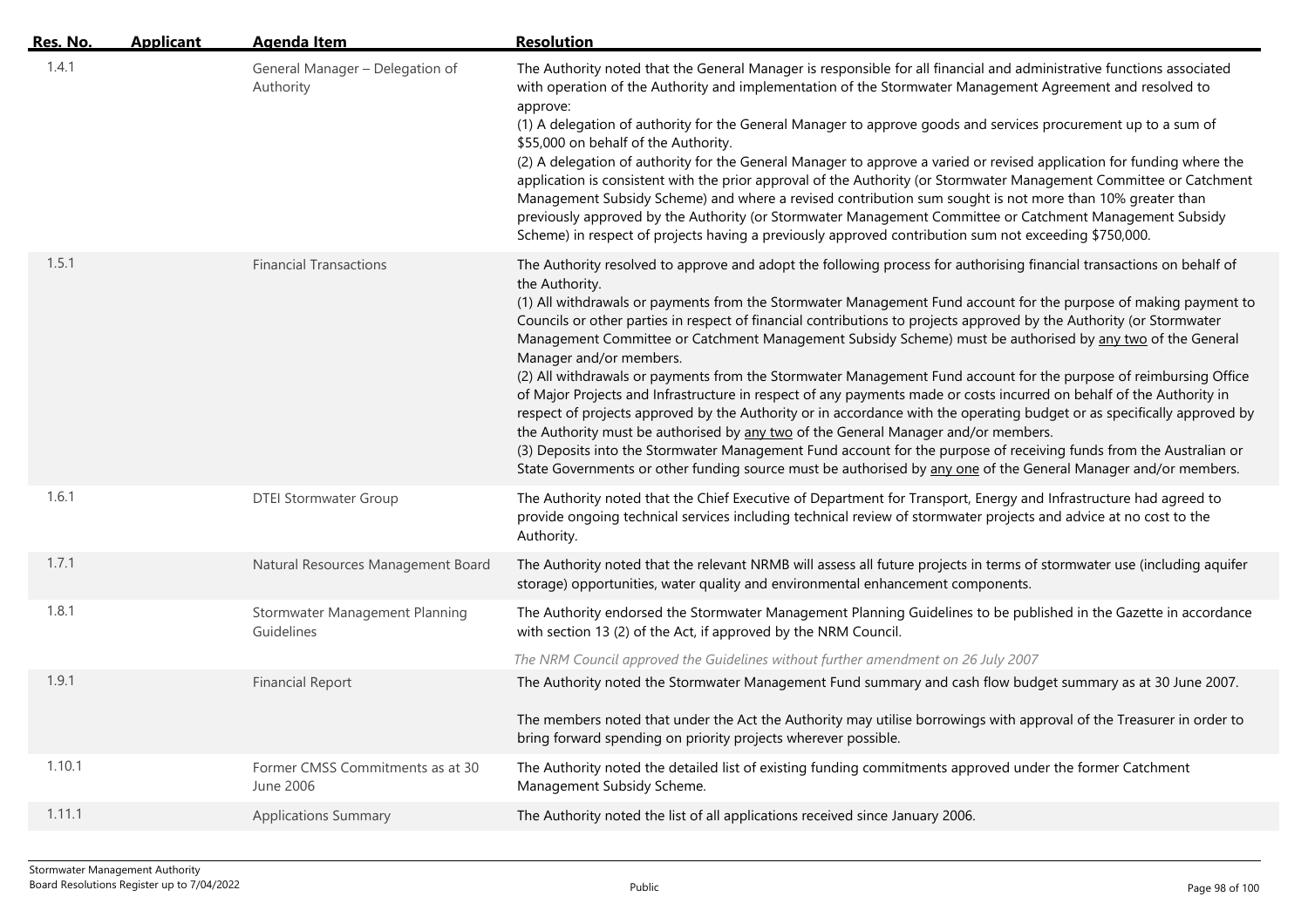| Res. No.                | <b>Applicant</b>                      | <b>Agenda Item</b>                                                                      | <b>Resolution</b>                                                                                                                                                                                                                   |
|-------------------------|---------------------------------------|-----------------------------------------------------------------------------------------|-------------------------------------------------------------------------------------------------------------------------------------------------------------------------------------------------------------------------------------|
| 1.12.1.1                | Murray Bridge                         | Rural City of Murray Bridge--Schwerdt<br>Road Dams Project (30)                         | The Authority resolved to approve an increase of \$27,400 to a revised total contribution of up to \$84,100.                                                                                                                        |
| 1.12.2.1                | Port Lincoln                          | City of Port Lincoln--Smith/Shaen<br>Streets Flood Protection Works (6)                 | The Authority resolved to defer this application pending review of its cost benefit and further explanation of how this<br>project had increased from a total cost of \$523,200 to \$1,043,377.                                     |
| 1.12.3.1                | Norwood,<br>Payneham & St<br>Peters   | City of Norwood Payneham and St<br>Peters--First Creek Flood Mitigation<br>Stage 1 (46) | The Authority resolved to approve an increase of \$100,000 to a revised total contribution of up to \$825,000.                                                                                                                      |
| 1.12.4.1.1              | Norwood,<br>Payneham & St<br>Peters   | City of Norwood Payneham and St<br>Peters--First Creek Flood Mitigation<br>Stage 2 (53) | The Authority resolved to approve a contribution of up to \$280,000.                                                                                                                                                                |
|                         | 1.12.4.2.1.1 Murray Bridge            | Murray Bridge (29)--Adelaide Road<br>Drainage Stage 2A                                  | The Authority resolved to approve a contribution of up to \$129,602.                                                                                                                                                                |
|                         | 1.12.4.2.2.1 Port Adelaide<br>Enfield | Port Adelaide Enfield (10)--Wellington<br>Street Stage 4                                | The Authority resolved to approve a contribution of up to \$200,000.                                                                                                                                                                |
|                         | 1.12.4.2.3.1 Port Adelaide<br>Enfield | Port Adelaide Enfield (11)--HEP Outfall<br>Drain Stage 12                               | The Authority resolved to approve a contribution of up to \$100,000.                                                                                                                                                                |
|                         | 1.12.4.2.4.1 Holdfast Bay             | Holdfast Bay (45)--Pier Street Drain<br>Stage 2                                         | The Authority resolved to approve a contribution of up to \$173,000.                                                                                                                                                                |
| 1.12.4.2.5.1 Mitcham    |                                       | Mitcham (26)--Belair Road Drainage<br>Stage 1                                           | The Authority resolved to approve a contribution of up to \$395,000.                                                                                                                                                                |
|                         | 1.12.4.2.6.1 Copper Coast             | Copper Coast (37)--Wallaroo East<br>Drainage Stage 2                                    | The Authority resolved to defer this application pending further information including whether RFMP funding might be<br>available.                                                                                                  |
|                         | 1.12.4.2.7.1 Loxton Waikerie          | Loxton Waikerie (34)--Loxton South<br>Flood Mitigation and Reuse                        | The Authority resolved to defer this application pending further information including whether RFMP funding might be<br>available.                                                                                                  |
| 1.12.4.2.8.1 Playford   |                                       | Playford (50)--Chivell Road Angle Vale<br>Stage 2A                                      | The Authority resolved to defer this application pending further information including whether this project has been<br>taken into account in the Gawler River Flood Mitigation Scheme and whether RFMP funding might be available. |
| 1.12.4.3.1.1 Salisbury  |                                       | Salisbury (24)--Bridgestone Drainage<br>Stage 2                                         | The Authority resolved to defer this application pending further review and assessment of priority.                                                                                                                                 |
|                         | 1.12.4.3.2.1 Tea Tree Gully           | Tea Tree Gully (12)--Hope Valley Creek<br>Stage 1 (Part A)                              | The Authority resolved to defer this application pending further review and assessment of priority.                                                                                                                                 |
|                         | 1.12.4.3.3.1 Tea Tree Gully           | Tea Tree Gully (13)--Hope Valley Creek<br>Stage 1 (Part B)                              | The Authority resolved to defer this application pending further review and assessment of priority.                                                                                                                                 |
| 1.12.4.4.1.1 Port Pirie |                                       | Port Pirie Regional (25)--Port Pirire<br>Urban Stormwater Master Plan                   | The Authority resolved to approve a contribution of up to \$50,000.                                                                                                                                                                 |
|                         |                                       |                                                                                         |                                                                                                                                                                                                                                     |